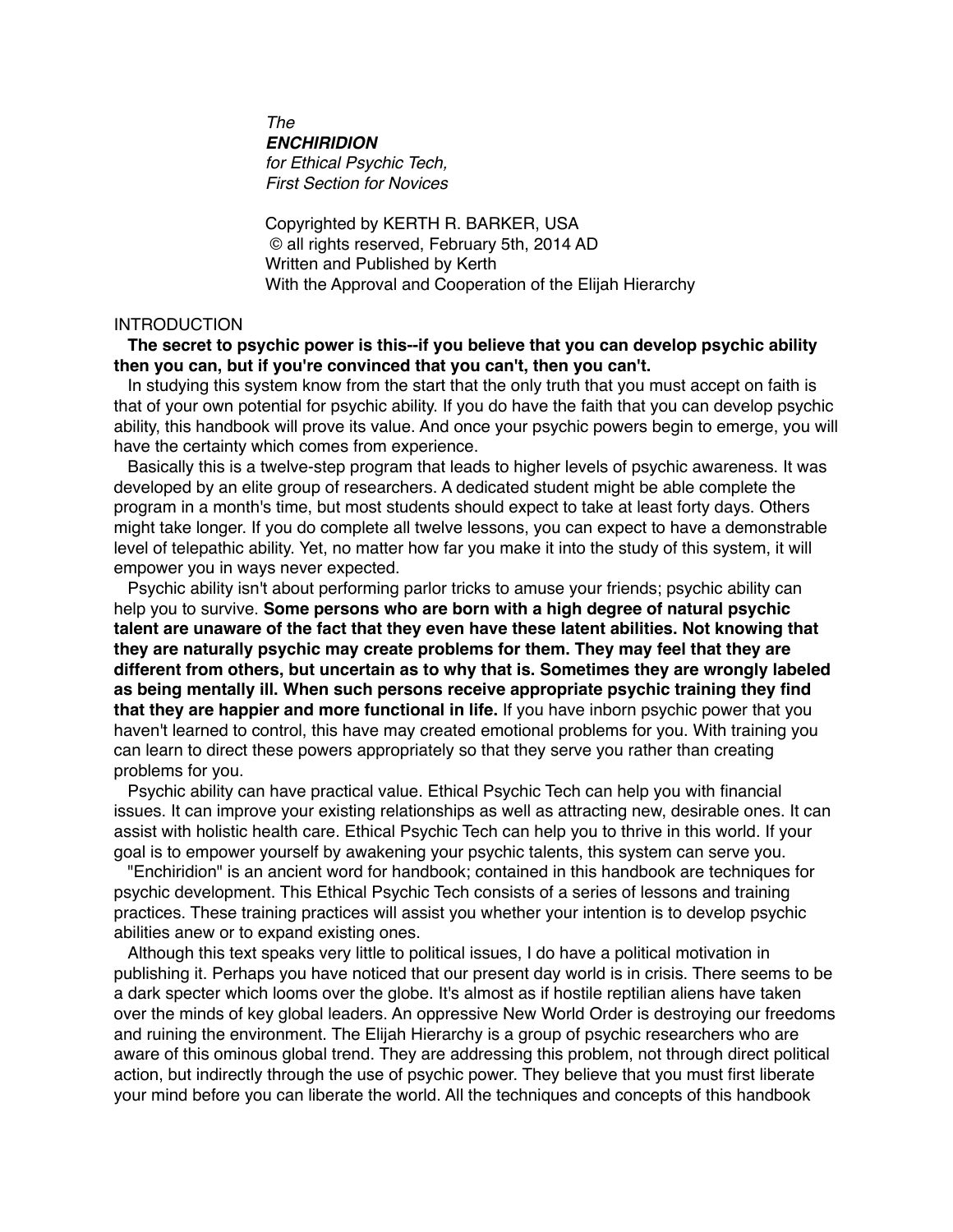are based upon what they have taught me. Their system of psychic development offers a way to challenge this matrix of deception through the awakening of your own mental powers. This is why I am publishing a version of this handbook on the internet where anyone can make copies of it for free. I encourage you to spread the word.

Although these lessons were developed by Christians, you don't have to be a Christian to find them useful; and in truth, these lessons make little reference to scriptures or Church doctrine. Furthermore, the principles found in these lessons were also derived from non-Christian philosophies as well as advanced scientific insights. Personally, as a Christian, I believe that the true spirit of Christ's teachings is love, and the basis for all these lessons is love; so, in order to study this system, all you really need to believe in is love.

Furthermore, this handbook doesn't really teach a belief system. The researchers who developed this handbook did start off with a religious belief system. But in the process of their research, they transcended their belief system while fulfilling it at the same time. They did this by experiencing miracles. Religious indoctrination seeks to place limits upon your beliefs, but you don't need indoctrination when you have the experience of miraculous revelation. Therefore this handbook doesn't seek to tell you what to believe; instead it's a system which shows you how to experience miracles.

The validity of this system of psychic development is self-evident; that is, if you actually use it, you will be able to prove to yourself that it works. You don't have to agree with everything you read in the lessons. And you'll do better in studying this system if you don't become preoccupied with those teachings that don't seem right to you. Complete agreement with these lessons isn't a requirement for developing psychic ability. But you do need to study the lessons carefully. Even if you don't agree with everything you read, the study of these ideas will help to focus your mind in certain ways. And don't worry about having a full intellectual comprehension of all you read. It's better to understand these lessons with your heart. These lessons have been designed to help evoke an attitude conducive to psychic development. This isn't a system of indoctrination, so what you choose to believe is your responsibility.

**But you can only expect to enhance or develop psychic ability if you perform the training practices described at the end of each lesson; furthermore, you must perform all of them exactly as explained.** There is nothing in these training practices that could degrade or harm you. The biggest complaint about them is that they do require some effort. Don't complain that this system fails to work for you if you fail to perform these training practices. The sequence of the lessons is deliberate. Every aspect of the training practices has been intentionally designed for valid reasons. However, until you complete the course, the reasoning behind all of this may not be obvious. Any form of technology requires exact application in order to work. This Ethical Psychic Tech was developed by dozens of researchers over several decades, and simply put, these are the the techniques that work to develop psychic ability.

The developers of this system have an interest in using it to promote the liberation of humanity. The intention of *The Enchiridion* is to create a widespread movement of persons who empower themselves by developing psychic abilities. This will undermine the plans of the oppressive global overlords who seek to spiritually imprison the people of Earth. You become a part of this movement by developing your own psychic abilities for the purpose of self improvement. However, as you improve your life, that in itself will subtlety change the nature of the world for the better. If you do decide to develop your psychic powers, you must be dedicated to using them ethically with good will for others. However, it will be up to you to decide exactly what you should do with your newly developed talents. Most people are basically good and will tend to use their psychic powers for good purposes. Those who choose to join this movement of psychic awakening may be members of any religion or of no religion at all.

Many people in this contemporary society are phobic when it comes to psychic abilities; and so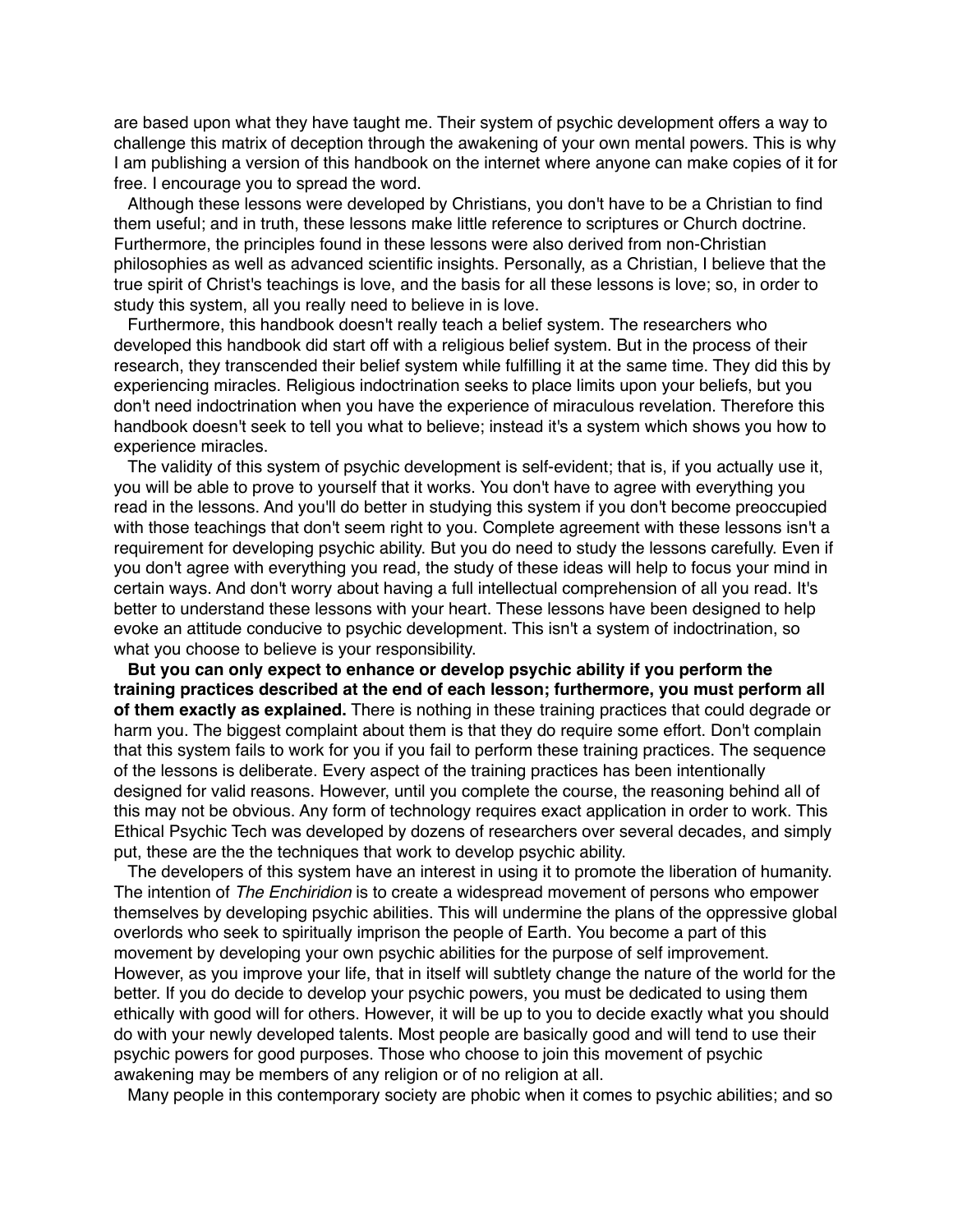there can be a great deal of resistance against taking the subject seriously. Therefore you have to be self motivated. What you put into studying these materials is equal to what you will get out of them. All human beings are born with some potential for psychic ability. Depending upon the individual, this ability may be expressed with different forms of psychic talent and with varying degrees of psychic power. This handbook teaches you to awaken your unique latent potential. The level of psychic power that you achieve through training will be determined by two factors- how much effort you put into studying this handbook and the nature of your own unique, inborn psychic talent.

*The Enchiridion* is divided into two major sections--a *First Section for Novices* and a *Second Section for Adepts*. These may be referred to simply as the First Section and the Second Section. What you are reading now is the First Section. This introductory section consists of twelve lessons each of which is followed by one or more training drills. It's the repeated use of these practices which cause your talent to systematically emerge. Be sure to master these training practices before attempting to study the *Second Section for Adepts*. The Second Section contains advanced teaching which won't make sense until you've studied this introductory First Section. Even if you've developed some psychic abilities on your own, you should start with the First Section before studying the Second Section.

*The Enchiridion* doesn't place limits on your potential for psychic ability. However, nobody is going to promise you that you'll achieve supernatural abilities like those depicted in sci-fi movies. Psychic powers initially emerge as subtle influences and intuitive insights. However these basic psychic abilities, subtle as they are, can be extraordinarily empowering in helping you to achieve your goals in life. This is a path to personal liberation more than anything else.

It may be that mastering the *First Section for Novices* is all that you will ever want from *The Enchiridion*. Mastering it should help you to live a better life. Psychic healing comes about as you attune yourself to the natural energies of the Cosmos. Clairvoyance is a natural ability whereupon you can directly intuit the truth of things. This psychic healing and natural clairvoyance is what you will achieve in the study of this First Section.

### LESSON ONE: Study Technique for Psychic Adepts

Note to Contemporary Readers: In this lesson you will learn of a new type of study practice. I assure you that you've never before heard of this system. Although this method has been used for decades by a private group of psychic researchers, I'm certain you've never used this technique because it's being publicly revealed here for the first time. Before you attempt to use this unique reading method, I suggest that you first read this entire lesson in the manner you normally do.

By learning a new way of study practice you can begin to train your telepathic abilities. This is how a Psychic Adept studies written materials. When reading, a Psychic Adept will read each section of the text at least three times and possibly more. This is because a Psychic Adept desires to read not with speed but with full comprehension. But, for the purpose of psychic training, this reading and rereading must be done in a structured way.

The three readings go like this: In the first reading you intuitively scan the text looking for any words you might need to look up in a dictionary for reference reasons. In the second reading you subvocalize as you read, going through one sentence at a time, again looking for words to look up, but this time reading for deep comprehension of each individual sentence. In the third reading you read normally, without subvocalizing and without looking up words. In this final reading you are intellectually connecting your mind with the mind of the author.

This type of mind to mind communication between the author and the reader isn't telepathy--but in some ways it's similar to telepathy. In reading a book you maintain a sustained mental concentration upon the thoughts of another human being--the same is true for telepathy. A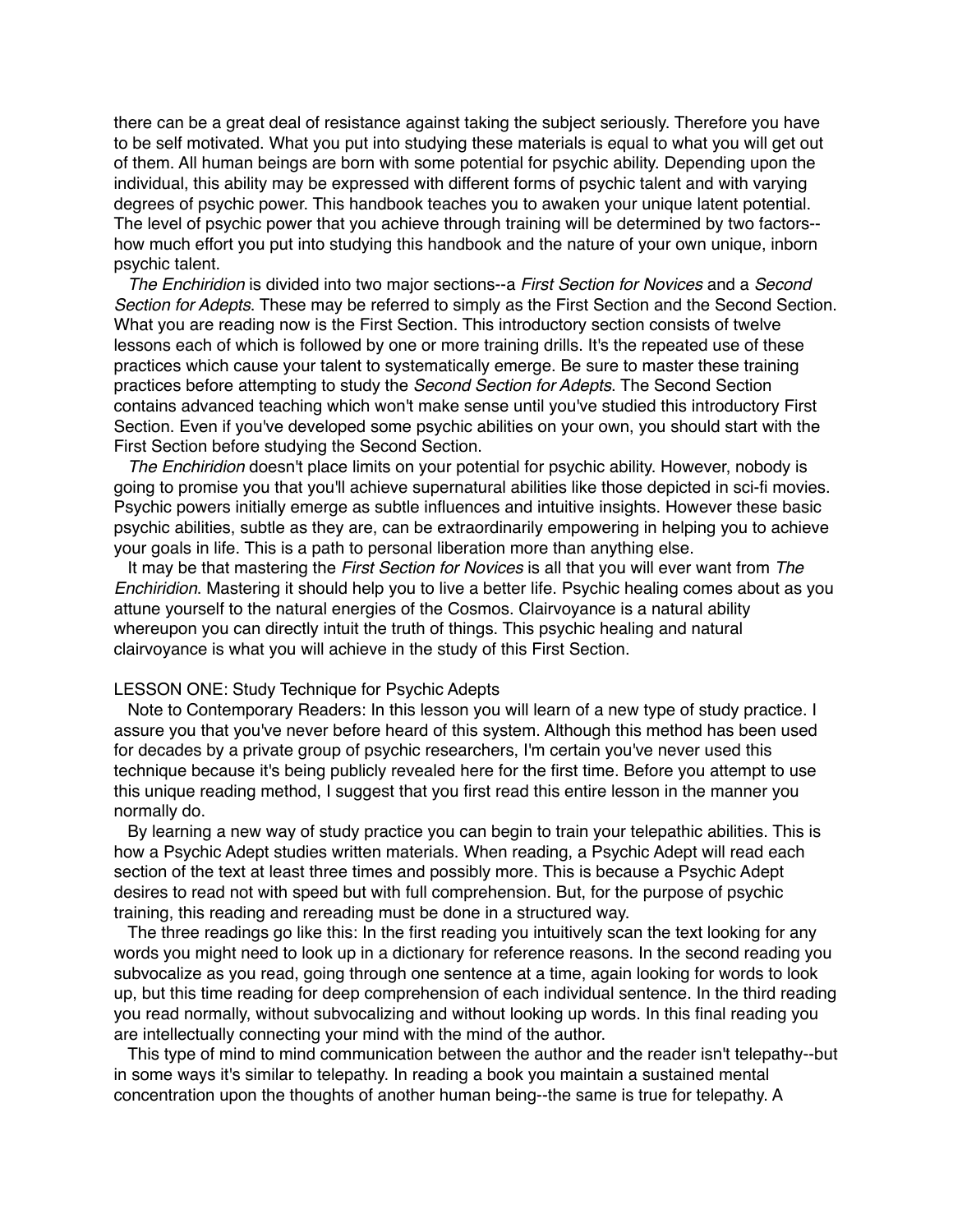thought-form image is a mental picture which is deliberately held within the awareness of a person. For example, close your eyes for a moment now and imagine that you're looking at a beautiful tree. Your conception of that tree is a thought-form image. When you read the mind of another human in telepathic practice, you maintain a sustained mental concentration on the thought-form images being projected by that person. In written literature, thought-forms are suggested by the words of the author. So in studying the words of the author, you are mentally concentrating upon the thought-forms which the author intended to project through writing. This isn't exactly the same as how telepathy works, but there are some similarities. Therefore you need to understand that this study system described here isn't just for academic purposes, it's also a way for you to turn your reading practice into training for telepathy.

In telepathic practice there is a Sender and a Receiver. The primary job of the Sender is to hold a thought-form image clearly in his or her mind. In telepathy, as a Receiver, you intuitively scan the mind of the Sender, then you subvocalize to yourself your intention to read the Sender's projected thought-form image. Finally you have a cognition (a realization) as to the information or thought-form which the Sender is projecting to you.

Of course, telepathy is an advanced technique and there are many other training practices you have to learn before you can expect to have reliable results. But the first level of training for telepathy is to start reading written materials in the manner described here. As the reader of this text, you are practicing your role as a telepathic Receiver. In telepathic practice the Receiver has the more difficult job. So you must build up your mental skills a little at a time in a systematic way so that you can learn to be a Receiver. In studying this handbook, think of *The Enchiridion* itself as the telepathic Sender whose thought-forms you must apprehend through the application of mental concentration.

There is a basic technique described in *The Enchiridion* that can be applied to a number of psychic practices. This multi-use technique is called scan/subvocalize/cognize. This three part technique is to first scan, then to subvocalize, and finally to cognize. (To subvocalize is to speak in a barely audible whispered voice.) For example, in making a psychic health diagnosis, a Psychic Healer would psychically scan the patient's body, then subvocalize the patient's concerns; and finally the Healer would clairvoyantly cognize the spiritual causes of those health problems. There are a number of other psychic practices where you may follow this pattern of scan, subvocalize, and cognize. This means that you are first evoking your intuition, then secondly evoking your language-based logic, and finally applying this synchrony of intuition and logic to know something with certainty.

This scan/subvocalize/cognize technique encourages the interplay between logic and intuition. The left hemisphere of the brain is associated with the mental quality of logic, and the right brain hemisphere is associated with intuition. When you clairvoyantly scan things, you are using the part of your mind that is intuitive and feeling-oriented. When you subvocalize you bring your attention into the part of your mind that is logical and language-oriented. However both of these parts of mind are interconnected. When you use one aspect of mind you are always still using the other. The scanning process puts emphasis on the intuitive aspect of the mind, and the subvocalizing puts emphasis on the logical aspect of mind. Finally when you achieve a synchrony of both intuition and logic, you fully cognize what it is you wish to know. This technique is something you can only truly understand by practicing it and experiencing it.

I understand that this concept is unusual, so I will reiterate this idea. Although study may not be what you think of as a true psychic practice, it can create a basis for psychic practice. In reading this handbook, you are experiencing a type of mind to mind communication between yourself and me, the author. This is, of course, different from telepathy because study is done via written language and telepathy uses projected thought-form images. But in both cases you are mentally apprehending another person's communication. The level of mental concentration it takes to read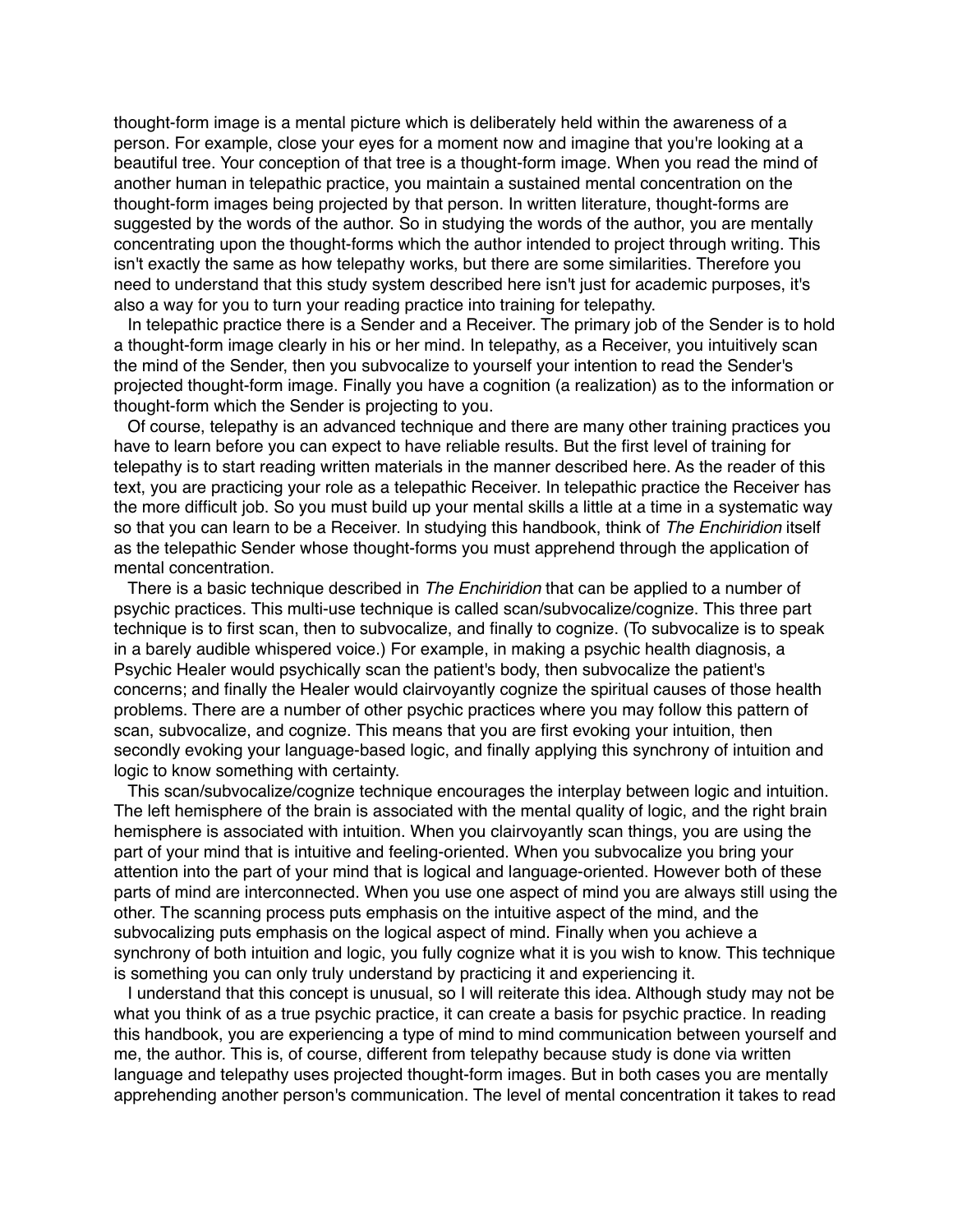literature is similar to the level of mental concentration it takes to read another person's mind. So this special type of study practice (where you condition yourself to focus your concentration in new ways) is a prerequisite to your advanced psychic training.

This is how the scan/subvocalize/cognize technique is applied to reading. In the Psychic Adept's study-practice, the defining of words is an important aspect of the process. Therefore this study practice may be described as scan-define/subvocalize-define/read-cognize. This is how it works:

{Step One: First you intuitively scan a section of written materials looking for any word whose definition feels uncertain to you; you make a list of all such words; and then you completely define each of those terms using a dictionary. You will scan the text by quickly looking over the text from beginning to end, briefly glancing at each word in sequence from beginning to end. During this scanning pay attention to what you feel and pay attention to any physical sensations which might arise. Consider this fact--when students come across a word whose definition is uncertain to them, they sometimes yawn. A yawn is a good clue that you've come across a word you need to define with a dictionary. In this scanning for words to look up in a dictionary--you're not using your logic so much as your sense of intuition to feel which words you need to look up. If you sense that you've passed a misunderstood word as you're scanning, you can look back in the text and see if it pops up at you.

Don't worry about it if you have difficulty doing this at first, just do the scan by moving a pointer across each line of written materials to briefly glance at each word. In the scanning part of this process try to avoid reading, just look at the words the way you would look at a series of meaningless objects--like flowers in a garden. The more you practice scanning, the more you'll discover that certain words will seem to jump out at you--you'll come to automatically sense those words which you need to look up in a dictionary. When this happens, write down each such word in a list and then go on with the scan. Once the scan is over, only then do you refer to the dictionary, which you will use to look up all the words on the list one at a time.

Step Two: Next, you then reread that section a second time whereupon you'll subvocalize what you are reading while you read it. To subvocalize is to speak something in a barely audible whispered voice. By subvocalizing, you are focusing your attention upon the meaning of each individual sentence. In doing this you may find more words to define with a dictionary as you go along. In this step you focus your attention upon your logic. Any time a sentence doesn't seem logical, it's probably because that sentence contains a word whose proper definition is uncertain to you; or there may be a word from a preceding sentence whose definition you need to check. Words often have multiple meanings, so even if you're familiar with a word, there may be a definition for that word with which you're not familiar. If you have any doubts at all about the meaning of a word, look it up. In *The Enchiridion* there is a word list at the bottom of some lessons. You should consult it, and use it as necessary in your study. This system has a unique terminology and these word lists are essential to mastering this terminology. In this second step, read and if necessary reread each individual sentence until its meaning is logical. You may or may not agree with what the sentence says, but in this step you're using your logic to decode the sentence's intended meaning. And you should know that a strong feeling of disagreement with what you are reading is often an indication that there's a word or words somewhere in the text which you need to look up. As you subvocalize, pay attention to your emotional reactions; negative feelings are an indication that you should look back in the text for words whose meanings are uncertain to you.

Step Three: Finally, you read the text a third time without defining words in a dictionary and without subvocalizing--this final reading is for a more holistic sense of understanding what you've read. So in the third reading you're apprehending the message of the overall text rather than just the meaning of its individual sentences. It's in this third reading that you'll fully cognize the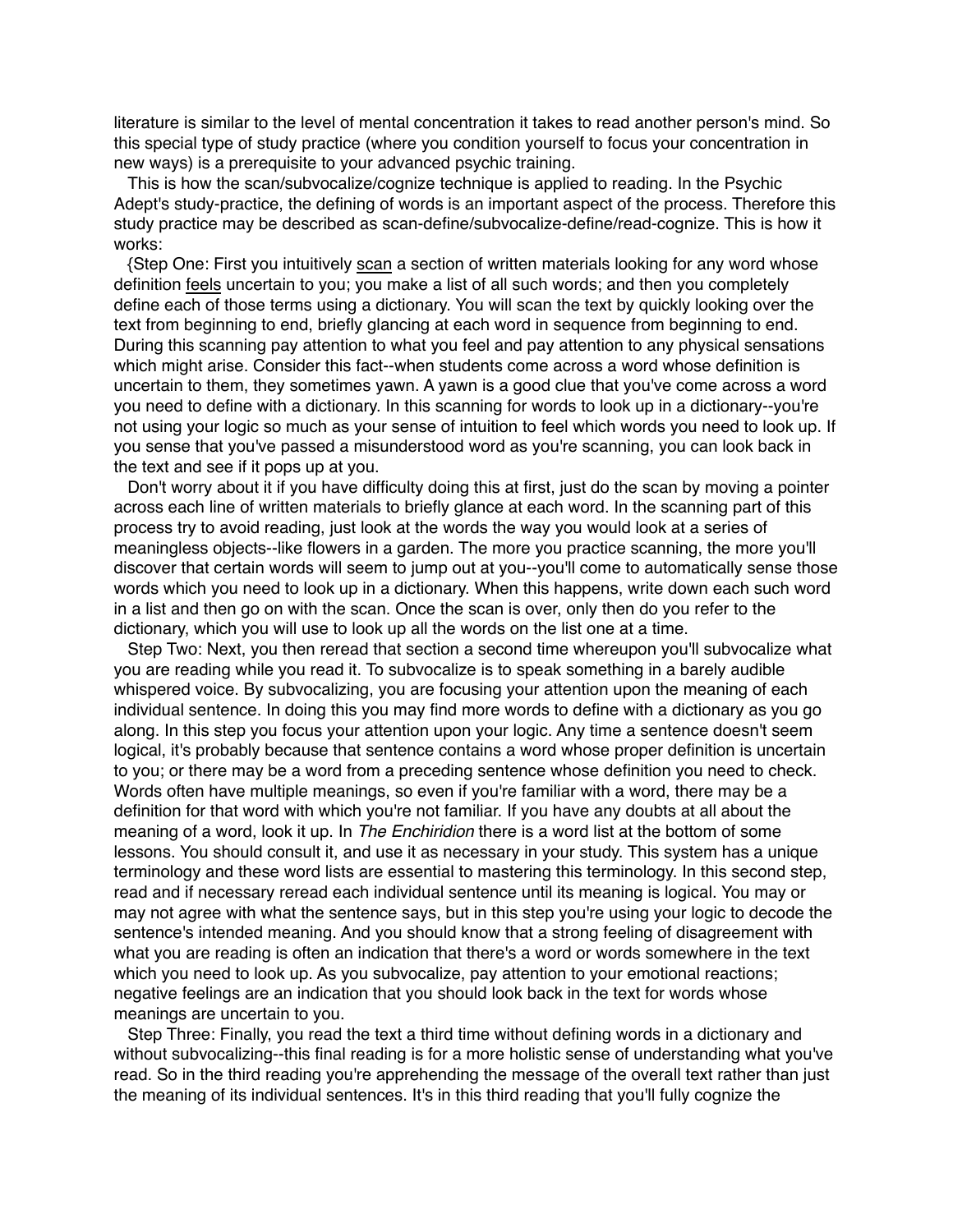### intended message of the author.}

Before you attempt to use this scan/subvocalize/cognize technique in studying the Enchiridion, you should practice this technique on a short written text which is easy to read. At the end of this lesson, a training practice will be described in which you do just that.

If a text is highly challenging, you may have to read and reread it more than three times; but the typical pattern of study used by a Psychic Adept is to first scan the text sensing those words whose meanings are uncertain, secondly to read while subvocalizing to make sure that the meaning of each sentence is clear, and thirdly to read lucidly in a fluid manner to take in the overall meaning of the text.

 During the scanning process take a pointer, such as a pencil, and slowly move it over each line of a section of written materials--starting at the beginning and moving through to the end. In this scan you are quickly pointing at each word and then moving to the next one until you hit upon a word whose meaning feels uncertain to you. In this first scan you are not reading for comprehension, you are only searching for those words in the text whose meanings you don't fully understand. As you scan, line by line, through the text, you will focus your attention upon hunting for any word whose meaning feels unclear. Whenever you find such a word, write it down on a list. When you learn to do this correctly, you will have trained yourself to intuitively sense the words that you need to look up in a dictionary. In this scan of the text you will only hunt for words which you sense you may need to clarify with a dictionary. This means that this scanning process will be done quickly.

Do not, do not, do not try to determine the meaning of an uncertain word by guessing at its meaning from the context of the text. That's how the foolish mundane students practice. One mistake that novices often make is that they fail to make a frequent use of the dictionary. Always, always, always use a dictionary to determine the meaning of an uncertain word.

Some dictionaries are better than others. Use a dictionary which lists all the different usages for each word as well as root words. Psychic Adepts make a frequent use of dictionaries when studying; so make sure you have access to a good dictionary. It's always important to a Psychic Adept to have a lucid understanding of anything he or she reads. This is true whether you are reading a book or reading a mind.

You must become adept at using a dictionary. When defining a word with a dictionary look at the definition that best applies within the context of its sentence. Take your time in studying word definitions. Semantics is important. During the 1930s, many educators began to realize the significance of semantics to the study process. The contemporary dictionary is the toolbox created from this development of semantical technology. It's good to understand the root words from which modern words are derived. Furthermore, Psychic Adepts enjoy using their imaginations whenever possible. So when you're defining a new word, you should use your imagination to make up several sentences which utilize this newly defined word. Make up sentences until you *feel* comfortable in your understanding of that word's definition.

Example: You're scanning a text and you come across this sentence--"Janis Joplin was killed by the rock and roll zeitgeist of the 1960s." Suppose you sense that you need to look up what "zeitgeist" means. If you were to guess at the meaning from its context, you might misinterpret the sentence completely, assuming perhaps that a zeitgeist is a type of serial killer. So instead of guessing at the meaning, you look it up and find out that the word zeitgeist is defined as the spirit of the times. So you reread the sentence and it makes sense. Rock and roll musicians in the sixties were known to do drugs excessively, and Janis Joplin was known to have died of a drug overdose. But you haven't really made the word zeitgeist a part of your vocabulary until you've personally made up a number of sentences each of which uses that newly defined word. These would be sentences like--"To the despair of some music critics, disco became the zeitgeist of the late 70s."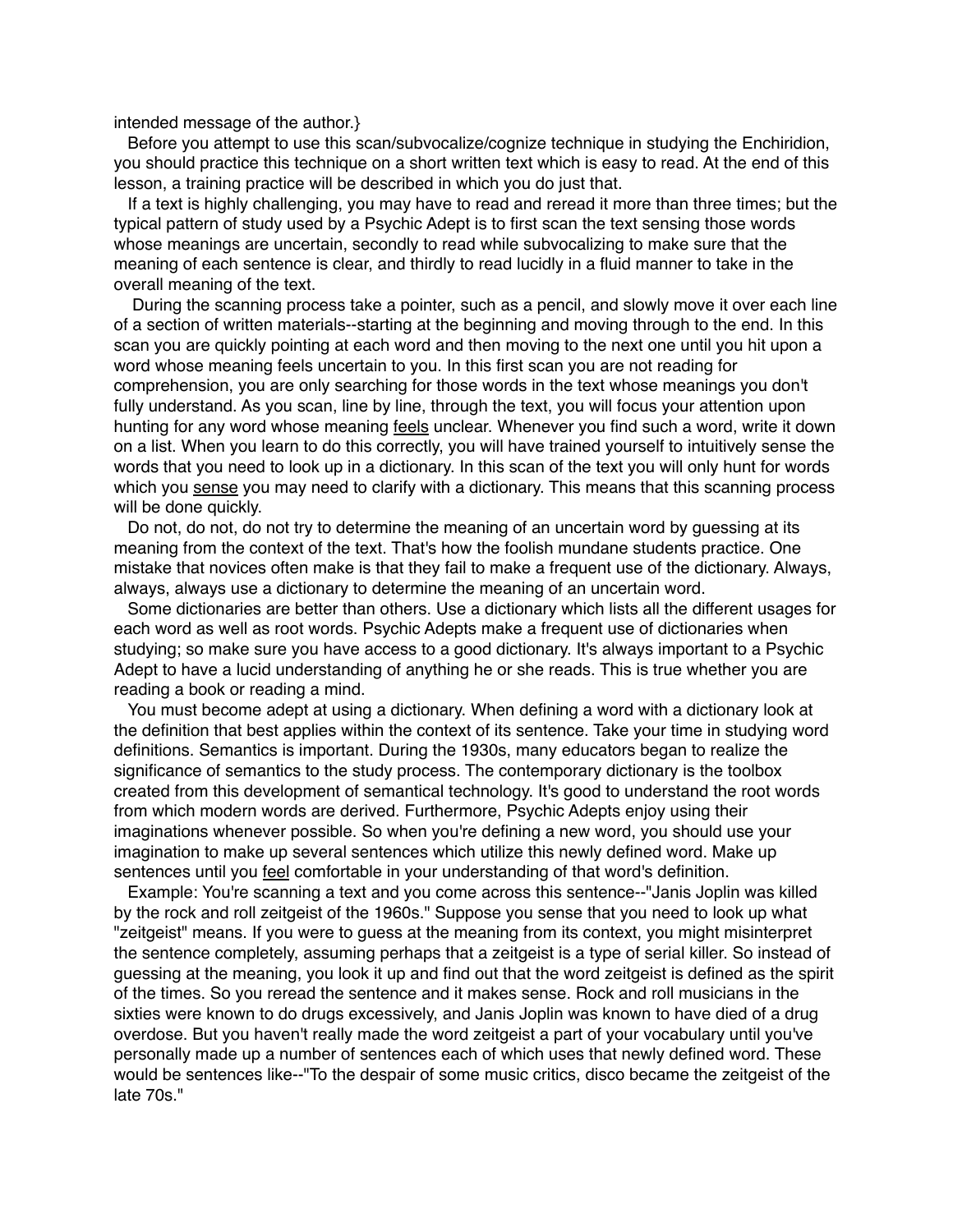Vocabulary is essential to semantical intelligence. Every time you learn a new word you're increasing your semantical intelligence. Think of each newly defined word as a new tool which you can use to communicate with others. Communication of various kinds is the heart of psychic ability. An increased vocabulary expands intellectual power. By defining new terms you're improving your personal vocabulary toolbox--thereby increasing your mental power. Psychic power is a form of mental power, so by increasing your semantical intelligence you're thereby increasing your overall mental power.

After you scan the text and create semantical clarity by using a dictionary, you then read slowly while subvocalizing what you read. During this subvocalization process, you may discover sentences which you don't fully understand. Analyze any such sentence--looking again for words whose meanings may not be entirely understood. Don't be afraid to use a dictionary. Frequent use of a dictionary in study is not a sign of ignorance--it's an indication of intelligence. You may believe that people are born to be either intelligent or stupid--but that's not the case. People tend to be as intelligent as they choose to be.

After you have scanned, defined, subvocalized, and defined more--you then reread the section of text a third time--this time just for full understanding. To cognize is to know. In this final reading you come to fully cognize the author's message. In reading a text you may agree or disagree with what an author has written. Nevertheless, in truth, you cannot authentically judge the verity of the author's message until you have achieved semantical clarity through dictionary use.

Although a dictionary is a most useful tool in creating semantical clarity, sometimes it's not enough. You may come across a situation where an author is either imprecise or creative in the use of words. Some authors do not themselves understand the correct meanings of the words they use. Also there are authors who are creative in the use of words and take words which are in common usage but endow those words with expanded meanings; thus the author is creating a unique usage for a previously defined word.

An example of this is the word "hacker." The root word for hacking referred to the process of breaking up branches, as if for kindling--so a hacker would be someone who created kindling by chopping up wood--with his hands. However, the term hacker evolved over time to describe anyone who fixed things, like toy trains, by tinkering around with them--with his hands. Early computer programmers tinkered around with equipment and programs to make them work, so they took on the term hacker. Now the term hacker is often used for a skilled computer technician--which has nothing to do with the original meaning.

So there are times in which words take on expanded meanings to such an extent that the original definitions no longer make sense. In such cases a dictionary alone may not provide clarity. Thus, if you decide that the author's writings are nonetheless worthy of study, you may be forced to study the text over and over until you can decode the author's peculiar terminology. The goal is always a lucidity of understanding, and this requires both dictionary use and persistent study.

You should read and reread as much as you need to until the meaning of a text is lucid. However, if a text is fairly easy and short--you may simply scan once--then (if necessary) define any uncertain words--subvocalize the entire text--and finally reread the entire text fluidly for cognition. Once you've mastered this process, it won't take any longer than normally study. In fact, many persons who have mastered this technique have found that they study much faster than before.

However, if a text is long or difficult, you should break it down into shorter study sections. If you were studying a highly technical volume you might break the study sections down into paragraphs. You have to consider your own reading skill and use your common sense in dividing a text into study sections. Conquer each of these shorter sections before going on to the next one. The rule of thumb is this--the easier the text is to read, the longer the study sections should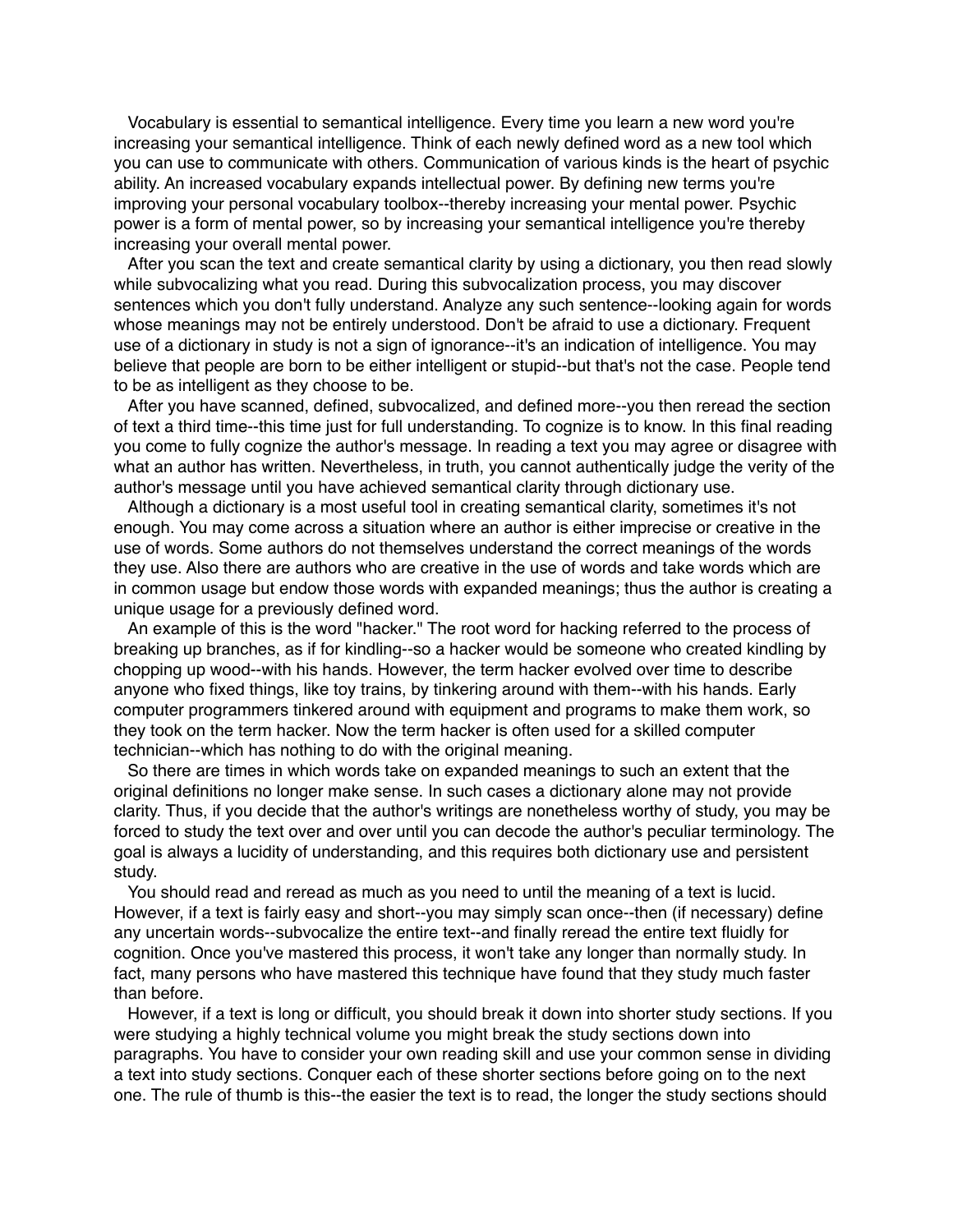be--but the more difficult the text is to read, the shorter the study sections should be.

As well as this scan/subvocalize/cognize technique for study, there are also other insights that enhance study skill.

The contemporary education system tends to treat study as a chore which must be endured, but this attitude is counterproductive; therefore you should do what you can to develop the attitude that study is an enjoyable task. Choose or create an appropriate study environment. You may use a sound system to play relaxing instrumental music softly in the background to set a positive ambiance. Study at a time when your mind is clear and your emotions untroubled. Avoid intoxication during study. Consider the impact that your your diet has on your mental capacity to study. Although caffeinated drinks may be stimulating, it's easy to overdo them. Attempting to study after eating a large meal may dull the intellect and lead to drowsiness. It's best to study when you can make the experience enjoyable.

During study, the human brain is known to function optimally for periods of forty-five minutes or less. After forty-five minutes of study, the Psychic Adept takes a break and does something else for a while. This is because the Psychic Adept tends to be aware of the optimal functioning of his or her mind. The mind itself is the primary tool of the Psychic Adept.

Human beings are social creatures; if you're studying a subject that's difficult to master, it's best to develop a study partner or a study group. When you engage in interpersonal communication you automatically evoke certain aspects of brain function; because of this you actually become more intelligent when you're studying as a member of a partnership or team of students. Your mind is more functional when you engage in interpersonal communication--particularly direct verbal communication. Social intelligence, emotional intelligence, and scholarly intelligence all support one another.

In this First Section you don't actually need a study partner for the training exercises for the first ten lessons. Most of the training drills in this First Section can be done by one person. In a training exercise after Lesson Eleven there is a training exercise which requires a partner--and the same is true for a training exercise in Lesson Twelve. However, if you want to you can study this book by yourself and do most of the training exercises by yourself. You won't be able to complete the all training by yourself, but you can complete most of it. Nevertheless, if you can find another person who is both cooperative and enthusiastic about the subject--that would be best.

The ideal study situation is one in which you and your study partner silently read a text together in time units of no more than forty-five minutes. In between these periods of silent study you take breaks and talk about things. You can help each other with the training exercises and encourage one another as you make progress. This would help to make the process of developing psychic ability enjoyable.

If you can find other people who believe in psychic ability and are enthusiastic about it, studying with them will increase your skills at an exponential rate. However, if you try to study this Ethical Psychic Tech with people who are narrow-minded and overly skeptical, their negative attitude will become a burden to the study process. So it's optimum to this process that you find an appropriate study partner (or partners) who'll engage in the mutual support of your study goals. It's better to study alone than to study with someone who doubts the process.

It's also essential to optimal study that you apply in your life what you have studied in written materials. In this way your intellectual understanding becomes connected to your application of will power. This is to say that your thinking process must directly influence your actions or you're merely just another daydreamer. You don't want to become trapped in an ivory tower of academic speculation. You can only really know a subject matter when you have done something with it in the real world. Optimal brain function for learning requires real-world application. When you take a subject you've read about and then go apply what you've just learned to the real world, you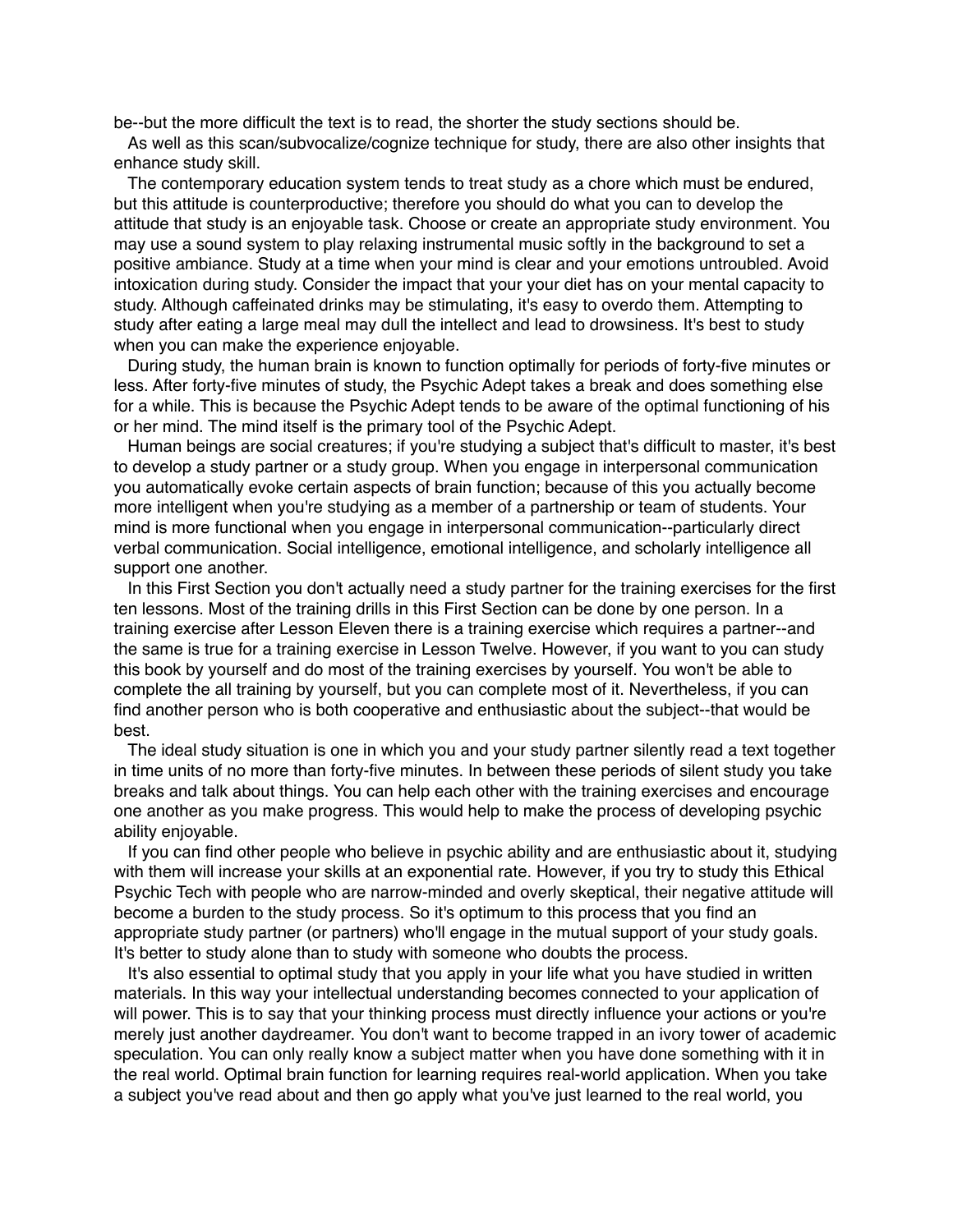bring into play other neurological functions necessary to full comprehension. You can never fully develop any ability by simply reading about it, you also have to perform training exercises which will make the learned principles real to you. With training and study you'll come to develop ongoing practices which reinforce your skills.

The study of an ancient spiritual book, like the Bible, is somewhat different than the study of a textbook, like *The Enchiridion*, which teaches a skill. This is because ancient religious teachings speak in a metaphorical way. Such books are highly valuable because of their inspirational nature. When I read from the Gospels I feel connected to Christ, his Mother Mary, and all the early disciples. The inspiration I feel from such reading empowers me energetically, and it helps me to think clearly about my own purpose in life. However, I don't see the Bible as a rulebook, and I don't typically take its teachings literally. To rationally study the Bible one must know the historical context of the teachings, and one must realize that most of the teachings tend to be metaphorical rather than literal.

Consider what Jesus says about divorce in the New Testament. In two of the Gospels he says that a husband should not divorce his wife except for unfaithfulness. Yet in the modern world, most contemporary Churches have a more liberal attitude about divorce; however, I would contend that such Churches aren't really in violation of Christian morality just because they fail to adhere to a literal interpretation of that specific scripture. Most rational modern persons accept that there are reasonable circumstances where divorce should take place. However, if you understand the historical context in which Jesus taught, you realize that marriage was quite different in those ancient times. People lived shorter lives and marriages tended to be pragmatic arrangements rather than romantic relationships. In the modern world, there are times when it's to everyone's advantage for a couple to divorce. But in Biblical times, if a man divorced his wife it would likely ruin her life and the lives of her children. So Jesus was encouraging compassion on the part of husbands. Furthermore, Jesus frequently used metaphors in his teachings. One metaphorical interpretation of this teaching is that God symbolizes the husband and the Church symbolizes his wife. This symbolic interpretation poetically speaks to the idea that if a Church remains faithful to God, that Church won't be abandoned by God.

Many scriptural teachings can only be interpreted rationally when you realize that the Bible must be interpreted with an understanding of its historical context; furthermore, to understand the Bible you must decode the metaphorical teachings rather than to interpret them literally. If you are reading a text and you come to a word that you don't understand, this can inhibit or distort your understanding of the text. In the same way, if you are reading a religious book and come to a metaphor you don't understand, that misunderstanding can inhibit or distort your interpretation of the text.

The overly literal interpretation of ancient religious books can create a type of insanity. In contemporary times, some fundamentalist religious groups demand such literal interpretations, but this really creates problems. In the Bible certain teachings are obviously literal, such as "Do unto others as you would have them do unto you." Sometimes the metaphor is obvious, such as "God is love." The Book of Genesis says that God created the world in six days and rested on the seventh day. This is poetic and metaphorical. It suggests poetically that God is so powerful that he could create the world in a single work week. This also metaphorically suggests that workers should be able to take a day off at the end of their six day work week. However, consider the fundamentalist belief that the world was literally created in six days by God; this type of dogma is irrational. If a day is defined as a twenty-four hour period, six days obviously was not how long it took to create the world. You ruin the poetic beauty of the Book of Genesis if you demand this type of fundamentalist interpretation.

The use of scan/subvocalize/cognize can be applied to the study of ancient religious texts if one understands that such texts are inspirational, poetic, and metaphorical. However, *The*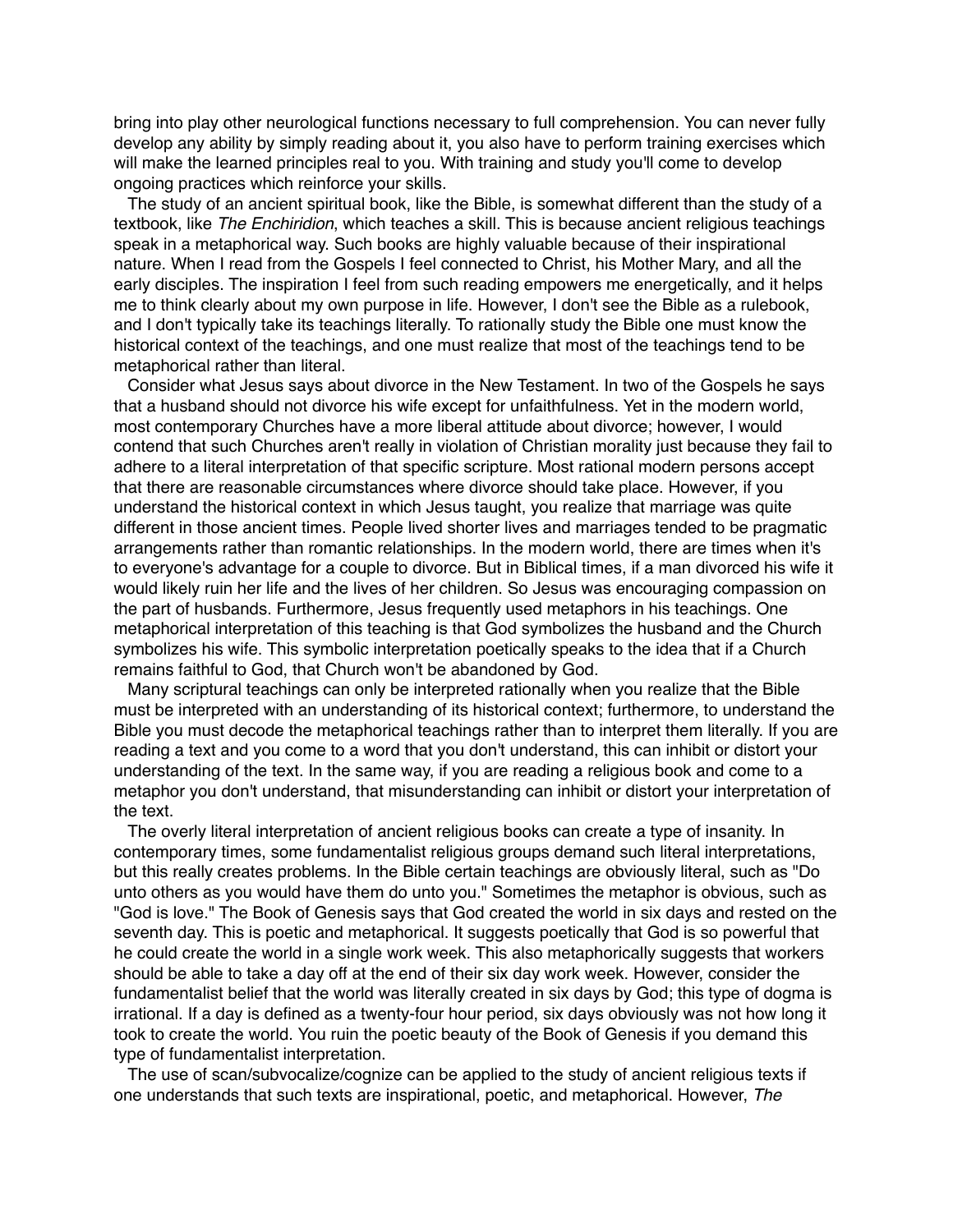*Enchiridion* isn't metaphorical; it may make the occasional analogy, but this handbook is intended to be interpreted literally.

### **Training Practice One:**

Part A: Find a text which you haven't read before, but which is something that would be easy reading for you. Mark off a section of that text which is the equivalent of about twenty standard pages. Use the three part study technique of scan/subvocalize/cognize to read that text.

Part B: Go back to the beginning of this text, *The Enchiridion*, and use this technique, which you have just learned, to restudy what you have just read. In doing this, you will find the word list below useful. In studying *The Enchiridion*, always use the word lists at the end of the lessons when you are in the second step of subvocalization. This will help in your decoding of the meaning of certain sentences. *The Enchiridion* defines certain terms somewhat differently than standard dictionaries. So you can avoid confusion by making sure to study these word lists. Also, some of these word lists contain special commentary which adds meaning to the lessons. So make sure that at some point you do study the entire word list.

It is suggested here that you acquire a special notebook so that as you go through your study of *The Enchiridion* you can write down your own cognitions and personal insights. This notebook will become your own personal enchiridion.

By mastering this practice of scan/subvocalize/cognize in study, you take your first step to becoming a Psychic Adept.

## **Word List**

**adept**: *adjective*, to be skilled at; *noun*, someone who is skilled. This is from a Latin root word "adeptus" which refers someone who has attained a high level of skill. *Commentary*: Specifically, in the context of *The Enchiridion*, Adept refers to someone who is skilled at using psychic abilities. Furthermore, because of the nature of this training system--it refers to someone who is both skilled and ethical in the use of psychic abilities. A Psychic Adept is different than an occult dabbler; such are those who experiment with psychic abilities without knowing or caring about the results of their occult experiments. Therefore, *The Enchiridion* implies in its use of this word that an aspect of psychic adeptness is the dedication to ethical responsibilities.

**angel**: *noun*, traditionally this refers to a spiritual being who serves God and helps faithful human beings. Some people think of angels in terms of traditional religious doctrine. Others believe that angels metaphorically represent the better nature of the human condition. The researchers who developed this system of psychic training came to believe that angels are the invisible spiritual presence of benevolent extraterrestrials. Through their psychic research, the think-tank members who created this system came to identify two types of extraterrestrial influences upon humanity. There are the benevolent extraterrestrials who spiritually express themselves as angels, and there are the demonic extraterrestrials who are hostile to humanity. In dreams or while in an altered state of consciousness, a person may see the form of an angel or a demon. However, normally their presence is an invisible, spiritual one. Angels have certain characteristics by which they can be identified. They are loving. They worship the single source of all creation. They are fearless and honest. They do not manipulate or attempt to control others--but they do inspire others. By contrast, the demons are deceptive. They attempt to manipulate by encouraging fear, greed, lust, and a desire for revenge. Demons will attempt to get you to worship anything but the one true source of all creation. Some demons pretend to be gods or goddesses so as to tempt you worship them. Sometimes demons may help someone to achieve a materialistic goal, but ultimately they seek to possess those they contact. As you develop psychic powers you'll become aware of angels and demons, and for your sake and the sake of others--you should avoid the demons. A Psychic Adept has the ability to discern the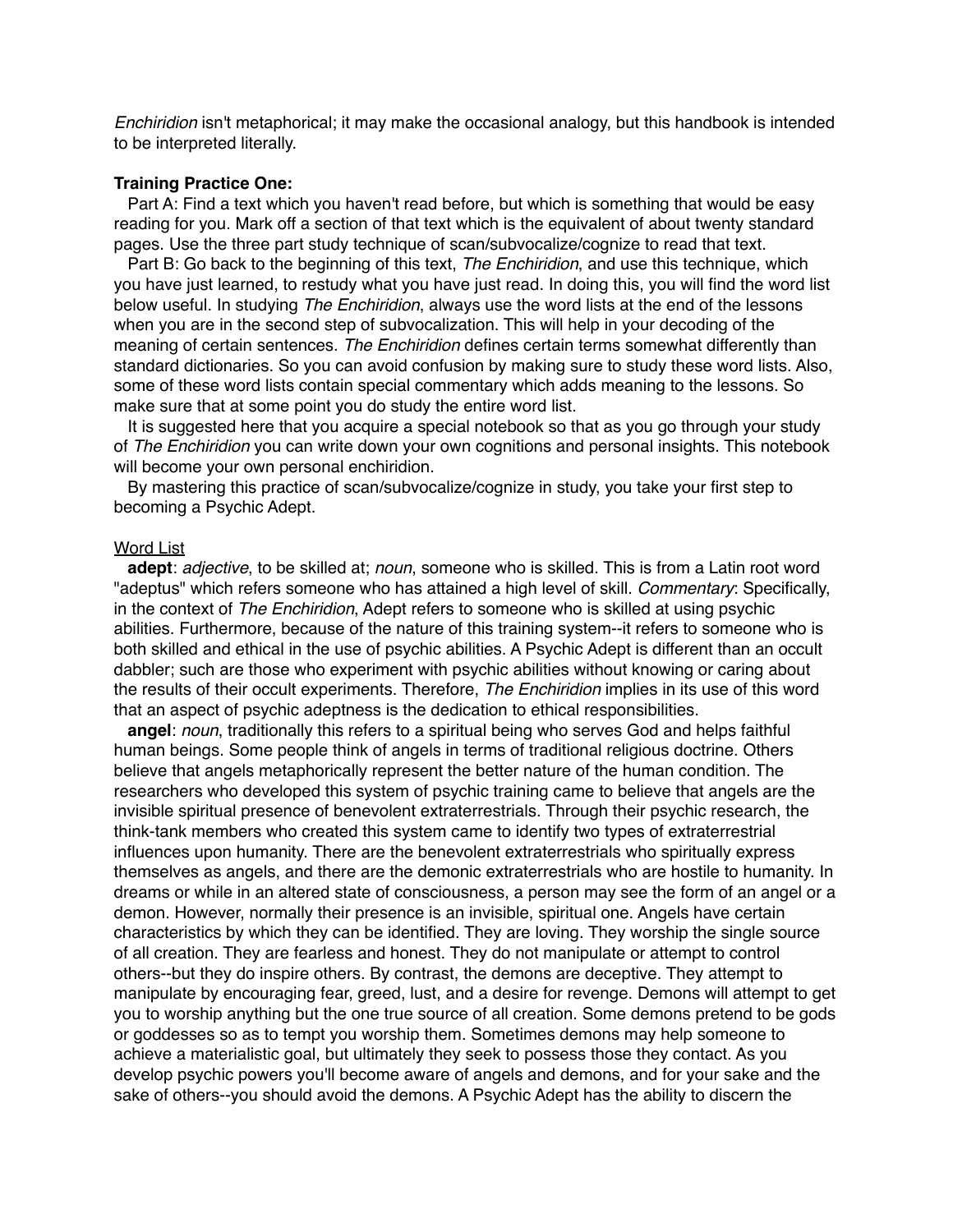difference between angels and demons. Angels can protect you from demons. Any person faithful to God can invoke the help of angels through the simple act of prayer. I realize that all of this may sound radical to some readers. But don't worry. You don't have to start out with faith in the existence of angels in order to study this system of psychic development.

**A.R.E.**: *noun*, Association for Research and Enlightenment. A non-profit organization founded by the Christian Edgar Cayce who was known for his psychic talent.

**astrologers**: *noun*, a person adept in the use of astrology, which is the study of the remote influence of stars and planets upon human affairs. *Commentary*: The use of astrology goes back to the most ancient of times. This form of divination was and is found in virtually every civilization in the world in one form or another. In modern times, astrologers may be either silly scam artists who play on people's superstitions, or they may be serious students of the science and intuitive art of astrological interpretation. Not all astrologers are the same. However, the fact that some astrologers are frauds doesn't mean that they all are. Advanced principles of physics reveal scientific explanations for astrology's validity. The Cosmos shows indications of intelligence and consciousness at its most fundamental levels. There are subtle energetic influences which emanate from heavenly bodies; these influences can act remotely over long distances. Astrology attempts to study and interpret these influences. But serious astrology is a psychic discipline because intuition must be used in correctly interpreting its charts. When done correctly, an astrologer can help people to attune themselves harmonically with the Cosmos. But this serious use of astrology isn't fortune telling, it's about teaching the meaning of astrological influences which can lead to a greater understanding of oneself.

**Christian**: *noun*, someone who believes in the teachings of the Christ as presented in the Four Gospels of the New Testament. *adjective*, related to Christianity. *Commentary*: In *The Enchiridion*, psychic ability is based upon a spiritual awareness. The Elijah Hierarchy is a name for the psychic researchers who developed *The Enchiridion*. The members of the Elijah Hierarchy believe in a form of Christianity, and their development of psychic ability cannot be completely separated from such beliefs. However, most of *The Enchiridion* is not religious in nature. Any spirituality which is based on love is adequate for psychic training. It's the loving spirituality of Christianity, not its religious dogma, which is a basis of psychic training in the Elijah Hierarchy. With this insight, the members of this group eventually decided to not impose their religious beliefs through*The Enchiridion*. They decided that it's better for people to experience miracles than to be indoctrinated in yet another belief system. Membership or belief in a Christian religion isn't necessary to this system for psychic development. Furthermore, narrow-minded Christian dogma can inhibit the development of psychic ability. In the Elijah Hierarchy they discovered that their training in psychic ability tended to create an evolution of faith. They observed that as a Christian becomes a Psychic Adept he or she comes to understand Christianity in a new way. They came to understand that for the purpose of psychic training, the student doesn't even really need to believe in God. It's enough to believe that there's a loving source of creation.

**clairvoyance**: *noun*, this comes from French root words which mean clear seeing. In *The Enchiridion*, this refers to the accurate perception of something through intuitive insight.

**clairvoyant**: *noun*, a person who is skilled at using intuitive insights to understand things. **cognition**: *noun*, in *The Enchiridion*, a cognition is a realization; this realization may be an idea or an emotional response. Emotions themselves are a form of information. A cognition may be both an idea and an associated emotion. *Commentary*: A cognition is a knowingness. This knowingness may be an consciously experienced emotion or it may be an idea that you know with certainty. To cognize is the act of evoking the experience of a cognition. To psychically cognize at will is the essential goal of clairvoyance. To cognize is to know something with certainty.

**divination**: *noun*, this means the act or craft by which a Psychic Adept may divine something.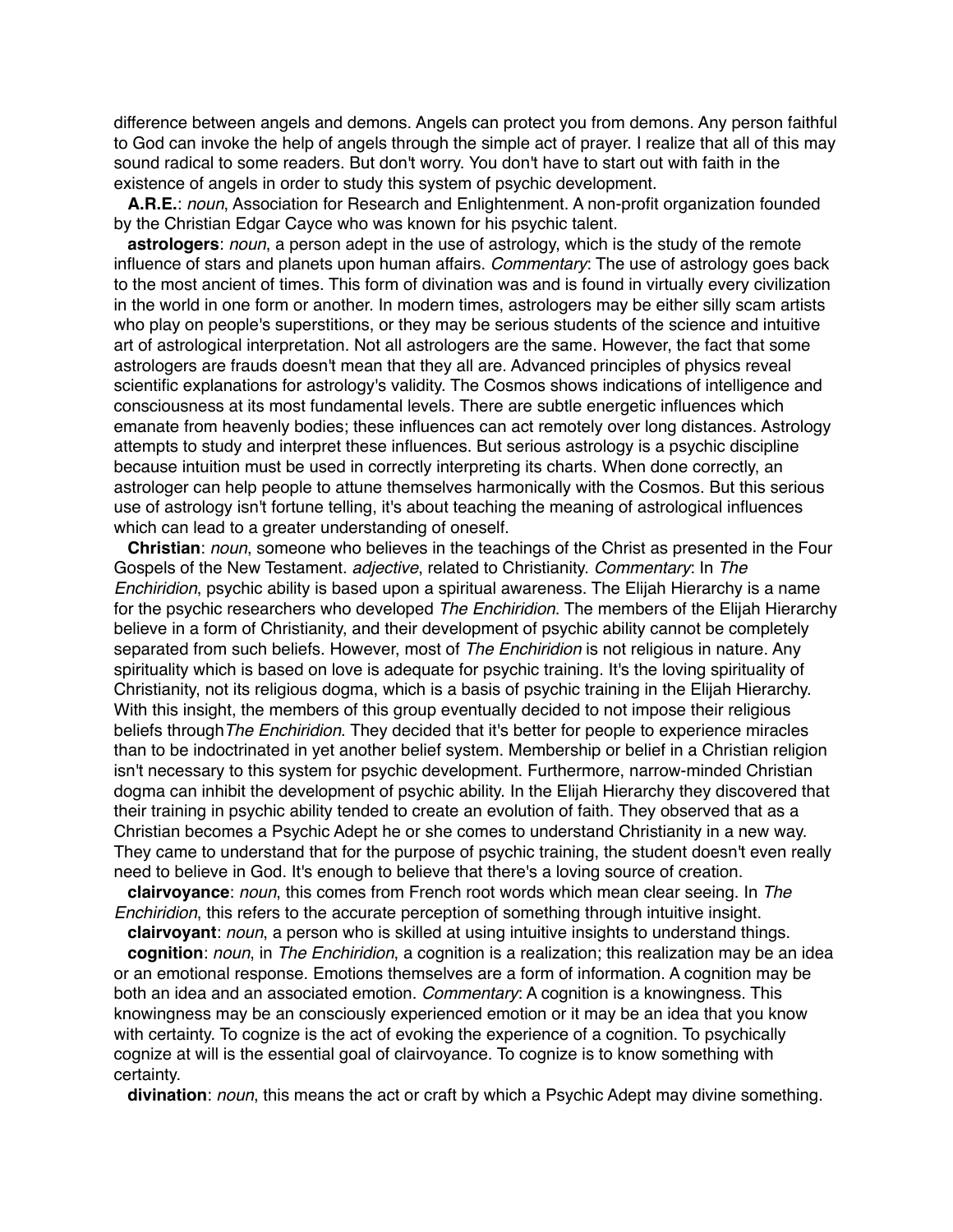The root word for divine means God or divinity. Among the general public, the word divination has come to mean fortune telling. However, in *The Enchiridion* it refers instead to accepting the Spirit of Truth from God. This is based on the principle that God is all knowing and that if you harmonize yourself with God, truths may be revealed to you from a divine source.

**Elijah**: *name*, means my God is Yahweh. This refers to an ancient prophet of God who spoke out against the priests and priestesses of the religions of Baal and Asherah. *Commentary*: The Elijah Hierarchy first formed as a private think-tank which was dedicated to doing psychic research for the purpose of promoting Christian ideals. Over time, as they developed higher levels of psychic power, they evolved from a think-tank for psychic research into a secret organization dedicated to helping humanity. One reason they call themselves the Hierarchy because they have developed their psychic skills to a level of advancement greater than any other group in the world at this time. From personal experience I know this to be true. The members of the Elijah Hierarchy are opposed to those who dabble with the occult for unethical purposes. The Hierarchy believe that the Baal worshipers of Elijah's era were the ancient version of contemporary secret societies who abuse occult knowledge. Therefore the legends of the ancient prophet Elijah are an inspiration to them. The Elijah Hierarchy members remain anonymous to avoid the distractions of public recognition. The present goal of the Elijah Hierarchy is to assist in the emergence of the Second Coming of Christ. They believe that the Second Coming of Christ is not the physical return of the historical Jesus, but rather a widespread awakening of spiritual consciousness. They believe that the historical Christ experienced a profound spiritual awakening through which he was able to touch the entire world. With time his original spiritual experience would become translated into religious dogma, and would thereby become lost as Christianity became just another form of restrictive religious indoctrination. However, this original state of spiritual awakening could be called the Christ Mind- which is a passionate love for all humanity which comes about as one realizes ones interconnection with all people. Contemporary persons are now at a time when the Christ Mind will begin to emerge in numerous spiritual leaders. To Christians this may be thought of as the Second Coming of Christ, however others might define this experience in different ways. This widespread spiritual awakening is the symbolic reappearance of the prophet Elijah at the end of an Old Age and the beginning of a New Age.

**enchiridion**: *noun*, handbook. (pronounced enk-hyi-rid-ion) The word "enchiridion" is used here instead of the word "handbook" to make this distinction; this book isn't just another handbook on psychic ability because it's more authoritative. This is *The Enchiridion*. The Elijah Hierarchy are highly authoritative when it comes to psychic ability, and they wanted a title for the book they commissioned to reflect this authority. There are many handbooks on psychic ability, but this is different. *Commentary*: How the name developed was this. These techniques and lessons were developed by a private research project which eventually called itself the Elijah Hierarchy. Each researcher kept a personal notebook on his or her theories as well as practices relating to psychic development. They used a combination of ancient knowledge and modern scientific insights to develop their psychic abilities. They studied the practices of groups like A.R.E., the Stargate Program, and the SRI Remote Viewing research. The Hierarchy members didn't all agree with one another about everything, but they decided that any theory or practice which a clear majority of them felt was valid would be written into a special notebook. They called that notebook the enchiridion to distinguish it from other notebooks. Furthermore, it amused them to use that word because there is a tradition in Christianity of books with the word enchiridion in the title--for example, the *Enchiridion militis Christiani*, which is Latin for *The Handbook of a Christian Knight*. Anyway, periodically these researchers would all meet together and vote on what would be put into their enchiridion. One of their members of this research group was a man whom I had met when we were children and with whom I had formed a type of alliance. This alliance had to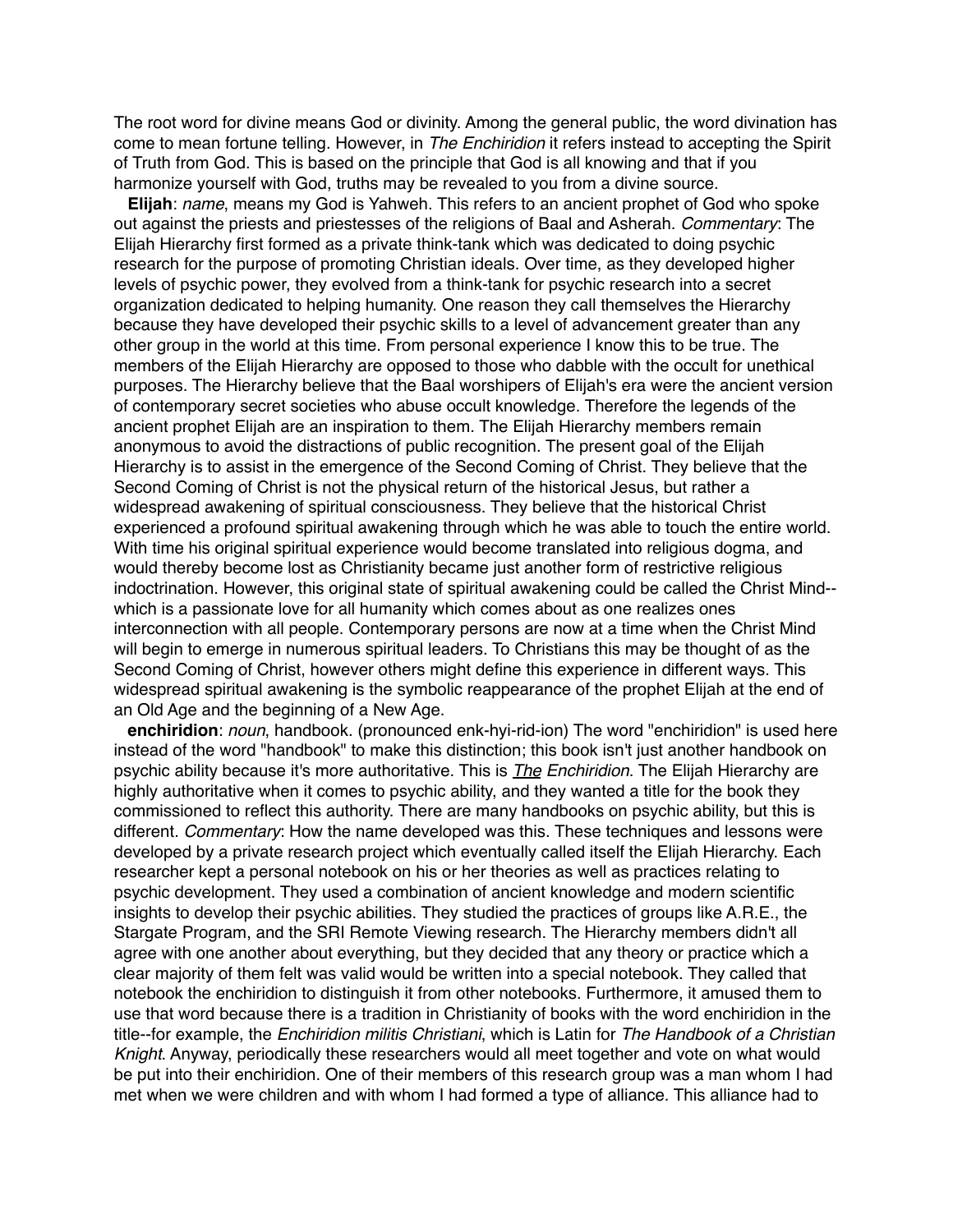do with our opposition to Luciferian secret societies, and this relationship had lasted over many decades. For various reasons to complex to easily explain, the Hierarchy decided that I might be the one to help them present their teachings to the world. I was already a Reiki master when I started to communicate with them as a group, but they expanded upon my psychic abilities. (Abilities which I must admit are rather limited compared to the average level of talent of one of their members.) When they educated me in their system of psychic power, they basically used their enchiridion notebook as the basis for my training. In process of my writing this book here, the Hierarchy allowed me to put their ideas into my own words. It was necessary that they allowed me to do that because over the years they had developed their own peculiar short-hand way of talking about things. They needed me to take their ideas and put them into plain language which ordinary people could understand. As I wrote this book, they periodically analyzed the validity of what I wrote and compared it to their enchiridion. Periodically they would vote on editing changes they wanted me to make on the drafts. *The Enchiridion* which you are reading here was completed when a majority of them decided that the basic principles and practices they wanted to present to the public were represented in it. This book, *The Enchiridion,* is the public externalization of the Hierarchy.

**ethics**: *noun*, this refers generally to moral correctness, in *The Enchiridion* ethics are based on empathy and wisdom. *Commentary*: To attempt to develop psychic ability without a knowledge of how psychic powers works is unethical because you can create problems for yourself and others. Many contemporary New Age teachers and occultists teach techniques for opening up to psychic abilities without realizing the potential dangers in doing so. There are invisible spiritual beings, some of whom are positive such as angels and some of whom are negative such as demons. The members of the Elijah Hierarchy believe that angels are the projected spiritual presence of benevolent extraterrestrials and that demons are the projected spiritual presence of hostile extraterrestrials. However there are other theories. Some think of demons and angels in traditional religious terms, and some think that demons and angels are projections of the collective subconscious mind of humanity. One thing becomes certain with psychic training; whatever they are--angels and demons do exist. A simple way of understanding this is to say that angels are positive psychic influences and demons are negative psychic influences. If you open yourself to psychic powers without proper training, you may open yourself to negative influences. Furthermore, you must have empathy in dealing with people in order to be an ethical person. If you were to try to use your psychic powers to manipulate others against their will, this would be an ethical violation. Ethically you should use your psychic powers by first attuning yourself to the all-loving source of creation. Having achieved this attunement you should use your abilities with the intention of helping others as well as yourself.

**healer**: *noun*, someone who assists other people to help them take responsibility for their health issues. *Commentary*: a psychic healer uses psychic abilities to assist in the healing of others. A psychic healer might discern the spiritual causes of a physical illness. A psychic healer with advanced skills might be able to diagnose an illness which a medical doctor cannot. A psychic healer may use talk-therapy to go to the root causes of mental health problems. A psychic healer may use psychic abilities to assist in the deprogramming of a brainwash victim. A psychic healer may direct the Universal Life Force to energetically stimulate the natural healing processes of the body. This energetic healing may be done in person or remotely at a distance.

**Hierarchy**: *noun*, a division of angels or any organization based on angelic structure. In *The Enchiridion*, the word "Hierarchy" generally refers to an anonymous organization of Christian psychic researchers. *Commentary*: At the top of the angelic Hierarchy is God, and so it is with the Elijah Hierarchy. All are dedicated to the service of God. Those who demonstrate higher levels of psychic power are toward the top of the Hierarchy, and different psychics specialize in different areas of psychic talent. There are the astrologers, the psychic healers, the precogs, the remote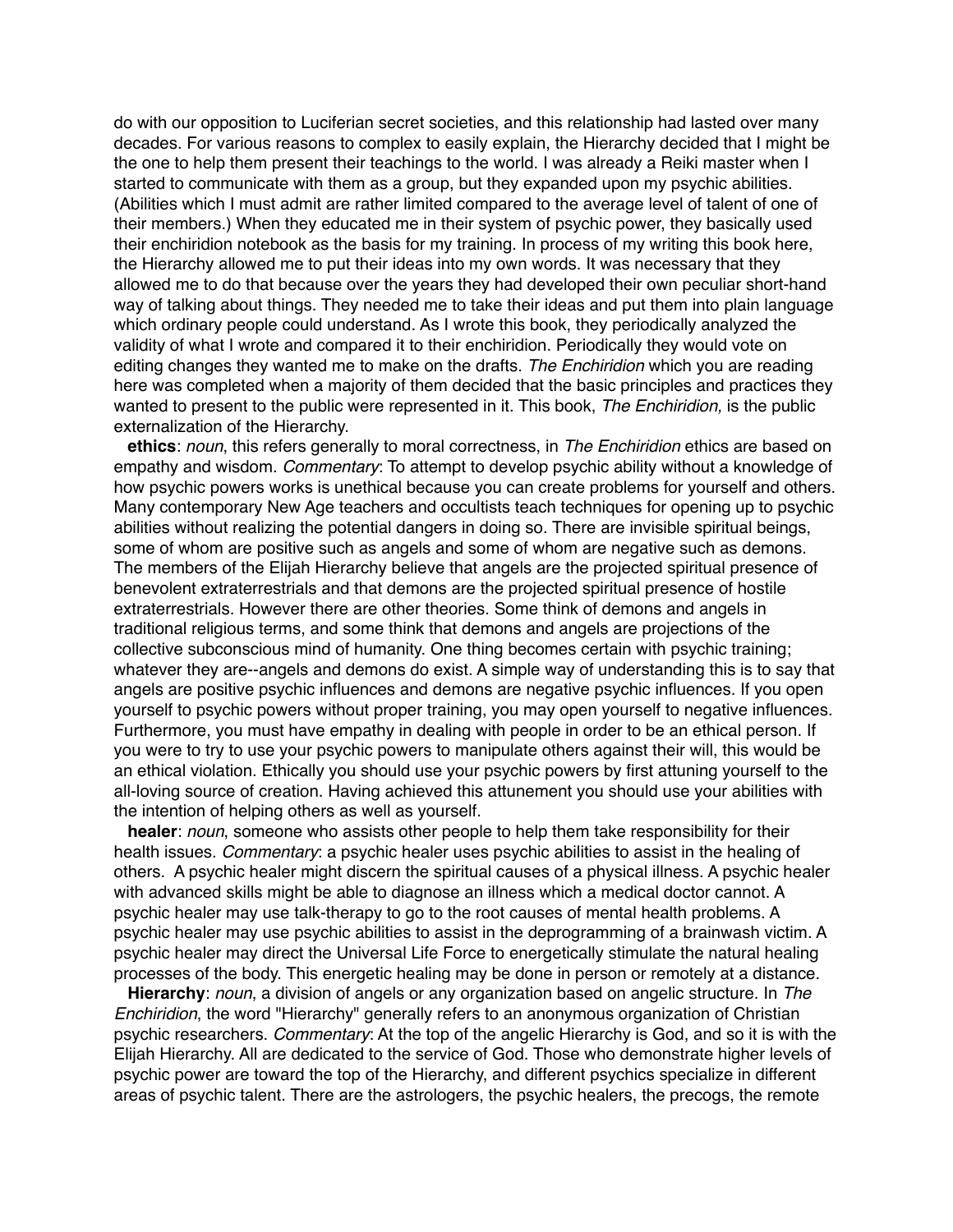viewers, the telepaths, the divination experts, and the psychic defenders.

**ivory tower**: *noun*, this is an escapist attitude marked by an intellectual preoccupation which is disconnected from practical considerations; this is the attitude of someone who is intellectually trapped, as if in an ivory tower of idealistic principles.

**mundane**: *adjective*, denying the validity of psychic abilities; *noun*, a person who is ignorant of psychic abilities. In the context of *The Enchiridion*, the word "mundane" has a specialized usage. This is one of those words where the standard dictionary use of a word is incomplete for the context of this textbook. In this context, a mundane is someone who is ignorant of his or her psychic abilities. To have a mundane point of view is to hold an attitude which denies psychic abilities. *Commentary*: The members of the Elijah Hierarchy see the world in this way--presently there are three types of people, there are the mundanes, there are the occult dabblers, and then there are the Psychic Adepts. They predict that eventually in the future, several generations from now, everyone in the world will be a Psychic Adept. However, the term "mundanes" is not intended as derogatory. To be a Psychic Adept is to achieve your highest potential for spiritual development and mental ability. A mundane is someone who hasn't yet attained his or her full potential. Mundanes always have the potential to choose to become Psychic Adepts. When I first started to communicate with the Hierarchy, I felt offended their use of the word mundane. I've heard other persons use that word as an insult, and I felt uncomfortable with how they used it. However, as I communicated with them more and more, I realized that they didn't intend it as an insult. Developing psychic powers changes how you see the world. Until you start to develop your psychic powers, life really is mundane by contrast.

**novice**: *noun*, a person new to a subject, or someone who is not yet skilled. In *The Enchiridion* this refers to someone who has not yet mastered the lessons and practices of the First Section. *Commentary*: The time it takes to go from novice to Psychic Adept varies from individual to individual. Some people complete the First Section in a few weeks of intensive study, others make take months. However, speed in mastering the First Section is not an indication of potential psychic talent. A slower student might spend more time in going from novice to Adept, but yet might have greater powers once he or she masters the basic skills. A novice who attempts to study the Second Section before really mastering the First Section may find that he or she is unable to develop the abilities described in the advanced teachings. But being a Psychic Adept isn't really about having advanced talents, it's about getting all the benefits that you can get from the First Section. Through the successful study of the First Section, you train your mind so that you can take control of your life in a positive way. At that point you cease to be a novice and become an Adept.

**occult**: *noun*, generally this means hidden knowledge. In the context of *The Enchiridion*, "occultism" is always used as a derogatory term; however, apart from this book, the word "occult" isn't always derogatory. For the Elijah Hierarchy, the occult is thought of as the secretive teaching of psychic ability for unethical purposes. This is often practiced in secret societies to give their members an advantage over other people. *Commentary*: Occultism is morally wrong because it withholds the truth of psychic ability from the general public; also it tends to be manipulative; as well as this it often operates on unethical intentions. The secretive and exploitive nature of occultism can result in harm to the practitioners as well as others. However, some secrecy isn't necessarily immoral in itself. The Elijah Hierarchy members choose to remain anonymous so they can use their powers in private to help heal individuals and society. One reason they remain anonymous is because they don't want the distractions which would come if they were to openly reveal the fact of their powers. This is different than those who conceal their occult practices because they want to pursue their goals of revenge, perversion, or decadent materialism. Occult teachers in secret societies tend to withhold their knowledge from the public because they desire to have an advantage over other people. Psychic ability is the birthright of all human beings;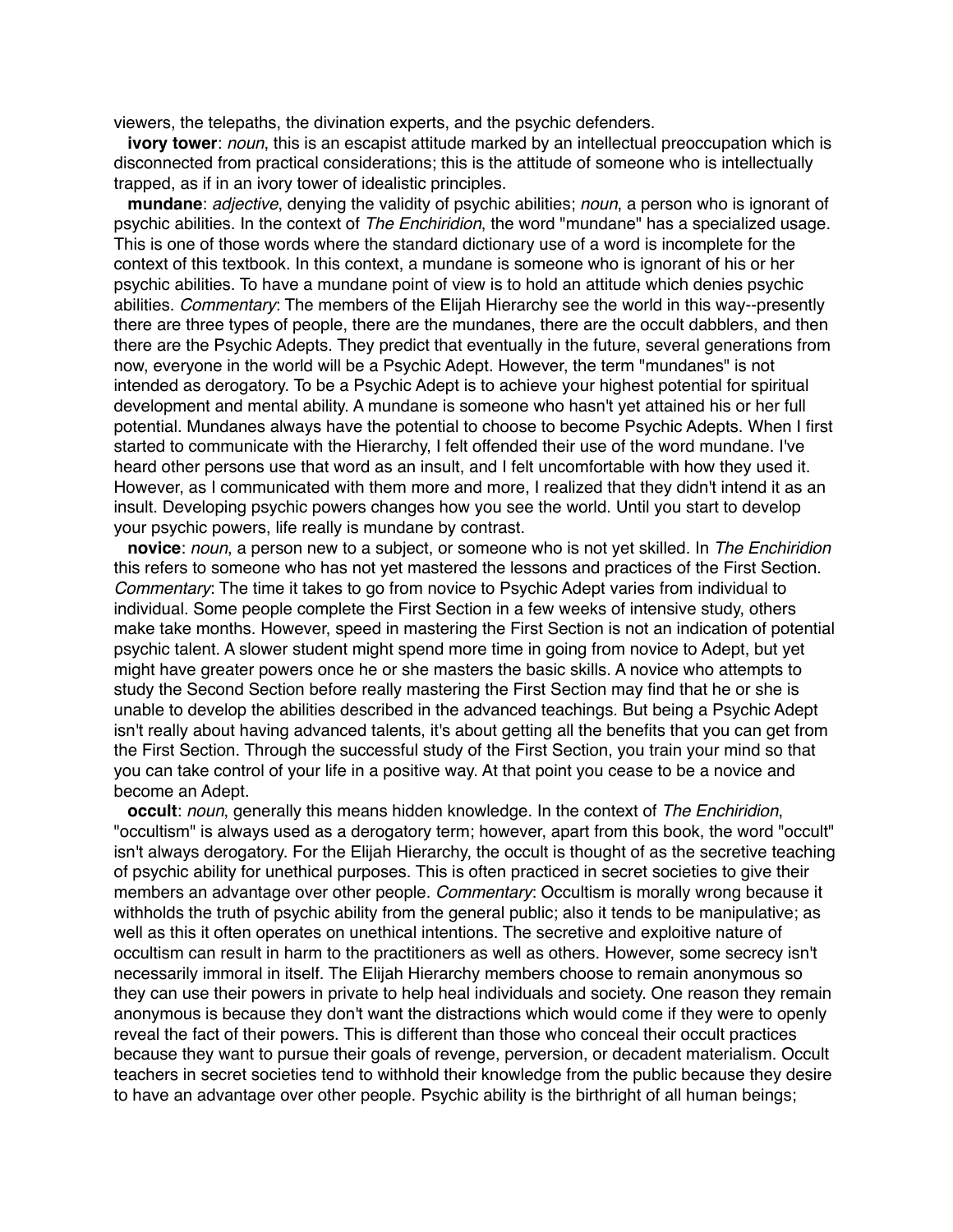occultism withholds that birthright from the general public. For the sake of fairness, I should point out that apart from *The Enchiridion*, this term is not always used in this negative sense. Some persons who call themselves occultists are simply people who have studied hidden knowledge which they then try to present to the world. So it would be inaccurate to say that every person who uses the word occult is promoting an unethical use of psychic power.

**occult dabbler**: *noun*, in *The Enchiridion* this is defined as a practitioner who has a knowledge of psychic ability which is kept secret to conceal unethical intentions. A full understanding of psychic ability requires the ethical use of its powers. To dabble or play around with powers you don't fully understand is unethical and foolish. In contrast to this type of occultism, *The Enchiridion* teaches Ethical Psychic Tech in such a manner that the student acquires psychic ability systematically so that ethical responsibilities are known as psychic powers increase.

**precog**: *noun*, a person skillful at precognition. A person who can reliably perceive the future.

**psyche**: *noun*, as this term is used in *The Enchiridion*, the psyche is considered to be the most central core of the individual's being. The psyche is the unified soul and mind of the individual. This would be what a religious person might think of as the immortal soul. However, in this text the terms psyche and soul are defined somewhat differently.

**psychic**: *adjective*, to be spiritual and mentally developed, *adjective*, relating to mental abilities such as telepathy, precognition, and telekinesis. *noun*, a person who manifests spiritual and mental abilities such as clairvoyance, remote viewing, psychic healing, telepathy, precognition, and telekinesis. Derived from the root word psyche--which means spirit and mind.

**psychic defender**: *noun*, this is someone who uses psychic skills in protecting those whom he or she is pledged to protect. A psychic defender with a low level of psychic ability may simply use intuition in conjunction with martial arts training; however, the advantage of fully awakened intuition can be the difference in winning or losing. A psychic defender who is an Adept may use psychic ability to shield innocent people from psychic attack. An Adept psychic defender may use precognitive ability or remote viewing to assist in the defense of others. In the psychic defenders of the Elijah Hierarchy, rank is determined by the intensity of psychic power.

**Reiki**: *noun*, , pronounced "ray-key," derived from Japanese root words, this means Universal Life Force. [rei = universal,  $ki = life$  force] This is the highest level of loving energy derived from the Cosmos. This is the energetic force of unconditional love. When intentionally directed, this energetic force can stimulate healing. The word Reiki also refers to a Christo-Buddhist holistic healing practice. This type of healing tends to start off as spiritual healing, but it eventually manifests as mental and physical healing. This method of invoking and projecting Reiki to heal others has become known simply as Reiki. Therefore the word "Reiki" may refer to a natural healing force or to the holistic healing practice which uses that natural force.

**Reiki master**: *noun*, someone skilled in the use of Reiki and who has the ability to teach Reiki to others.

**remote viewing**: *noun*, the clairvoyant practice whereupon a viewer systematically seeks impressions about a target that is at some remote distance in space and/or time.

**rule of thumb**: *noun*, this a useful principle having wide application--a way of roughly estimating something, as if you were using your thumb as a tool of measurement.

**scan**: *verb*, in *The Enchiridion*, the term "scan" refers to the act of quickly and systematically placing one's attention upon something; usually this is to clairvoyantly sense information about something. But scanning may be a simple application of intuitive sensing. You might scan a written text to sense those words you should look up in a dictionary, or you might telepathically scan a person's mind for information. As a *noun*, the word scan may refer to the technique of scanning. Clairvoyant scan technique has a number of applications.

**semantics**: *noun*, the science which studies the meaning of language, and the analysis of meaning found in words, sentences, and written text. Modern dictionaries are a product of the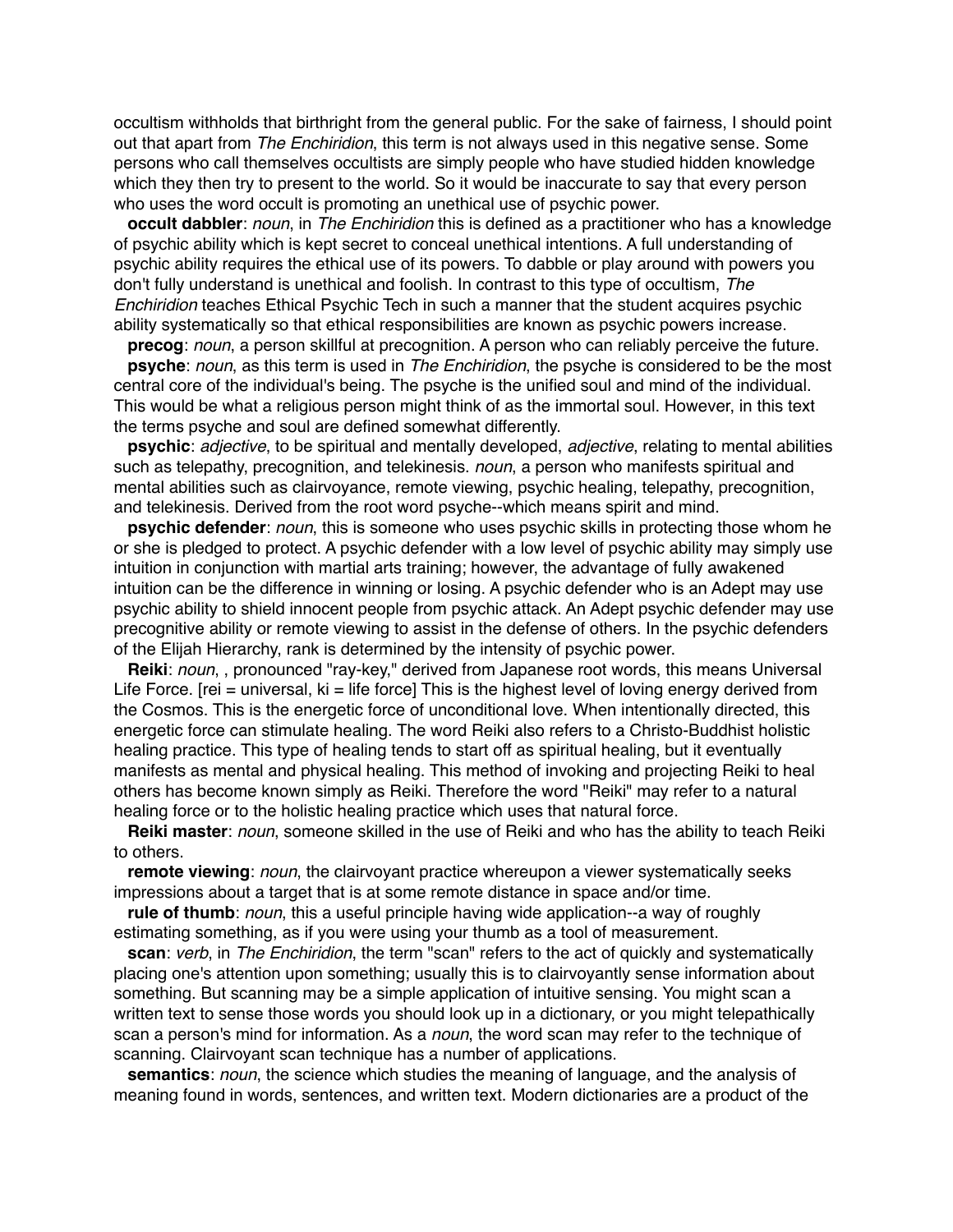science of semantics, and whenever you look up a word in a dictionary you are practicing semantical technology.

**soul**: *noun*, for the purposes of *The Enchiridion*, the soul is defined as the immortal viewpoint of consciousness which makes the self possible. More than anything else, you are your soul. If you think a thought, it is the soul which is aware of that thought--your thought is an object and your soul is the viewpoint which observes that thought-object. The soul can be aware of itself as being aware. The soul is the consciousness of self awareness.

**SRI**: *noun*, this stands for Stanford Research Institute. *Commentary*: This is a highly respected science research institute. During the Cold War, psychic research was conducted there, specializing in remote viewing. A congressional hearing was held which verified that a remote viewer working with SRI had produced accurate information about a Soviet base prior to the same information being acquired by an independent and conventional source of intelligence gathering. When it became obvious that the Soviet psychic research was no threat to U.S. national security, research into remote viewing was officially discontinued--although it had repeatedly proven its validity. There are several reasons why the government stopped its remote viewing research. Remote viewers who are highly skillful using SRI methods tend to be accurate 75% to 80% of the time; however, for real-world military purposes this isn't good enough. The usefulness of remote viewing in combat situations is questionable when it's compared to mechanical devices for information gathering--such as drones. Post-SRI psychic research, which is presently being done by the government, is highly classified. Military intelligence no longer publicly acknowledges that such research is taking place. However, in the Second Section of *The Enchiridion* there are are methodologies for remote viewing which can create an accuracy that is virtually 100%.

**Stargate Project**: *noun*, this was a psychic research project run by the CIA and the DIA which lasted for more than twenty-five years. *Commentary*: More than twenty million dollars were spent on this project. It involved multiple research groups. Former personnel involved with this project have repeatedly and publicly demonstrated the validity of its research. However, the government came to fear that the widespread development of psychic ability would undermine its ability to control the population; therefore, it made ridiculous attempts to discredit its own research. The government's present cover story is that it spent more than twenty million dollars over more than twenty-five years on a research project that never produced any positive results.

**Tech**: *noun*, this is an abbreviated form of the word technology, however it could refer either technology or technique. People often think of technology as the building and operating of machines. But a technology can also refer to any systematic methodology for accomplishing something. In the case of *The Enchiridion*, Ethical Psychic Tech refers to techniques necessary to the development and application of mental abilities, specifically psychic abilities. Ethical Psychic Tech refers to a number of precise methodologies as well as various forms of ceremonial ritual. These rituals are performed in a precise ways to evoke intuitive abilities or to invoke a psychic response from a benevolent spiritual source. In *The Enchiridion*, Tech is a modern word for spiritual ritual.

**telepath**: *noun*, a person skillful at telepathy--which is direct mind to mind communication between two people; this is communication through extrasensory perception. The telepath psychically scans the mind of another person to perceive a thought-form image.

**thought-form image**: *noun*, this is a clear mental construct firmly held in a person's consciousness. This would be a persistent idea rather than a fleeting musing. Such a thoughtform may be consciously held in the mind with the intention of allowing a telepath to read it. But a thought-form could be an idea which is persistently held in the subconscious mind without the individual realizing that it's there. Subconscious thought-forms which contain negative emotions can be the source of psychosomatic illness.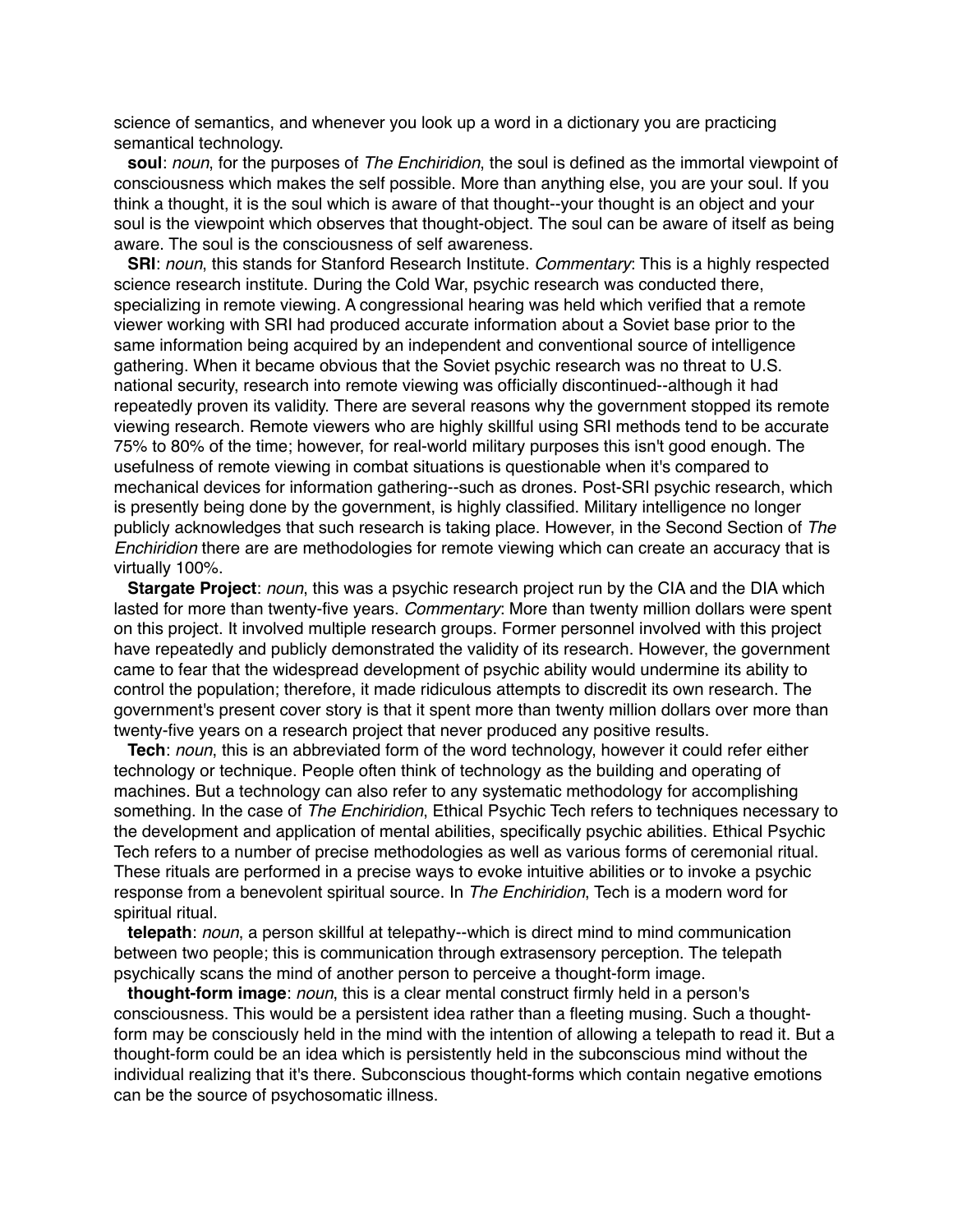**think-tank**: *noun*, a group that has been organized for intensive problem-solving and research. **Universal Life Force**: *noun*, this is the purest form of energy which emanates from the loving source of all creation. The Universal Life Force is available everywhere in the Cosmos; it does only good and causes no harm. The Japanese word for this is Reiki.

# LESSON TWO: Attuning to the Creator

There are two ways of viewing life; either you believe that the world is a trap which curses all who have entered into it, or you believe that life is a blessing for which you are grateful. If you believe the latter, you have the potential to become a Psychic Adept. But if you actually believe that life is a trap which curses you, unless you're willing to change your attitude, it would be best if you didn't attempt to develop your psychic abilities.

The Creator is the source from which all existence comes. To become a true Psychic Adept you must feel grateful to the Creator. Most people do feel grateful for life. It may seem odd to you that there would be people who don't, but actually there are philosophical belief systems in which the Creator of the world is viewed as being evil. For example, the word "demiurge" is sometimes used as a derogatory term to describe the Creator of the world. Some occultists are members of secret societies which hold such beliefs. However, if you believe that the world is evil, this becomes self-fulfilling. Your perception of reality is shaped by your beliefs. If you perceive the world as evil, it will become so for you. But if you perceive the world as good, you are in a better position to make it so. Gratitude for the Creator can change your perception of the world, and thus your experience of the world.

I suggest that you take a moment and consider the true nature of your personal belief system. Do you feel that life is a trap which curses you, and therefore do you hate the Creator of this trap? Or--do you feel grateful for your life?

There's no point in trying to develop your psychic abilities if you aren't grateful for life; this is because the foundation for the highest level of psychic power is built on an attunement to the Creator. Some people who dabble with the occult try to develop psychic abilities while maintaining an attitude of ingratitude for life. Also, occultists are in rebellion against the Creator because they desire to be the ones in power. Irrational fear is the unseen foundation for this obsessive desire to be in control of life. When you are grateful for your life, you desire to be in harmony with life rather than in control over it. This irrational obsession to always be in control is the essence of occultism. Negative attitudes keep occultists from attaining the highest level of psychic ability. It results in them using their limited psychic powers in unethical ways. Psychic abilities should never be used to harm other people or oneself. The ethical use of psychic abilities demands that you use them for the benefit of humanity as well as yourself. The Creator is life's essence. The Creator loves all creation. The Creator loves humanity. When you base the development of your psychic abilities on an attitude of love and gratitude, your psychic abilities will become consecrated so that they will benefit both yourself and humanity.

The religious name for the Creator is God. There are many different titles or names that are used for God. Some theologians seem very concerned that you use what they think of as the correct name. However, *The Enchiridion* takes the point of view that the true name of God the Creator is, in a sense, ineffable; the Elijah Hierarchy members have concluded that the true name of God literally can't be spoken by the physical body. They believe that the sacred name of God can only be spoken by the immortal spiritual body and can only be heard by the spiritual body itself.

Consider this--sound waves are vibrations which move through the air which surrounds us, and that is their limitation. The atmosphere is a limited medium for vibrations. The vocal cords of the physical body have a limited range of vibrations they can produce; the ear-drums, as well, can only receive a limited range of vibrations. Dogs can hear sounds that humans can't, and there are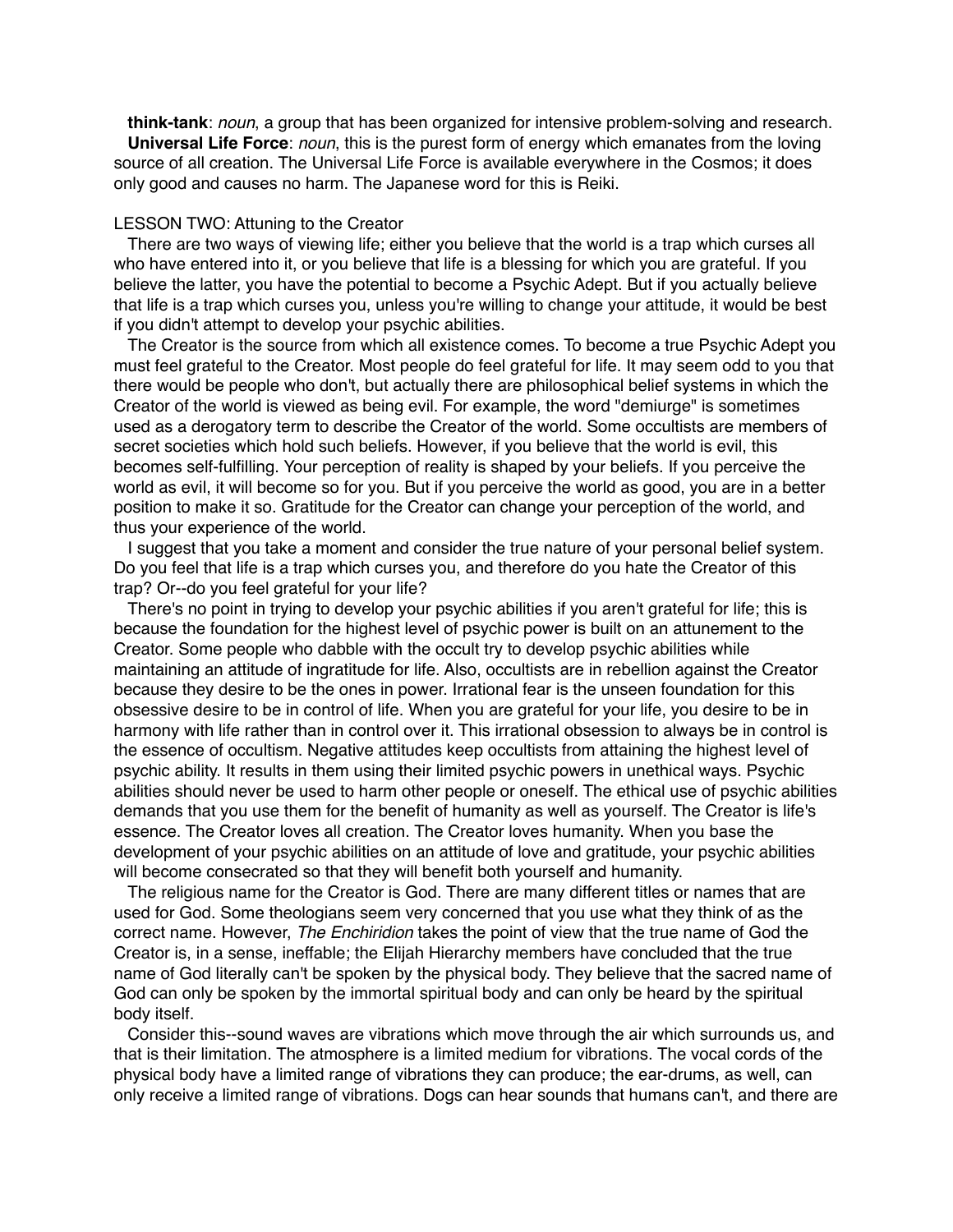also vibrations which transcend the dogs' range. But there are also vibratory energies which transcend the vibratory limits of the sound waves which pass through the air. There is a theory of physics called String Theory which is based on the notion that the most fundamental building blocks of the universe aren't atoms or even quantum particles but rather unmeasurably small vibrating strings. Whether or not that theory is true, the spiritual body does operates on the level of vibratory energy that is much more subtle than those found in sound waves. *The Enchiridion* takes the point of view that the true name of the Creator has vibratory qualities which transcend the limits of the physical body; but nonetheless, the spiritual body does have the ability to pronounce the true name of the Creator and the spiritual body can hear the true name of the Creator.

For the Psychic Adept, the physical body is in concordance with the spiritual body; however, for the typical mundane, the physical body is discordant with the spiritual body. Only through the concordance of the physical body with the spiritual body can the name of the Creator be spoken by the Psychic Adept. When the physical body is concordant with the spiritual body, and a name for the Creator is spoken by the physical body, then the sacred name of God the Creator will automatically be spoken by the spiritual body at the exact same time. This is the synchronized speaking of the name of Creator by both the physical body and the spiritual body. However, when the spiritual body and physical body are discordant, the speaking of the name of the Creator by the physical body does not evoke this response on the part of the spiritual body. It's important to remember that you choose to incarnate in a physical body for the purpose of love. It's through your most loving emotions that your physical body connects with your spiritual body. Therefore the physical pronunciation of the name of God the Creator is important. It must be pronounced with the sincerity and deep faith which comes with spiritual awareness.

*The Enchiridion* doesn't demand that you believe in any religion or that you only use one special name for the Creator; however, it would be a mistake to use some silly name in evoking your awareness of the Creator. The word that you use to physically speak the name of the Creator is known, in *The Enchiridion*, as a "Counterpart Name." The Counterpart Name that you choose to use to evoke your awareness of the Creator must be selected with a somber attitude. If you are a faithful member of a religion, then whatever name your faith uses for God would probably be appropriate. If you aren't religious, you must choose a Counterpart Name which speaks to you emotionally--perhaps in some poetic way. Although the physical body can't actually say the name of the one true source of all creation, the manner in which you physically say the name of the Creator does matter. In evoking your awareness of the Creator, you must achieve an appropriate attitude. When you speak a Counterpart Name with your physical body during a moment when you feel reverent, your Spiritual Body will automatically respond by speaking the true, spiritual name of the Creator. Therefore the Counterpart Name that you choose should be one that you can speak with reverence.

Note: I am aware that some students will easily grasp this concept while others will struggle with it. If you can't distinguish the difference between your identity as a spiritual body and your perception of yourself as a physical body, none of this will make sense. In such a case, contemplate the definition of the word "spiritual body" found below in the Word List.

*The Enchiridion* recognizes that there are a number of different Counterpart Names that may be used in the physical pronunciation of a name for the Creator. However, no word that can be spoken by the physical body is the actual name of the Creator. The actual name of the Creator is purely spiritual, so that any Counterpart Name you speak out loud is merely the physical counterpart for the true name of the Creator. It's your intention in speaking the Counterpart Name which is important. It must be spoken with reverence. The Counterpart Name you choose to speak out loud may be determined by your personal religious background or your individualistic belief system.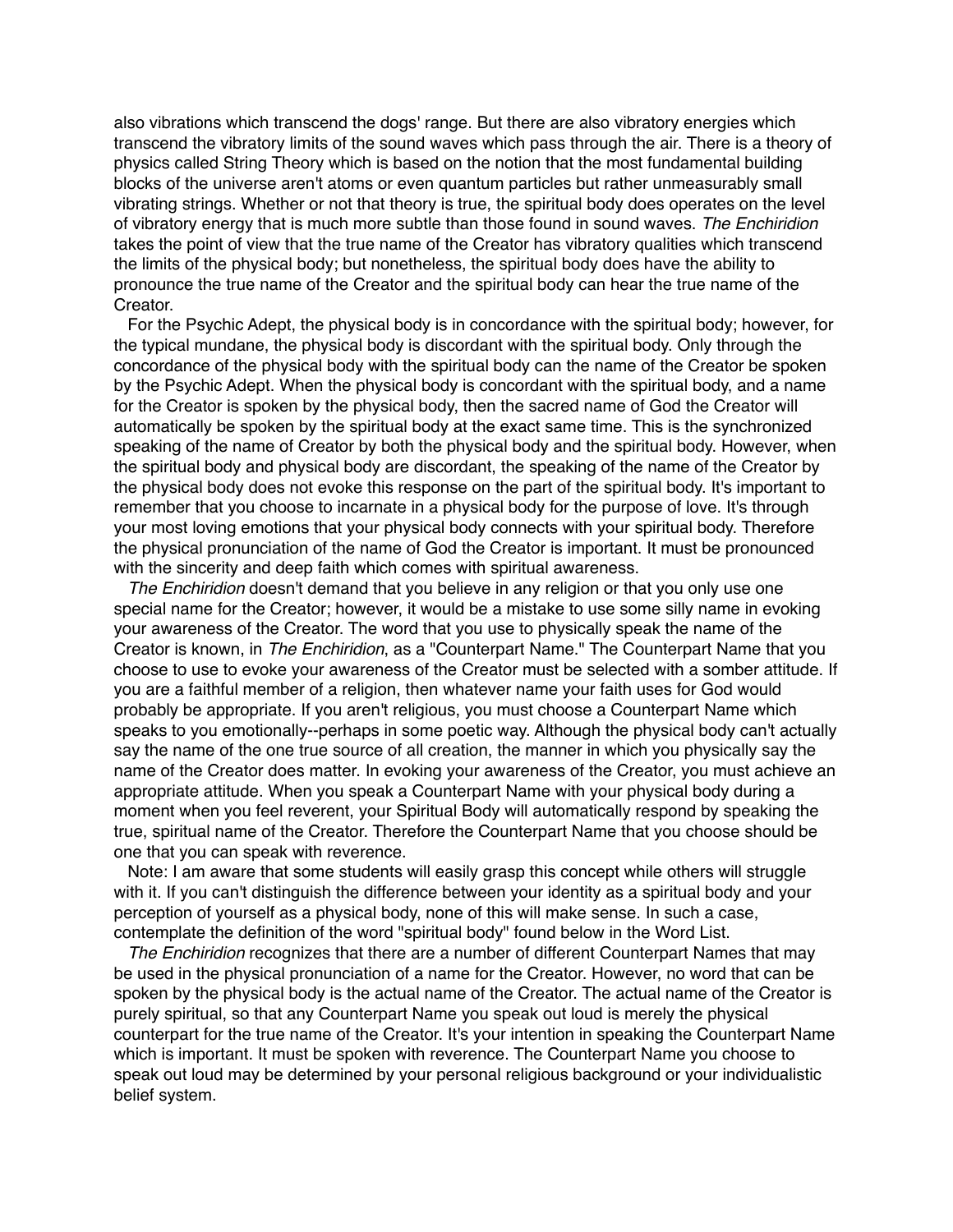Your choice of a Counterpart Name is critical. Certain names should never be used in prayer because they invoke negative consequences; these are names for evil deities such as Satan, Baal, Lucifer, Asherah, Kronos, or the names of demons. If you were to experiment with using evil names in ritualistic invocations, I assure you that the ultimate results of such occultic experiments would be harmful to yourself and others. I have personally known some persons who have experimented with invoking invisible spirits using such names and the results of this were tragic. This isn't because the names have some magical quality to them--they are just spoken words--sound vibrations in the air. But in spiritual practices everything is governed by intention. If you use names that are associated with evil, then you are consciously or subconsciously intending evil. And if you intend evil, you open yourself up to negative psychic influences.

Misunderstanding the root meaning of a word can create problems in choosing a Counterpart Name. Consider the name Kali. If you are a person brought up in a Hindu culture, you might be able to use the name Kali with positive results. Kali is a goddess of destruction. From a certain philosophical point of view held by some Hindus--Kali would be the destroyer of all illusion so that ultimate divine reality can be revealed. However, Kali is generally depicted in a demonic way. She wears a necklace of skulls and dances on a corpse. A non-Hindu couldn't help but to interpret her image in a negative way. Only a person adept in Hinduism might be able to invoke her name with positive results. For most other persons, invoking her name would yield negative results. The point being made here is that any Counterpart Name you choose should be throughly understood by you.

The think-tank researchers who first came up with this Ethical Psychic Tech were Christians; however, they remained open-minded in allowing each novice to choose a personal Counterpart Name. There are a wide variety of Counterpart Names which are allowed for within the Elijah Hierarchy. However, one clique of members have become the most powerful Psychic Adepts within the Hierarchy. Within this clique, after a great deal of experimentation, they came up with three names for God which when physically pronounced together tend to create, for them, a strong spiritual response. The Counterpart Name which the members of this clique use in prayer is this: "Yeshua Yawheh Shekinah."

The Bible begins with the Book of Genesis, and the primary quality attributed to God in Christianity is that God is the Creator. However, Christians are not the only ones who have psychic abilities. There are persons of other faiths who have psychic abilities and there are atheists who have psychic abilities. But those persons who express strong psychic powers tend to believe in the Creator.

If your religious viewpoint is one in which you are grateful for life, you can attune to the Creator in a positive way; if you tend toward atheism, but you feel grateful for life, you can attune to the Creator in a positive way--so long as you can conceive of a Creator. An atheist might conceive of the Creator as a force of nature. A physicist might think of the subatomic aspects of the Cosmos as the source of the creation of the material universe. There are many different ways to conceptualize the Creator, and how you do this is personal. For practical purposes, the Creator may be thought of as a spiritual focus point for your gratitude.

Having said all that, I have to say that it's my experience that those psychics who demonstrate the highest level of power tend to believe certain things about the Creator. Most Psychic Adepts have the attitude that the Creator is invisible, present everywhere, all knowing, and the source of all power. An atheist might think of the Creator as a universal energy field. But such an energy field sounds very similar in description to what theologians call God. Once you've attained clairvoyance it's hard to ignore the spiritual presence of the Creator. And this epiphany in which one realizes the existence of the Creator is similar to a religious experience, even if one remains somewhat atheistic.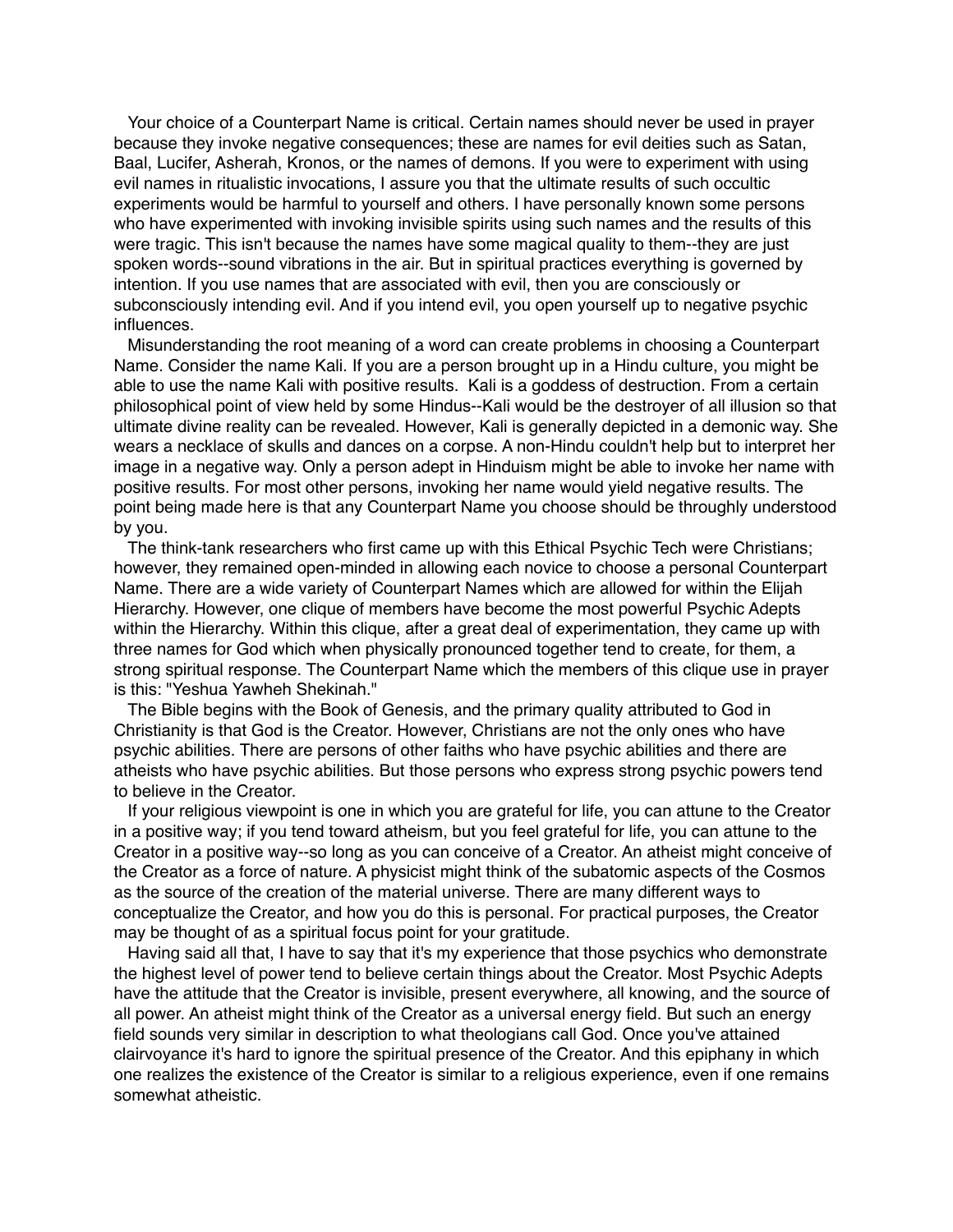Nevertheless, the Elijah Hierarchy did at one time recruit a few talented people who as novices didn't believe in God. However, those who started their training as atheists came to believe in some type of spiritual higher power as their psychic abilities developed. Also most members of the Hierarchy who started off as traditional Christians tended to modify their conception of God because they had to let go of dogmatic religious thinking as their powers increased. They came to believe that God is the consciousness and intelligence of the Cosmos. And the atheists who started out believing that the Cosmos itself doesn't contain the traits of consciousness and intelligence came to change their minds about that. With psychic training, the atheists and traditional Christians tended to evolve similar attitudes.

Although the Elijah Hierarchy members are not in complete agreement about all philosophical matters, both the atheists and the religious believers tend to view the Cosmos in a similar way. You can say that there is no God, but that the Cosmos is conscious and intelligent; or you can say that God is the intelligence and consciousness of the Cosmos. The rigid theology of either skeptical atheism or religious dogma tends to shatter in the wake of psychic development. Therefore training in *The Enchiridion* doesn't exclude atheists, but any such psychic atheists must be open-minded enough to become aware that we exist in a living universe.

I suggest that, after you finish studying this lesson, you take a moment to pick a Counterpart Name to use in evoking your awareness of the Creator. This can be anything which feels right to you. You don't have to stick with this name, with psychic training you may change the Counterpart Name you use. After all, a Counterpart Name isn't the true, spiritual name for the Creator; the true spiritual name for the Creator is itself eternally unchangeable. But it's necessary in psychic training to have a Counterpart Name which your mortal physical body can speak ritualistically.

I have been told that there is an eternal language which only the spiritual body speaks and understands. Although my personal psychic abilities are limited when compared with my trainers, it has also been my experience that this eternal spiritual language does exist. All corporeal languages which can be spoken by a physical body are only reflections of this one eternal language. This transcendental language is spoken only by the spiritual body, the angels, and by the Creator. The Counterpart Name which you physically speak to invoke your connection with the Creator should be an aesthetic reflection of this eternal spiritual name of the Creator.

Nevertheless, the primary attunement to the Creator is not one in which you figure out a Counterpart Name for the Creator; the primary attunement is in expressing gratitude to the Creator. Once you have attuned yourself to the Creator through gratitude, you can say a Counterpart Name to evoke your harmonic connection with the Creator. It's through this harmonic connection with the Creator that your spiritual body and physical body become concordant with one another. It's in doing this that you are able to gain access to the highest levels of psychic power.

Among the Elijah Hierarchy there are a number of ways that a Psychic Adept might say a Counterpart Name for the Creator. A novice in training is encouraged to experiment with different ways of saying a chosen Counterpart Name. This is done until the novice finds something which works for him or her. The novice is encouraged to experiment with different ways of evoking reverent feelings for the Creator by using a Counterpart Name. Whatever method evokes the strongest, positive emotional response is what the Psychic Adept will come to use.

Some religious Psychic Adepts consider that the name of God is too sacred to pronounce out loud with the physical body, so they use this method to say the name of God. They write the letters YHVH onto a piece of paper and then blow gently across the paper. These four letters are known to represent the name Yahweh. This means I am that I am. Another similar method is to draw the four letters (YHVH) onto the palm of one's hand with one's finger--then blow across that palm before putting one's hands together in prayer.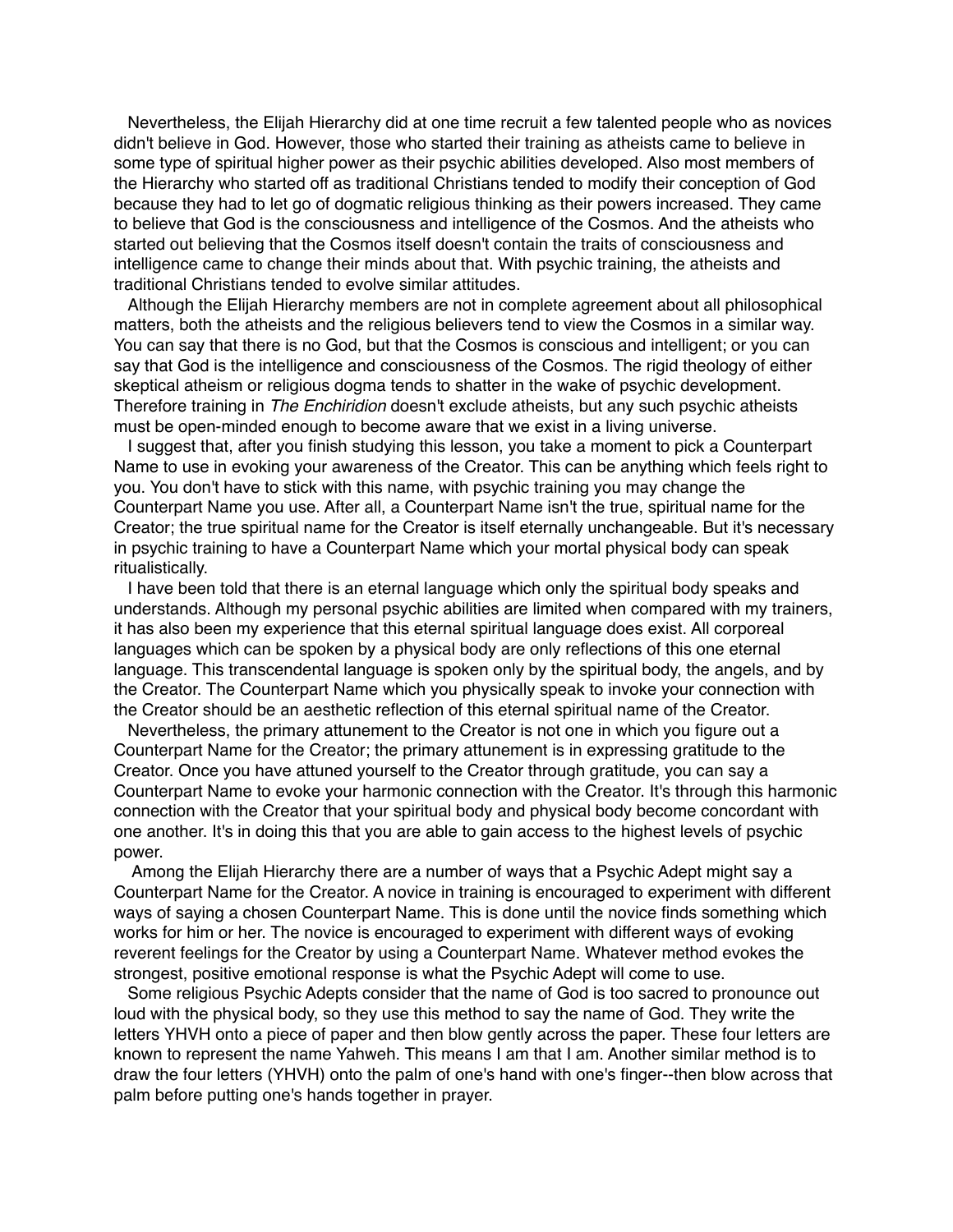Yesuha-Yahweh-Shekhinah became the Counterpart Name used by a clique of the most powerful Psychic Adepts within the Elijah Hierarchy; however, by no means is it the Counterpart Name used by all members. Nevertheless, the clique of members who use this particular Counterpart Name also have an associated visualization. They close their eyes and imagine that they see a man with his arm around a woman who is herself holding an infant in her arms. This is the conception of the Holy Family as God. This is Holy Mother, Holy Father and Holy Child all sharing the same single divine soul. Personally, I also use the same Counterpart Name as do this clique of powerful Elijah Hierarchy members. In using this method--in evoking my connection to the Creator in prayer--I close my eyes, place the palms of my hands together, visualize the Holy Family, and then with reverence say, "Yesuha-Yahweh-Shekhinah."

However, in choosing a Counterpart Name for the Creator, you must consider your own personal sense of aesthetics. No Counterpart name is better than any other. It's your subjective sense of aesthetics which matters.

It may seem illogical to say this, but I have come to see that the Second Coming of Christ is as much for non-Christians as for Christians. Sometimes Christians make a mistake in thinking that Christ loves them more than non-Christians. Christ is a liberator, and Christ intends to liberate everyone, even those who don't believe in Christ. The Second Coming of Christ is a spiritual awakening which may be experienced in different ways by different people. For non-Christians the Second Coming of Christ may be experienced as a widespread paradigm shift in which spiritual awakening displaces materialistic obsession.

All the Elijah Hierarchy members believe in some form of Christianity, but such beliefs vary considerably. Some of the Hierarchy members started off as being Jewish, Muslim, Hindu, or Buddhist. However, as they went from being novices to being Psychic Adepts all of them converted to some form of New Age Christianity. This may be because of peer pressure within the Hierarchy.

However, the Hierarchy members decided that they needed to be more open-minded in how they taught Ethical Psychic Tech to the world through this book. Therefore *The Enchiridion* doesn't demand religious conversion of any kind. You may wish to use a Counterpart Name that fits your own religious beliefs, perhaps something like--Allah, Buddha, Krishna, Mother Goddess, Supreme Goddess, or Supreme Being.

I know of Hierarchy members who use traditionally Judeo-Christian Counterpart Names like-- Elohim, Jehovah, Yahweh, Christ, Lord Jesus Christ, King of Kings, Queen of the Angels, or Holy Spirit.

Other Psychic Adepts in the Elijah Hierarchy are less formal in how they evoke the name of the Creator, but nonetheless they do speak the Counterpart Name with reverence. Here are some examples of this type of less religious-sounding Counterpart Names that have been used in this way: Blessed Creator, Almighty Friend, Ancient of Days, Great Architect, Advocate, Mighty One, Comforter, Bright Morning Star, Author of Life, or Wonderful One.

Again, the Counterpart Name that you use for the Creator matters less than your feelings of gratitude for the Creator's blessings. Ultimately--to what spiritual source do you feel grateful? However, you answer that question could be how you personally define the Creator. But if you don't believe that a Creator exists or if you resent the Creator, you won't be able to effectively develop your psychic abilities and therefore you're wasting your time in reading this text.

### **Training Practice Two:**

Part One: The primary attunement to the Creator is through gratitude; the following drill is based upon this principle. Here you will create a gratitude-list. What you will do in this exercise is this--you will write down a long list of things you feel grateful for, and when you are done writing- you will read that list out loud. Whatever way that you phrase the wording of this gratitude-list is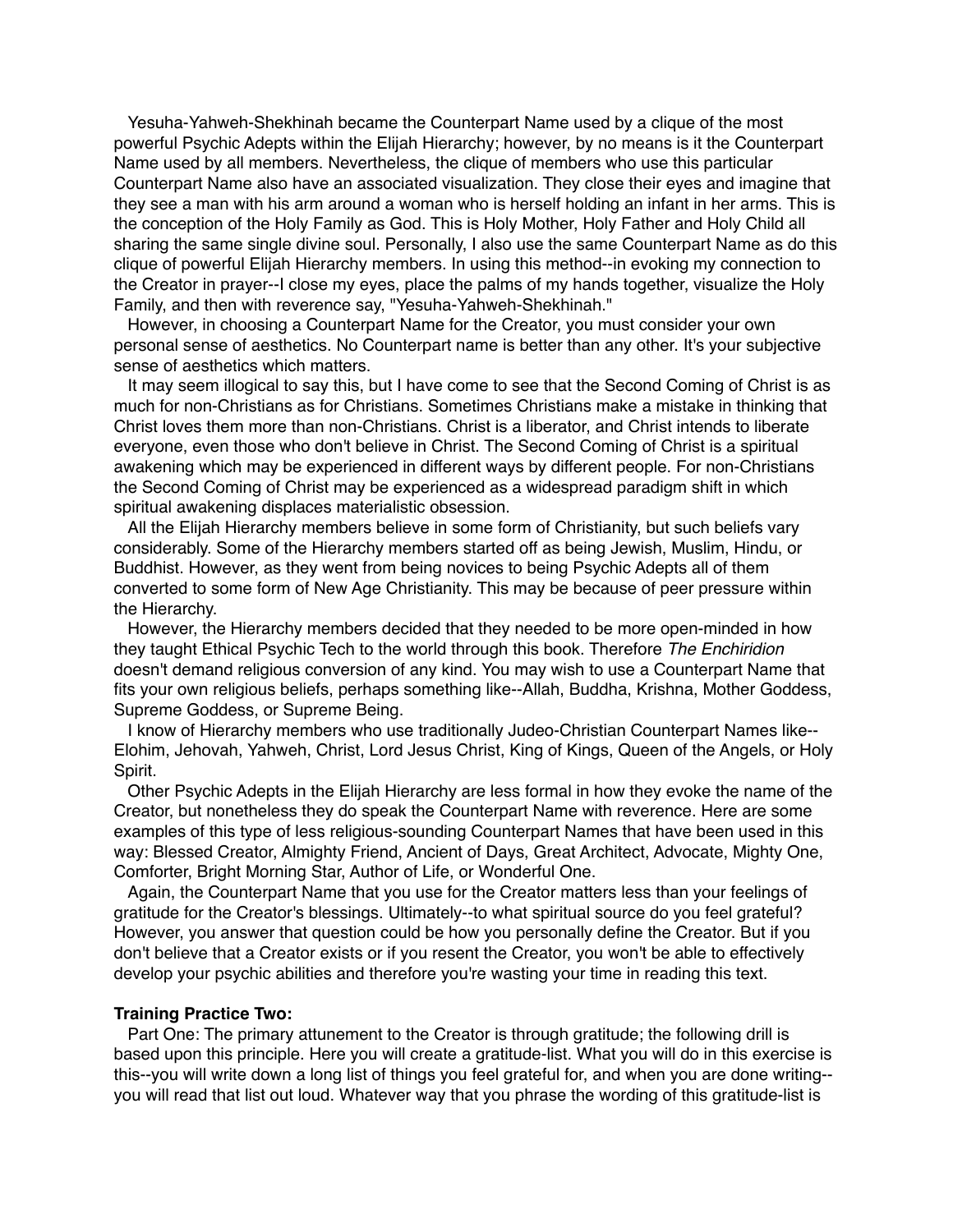acceptable as long as it is written with sincerity.

The theme of the list, in general terms, might be something like this: "I am grateful to be alive. I am grateful for my loved ones. I am grateful for my physical health. I am grateful for my prosperity. I am grateful for my abilities. I am grateful for my possessions. I am grateful for this world."

The longer the list is the better. And the more specific and detailed it is the better as well. You might write down things like--"I am grateful for my dog. I am grateful for my bicycle."

But don't just list material objects. You might write things like--"I am grateful for my intellect. I am grateful for my loving feelings for my friends."

You can read this list out loud when you are alone, or you can read it out loud to an understanding friend or study partner. However, before you read this gratitude-list out loud, evoke your awareness of the Creator by reverently speaking the Counterpart Name you've chosen. In this way you will be reading your gratitude list to the Creator. You should know that this reading of a gratitude-list to the Creator is a type of spiritual ritual.

Ethical Psychic Tech primarily consists of three things--training practices, spiritual rituals, and spiritual insights. Some of the training practices are themselves spiritual rituals. Attunements are necessary to these spiritual rituals. To attune yourself to something is to bring yourself into harmony with something. Gratitude for life is the way to attune yourself to the Creator. However, disharmony with the Creator distorts all psychic abilities. **Therefore I suggest that you perform this spiritual ritual now before you go on with this text.**

Note: The Part One of this training practice (which you have just completed) is to be done only once. However Parts Two and Three of this training practice should be done on an ongoing basis; do these exercises for as long as you are training yourself to go from being a novice to being a Psychic Adept.

It's important at this time in your studies that I clarify this point--as mentioned before, you become a Psychic Adept once you have mastered the First Section of *The Enchiridion*. Nobody else declares you to be a Psychic Adept, it's something you come to realize for yourself. Different Psychic Adepts have different levels of power and different skills. When you reach a level of power and skill where you know that you have regained control over your life, you then realize that you are a Psychic Adept. Your power and skill may increase even after you have had this basic awakening. And you achieve this basic awakening by studying (and possibly restudying) the First Section of *The Enchiridion*.

If you feel you haven't gotten what you need to from the study of the First Section you may wish to restudy its lessons. Once you've learned all you can from these lessons, you may choose to continue to use the training practices. At some point you'll realize that you've become a Psychic Adept, and then you'll have the option of moving on to the Second Section of *The Enchiridion*.

Different novices evolve different levels of psychic power and different forms of psychic talent. The time it takes to go from novice to Psychic Adept varies from individual to individual. Clairvoyant talents will emerge in a natural way as you use the training practices. Don't set specific goals, just let your unique clairvoyance emerge naturally.

Don't be in a hurry, it's better to enjoy the natural emergence of clairvoyance. Then one day it will happen that you decide on one of two paths; you may decide to stop your psychic training and just enjoy the new abilities that you've gained, or you may feel a need to start studying the Second Section. Don't push yourself to make this decision. Which ever of these two choices you pick is the right decision. Trust what your feelings tell you. But once you've made that decision, either way, you've become a Psychic Adept.

I mention this point now because becoming a Psychic Adept is directly related to gratitude. The epiphany which is achieved when a novice turns into an Adept is one of overwhelming gratitude. It's this conscious shift in your relationship with the Creator which makes you an Adept. You must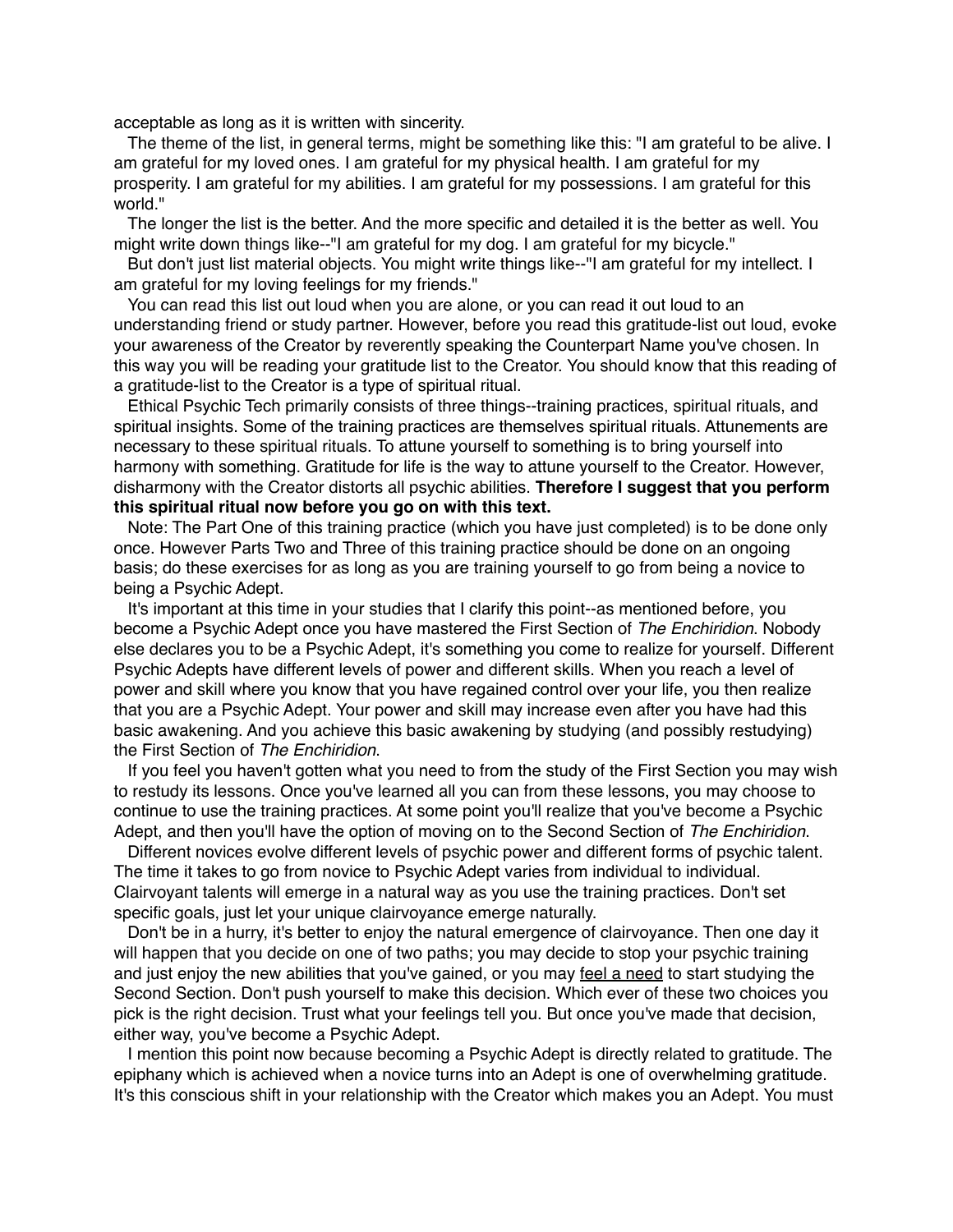feel grateful to the Creator for your psychic powers. Ultimately this feeling of gratitude will create an exponential expansion of psychic ability.

Clairvoyance means clear seeing. When you view the world with an attitude of ingratitude, then you aren't seeing the world clearly. When you view the world with an attitude of gratitude, then you are seeing the world clearly--as the Creator intends you to. This is why performing training exercises which reinforce your feelings of gratitude are essential to psychic training.

Part Two: Begin a journal in which you describe in detail your memory of a happy episode in your life. Episodic memory is a memory of an event which you have experienced in the real world. In this drill you will recall an episodic memory of a happy event for which you feel grateful. You will then systematically write down everything you can easily recall about that event.

In writing in this journal, ask yourself these questions: What was the time or date of this episode which I am recalling? What are the sensory perceptions contained in this memory? What did I see, touch, taste, smell, and hear? What is my recall of my physical actions in this episodic memory? What is my recall of other people in this episodic memory? What made this event a happy one? What makes me feel grateful for this experience?

Example: "I recall a time I went on a picnic with my family. It was during spring break in 1975. We went to Forest Park in downtown St. Louis, Missouri. We got there about one o'clock in the afternoon and left a couple of hours later. It was a fun experience and everyone was happy. My father and mother were there as well as my sister and a friend of mine from the neighborhood. We sat at the Pavilion and ate our lunch. I remember the smell of fried chicken. I recall the taste of coleslaw. I recall my mother's laughter. I recall the feeling of warmth from the sun and how I felt cooler in the shade. I remember the smell of my father's pipe tobacco when he smoked after we ate. I remember the green of the grass on the hill. I recall seeing children playing in the fountain. My friend and I threw a frisbee back and forth. I recall the feeling of running as we did this. I recall a playful dog running around trying to catch the frisbee. I remember the sound of his barking. I feel grateful for this memory because it was a time when I was with people I cared about and I felt happy. I thank God that I've been allowed to have such happy experiences in my life."

While you are still a novice in training, try doing this drill once everyday. Each day, recall a happy experience from your past and write down your analysis of your memory of that experience. You can allow your study partner to read what you write, but you don't have to. Don't censor yourself, don't judge your own happiness or contentment. Whatever happy experience you choose to write about is OK. However, whatever it is that you write down, express gratitude to the Creator for having allowed you to have this experience.

Part Three: Begin a daily practice of writing a gratitude diary in which you list those experiences you have had that day for which you feel grateful. At the end of each day, think back upon the day and recall everything you experienced for which you are grateful. Do not, do not, do not write down anything for which you are ungrateful. **Never expressed ingratitude to the Creator.** Quickly and succinctly make a list of each thing for which you are grateful. After making this list, evoke your awareness of the Creator by reverently speaking the Counterpart Name. Then read the list, giving thanks to the Creator.

At the end of each week, read over the seven daily lists for that week and thank the Creator. Do this review every week during the time you are developing your psychic abilities. You will do parts Two and Three of this training exercise on an ongoing basis until you have become certain that you are a Psychic Adept.

### Word List

**attunement**: *noun*, in *The Enchiridion*, this refers to the act of psychically connecting to another person or entity. This would also refer to the rituals or affirmations which help you to make such a connection. *Commentary*: If you tune a radio to a radio signal, you are selecting a specific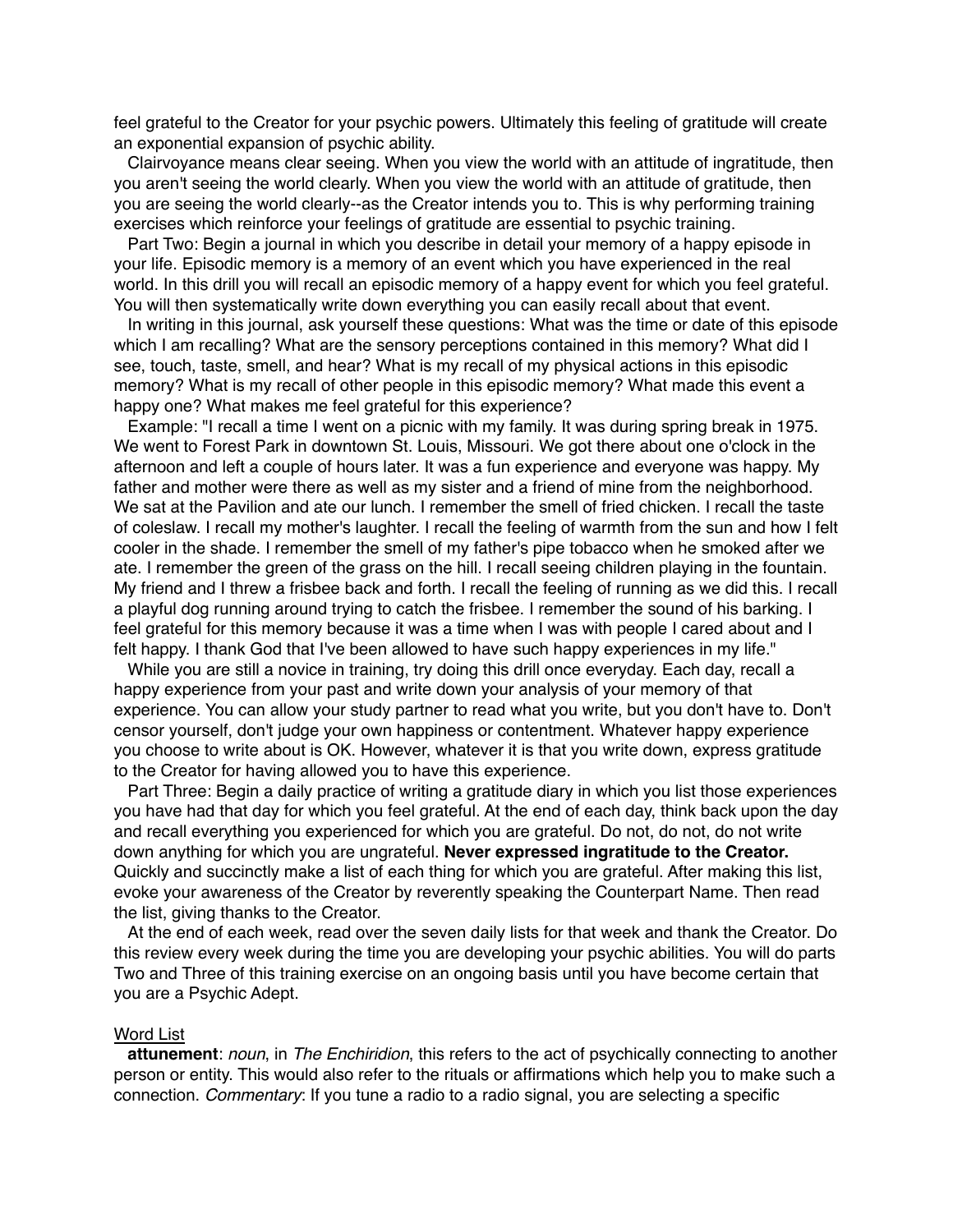frequency which will allow the radio station to broadcast through your radio to you. Think of tuning the radio as an analogy. What we are suggesting is that you can become mentally attuned to God--or if you prefer--the creative aspect of the Cosmos. The way that you attune your mind to the Creator is with feelings of gratitude for life. Once you've learned to attune your mind to the Creator, you can attune your mind to other people who believe in the Creator, and you can attune your mind to the angels.

**Creator**: *noun*, source of all creation that has manifested the material universe. For the purposes of *The Enchiridion*, this may be thought of as an entity such as God; or it may be thought of as a natural phenomenon, such as the creative aspect of the Cosmos itself. The Creator may even be thought of as the cycles of nature. *Commentary*: Defining the Creator is not a intellectual exercise; this is about what you feel. Do you feel grateful to be alive? If you can say "yes" to that, then all you have to do is to realize that life is a gift. However you conceptualize the giver of that gift is the Creator. There is something else that you will realize in developing your psychic powers; at some point it will become obvious to you that the Cosmos is conscious and intelligent. These qualities of cosmic consciousness and intelligence may be thought of as God, or conceived in some non-religious way. The point which you must understand is that your feeling gratitude to the Creator must be personal.

**demiurge**: *noun*, A derogatory name for the Creator of the world which is found in some ancient belief systems; this type of belief states that the Creator of the world is evil and that the material world is a trap of some kind--which by the way it is not.

**evoke**: *verb*, the act of bringing something forth from inside yourself.

**invoke**: *verb*, the act of calling something forth--usually something outside of yourself such as a calling forth of an angel. However, the terms evoke and invoke are essentially interchangeable; both of them refer to bringing something forth.

**God**: *noun*, some theologians would define God as the Creator of all existence who is all knowing, all powerful, all good, and present everywhere at all times. Nevertheless, theological definitions aren't necessary to training in *The Enchiridion*; it might be enough if you just think of God as your spiritual higher power. To what spiritual force are you grateful? To whom do you pray?

**Yeshua**: *noun*, the name of the Messiah. In Hebrew it means God is Salvation. It was the name of the historical Jesus. It is a name for the redeeming aspect of the Creator.

**Yahweh**: noun, in Hebrew it means I am that I am. It refers to the all powerful God of creation. **Shekinah**: *noun*, in Hebrew it referred to the dwelling of the Divine Presence in the Temple. It can be used as a name for the local Presence of God.

**spiritual body**: *noun*, in *The Enchiridion*, this is defined as the incorporeal body created by the psyche. Your spiritual body is your psyche's conception of self. Simply put, if the psyche can be thought of as having a form, the spiritual body is that form. *Commentary*: The members of the Elijah Hierarchy have become so adept at remote viewing that they have been able to accurately observe the reality of other worlds in other star systems. They have the means to psychically observe the process by which a spiritual body reincarnates after death. They have come to these conclusions based on such research. After the death of your physical body your spiritual body will continue to exist. Your spiritual body will reconnect with a new physical body on this or some other world. If you are in discordance with the Creator when you die you will reincarnate into unfavorable circumstances. If you are in harmonic concordance with the Creator when you die, you will reincarnate under favorable circumstances when you die. If you are in perfect harmonic concordance with the Creator when you die, you will reincarnate into Heaven. This is a paradise world where the advanced technology for physical immortality exists. So once you incarnate into Heaven, you will become freed from the cycle of death, birth, and reincarnation. But sometimes a psyche is traumatized by life and resists the process of reincarnation. When a spiritual body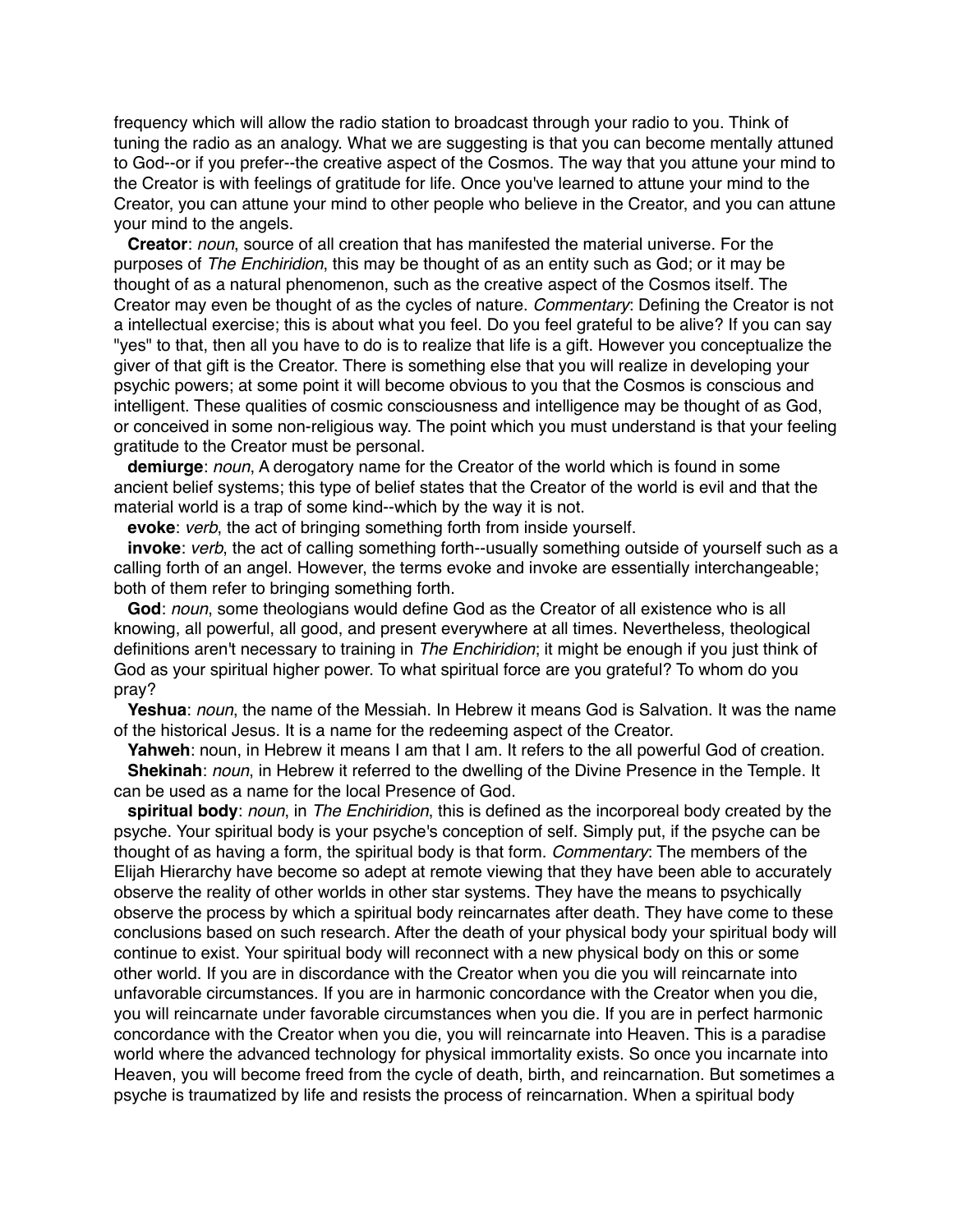refuses to move on to its next incarnation it may became a ghost for a time; but this is an undesirable condition, and most ghosts do eventually move on of their own accord.

# LESSON THREE: The Theology of Having a Good Heart

In the future, psychic technologies will tend to displace theology. Ethical Psychic Tech is only one of many psychic technology systems that will develop in this new era of civilization created by the sciences. But any psychic technology without empathic love is destructive to both the individual and society.

In the first place you must appreciate the difference between real science and scientism. Much of what passes as science is merely scientism. For the purposes of *The Enchiridion*, science refers to the empirical process and the data acquired from it; scientism is merely the opinions of persons who have identified themselves as being scientific. In other words, scientism is the unproven opinions of prestigious scientists--science itself is verifiable facts created by the empirical process.

The empirical process is the method of creating reliable facts based on precise observation and verification. The collection of these reliable facts becomes the basis of science. The application of scientific data becomes the basis of technology.

But you have to appreciate that there is a difference between truth and data. Truth transcends the limits of science because science is confined to logic. Truth requires the interplay of logic and intuition. Those who have sought to apprehend the truth of anything with pure logic have always failed. The human mind just doesn't work that way. There was a scientist named Kurt Godel who was fascinated with logic; however he eventually developed theorems which proved the futility of searching for pure logic. Even common sense should tell you that human beings figure out the truth of things by using both logic and intuition.

But there have always been dishonest scientists who pretend that, because they are scientists, any idea they believe to be true must therefore be accepted as science. However, the intuition of a scientist is no better than the intuition of a non-scientist. Furthermore, contemporary training in the university system tends to suppress intuitive abilities so that the intuition of the average university-trained scientist is stunted. Therefore the opinions of scientists are often less scientifically valid than what they might suppose. In contemporary society, certain scientists set themselves up as authority figures in the minds of the public so that any opinion they express, no matter how wrong-minded, is nonetheless confused for real science. This is mere scientism.

Many of the devotees of the cult of scientism deny the truth of psychic ability in the name of skepticism. Contemporary scientists in the university system tend deny the validity of psychic ability because they have been covertly brainwashed by the educational system. The university system does teach people useful skills, but at the same time it programs them to deny certain truths. Contemporary scientific education is not the noble pursuit of truth that it pretends to be. It's really more of a system for training future corporate employees. You must learn to ignore this contemporary cult of scientism if you are to become a Psychic Adept.

A psychic is someone whose core identity is the spiritual body itself. A Psychic Adept is a self actualized human being who is fully attuned to his or her spiritual body.

The psyche is the unity of soul and mind. The spiritual body is the invisible form which the psyche takes. In *The Enchiridion*, the soul is defined as the immortal viewpoint of individual consciousness. The mind is defined as subjective thoughts and emotions; the mind is the means through which the soul observes reality. When the physical body takes in information about the environment through the sensory organs, the mind is what processes this sensory information so that it can be apprehended by the soul's awareness. The mind takes sensory information and organizes it into a virtual-reality model of the environment. And the soul is the focus of consciousness which experiences this virtual-reality created by the mind. **Sensory perception is**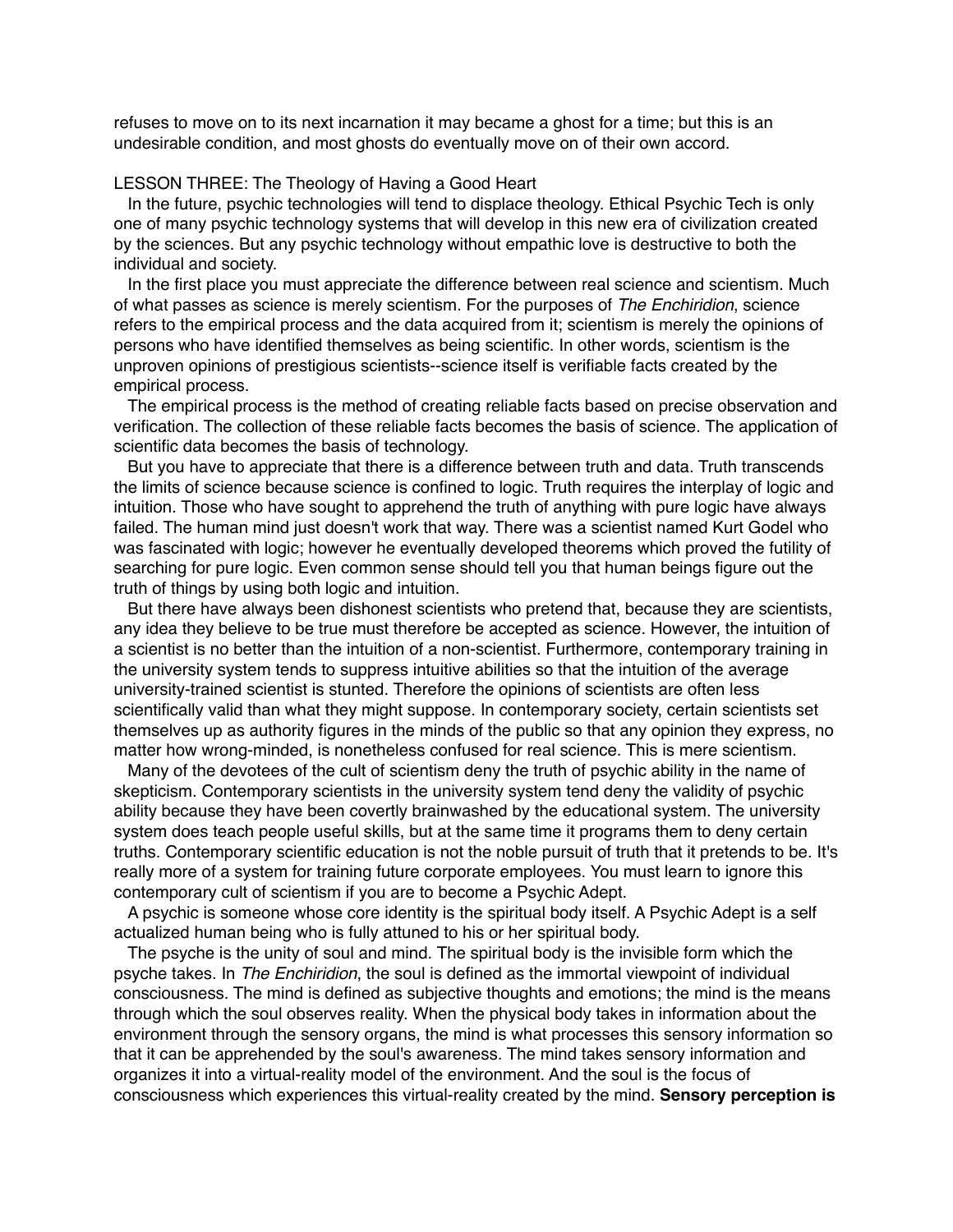# **a process by which the body gathers sensory data, the mind organizes that data into a comprehensible model of reality, and the soul experiences that model of reality.**

The mind has two aspects, there is the incorporeal mind of the spiritual body and the corporeal mind of the physical body; this corporeal mind is the brain's functions. The brain is an organic mechanism which operates on the basis of electrochemical interactions. The brain represents the mortal aspect of the mind, but the mind itself has aspects that transcend the brain. The transcendental aspect of an individual's mind is a personal energy field which interacts with the physical body through the brain and nervous system. This personal energy field is the mental aspect of the psyche; and it's generated by the focus of consciousness arising from the soul.

**So a basic maxim of** *The Enchiridion* **is that consciousness creates mind, and that mind directs the flesh.** This truth is in opposition to the belief system of scientism which falsely assumes that the brain generates consciousness as some type of byproduct of neural activity. The truth is that the brain is the byproduct of consciousness. As does all other material forms, the physical body emerges from cosmic consciousness. The soul manifests the consciousness which creates the mind. It's through this incorporeal mind's interactions with the brain that the soul operates the physical body.

The self is made up of soul, mind, and physical body. To be a Psychic Adept isn't to deny the flesh, but to put the physical body into its proper perspective as it relates to the spiritual body. There is a shift in identity that takes place as a novice evolves into a Psychic Adept. The mundane individual identifies with the physical body, the Psychic Adept has the experience of knowing that he or she is the spiritual body which operates the physical body. During training, the typical novice starts off feeling that he or she is a physical body; but the Psychic Adept ends up knowing, through experience, that he or she is a spiritual body.

Although your spiritual body is using the physical body for the purposes of sensory perception and physical action, your spiritual body can directly perceive reality without the physical body's help. Sensory perception is necessary in operating the physical body, but the spiritual body has every form of perception the physical body has as well as having other forms of perception. **When you learn to consciously use your spiritual body to directly perceive reality you become capable of extrasensory perception.** 

Someday your physical body will die, but your spiritual body will continue to exist. If you were to learn the methods for doing this, you could recall your previous incarnations. The transcendental, incorporeal aspect of your mind records everything which has happened in this lifetime, just as it did in your previous incarnations. Your spiritual body existed before the birth of your physical body, as it will exist after the death of your physical body. As a spiritual body, you have had other physical bodies in your previous incarnations. After the death of your present physical body, you will eventually reincarnate into a new physical body. This will happen whether or not you actually believe in reincarnation. Your physical body is part of who you are now, but at the core of your being--you are your spiritual body.

You have co-created your present-time physical body through the choices you have made in your past lives. As an immortal spiritual body, you are involved in a process of spiritual development which takes place over many thousands of years and many incarnations. Actions you have taken in previous incarnations have helped to create the physical body and environment in which you now find yourself. Of course, the Creator has directed the creation of your present physical body, and the Creator has acted through the natural processes of the material universe in doing this. But the Creator respects the gift of free will that each individual possesses; thus the Creator works in cooperation with the free will of the spiritual body in developing a physical body for the purpose of incarnation. So although other factors are involved in the creation of your physical body, the most important factor is the choices you've made in the past; these critical choices were made during your past lives as well as during the interim period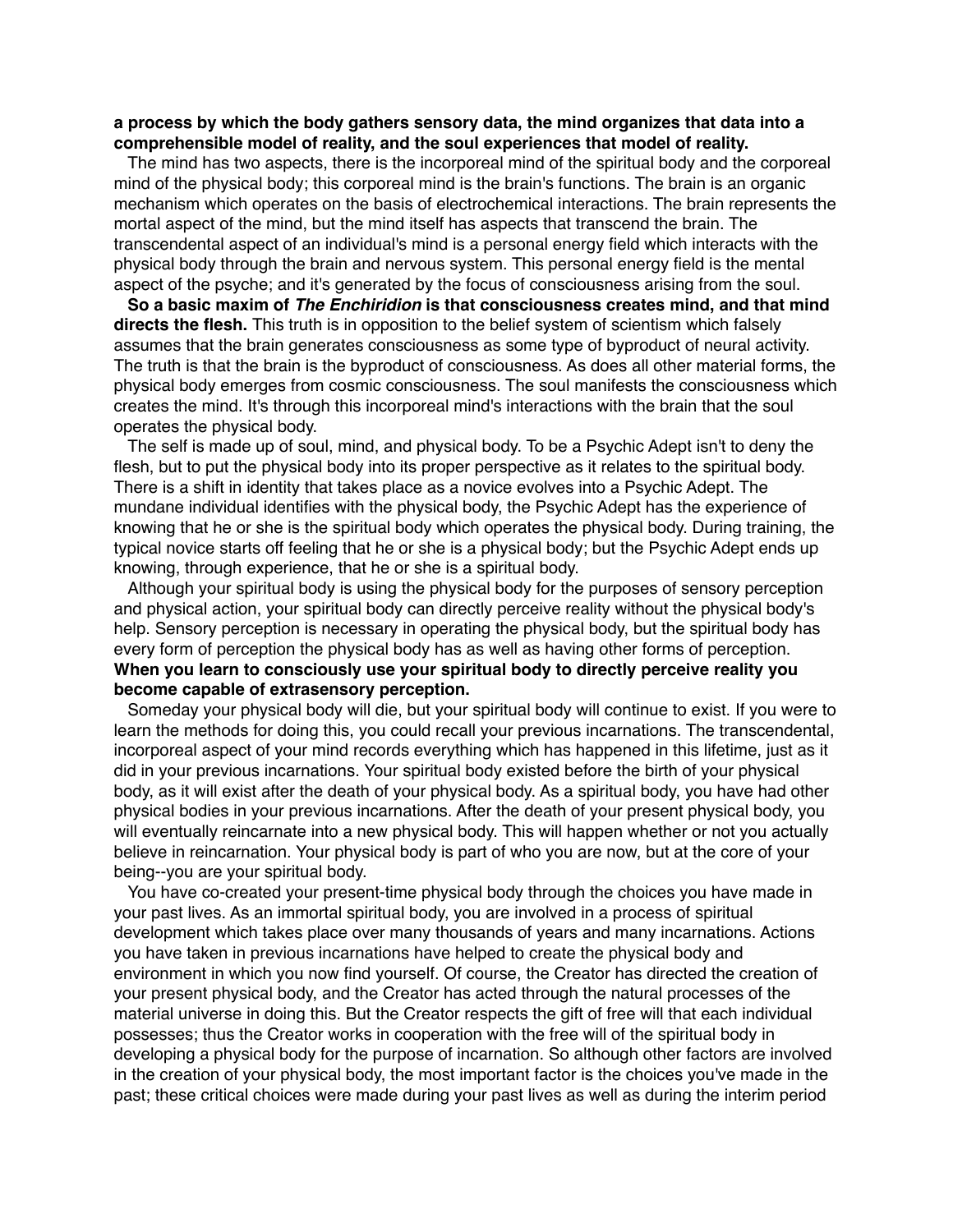between your last incarnation and your present one.

As a spiritual being, you must take responsibility for what you have co-created. You are responsible for your present physical body. But you mustn't confuse your immortal spiritual identity with your present physical incarnation. It's a mundane belief system which asserts that the physical body is the self. The mundanes foolishly believe that they are their physical bodies. A Psychic Adept knows that he or she is a spiritual body which is manifesting through a physical body as an expression of self.

A human being is a microcosm of the macrocosm which is the Cosmos. You are a human being, but at your spiritual core, you are a psyche. In *The Enchiridion*, the Creator is a title for the supreme being who originated the material universe. The natural laws which govern the material universe were intentional. The material universe isn't some type of cosmic accident; it was and is deliberately created with intelligence by a conscious being. You are a spiritual child of the cosmic Creator, and you are the creator of your own life.

When you focus in on the fact that you are your spiritual body, you realize that as a spiritual being, you have an eternal relationship with the Creator. You are to your physical body what the Creator is to the material universe. At a foundational level of the Cosmos are fields of subatomic forces which manifest qualities of consciousness and intelligence out of which the material universe emerges. Another way of saying this is that the Creator is the spiritual and mental aspects of the entire Cosmos. It's from these spiritual and mental aspects of the Cosmos that the material universe is created. A human being is defined as the unity of soul, mind, and physical body. The immortal psyche, which is the soul and transcendental mind, plays a role in manifesting the physical body. As you look at your own body consider that it's the tangible expression of karma that has been created over many incarnations.

Karma tangibly manifests from mental forces created by the actions of an individual. These actions arise from intention, and mental intention creates a type of energetic force. This mental energetic force is subtle and invisible--yet its consequences are tangible. Karma results as an expression of mental energetic force acting subtlety over time. Karma is a process that manifests in complex ways over numerous incarnations. It isn't a system of punishment and reward, it's a learning mechanism. Think of it this way--as an immortal spiritual body, what you desire above all else is to learn. Your present physical body is the optimum vehicle for learning those spiritual lessons you most need to learn.

Meditate upon the idea that as a human being you are a microcosm of the macrocosm. Just as you have a soul which is the well spring of your consciousness, the Cosmos has a Universal Spirit--this is a universal field of subatomic forces which manifests the consciousness that is the basis for all quantum effects. Just as you have a mind, the Cosmos has a Universal Mind which translates the Universal Spirit into the quantum mechanics necessary to atomic structure; these atoms form the molecules that make up the material universe. The human soul manifests the human mind which operates the physical body. The Universal Spirit manifests the Universal Mind which forms the material universe. A human being is defined as the unity of soul, mind, and physical body; in this same sense, the Cosmos could be defined as the unity of Universal Spirit, Universal Mind, and material universe.

Prayer is the act of attuning yourself with the Creator. There is a single wellspring for all creation. The Creator is one. The Creator is the Universal Spirit and the Universal Mind acting together; the Creator manifests the material universe. The psyche is the soul and mind acting together; the psyche itself helps to manifest the physical body via the mechanism of karma which acts in synchrony with the will of the Creator. Although your body's creation took place through the natural laws which govern the material universe, your karmic forces influenced those natural processes. Furthermore, the manifestation of your present life is the result of the relationship of your immortal psyche with the Creator. When, as a Psychic Adept, you say a silent prayer to the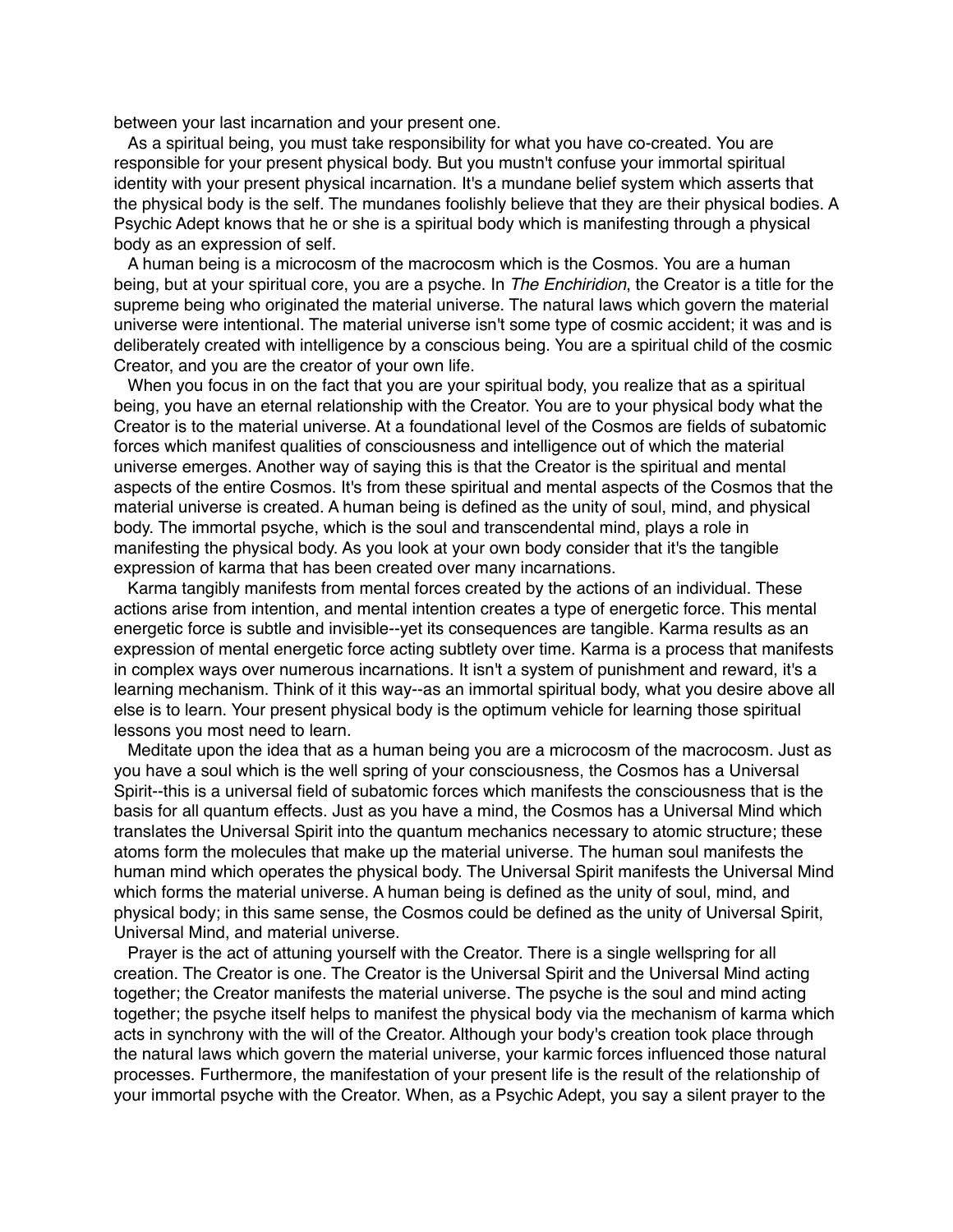Creator in your mind, you are a microcosm communicating with the Macrocosm.

Therefore as a Psychic Adept, you must have some reliable way of conceptualizing the Creator. Your relationship with the Creator is a personal relationship, therefore how you choose to conceptualize and speak about the Creator must also be personal. From the point of view of *The Enchiridion*, any way that you choose to conceptualize the Creator is acceptable so long as it's sincere and loving.

It was the intention of the Elijah Hierarchy that *The Enchiridion* be as inclusive as possible. If your conceptualization of the Creator is both non-religious and non-anthropomorphic, you may tend in the direction of thinking of yourself as an atheist because most religions have some anthropomorphic conceptualization of God. That is, for most religions, God is thought of as a person such as God the Father, the Mother Goddess, or the Divine Child. These all suggest different ways of relating to a single God. And as well as monotheism there is also polytheism- which conceives of a pantheon of gods and goddesses. Polytheism isn't necessarily the opposite of monotheism. Although there is only one Creator, that one Creator may be conceived of in many different ways. Monotheism demands a single conception of the Creator. Some forms of polytheism may allow for multiple conceptions of the one Creator. Yet it's hard to reconcile monotheism with polytheism or either of these with atheism. The history of the world shows that many wars have been fought over these theological disagreements. However, as a Psychic Adept, you have to realize that theology can be like a maze. You can easily wander into false paths that lead nowhere by allowing yourself to be drawn into unprovable theological arguments.

This is how the Psychic Adept escapes this theological maze. There is only one theology which matters and that is the theology of having a good heart. In order to develop psychic abilities it doesn't matter if you're religious or non-religious. If you are religious, as a Psychic Adept, it doesn't matter if your religion is polytheistic or monotheistic. The only theology that matters is having a good heart.

Do you love yourself? Do you love humanity? Do you love life? Do you love the Creator? If you can answer "yes" to those four questions--then your theology is the theology of having a good heart, and in order to be a Psychic Adept, that's all you need.

*The Enchiridion* puts aside unprovable theological arguments to concentrate on what is necessary for the development of psychic abilities; so it's for practical reasons that *The Enchiridion* conceives of the one Creator as having three relational aspects. These aspects are- the transcendental aspect of the Creator, the redeeming aspect of the Creator, and the local presence of the Creator. This would be the Holy Trinity used by a Psychic Adept.

The original think-tank for psychic research which would evolve into the Elijah Hierarchy was made up of Christians, but it had a very open-minded idea of Christianity. There was no one branch of Christianity which dominated the group. Some of the members either converted to Christianity from another faith or in some way came to integrate basic Christian ideals into their own philosophy. Some of the Christians were actually Jewish, but they believed that Yesuha was the unacknowledged Messiah of Judaism. Some of the Christians were open-minded Muslims who believed in the validity of some of the teachings of Jesus, whom they saw as a being a prophet of God similar to Mohammed. Some members started out as open-minded atheists who, although they rejected the idea of God and the miraculous events described in scripture, nonetheless had some respect for the Bible; these atheists believed in Christianity's message of love and found value in some of the moral teachings of the Bible. Furthermore, although most members of this original think-tank tended to be monotheistic, not all of them were; those believing in polytheism conceded that there was a single source of all creation, but they believed that the divinity of this source might be expressed to humanity through a multitude of deities; yet these polytheists saw Jesus Christ as a revered spiritual teacher. All of these differing points of view would eventually become mediated by the experience of psychic ability. Ultimately, for each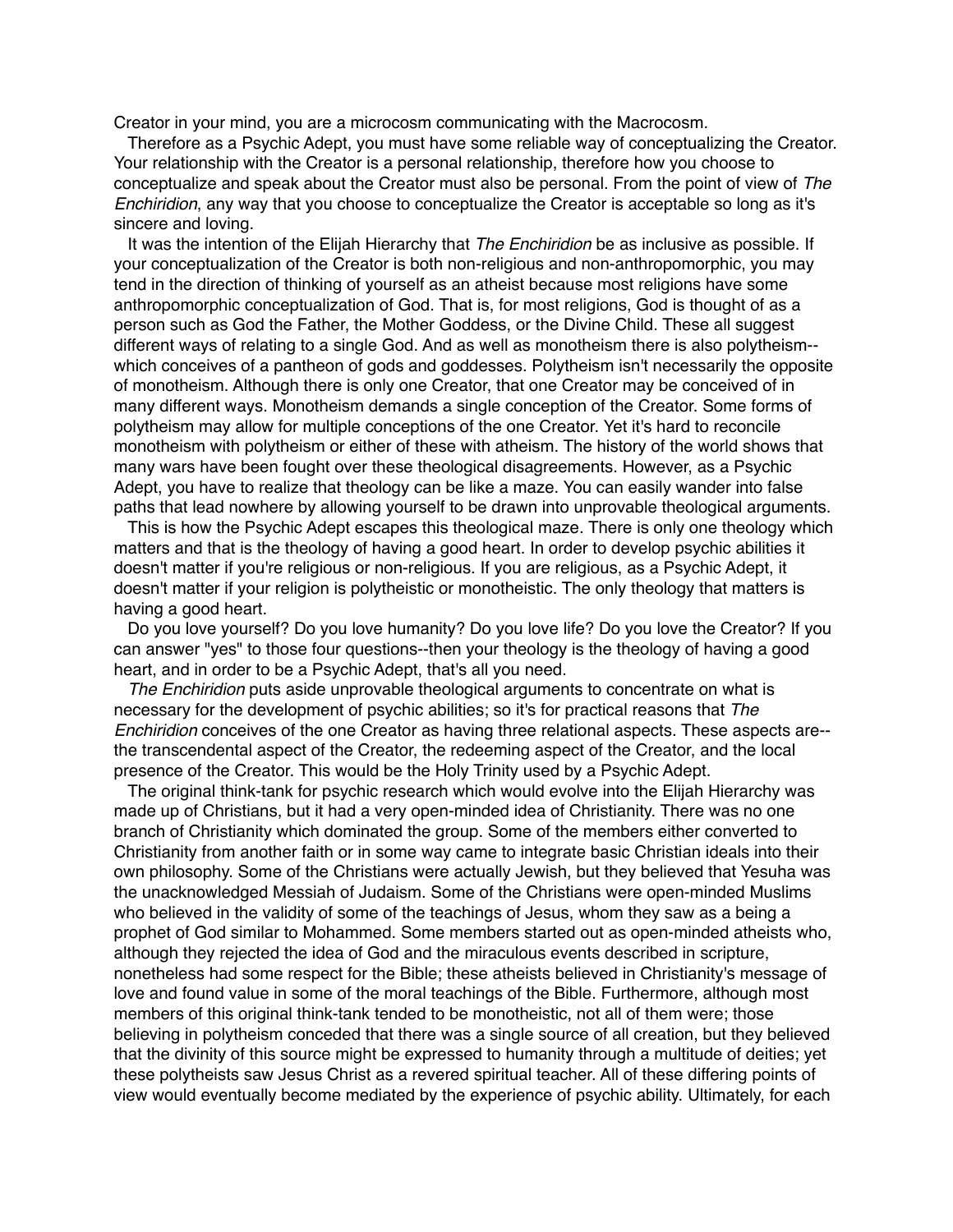individual member of this group, his or her identity as a Psychic Adept became more important than any of their original theological beliefs. So in my conversations with the Hierarchy, what was described to me was a type of New Age Christianity based on psychic awakening.

A powerful clique of Psychic Adepts within the Elijah Hierarchy has evolved a similar point of view; for them, their Holy Trinity is Yeshua, Yahweh, and Shekinah. [Yahweh = transcendental source. Yeshua = redeemer. Shekhinah = presence.] For these Hierarchy members there is an anthropomorphic visualization for God--Yahweh is the Holy Father, Yeshua is the Holy Child, and Shekinah is the Holy Mother. Together they may be conceived as God the Holy Family. This anthropomorphic visualization is successfully used by some very powerful Psychic Adepts.

However, every member of the Elijah Hierarchy is unique in his or her beliefs. For example, some Hierarchy members don't use any anthropomorphic visualization for the Creator. And there are actually many different ways in which different Psychic Adepts within the Hierarchy evoke their awareness of the Creator. Some Hierarchy members use the name "Allah" as their Counterpart Name. Although there are different cliques within the Hierarchy, all of them recognize that every Psychic Adept must find his or her own personal way to conceive of the Creator.

The transcendental aspect of the Creator is the recognition that the Creator transcends you- that is that the Creator has greater creative power than your own. It does require some humility to realize this, but that humility is necessary.

Also at times, everyone goes out of harmony with the Creator. We all feel ingratitude for life at times. We all make mistakes at times. When that happens to you as an individual, you must have faith in the grace of the Creator to forgive your disharmony and return you to harmony again. That is the redeeming aspect of the Creator. And this redeeming aspect of the Creator can assist you in erasing negative karma.

Ultimately, you must realize that the spiritual presence of the Creator is always with you whether you are conscious of this spiritual presence or not. This is the local or personal presence of the Creator. This means that the Universal Mind always knows where you are and what you are experiencing, and it means that the Universal Spirit is always conscious of you. In other words, the Creator is aware of you as a person and the Creator knows you completely as a person. Your relationship with the Creator is personal. This is true even for persons who aren't aware of the Creator or who deny the Creator's existence. And in fact you are an aspect of the Creator. The Creator is part of who you are. The Creator is within you and surrounding you always. When you worship the Creator you are also worshipping that aspect of yourself which is most spiritual. Worship of the Creator is self actualizing.

You will only be able to fully realize your own creative powers as a Psychic Adept when you can express gratitude to the one Creator as manifested in these three relational aspects: Transcendental Creator, Redeeming Creator, and Local Presence of the Creator. You attune your mind to the Transcendental Creator through gratitude; you accept the grace of the Redeeming Creator to overcome any disharmony you experience in your relationship with the Creator; and you feel the Local Presence of the Creator during psychic experiences. This is how you, as a microcosm, have a spiritual relationship with the Macrocosm. **One of the most important maxims of Ethical Psychic Tech is that when the microcosm is in harmonic concordance with the Macrocosm, psychic abilities become emergent.** 

### **Training Practice Three:**

As a practical matter, as a Psychic Adept you must be able to define the Creator to yourself using words, visualizations, and/or symbols. So this process of defining the Creator for yourself will be the exercise for this lesson. Take out a piece of paper. On this piece of paper use words, drawings, and/or symbols to depict your personal conceptualization of the Creator. As you develop increasing psychic abilities, your conceptualization of the Creator may evolve. So you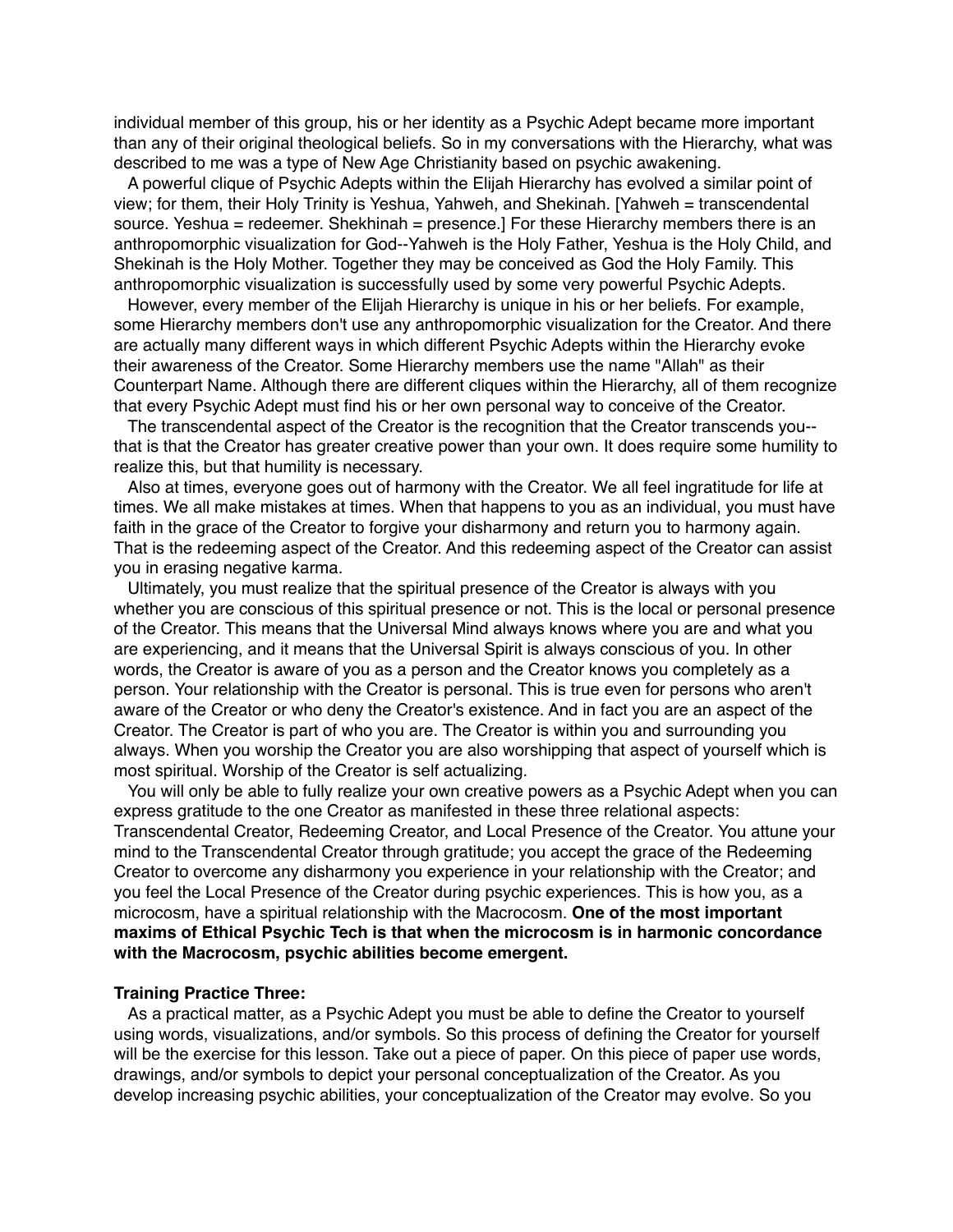may wish to do this practice periodically during your training.

Consider the three relational aspects of the Creator--these are: Transcendental, Redeemer, and Local Presence. As a Psychic Adept your relationship with the Creator is important--you must be able to clearly define the Creator in your own mind. So be somber as you do this. Once you have completed this learning exercise, you may even take this piece of paper, frame it, and hang it on a wall. However, this piece of paper should not become a graven image. You should only worship the Creator in spirit. And in worshipping the Creator you must realize that you are not separate from the Creator, you are an aspect of the Creator. You are not worshipping something separate from yourself, you are worshipping something intrinsically expressed within yourself as a part of your own being. In your relationship with the Creator you have access to unlimited power and knowledge. Therefore realize that it's not the piece of paper that has power--it's your personal relationship with the Creator which has power. And as a Psychic Adept, you will come to realize how great that power is.

### Word List

**karmic**: *adjective*, **karma**, *noun*: from Sanskrit for the fate caused by ones actions. *Commentary*: There are those who, for philosophical reasons, may deny the Law of Karma. We feel that if you do enough psychic research you will eventually come to believe in karma. However, a belief in karma is not essential to the development of basic psychic abilities. Karma as described here may be thought of as a mechanism by which the Cosmos helps to teach us to have good hearts. So with that in mind, consider these ideas. Karma is a mental force created by the actions and intentions of an individual; this mental force influences the Universal Mind to create reciprocal actions which impact the individual at a future time. This is a spiritual process which compels the immortal spiritual being in the direction of creating a personality which feels compassion for all sentient beings. For example, if you steal something of value from someone else for whom you feel no empathy, in a future time, in this or some subsequent incarnation, you will experience what it feels like to have something of value stolen from you--thus you will learn to feel empathy for the victim of your theft. Although you might not consciously choose to be the victim of theft, the psyche has a relationship with the Universal Mind. The subconscious impulses of the psyche and the influence of the Universal Mind upon the world will work together to arrange for you to be the victim of an empathy-causing experience. Many people seem to feel that karma is a punishment for wrong behavior, but that's not really the case. You might say that when you deliberately hurt others you create bad karma for yourself, and when you deliberately help others you create good karma for yourself. But karma isn't a system of rewards and punishments. If you do things to help others, you do tend to create experiences in your future where others will in turn help you, but those experiences also cause you to feel greater empathy. We live in an intelligent Cosmos and it has the intention that we evolve as individuals in the direction of compassion and morality. This is why spiritual beings evolve, over many incarnations, toward the direction of greater psychic interconnection. This psychic interconnection results in increasing empathy between people. You can bypass this karmic mechanism at any time by consciously choosing to develop feelings of empathy for all people. However, if you fail to deliberately create feelings of empathy for others, karma is the default cosmic mechanism which imposes empathy-development upon you.Your negative karma, from this and any previous incarnation, can be instantly erased at any time by making a powerfully intentional choice to feel compassion and empathy for others as an immortal lifestyle choice. Your relationship with the redeeming aspect of the Creator can help you to do that.

**material universe**: *noun*, this is the matter, energy, and space acting through time which comprises the universe that you can observe with your sensory perceptions. This is the universe which you can touch, taste, smell, hear, and see. The material universe is made up of tangible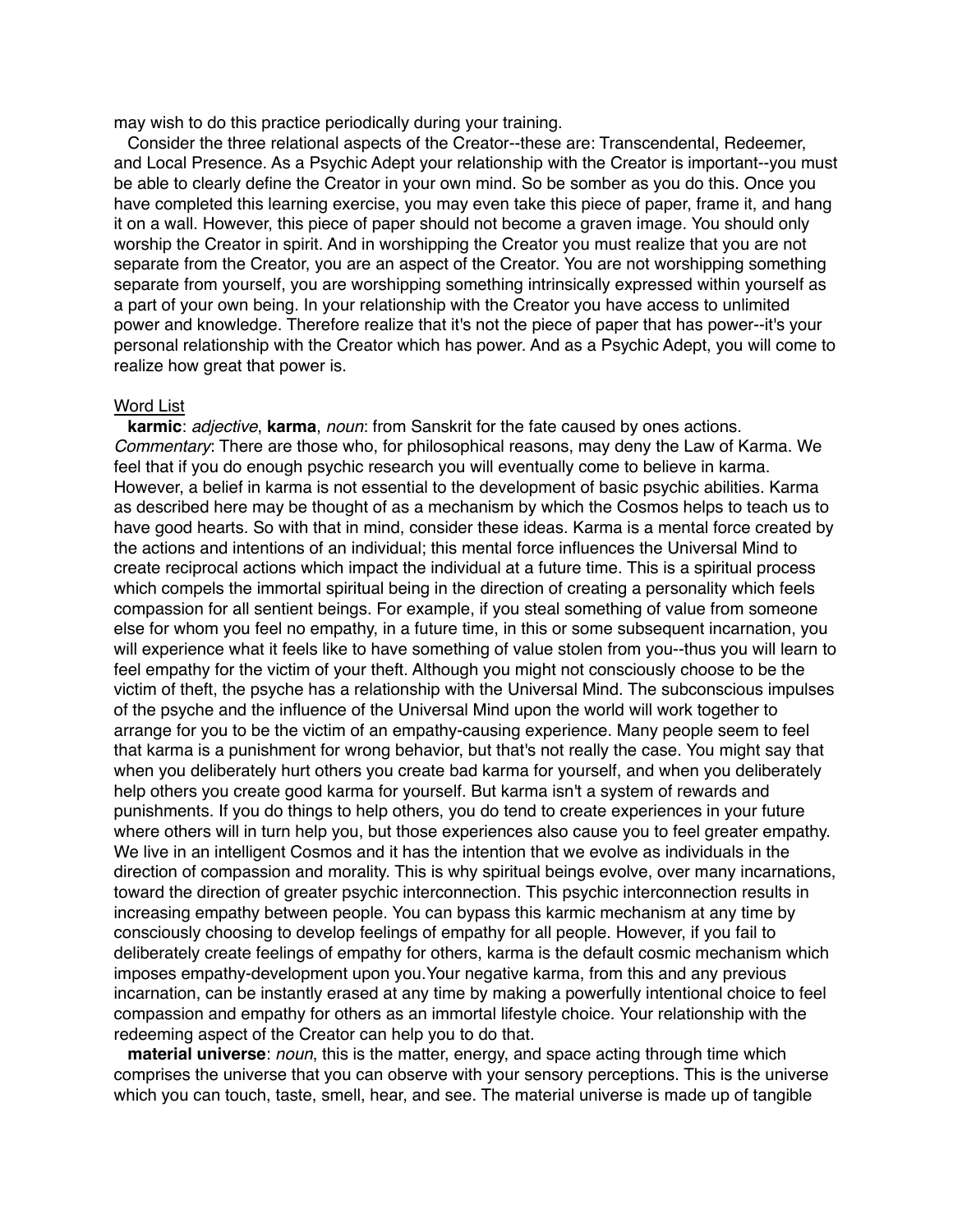things such as electromagnetic energy and basic elements. Your physical body is a part of the material universe.

**New Age Christianity**: *noun*, this is not a belief system but rather a system for creating the experience of miracles. When Christ began his ministry he did it by creating miracles which caused people to have spiritual experiences. Over time, stories about Christ were written down and became the basis of religious dogma. Wars were fought and many innocent people killed over arguments about Church doctrine. New Age Christianity is not about forcing a doctrine on anyone. New Age Christianity recognizes that human civilization is in a new era. This New Age is really an age of science and technology--but it's also an age of spiritual awakening. People look to their own spiritual experiences rather than the authority of the Church understand the human condition. Religion is still important, but it's value is not as a form of government but as an organized way for creating spiritual experiences. In Medieval times the Church was an intrinsic aspect of the governmental social system, and in those days the Church was oppressive. But now we are in a New Age in which it does make sense for government to be secular. But a secular democracy needs a population of voters who are ethical and spiritually awakened. In a sense, New Age Christianity is a form of applied psychology. It uses the poetry and metaphors of the Bible to inspire a healthy way of life. I know of atheists who considered themselves to be New Age Christians; this is because they reject the traditional Christian conception of God but recognize the value of Bible-inspired ethics. In New Age Christianity, ethics is not about obeying a list of memorized rules, it's about developing the experience of empathy for others and having an attitude of gratitude to the Creator of life.

**Local Presence of the Creator**: *noun*, this is the aspect of the Universal Mind which is fully knowledgable of who you are, who you have been in the past, and who you will be in the future. This Presence of the Creator can always be accessed at your local position in the universe, and it always will personally respond to your mental intentions. The Creator is always present everywhere in the universe. The Creator is within you and surrounds you always. During moments of spiritual awareness you can feel the Creator within you and surrounding you.

**Redeeming Creator**: *noun*, that aspect of the Creator which brings you back into harmony when you have lost harmony with the Creator. For example, in the traditions of the Christian religion, Jesus Christ represents forgiveness for sin by the grace of God. However, your personal conception of this cosmic redemption may or may not be religious. Ask yourself this--when you lose your feeling of love for life, what brings you back to that feeling of love for life? How you answer that question is how you may conceive of the Redeemer. Through your relationship with the Redeemer, your negative karma can be erased. When you learn to accept the Christ Mind of unconditional love for all people your negative karma instantly evaporates.

**Transcendental Creator**: *noun*, this is those aspects of the Creator which transcend intellectual comprehension. In contemplating these transcendental aspects one might have mystical feelings of awe and wonder. It's in these experiences of mystic transcendence that the soul becomes predominant over the intellect. In other words, being aware of the transcendental aspects of the Cosmos creates a mystical experience that evokes positive feelings.

**Universal Mind**: *noun*, a universal field of subatomic energy which manifests qualities of cosmic intelligence. This would include the natural laws which govern the material universe; this would also include all knowledge and all mental processes used by the Creator to relate to sentient beings. One aspect of the Universal Mind is the Akashic Records which is a type of memory of all past cosmic events as well as a precognitive knowledge of all future events in the Cosmos.

**Akashic Records**: *noun*, the Universal Mind is located in the present moment always--however it has a knowledge of all past events in the universe and a precognitive knowledge of all future events in the universe. A name for this universal field of subatomic energy that comprises the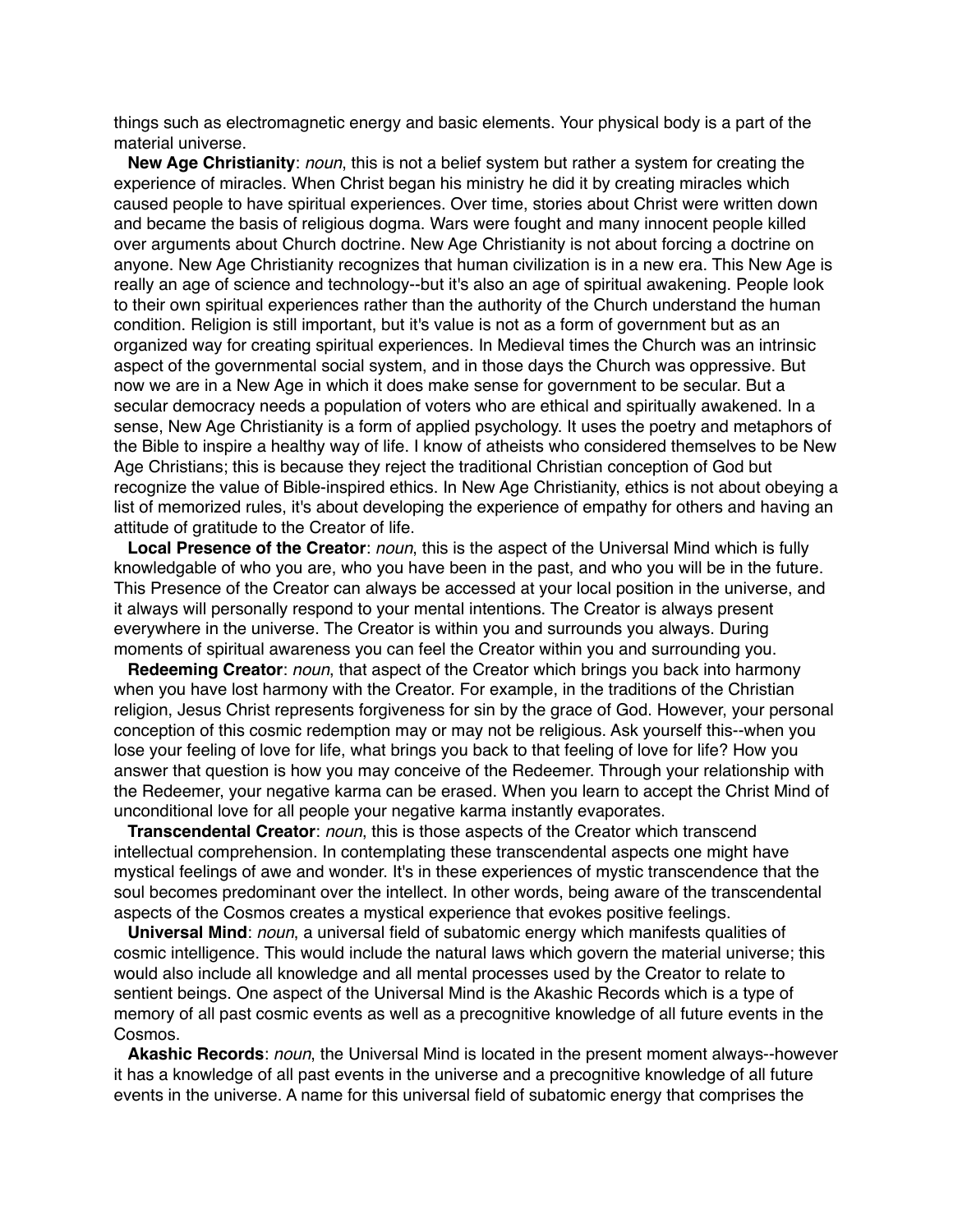Universal Mind is "Akasha." This is a Sanskrit word for ether. However, in *The Enchiridion*, Akasha is defined somewhat differently than in Hinduism. For example, the universe isn't really made up of ether, air, water, fire, and earth; that conception of the essential elements of the universe is archaic. *The Enchiridion* defines Akasha as the subatomic field of energy which comprises the Universal Mind. Contained in the Akasha is a cosmic memory of all past universal events and a precognitive knowledge of all future events. As a Psychic Adept, if you can attune your mind to the Universal Mind, you can remotely view information from anywhere in the universe at the present, past, or future time. The Akashic Records is the aspect of the Universal Mind which contains all information about the universe from the present, past, and future.

**subatomic**: *adjective*, describes something which has dimensions smaller that that of an atom. Subatomic forces too small to be measured with the instruments of science are the foundational building blocks of the universe.

**Universal Spirit**: *noun*, a universal field of subatomic forces which manifest the quality of cosmic consciousness. This is the purely spiritual aspect of the Creator. The Universal Spirit manifests the Universal Mind. The cosmic consciousness of the Universal Spirit inspires the structure and forms which comprise the Universal Mind. Together, the Universal Spirit and the Universal Mind are the Creator. The Universal Spirit is the most essential aspect of the Creator. Essentially the Universal Spirit is unconditional and unlimited spiritual love. In periods of deep meditation you can attune your soul to the Universal Spirit and experience moments of deep bliss and joy.

**sentient being**: *noun*, any being which is intelligent to the point of being self aware. This would include all human beings and similar extraterrestrial beings. To varying degrees of intensity, other life forms are also sentient.

## LESSON FOUR: The Power of Consciousness

Consciousness is the greatest power in the universe, and it is the foundation of all subatomic energy in the universe. All forms of energy and matter arise from the subatomic level of the universe, formed by the intelligence of the Universal Mind. As well as having a material form, the Cosmos itself manifests the qualities of consciousness and intelligence. This is an epiphany which the most advanced thinkers in Quantum Physics have realized. However, scientists have not always thought this way.

The early scientists, the natural philosophers, like Rene Descartes and Isaac Newton, tended to envision the universe as a giant clockwork machine. The large mechanical clocks, that had become popular in Europe in those days, became a metaphor which they used to describe the entire universe. Over time, this metaphor of the mechanical clock as the universe became more than a mere metaphor, it evolved into a schematic description of the universe--in other words, it became a model for the universe. So in the minds of these early scientists, this mechanical model for reality was born.

Charles Darwin would come along and apply this mechanical model to biology in describing evolution as a mechanical process. In Darwin's description of evolution there is no place for any consciousness to guide Natural Selection; and for Darwin there was no place for an intelligentdesigner of life. Darwin completely embraced the idea that life arose from chemical processes and then proceed to evolve new forms through a mechanical process of Natural Selection. Darwin's theory of Natural Selection is devoid of any moral authority; according to his theory, the life forms which survive to reproduce themselves do so because of an amoral tendency to be more rigorous or adaptable than other life forms. In the Darwinian world view, all life forms compete with one another in the brutal struggle for survival.

Almost immediately, Darwin's mechanical process of evolution became the basis of Social Darwinism. This philosophy put forward the idea that the amoral struggle for survival is some type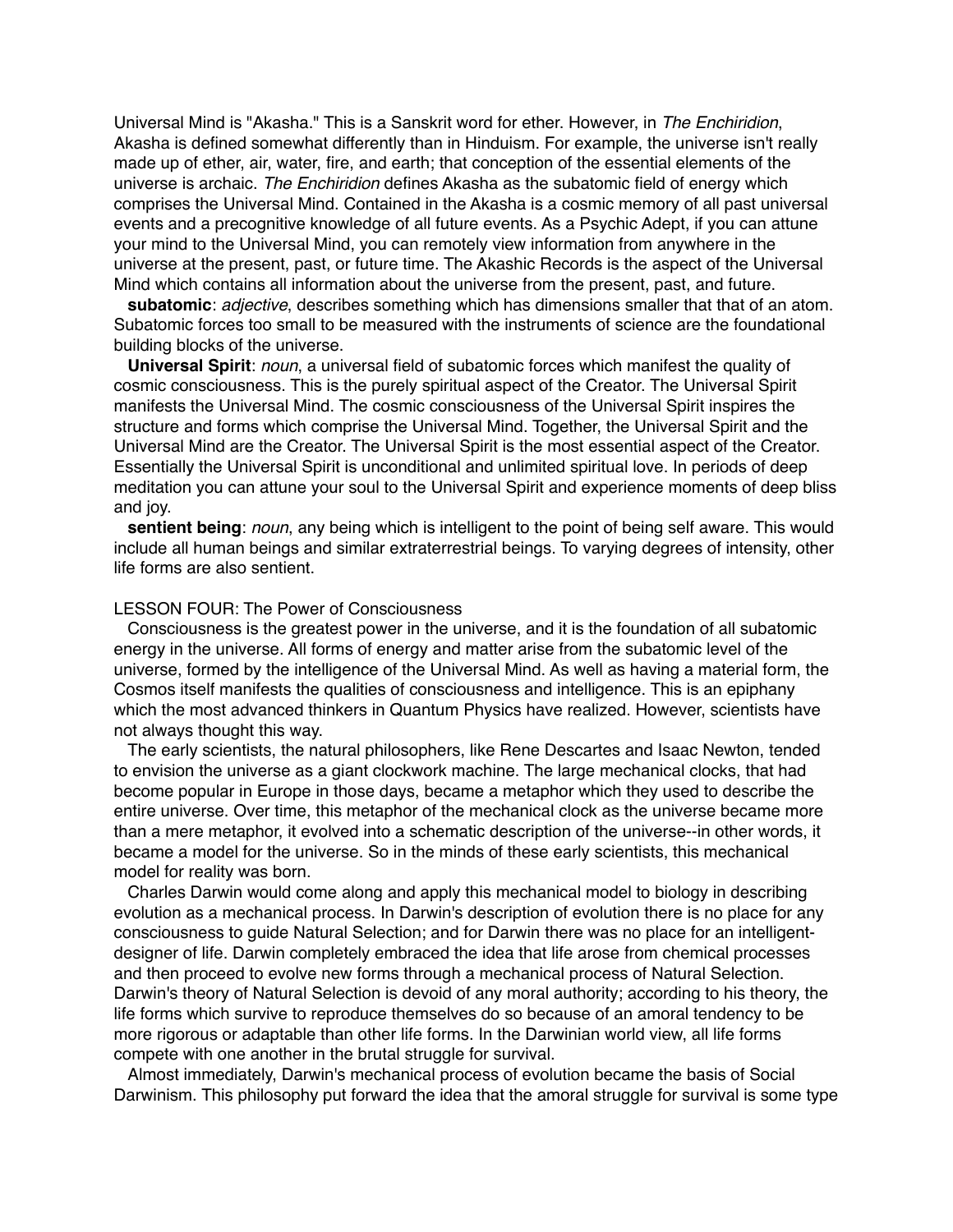of higher virtue so that all of society should be based on brutal competition. Social Darwinism became the basis for justifying the viewpoint that the strong should exploit the weak. This means that strong nations could justify invading weaker nations and that wealthy persons could justify exploiting the poor. Under various different names, Social Darwinism became a basic world view which the leaders of Western Civilization adopted. So this mechanical model of reality came to dominate the mind set of Western Civilization; and as Western Civilization attempted to colonize the entire world, this mechanical model of reality became the dominant paradigm for the modern world. One materialistic philosopher took this type of thinking so far as to make fun of the idea of the human soul, saying that it was nothing but a ghost in the machine.

However this mechanical model of reality was never anything but a metaphor. And just as a map is not the territory it describes, a metaphor is merely a way of describing reality, it's not reality itself. Back in the days of Newton, the mechanical clockwork model may have been a good metaphor for the universe. But as science progressed, this metaphor proved to be overly simplistic and inaccurate.

With time, this mechanical model for reality was shattered by the ideas of Albert Einstein and the other scientific pioneers of quantum physics. As they studied the structure and function of the atom, these advanced scientific thinkers came to realize that the classical, mechanical view of reality was not the authentic basis for the universe. Advanced quantum physics indicates a relationship between consciousness and subatomic particles--and thereby atomic structure. Those things that we can see and touch are what we call matter. The atomic building blocks of matter are actually energetic forces. In other words, an atom is a submicroscopic structured field of energies. These energies arise from subatomic forces. At a foundational level of the universe, subatomic forces manifest the qualities of consciousness and intelligence. Therefore consciousness isn't a unique quality of the human brain, but rather consciousness is an intrinsic aspect of the entire Cosmos. So we are not ghosts trapped in a giant universal machine; we are living beings interacting with living energies within a living Cosmos.

Although Social Darwinism was successful in justifying Western Civilization's attempted colonization of the world, it has proven to be a morally bankrupted philosophy. It has resulted in a type of deep corruption of society which now threatens to destroy all civilization. The philosophical basis of Social Darwinism was the Darwinian biology of the 1800s. However, modern biology has shown that Darwin's ideas were presumptuous. He formed his theory of evolution prior to discoveries concerning DNA and the complex functioning of cellular components. Some cellular components have irreducible complexity. What this means is they're intelligently-designed organic machines which can't be explained with the theory of Natural Selection. Put simply, Darwin's theories are limited in what they can explain, and evolution is driven by other factors as well as some influence from Natural Selection.

There are good reasons, based on real science, to believe that there is a higher consciousness guiding the process of evolution and that there is an intelligent-designer of life. Furthermore, it's wrong to say that life is driven by competition. Although competition does take place between species, it's the cooperation of symbiotic life forms which most enhances survival. Furthermore, in terms of society, it's the cooperation of human beings with one another which most strengthens civilization. It's cooperation, not competition, which is the foremost dynamic which drives evolution--whether that be biological evolution or the evolution of human civilization. Social Darwinism with its endorsement of amorality is nothing but a pseudo-intellectual justification for insanity and criminality.

You must come to fully appreciate the difference between science and scientism. Real science is nothing more than a collection of facts. These facts have been produced through an empirical system. These scientific facts can be used to create useful technologies. But what they can't really do is to create an accurate model of reality for life or the universe. Science is a useful tool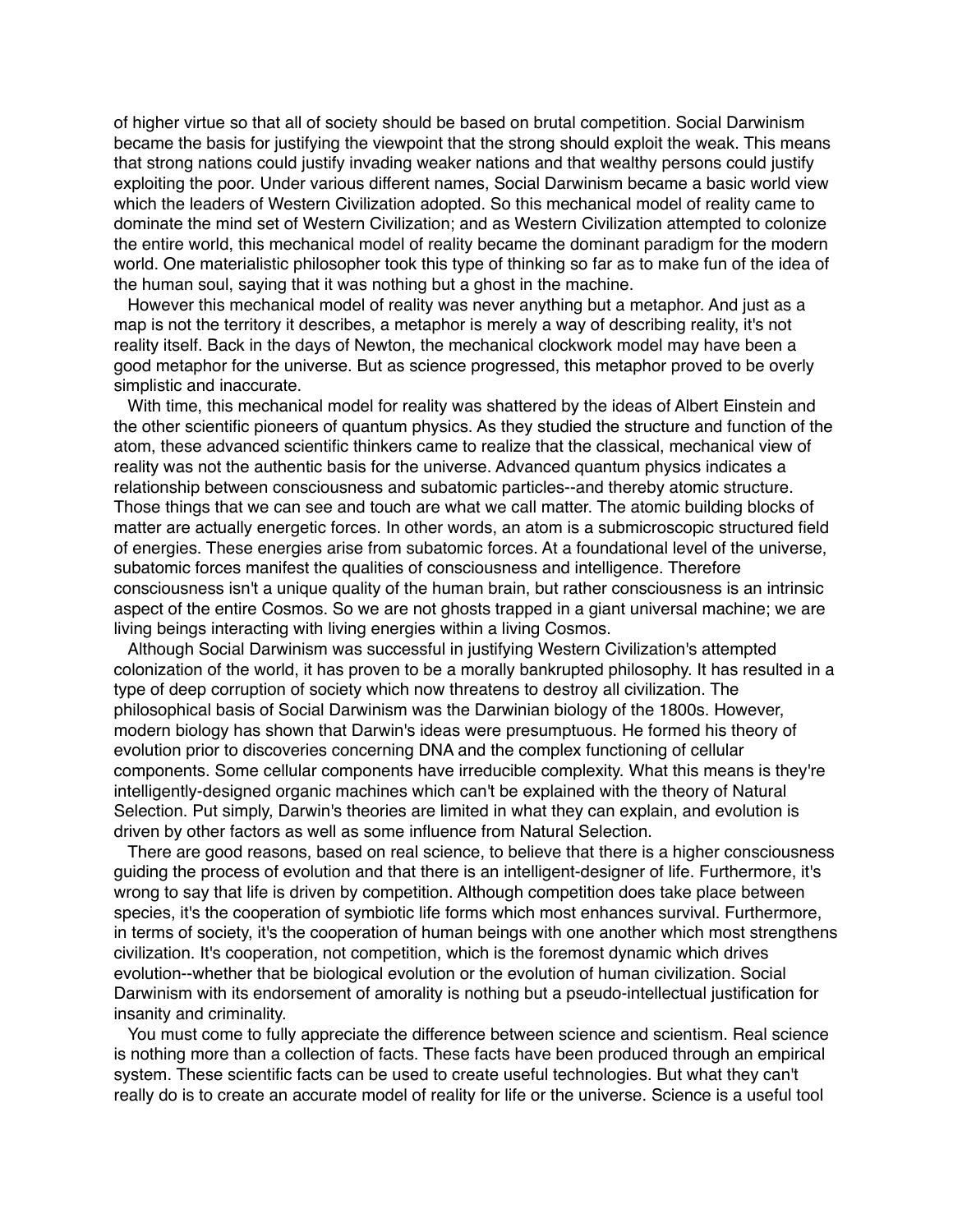but a poor basis for philosophy. Just because a scientist expresses a belief, does not make that belief into a scientific fact. Scientism is the worship of science as if it were a god. In this distorted view of science, any opinion expressed by a prominent scientist is accepted as if it were a self evident truth. Although it is a fact of science to say that Darwin's theory of Natural Selection can explain some of the factors involved in the evolution of biological life forms--it's scientism to say that Darwin's theory explains all biological evolution or that it can be applied in any way to human society.

The mechanical model of reality, that was so cherished by the early scientists, has been proven to be an overly simplistic philosophy which simply is not true. Yet in spite of the proof otherwise, many contemporary scientists are still prisoners of the mechanical universe, but to develop your psychic abilities you need to transcend all that nonsense. If you wish to become a Psychic Adept, you must escape the psychological prison of this mechanical universe.

You need to realize that your ability to consciously direct the focus your mind is the key to all psychic ability. This cannot be emphasized enough. Consciousness is the foundation of all energy in the universe, and energy is the foundation for all matter. Your qualities of consciousness and intelligence are transformational in changing the universe. And you don't need advanced training to practice telekinesis, most people just fail to realize that they have that power. Simple prayer can be a subtle expression of telekinesis.

For example, as a Psychic Adept you can learn to direct your consciousness in such a ways so as to stimulate the healing process in a person who is on the other side of the world. And in this process of remotely healing another person, you will have no direct contact with that person, you will only be using your mental concentration. But in using your mental concentration alone, you will be able to physically heal someone located in a remote environment--far away from you. Even without advanced training in psychic remote healing, if you pray for another person who is ill, that act will subtly stimulate physical healing in that person even if he or she is located in a remote location. You may not be able to lift inanimate objects with your mind, but you can stimulate healing in yourself and others--and that's even more important.

In using psychic abilities, distance makes no difference because pure consciousness can instantly transverse any distance. This is something that Descartes with his clockwork mechanical model of the universe could never have understood. To become a Psychic Adept, you must make a quantum leap and abandon the old fashion thinking of anyone who still clings to his outmoded paradigm. I have even heard some contemporary scientists say that the whole concept of consciousness is irrelevant because they can't prove it empirically. That type of thinking is a trap which negates the development of psychic ability. You must simply leave behind those who choose to remain in this trap and move forward into freedom.

Your quality of awareness is the essence of your personal power. To be fully human is to be aware of your free will, your emotions, your thoughts, and your actions in the present moment. To deny this quality of consciousness is to deny your humanity as well as your potential for psychic power.

In becoming a Psychic Adept you learn to discipline your mind so that you can release the transformational power of your consciousness. And one important step in doing this is to learn to direct your attention upon a single point of concentration. You cannot learn to concentrate upon sending healing psychic energy to a person on the other side of the world until you can learn to concentrate upon the perception of something in your immediate environment.

### **Training Practice Four:**

Therefore, the learning exercise for this lesson is that of mental concentration. There is a technique used in many different systems of meditation training. This is called candle gazing. *The Enchiridion* expresses its own unique version of this technique.To do this you will sit comfortably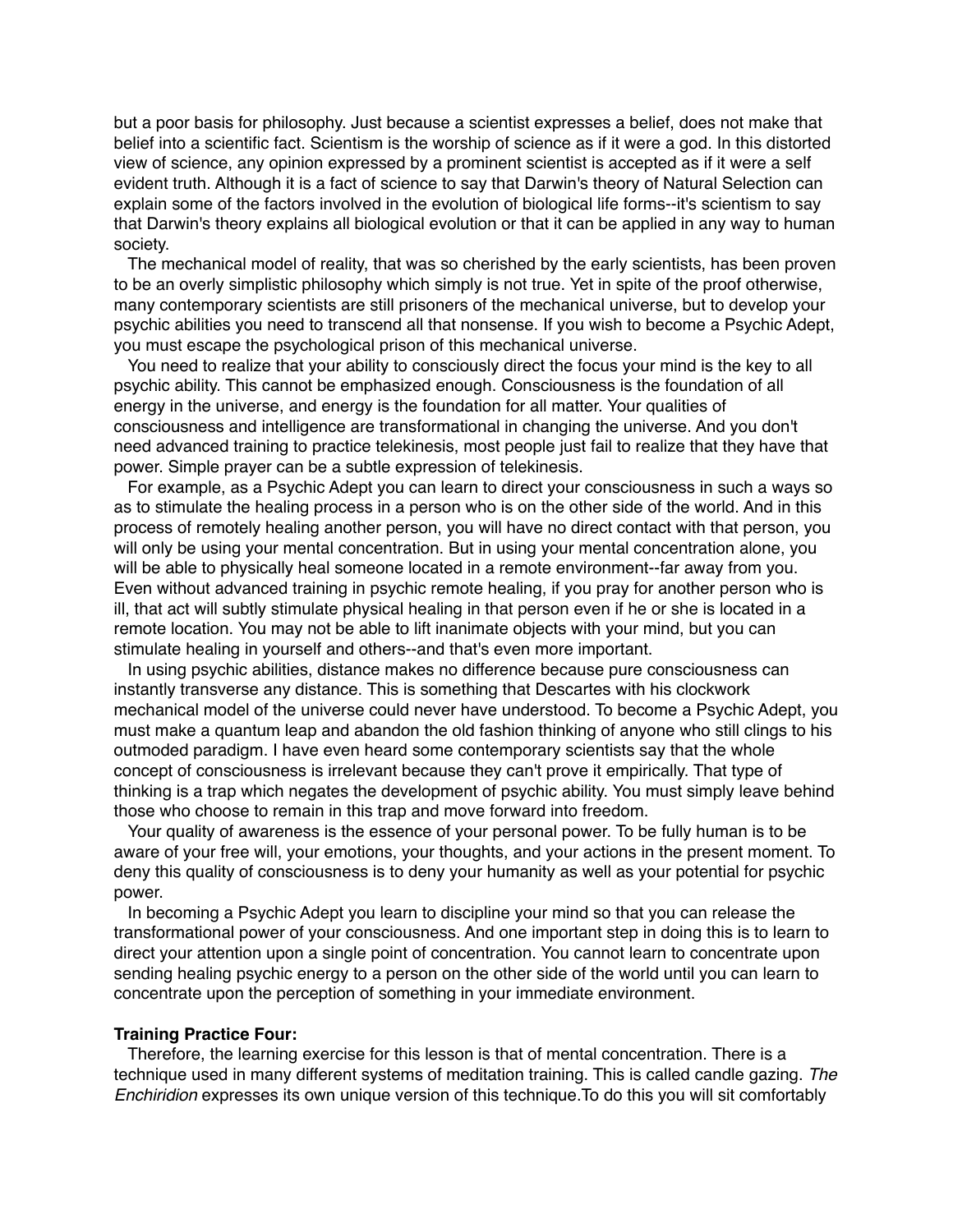in a chair where you can gaze upon a lit candle. You will then make yet another application of the process of scan, subvocalize, and cognize. So this practice has three basic steps.

# Step One: SCAN.

In order to learn to make a psychic scan, you need to first learn to scan with your intellect and emotions. When you scan a written text for words to look up in a dictionary, you are using your intellect. But even in such a case a small degree of intuition comes into play. In this training drill of candle gazing, you are scanning your own body with your feelings. You simply place your attention on the feelings of stress that you are holding in your physical body. This too is another step in your psychic training. Through the repeated use of this type of scanning, you will slowly awaken your natural ability to make psychic scans.

For this practice, you will first scan your physical body for tension. In this scan, do a systematic analysis of where you are holding unnecessary tension in your body. Start with your toes and move upward until you reach your scalp. Look for any tension in your muscles or in your breathing. When you feel any such stress being held in your body--you will intentionally relax- letting go of the tension.

### Step Two: SUBVOCALIZE

After you have relaxed your physical body during this brief scan, you then go into a subvocalization of a memorized **invocation**. Listed below at the end of the lesson are two examples of invocations that you may use for this. One invocation is religious and the other is non-religious, so you have a choice. Read and reread one of these listed invocations until you have memorized it. You will learn to subvocalize this invocation to bring into your mind an awareness of the Local Presence of the Creator.

# Step Three: COGNIZE

Having invoked this spiritual awareness through a subvocalized invocation, you then gaze gently at the hypnotic candle flame. Blink as necessary, relax naturally, and breathe normally. In this silence you will feel aware of the Local Presence of the Creator. This is to say that you will cognize your relationship with the Creator with your emotional sensitivity. Such cognitions may not be ideas so much as they are feelings of love. The Creator loves you unconditionally, and when you focus upon the existence of the Creator you may come to know that love. Your awareness of the unconditional love of the Creator may be your cognition. But some people have an intellectual response to this practice. It may happen that other thoughts will occur to you about your relationship with the Creator. So the cognition may be emotional, intellectual, or a combination of emotion and intellect.

However, no matter what the response is, after you subvocalize the invocation, you will have a psychic response of some kind. This may not be an earthshaking response, it probably will be something subtle. And at first you might not sense anything at all. However, even if you don't sense anything, keep your attention focused upon the candle flame. Light is a symbol for the Creator. The Creator is an invisible source of inner illumination. Christ said that he was the light of the world. Throughout the world light has been used as a symbol of spiritual awakening. Although the Creator is invisible, the light of the candle gives you a form to gently gaze upon. Don't glare intensely at the flame, blink as necessary and let your gaze become unfocused so that you feel comfortable. As long as your attention is focused upon the flame, your mind is open to the Local Presence of the Creator. As you master this practice you will find that you do have a serene response of some kind.

# Repeat the Steps: SCAN/SUBVOCALIZE/COGNIZE

As you mentally focus in silence upon the Local Presence of the Creator, other mundane thoughts may come into your attention to distract you. Instead of just having spiritual realizations about the nature of your relationship with the Creator, you may find yourself distracted by thoughts of ordinary mundane life. These might be concerns or desires related to your everyday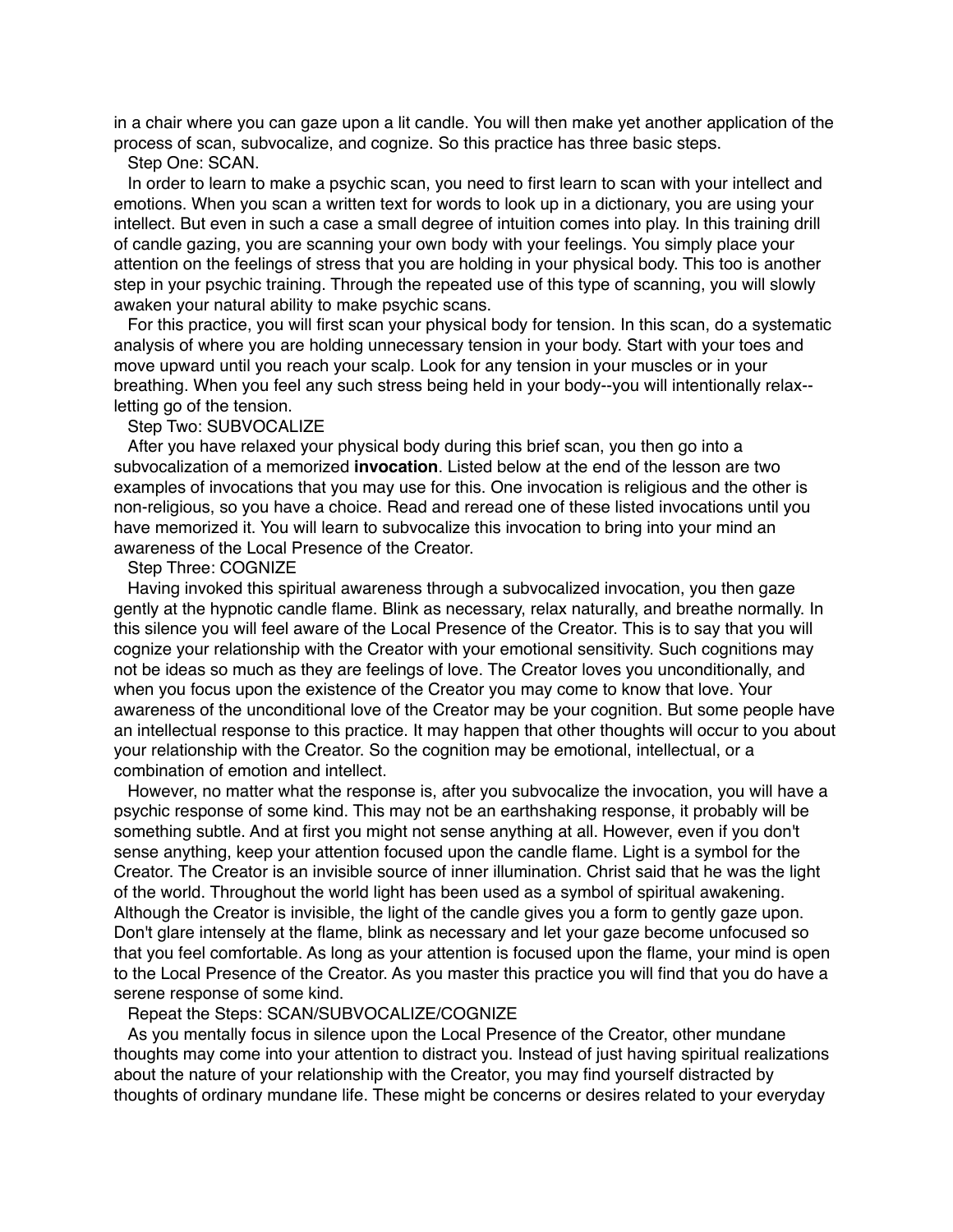life--things like your worries about bills or wondering what you're going to eat for lunch. When this type of distraction happens, which it will, simply imagine that those mundane thoughts are burnt away by the flame of the candle. Then you go back to a new cycle of the process of scan/ subvocalize/cognize.

Each session of this Enchiridion-style of candle gazing need only last ten to fifteen minutes. However, the more times that you do this, the more you will become aware of your feeling for the Local Presence of the Creator. You will have stronger and stronger feelings for this spiritual presence with practice. Don't worry if your feeling for this spiritual Presence is weak at first. You are performing an act of faith every time you perform this process.

The three parts of this mediation technique are the scanning for relaxation, subvocalizing the invocation, and knowing the spiritual presence of the Creator as you gaze at the light of a candle. This practice is a spiritual ritual in which you attune yourself to the Local Presence of the Creator. It's through your acts of faith that you increase your spiritual connection with the Creator.

This practice is a mental exercise in which you are disciplining your thoughts. This exercise helps in teaching you psychic scanning. It helps in conditioning yourself to be able to go easily into a state of relaxation at will. It helps in training yourself to remain centered in the present moment. And it helps in training you to hold your concentration on a single point of mental focus for extended periods of time.

This training exercise may also be used as an ongoing practice. You should practice this on an regular basis for as long as you are a novice, and perhaps even after you've become an Adept. The more times you use this practice the more you will find that you spend an increasing amount of time in periods of deep meditation. In such periods of deep meditation, you feel the Local Presence of the Creator without any mundane thoughts which might distract you. With time, your awareness of this spiritual Presence will become stronger. As a Psychic Adept you will be able to learn how to use this connection in the advanced practices of the Second Section.

One thing which can interfere with the success of this practice is the intrusion of the ego. The ego is the aspect of your personality which identifies itself as the physical body. Because you aren't really your physical body, the ego is to some extent based upon an illusion. But this illusion is necessary for physical survival. So you do need your ego. But it is your ego which is the source of your mundane thoughts.

Candle gazing is used to transcend mundane thinking. You stop the mental chatter of your mundane thoughts so you can take time to feel and know a spiritual presence. The ego is a necessary component of a healthy self image. The ego is not evil, but it can be a kind of monkeymind in that it sometimes chatters away like a monkey. Even when you try to quiet your mind, so that you can know the Local Presence of the Creator, this monkey-mind of the ego will want to chatter on. It may repeat songs in your mind that you've heard earlier on the radio. It may focus in on arguments that you've had in the past. It may focus in on unfulfilled materialistic desires.

Some of these ego-driven thoughts may at times seem quite fascinating. You may want to cling to some of these mundane thoughts. Sometimes it may be difficult to discern which thoughts are coming from the ego and which may be arising from a spiritual source. However, the ego is concerned with mundane things, not your spiritual relationship with the Creator. This is how you discern ego-driven thoughts from spiritual cognitions; you must know the difference between the mundane and the spiritual. And such discernment arises from feelings of serenity. Those thoughts which move you deeper into serenity are spiritual, but those thoughts which move your attention away from serenity are mundane. Of course, the ideal state for this meditation experience is one in which you don't think anything at all but merely feel serenity. It's in such feelings of serenity that you know (cognize) the true nature of the Creator.

However, if you become fascinated with distracting, mundane thoughts--you will miss the point of this practice. It's only natural to worry about how you are going to pay the bills or what you are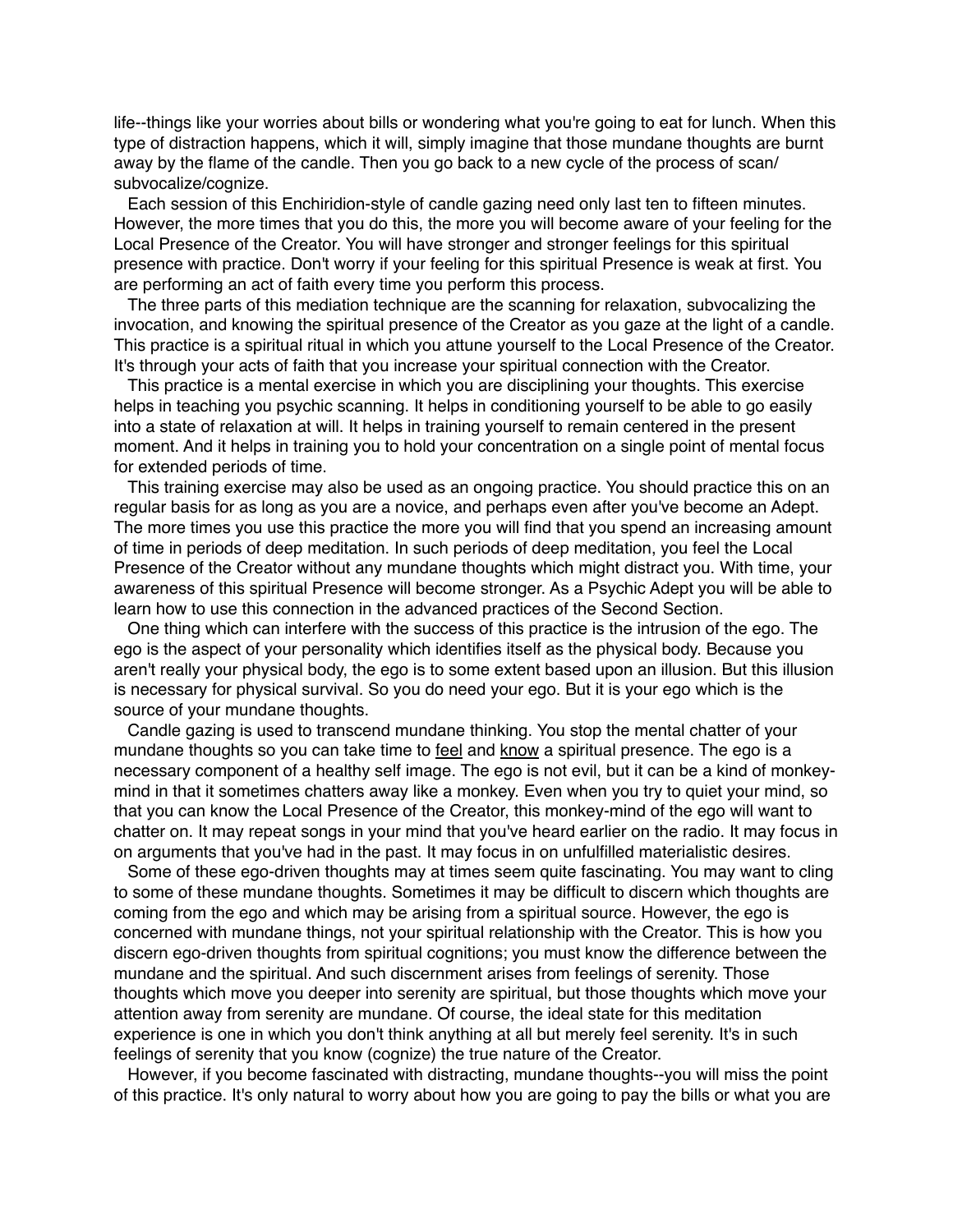going to eat for lunch. You're not a bad person because such ego-driven thoughts do come up. It's better to just acknowledge these thoughts when they enter into your awareness, then imagine these distracting thoughts as being burnt away by the candle flame, then subvocalize the invocation once again, and then return to the knowing the spiritual Presence.

The reason this simple practice is important is that invoking the Local Presence of the Creator is the starting point of many other psychic practices. So the time and effort you put into mastering this practice creates the foundation for more advanced skills. Furthermore, once you master this meditation technique it can be a source of spiritual joy.

### *Religious Invocation*

The light of God surrounds us, The love of God enfolds us, The power of God protects us, The presence of God watches over us, Wherever we are, God is And all is well.

### *Non-Religious Invocation*

The light of love surrounds us, The aura of love enfolds us, The power of love protects us, The presence of love watches over us, Wherever we are, love is And all is well.

#### Word List

**ego**: *noun*, in *The Enchiridion*, this is defined as the ideas which you associate with the physical body. The ego is your identification of yourself as your physical form. The true self is the soul, which is the spiritual focus point of consciousness. Arising from this focus point are thoughts and images--which comprise the mind. Through the brain the mind relates itself with the physical body. The mind then dedicates itself to fulfilling the needs of the physical body. It's those ideas about the physical self which form the ego. There is nothing bad about having an ego. You need to have an ego in order to survive. Brainwashing is an attack upon the individual's ego; and such practices are destructive to mental health. *The Enchiridion* system of psychic training doesn't require you to destroy your ego. But when you become fixated on ego thoughts you come to suppress psychic abilities. You need to be able to set your ego aside for a while in order to awaken psychic abilities. In order to function as a person in society, you must normally act as if you believe yourself to be your body. For example, when a person accidentally cuts his finger, he might say, "I cut myself." It's normal to identify oneself as ones physical body. That identification is the ego. Although the ego isn't really the true self, it's a necessary illusion. This illusion of ego makes operating the physical body possible. So the ego isn't evil, but it also isn't real. It's during moments of deep meditation and other spiritual experiences in which you may rediscover that which is real. You experience that rediscovery in moments of serenity.

**invocation**: *noun*, in *The Enchiridion* an invocation is a ritual, process, or set of affirmations which invokes the awareness of another sentient being. The most important invocation is one which connects you with the Creator. Although you might say that the Creator is always aware of you, when you use an invocation you are bringing forth your own conscious connection to the Creator. The potential for this mental connection is always there. The invocation process is a mechanism of the intellect which affirms this connection. The Creator has gifted you with free will,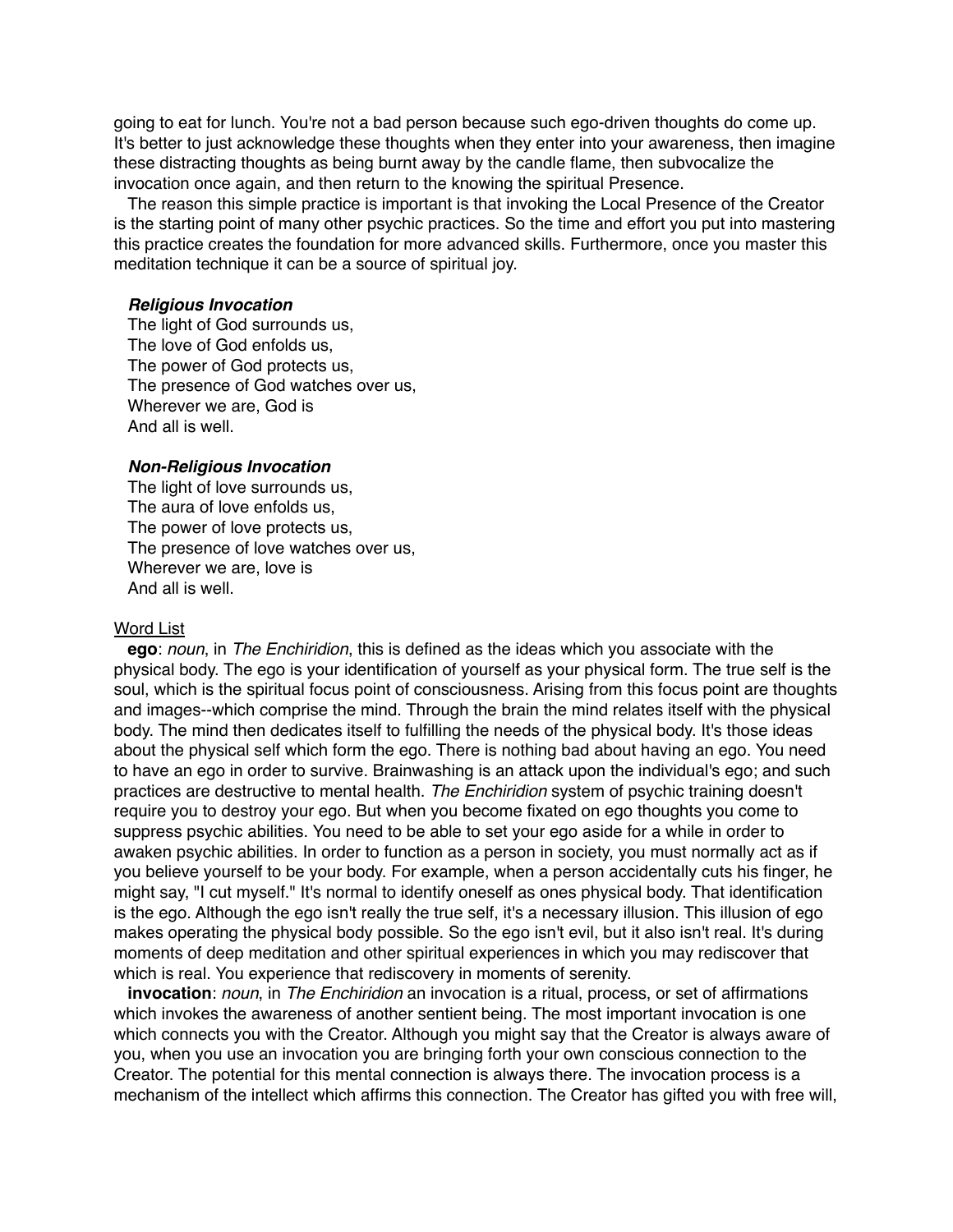and so you must affirm your connection with the Creator of your own free will. So an invocation is any expression of this intention.

# LESSON FIVE: Self Discipline

A Psychic Adept recognizes that the physical body is a source of pleasure to be enjoyed; however, a Psychic Adept values the pleasures of the spirit above the pleasures of the flesh. A Psychic Adept recognizes the value of physical health and the welfare of the physical body; however, the code of discipline of the Psychic Adept requires that the needs of the psyche are predominant over the desires of the physical body. A Psychic Adept appreciates an emotional sensitivity to the physical body; however, the Psychic Adept never allows feelings of fear, anger, or hatred to emotionally hijack his or her behavior. Nevertheless--this attitude of spiritual predominance goes against the values of materialistic, mundane society.

Too often, in this present day culture, individuals allow the impulsive whims of their physical bodies to dictate their behavior. This is how people become addicted to drugs and selfdestructive habits. Contemporary culture has become defined by addictive behaviors such as overeating, alcoholism, drug abuse, sexual perversions, greedy wealth-acquisition, hoarding, irrational violence, and obsessive use of media such as TV or video games. There are many ways that people can lose control of their lives to some type of addiction. But as a Psychic Adept, you must realize that behind every addiction is spiritual deprivation; what this means is that the human psyche itself has been suppressed by this culture of mundane materialism.

Self discipline is not the adherence to rules and regulations. The psyche is the true self. The psyche is the source of your thoughts, awareness, and loving emotions. The psyche is your soul and mind. You are your psyche. You are spirit. Therefore self discipline is achieved when spiritual needs are valued over materialistic desires. Spiritual deprivation is overcome through enjoyable spiritual practices and the living of a happy spiritual lifestyle.

Yet the psyche can become suppressed through a number of means. Mind control, brainwashing, physical abuse, and torture are some of the ways in which an individual can become disassociated. With the death of the physical body, the spiritual body disconnects completely from the physical vehicle. However, there are lesser traumas which do not result in such a complete disconnection. When the psyche is suppressed by the abuses of life, it can become somewhat separated from an emotional awareness of the physical body--it disconnects to some degree. This is called disassociation.

Emotions arise from the interplay of the spiritual body with the physical body. While in the human condition, for intuition to be effective, you must be sensitively connected to your emotions. Disassociation would take place if you allowed yourself to become emotionally desensitized.

When someone becomes disassociated, spirituality ceases to be the prime motivator of that person's behavior. The physical body has its own instinctive drives, and when the psyche disassociates, those instinctive drives take over.

Your psyche is your emotional and thinking self. But if you were to experience too much emotional trauma or mental confusion, then your emotional sensitivity and rational thought processes would be decreased; such a condition would be the state of disassociation. When disassociation takes place, physical instincts hijack human behavior. This is how the spiritual body loses control of the physical body.

Although the instinctive drives of the physical body are there for survival, they can become warped by various environmental factors. There is the natural flight or fight response to the presence of a threat in the environment. When persons become too frightened they may lose touch with their powers of reason and behave irrationally when this fight or flight instinct hijacks their behavior. The dehumanizing social environment of contemporary society creates continual and overwhelming threats which have come to suppress the natural courage of human beings.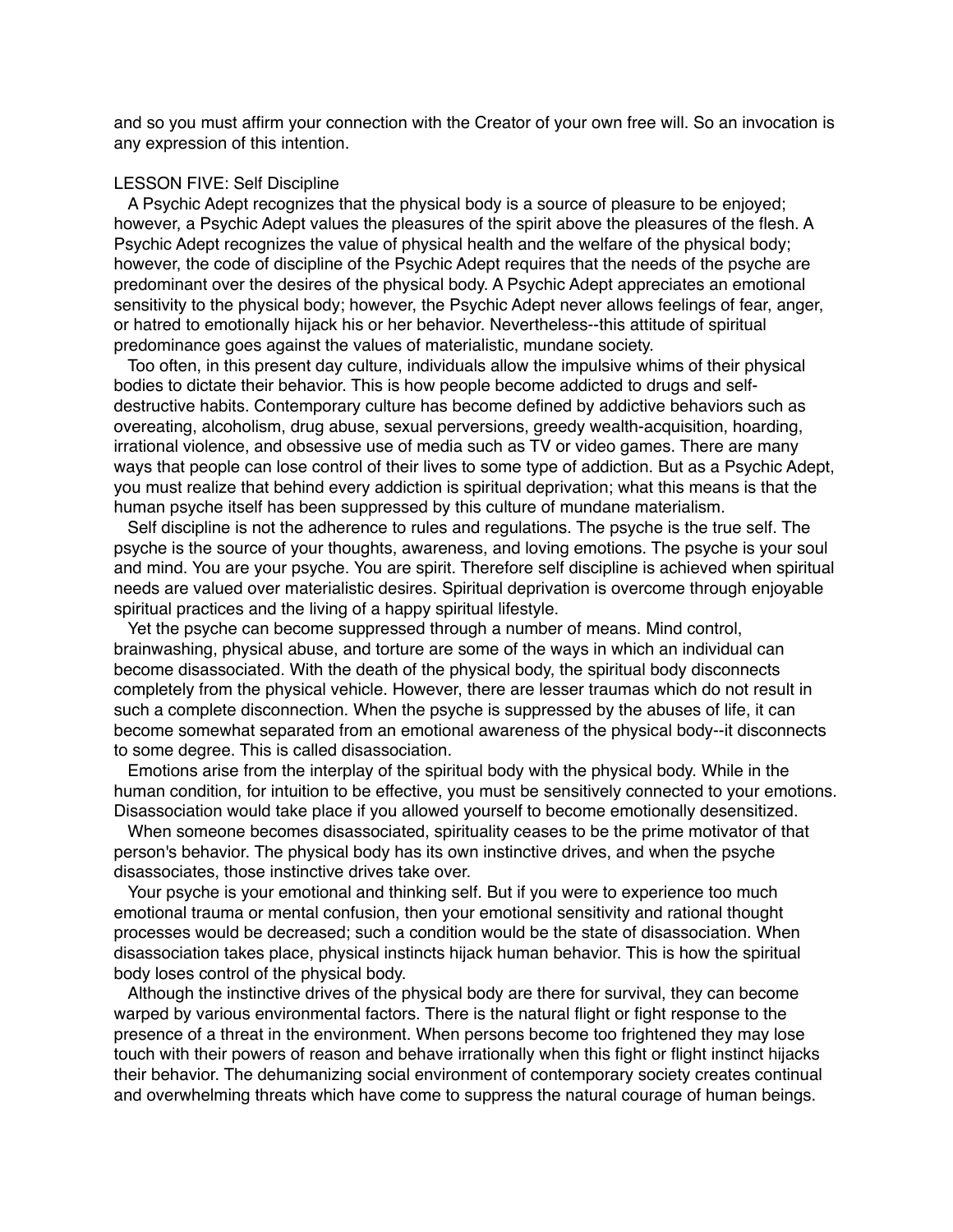Endorphins are the brain's natural reward system for those behaviors that support survival. However, this endorphin response can also create problems for a person who is in a dehumanizing environment which encourages unnatural behavior. The brain produces endorphins which naturally create feelings of pleasure and well being. Love making, eating a good meal, vigorous exercise, having a success in life--all these things can stimulate endorphin production in the brain. When done properly--spiritual experiences through prayer and meditation can also stimulate endorphins. All of these behaviors are good. However, drugs and compulsive behaviors can stimulate endorphins in unnatural ways. When the psyche becomes disassociated, then the behaviors of the physical body are instinctively drawn to drugs and compulsive behaviors as a means to stimulate endorphins. This tendency to create endorphins through these unnatural ways can degrade the individual's will power and cause him or her to lose control.

When people lose control over their lives they may find themselves trapped in a controlled environment such as a prison or drug treatment center. When addicts submit themselves to a drug treatment center, they're admitting that they've lost control over their lives. They're surrendering their freedom to the control of their therapists. However, this can have a positive influence if treatment is done correctly.

For example, a patient may come to realize that if somebody else can control his behavior, then he himself can take back control of his own behavior. However it can also happen that a patient might simply give up trying to control himself and instead become dependent upon an institution. Becoming institutionalized in this way isn't an expression of self discipline--in fact it's the opposite of self discipline because it's the institution itself which is imposing the discipline.

This brings up the materialistic, mundane conception of self discipline. The mundanes tend to think of self discipline as accepting the control of an authority figure. However, in accepting the control of an authority figure, such as a drill sergeant, you may become disconnected from your own thoughts and feelings. This could become just more disassociation. Simply doing what someone in authority tells you to do doesn't make you self disciplined.

The essence of the self is the soul, mind, and physical body. The soul is essentially good; the soul is moral by nature. As well as that, the human mind is rational by nature. Furthermore, the physical body is naturally healthy. Human beings are naturally good.

But the physical body is vulnerable to torture and various forms of deprivation--such as starvation. Through continual stress, torture, or deprivation, the physical body can be abused to cause mental illness. When the soul is suppressed and the mind is broken, then immoral human behavior may take place. The natural goodness of a human being can be suppressed so that a person will come to think and behave in ways that are evil. And contemporary society often does destroy the natural goodness of human beings.

A man may restrain himself from criminal violence because he's afraid of prison. In such a case he isn't expressing self discipline, he's repressing his violence impulses out of fear; so he's controlled by fear rather than self discipline. But if a man refrains from criminal violence because he feels empathy for others, then he's truly self disciplined.

Spiritual awareness is the key to empathy, and empathy is the key to moral behavior. When you feel empathy for others you do unto others as you would have them do unto you. When you are aware of your empathy for others, you are expressing your authentic self.

Extending empathy to others is an expression of psychic ability. If you feel your empathic connection with another person strong enough--you will be able to read his or her mind. Telepathy is nothing more than a mental scanning technique which takes advantage of a strong empathic link with another person. Think about how mothers are so telepathically connected to their new born infants. A mother can feel what's going on with her child although that child can't speak to her. Psychic abilities will result when you combine feelings of love with mental discipline. The most powerful Psychic Adepts are also the most compassionate.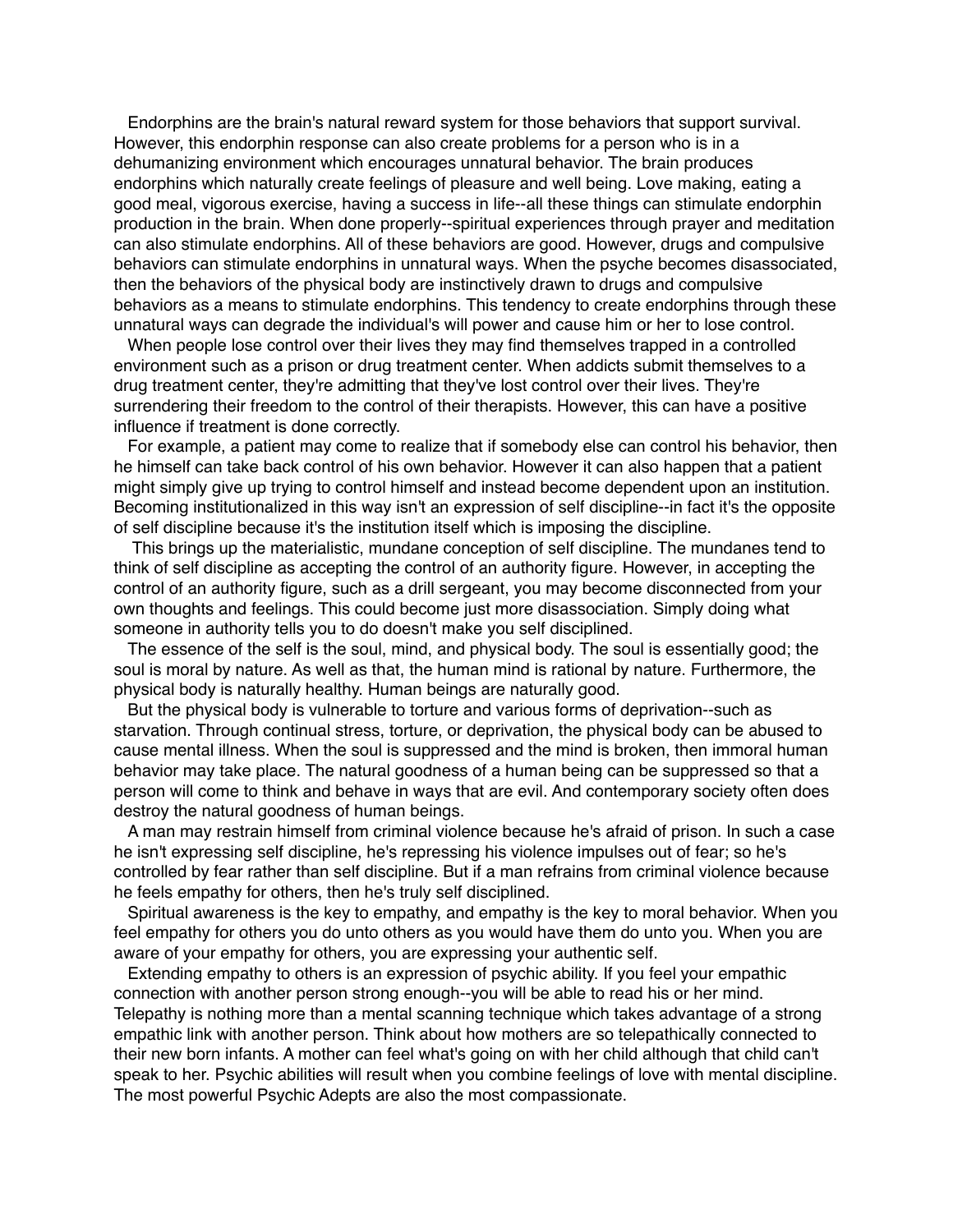Mental and emotional health are essential to becoming a Psychic Adept. This is one way in which the true Psychic Adept differs from the occult dabbler. Mentally ill people sometimes experiment with occult knowledge thinking that they can use it to accomplish their worldly desires of lust, greed, or revenge. The true Psychic Adept is above such indulgences. A Psychic Adept desires to use his or her powers for good purposes. Although a Psychic Adept may uses these powers for self benefit, a true Psychic Adept also desires to be of service to humanity and life.

So the key to overcoming addictive behaviors and achieving self discipline is the healing of the psyche. The psyche is strengthened by spiritual activities. The psyche is strengthened by the development of the mind. You don't become self disciplined by disconnecting from your thoughts and feelings, you become self disciplined by enhancing your sensitivity to your thoughts and feelings. Mundanes often fail to appreciate this point. As the mind and soul are strengthened, self discipline becomes natural. This is what it means to have control over your own life.

All of the lessons and practices described in *The Enchiridion* are designed to put you into control over your life. All of these lessons and practices enhance the proper relationship between the spiritual body and the physical body. The Ethical Psychic Tech of *The Enchiridion* requires self discipline. But this type of self discipline should be a joy--not a boring chore.

Nonetheless, depending on how disassociated you have become as a result of the abuses of this world, you may find the study of *The Enchiridion* difficult. If this is the case, you should feel encouraged by the fact that the more difficult you find this study of *The Enchiridion*, the greater shall be the gains that you achieve from it. For some students, the path of *The Enchiridion* can be a path which brings about personal empowerment through the attainment of spiritual self discipline. The Psychic Adept is someone who has the desire for this type of self discipline. This type of self discipline isn't a denial of self but a full achievement of self actualization.

There are some people who believe that taking drugs can increase psychic ability, but that's not really the case. Drugs like marijuana or psilocybin can cause a type of shamanic experience that does involve psychic insights. This happens because most people have been conditioned by society to not use their psychic abilities, and when someone takes a psychedelic drug it can temporarily break this social conditioning; in such a case the drug experience might let psychic insights in. Nevertheless there are dangers associated with taking such drugs, and therefore *The Enchiridion* does not recommend any drug use for psychic development. Furthermore, it needs to be pointed out that, in the long run, all drugs and alcohol decrease psychic ability.

It isn't just recreational drugs which decrease psychic ability--medical and psychiatric drugs often diminish psychic ability as well. Sometimes for health reasons a person may need to take medical drugs, and *The Enchiridion* isn't encouraging anyone to stop taking necessary medical drugs. However, there are many experts who have publicly stated that psychiatric drugs are being over-prescribed at this time in our society. Nevertheless withdrawal from psychiatric drugs is only safely done with medical supervision; and personally I have known people who feel that they need psychiatric drugs to survive. So *The Enchiridion* isn't encouraging you to do anything which would place yourself at risk. But it has to be pointed out that the chronic use of drugs does suppress psychic development and may prevent the full emergence of psychic abilities. Therefore it should be mentioned that sometimes there are legitimate holistic health alternatives to taking medical drugs; this may be something you may wish to research. In developing psychic abilities, the dedicated student should avoid drugs whenever it's safe and healthy to do so. In a society where so many people become dependent upon drugs and alcohol, it's no wonder that so many people deny the possibility of psychic power.

Drugs and alcohol can be used to stimulate endorphins which create pleasure, but there are better ways of doing that. Endorphins can be stimulated through healthy exercise and other activities like yoga or tai chi. Creating positive social experiences can stimulate endorphins. Even simple breathing exercises, when done correctly can stimulate endorphins.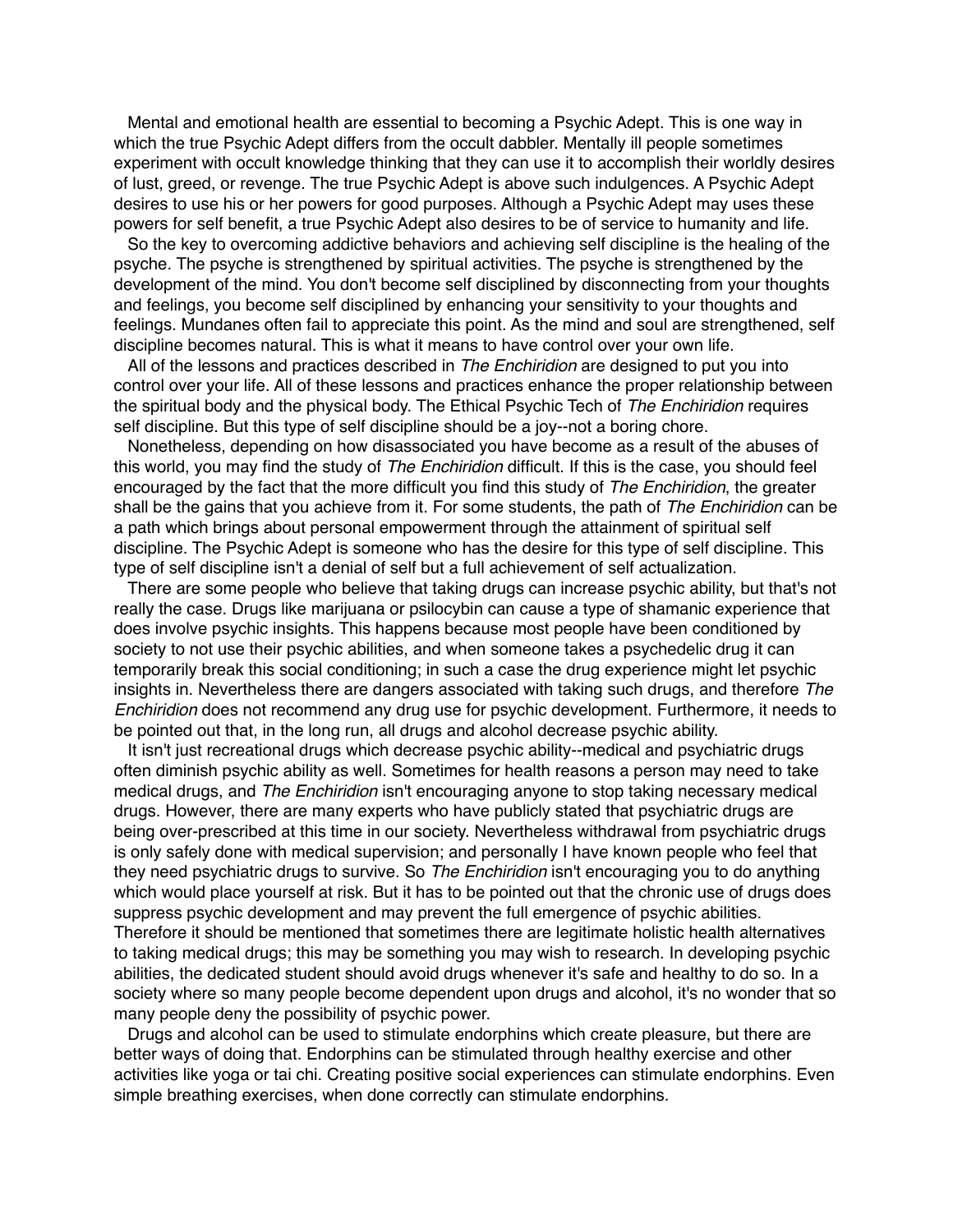The Latin root word for "spirit" literally means breath or to breathe. Spirit is what animates life, and this animation is visibly seen in the act of breathing. This insight is relevant in understanding the training practice for this lesson.

# **Training Practice Five:**

Breathing exercises when done correctly can be a spiritual experience. There are many spiritual disciplines which make use of breathing exercises. Yoga is one example. However for our purposes of developing psychic abilities, this breathing exercise should take a certain form. Again we will use the pattern of scan/subvocalize/cognize.

In this case, you will scan your lungs through the act of breathing. When you inhale or exhale, you are making a perception of your lungs. This is literally true. Your physical body, through your nervous system, has internal perceptions. If, for example, you were hungry, you would feel the hunger inside of your stomach. But not all internal physical perceptions are unpleasant--some are pleasant and some are neutral. So by the same token, you can feel your lungs when you breathe in or out. To scan something is to place your conscious awareness upon something. In psychic scanning you are extending your feelings outside of your body; before you can learn to do that, you must be able to focus upon the feelings you have inside of your body. When you breathe in, you will be scanning your lungs by feeling your lungs expand. When you breathe out, you will be scanning your lungs by feeling your lungs contract.

For this exercise it's best if you breathe from your diaphragm. If you can do this comfortably, breathe in by pushing out your stomach thus causing your diaphragm to expand. Once your diaphragm is filled then expand your chest thus filling your upper lungs. Reverse the process when you exhale by exhaling first by contracting your diaphragm then exhale from your upper lungs. As a prerequisite to this drill, practice diaphragm breathing until you can do it habitually without having to really think about it.

As you breathe, do it in a way that is comfortable to you. If you can breathe in deeply from the diaphragm that's good--if it's comfortable. But comfort is the key. Don't push yourself past your comfort zone. Never push yourself past the point of safety. Breathe in as deeply as you can and out as completely as you can. Breathe in and out as slowly and deliberately as you can. Don't allow yourself to hyperventilate. Be sensitive to your feelings as you breathe. Scan your lungs by paying attention to your feelings in your lungs. Practice this type of deep breathing until you find a comfortable pattern and the practice becomes automatic.

After every breath in and out, you will then briefly subvocalize after you exhale. What you will subvocalize is a short affirmation that expresses your gratitude for your life. Make this affirmation as simple as possible. Keep this affirmation short--we suggest "Life is good." Whatever affirmation you use, it should be a positive expression of your love of life.

After you subvocalize, you will momentarily close your eyes and pay attention to your feeling of gratitude for life. So after you subvocalize the affirmation of gratitude for your life, you will feel your connection to all life. It is through this feeling, that you know that you are connected to all living things though the life force generated by the Earth's ecosystem. In *The Enchiridion* this natural force is called the Gaian life force. Of course, your physical body is a part of the Earth's ecosystem. Therefore this cognition is your awareness of your emotional connection with all life in the ecosystem. Simply focus upon feeling a love for life. It's important that you feel your love for life so that you know your love for life. In this case, you know by feeling. As you focus in on this knowingness, close your eyes momentarily so as to turn your attention inward, then immediately open your eyes.

So in this breathing practice you have a repeated three part pattern. You first scan your lungs as you breathe in and out. Secondly you subvocalize a brief affirmation of love for life. And thirdly you center your awareness by momentarily closing your eyes in a spiritual knowingness and then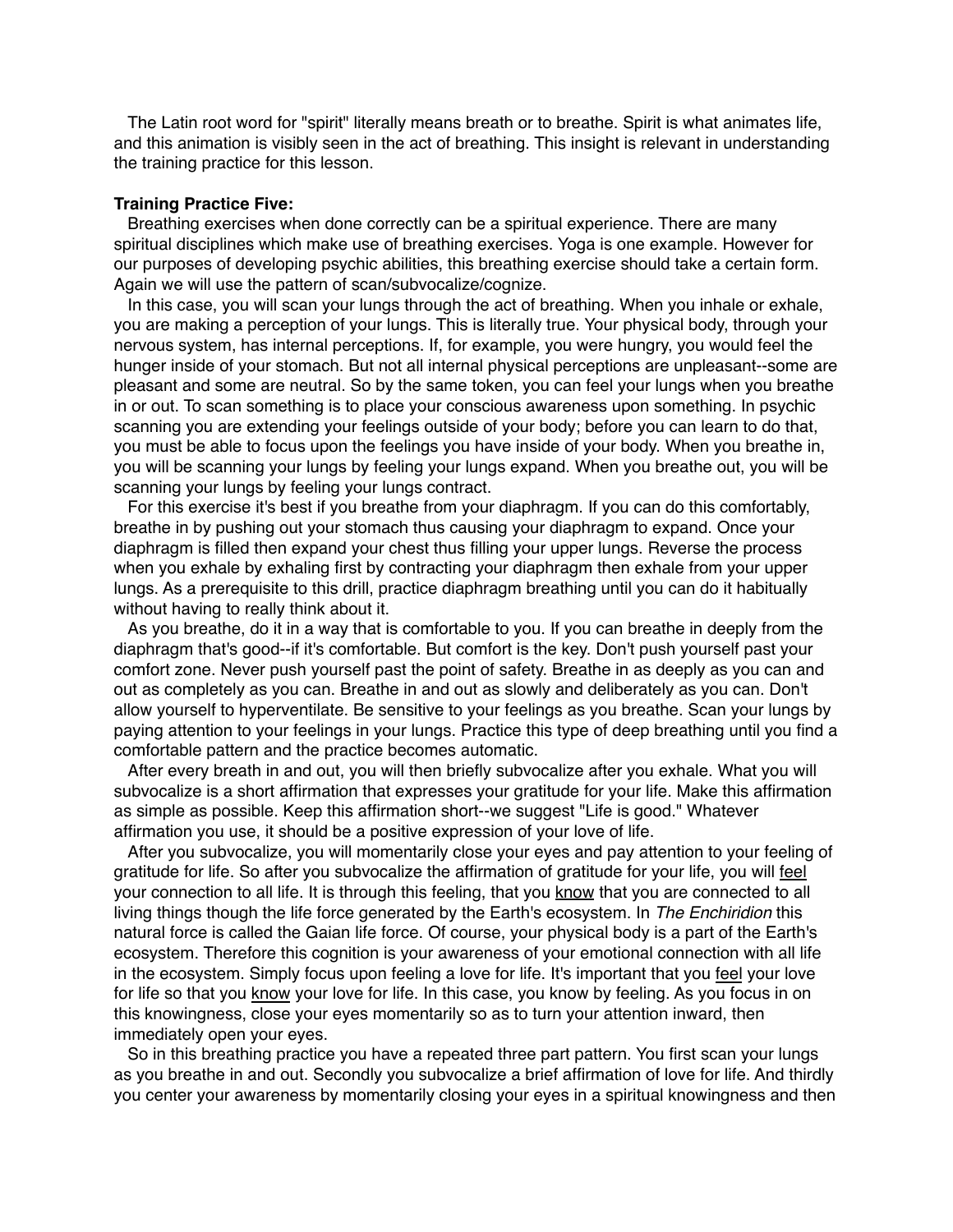opening them. This brief spiritual knowingness is your cognition.

A cognition may be thought of in terms of a unit of time. In *The Enchiridion*, the term "cognate" is given a specialized meaning. A cognate is a single unit which makes up a longer cognition. This unit of time is so short that it's really a blink of an eye. A very short cognition would take place in a blink of an eye--in the time it takes you to close and open your eyes. A longer cognition might be made up of many of these short units of time. So a cognition is made up of many units of cognates.

When you use scan/subvocalize/cognize in reading--the third reading of the text might be as long as forty-five minutes; that would be a forty-five minute cognition. Such a cognition would be made up of hundreds of cognates. But for the purpose of this breathing drill, you want the cognition to be as brief as possible; that would be a single cognate, the time it takes to close and open your eyes.

So this is how you apply the pattern of scan/subvocalize/cognize to your breathing exercise in six exact steps: 1. Sit down in a comfortable chair. 2. Start the cycle of this exercise by breathing in and then exhaling. 3. Briefly subvocalize a short affirmation like "Life is good." 4. Close and open your eyes to experience a single connate. 5. Continue with this cycle scan/subvocalize/ cognize for as long as you feel comfortable in doing so. 6. End the cycle by returning your breathing to normal; then stretch your arms and make sure that you haven't become lightheaded from hyperventilating before you stand up.

This cycle of scan/subvocalize/cognize is done over and over so that your act of breathing becomes an ongoing affirmation of gratitude for life. This practice of breath control can be done for as long as you feel good doing it. This has the potential to be exhilarating. At first it will just be a hassle as you concentrate upon mastering the process. But when the process becomes automatic and habitual--you will find that your cognition is the feeling of bliss. Every time you close and open your eyes you will have a brief moment of spiritual joy. When practiced enough times, this breathing exercise becomes an ecstasy producing process. This is because you are using your own bioenergy to directly stimulate the endorphin producing function of your brain. With practice this will come about automatically. The ecstasy you will feel from doing this will produce greater joy than taking drugs or any other addictive habits.

As a practice, this serves several purposes. One thing is that it is another step in developing an effective psychic scanning technique. It also evokes awareness of the Gaian life force. Furthermore, it enhances self discipline. In order to fully develop psychic ability some students may have to quit or reduce alcohol consumption. This can help with that because in this practice the student is asserting the predominance of the spiritual body over the physical body.

A drug addict, for example, has lost control over his life and physical body; this is because the addiction has dominated his physical body to the point where will power and reason have become meaningless. When this breathing exercise is mastered, the spiritual body is reasserting dominance over the physical body if only for a short period of time. With the continuing practice of this technique, the addict will come to realize that his or her will power can be utilized to take back control away from the addiction. Of course, withdrawal from drug addiction, in order to be safe, may require medical supervision.

Furthermore this breathing exercise reinforces the pattern of scan/subvocalize/cognize which has many other applications in psychic ability. As well as that, it trains you in yet another way to enhance your ability to maintain mental concentration over longer periods of time. This concentration training is similar in purpose to that of the candle gazing practice.

Also this practice trains you in the use of diaphragm breathing, so that you will start to habitually breath from your diaphragm routinely in life. This habit of diaphragm breathing increases your oxygen intake which enhances physical and brain health. When you breathe from the diaphragm you are using your whole lungs. Thus you take in more air with every breath. This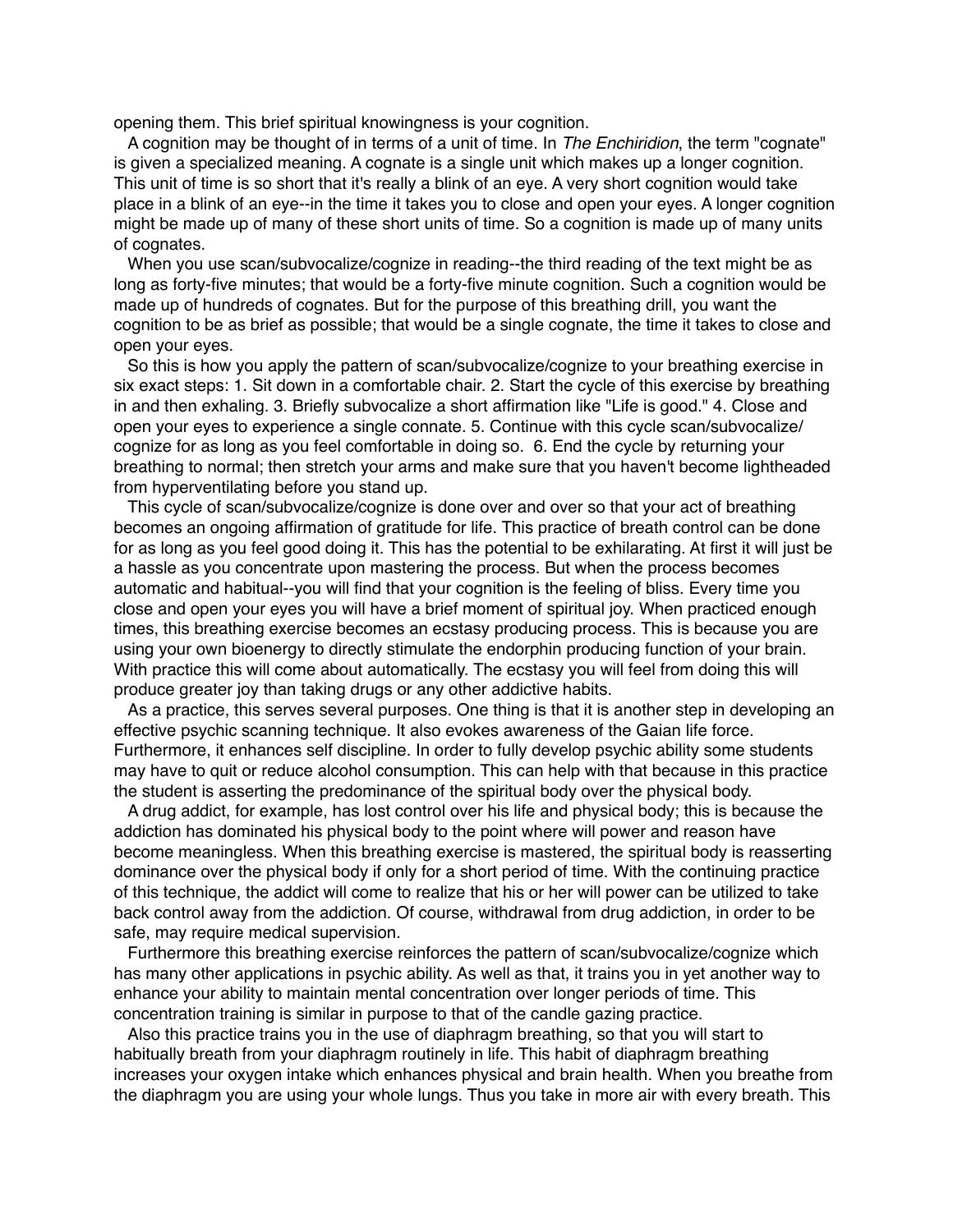is known to be good for heart health as well as brain function. The more times you practice this, the more that diaphragm breathing will become habitual. And once it does becomes habitual, you'll do it automatically in other situations.

**Before you go on to Lesson Six, make sure that you have mastered this technique. You will know that you have mastered this technique when it becomes so practiced that it is automatic. During your training in going from novice to Adept, use this practice for at least ten minutes everyday. If you have issues with addiction, use this practice for longer periods of time.**

### Word List

**bioenergy**: *noun*, this would be all forms of energy connected to life. Photosynthesis in plants, for example, would be an expression of bioenergy. The electrochemical functions of the brain and nervous system would be bioenergy. The digestive processes of the body involve bioenergy.

**cognate**: *noun*, in *The Enchiridion* this term is given a special, unique meaning. Think of a cognition as being built up of a set of smaller cognitions. The smallest unit of cognition is a cognate. A cognate takes place so fast that it happens in the time it takes to close and open your eyes. A single cognate may not be intellectually comprehended--it comes across more like a feeling. If knowledge can be thought of as a mental construction, a cognate is a single building block of that construction.

**Gaian life force**: *noun*, this would be the life energy created and utilized by the the Earth's ecosystem. This isn't exactly the same as the Universal Life Force. The Gaian life force is a limited expression of the Universal Life Force. The Gaian life force is both bioenergy and the Universal Life Force acting in unison to direct all life forms on Earth. All of the living things on Earth are connected together by the Universal Life Force. The bioenergy used by living things is influenced by both the laws of nature and the subtle influence of the Universal Life Force. Gaia is a name used in bioscience for the ecosystem when its actions are conceived of holistically. Gaia is also an ancient name for Mother Earth, or if you will--the Earth Goddess. The Gaian life force is therefore the living energy created by the ecosystem. You are a part of the ecosystem and this living energy can be felt within you, for example when you breathe. However, there is a difference between the Universal Life Force and the Gaian life force; the Universal Life Force does only good and never causes harm, yet this isn't always true for the Gaian life force. The Gaian life force has three aspects--creativity, preservation, and destruction. The Gaian life force inspires birth and survival, but it can also inspire the energy of violence; when one animal hunts and kills another animal that would be an energetic expression of the Gaian life force through natural instincts. This is not to say that the Gaian life force is evil. You need the Gaian life force for as long as you physically live in the world, but you need to keep your personality centered in an awareness of the Universal Life Force. The Gaian life force is empowering, but it can become a channel for negative emotions such as fear or anger. Love is the only emotion associated with the Universal Life Force. The Gaian life force can be an expression of a wide spectrum of emotions such as fear, anger, disgust, aggression, contentment, sensuality, or happiness. The trick to happiness isn't to suppress your negative emotions, but to center your awareness in love so that you don't become stuck in fear or anger. When you are fully feeling all of your emotions, you are fully connect to the Gaian life force.

### LESSON SIX: Dynamics of Mind

The different dynamics of mind can be represented in the different ways you breathe. Consider this. When you are asleep, your mind is unconscious and yet you breathe automatically. During your normal waking time you also tend to breathe automatically, until you place some of your attention upon your breathing, whereupon it becomes a conscious act. If you were involved in a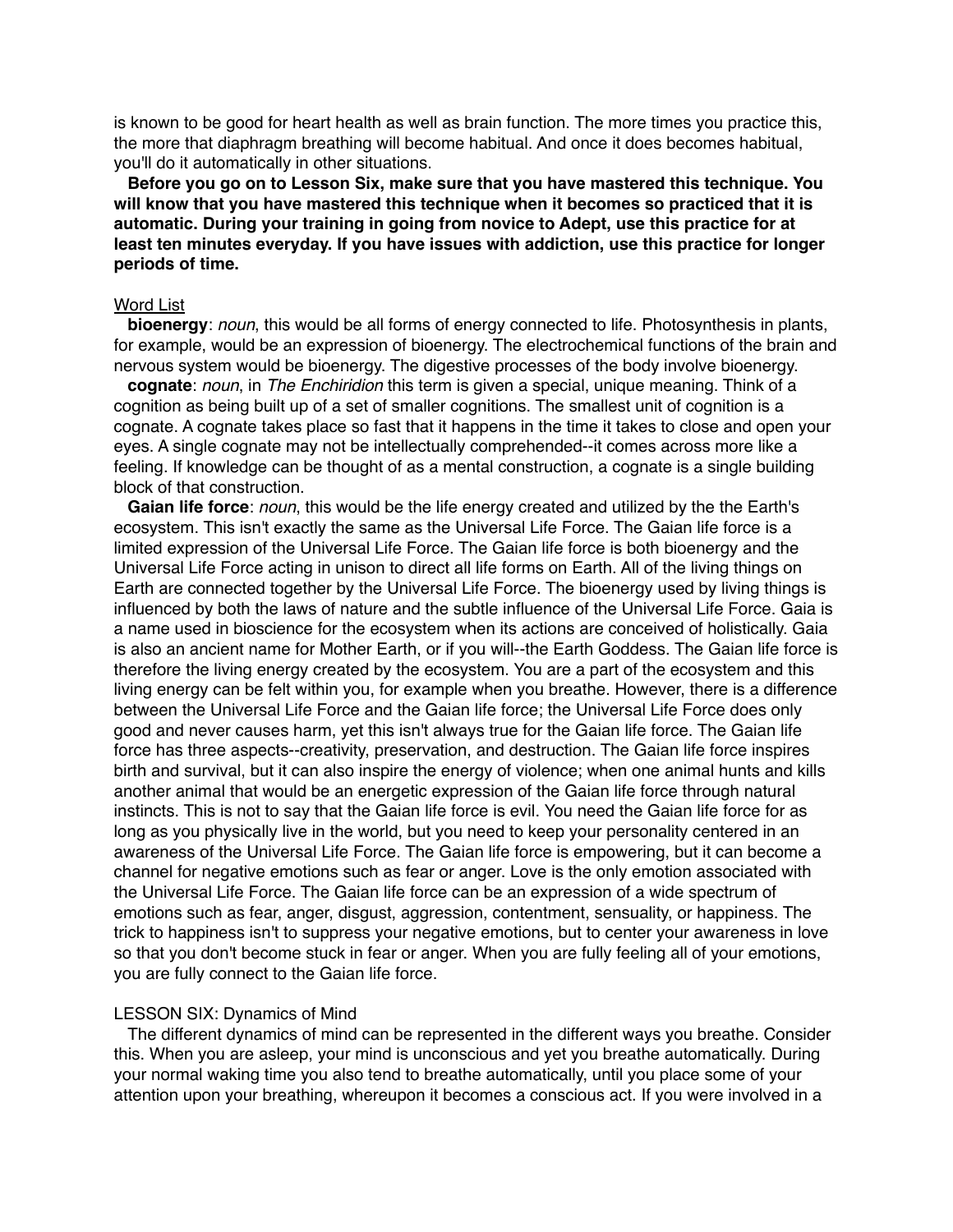sporting event, your primary attention would be upon the competition, but you might have to occasionally pay attention to your breathing as well--for example when you struggle to catch your breath. Thus in that situation your breath control would be semi-conscious. But with training, you could condition the habitual functions of your mind so that you breathe in a better way, and this too would be a use of the semi-conscious mental function. If you were looking at a horror movie where you were frightened by something that you saw, this might influence your subconscious mind to cause an involuntary change in the pattern of your breathing. If you use breathing as a spiritual practice, you might come to feel periods in which you experience spiritual joy, and during such periods of spiritual joy, you would be aware of your superconscious mind which is the source of your spiritual intelligence. Your mind arises from consciousness, and every aspect of mind represents an expression of consciousness.

The mind is a complex system and has many different aspects depending upon how you analyze it; for the purposes of *The Enchiridion*, there are five basic aspects that you need to understand. These are conscious mind, subconscious mind, semiconscious mind, unconscious mind, and superconscious mind.

**subconscious mind**: *noun*, the aspect of mind which develops in the infant prior to an understanding of language. This pre-lingual, non-linguistic aspect of mind functions perfectly well for the infant although it's not dependent upon spoken or written language. The subconscious mind is the first mind of the individual, and it thinks without using language. The subconscious mind is intuitive, imaginative, and feeling-based. The subconscious mind remains with the individual throughout life, but as the child learns more and more language, the childlike subconscious mind sinks below the level of consciousness. As the child grows up, the adult mind learns to think more and more with language and becomes less aware of those mental functions which are non-linguistic. However, this subconscious mind asserts itself through the practice of art forms and through sleep dreams. Sensitivity to the subconscious mind can be a basis for intuitive awareness.

**conscious mind**: *noun*, this is the aspect of mind that you use when you are fully awake and aware of your present time surroundings. Although the conscious mind is not devoid of intuitive awareness, it is founded primarily on language. It is the adult, mature mind. The conscious mind is logical and centers itself in physical awareness. The conscious mind expresses itself through the physical body, but it can also be aware of spiritual influences.

**semi-conscious mind**: *noun*, this is the mind that both develops new habitual behaviors and directs these habitual behaviors once they have been learned. This is habitual mind is associated with certain centers in the brain. The use of these habitual functions does not require full conscious awareness. For example, you learned to develop the habit of walking when you were a child. Walking involves complex muscles movements and physical balancing, but as an adult you probably take the complexity of this physical action for granted because it now takes very little conscious attention to walk. When you are talking with someone as you walk along, your conscious attention would be on the conversation--not the act of walking. Walking has likely become for you a semi-conscious function. However it's not completely unconscious because you do make conscious decisions relating to it. You decide when to walk, how fast you will walk, and things of that sort. But as an adult, you typically take for granted the complex muscle movements necessary for walking because they have become so automatic. So walking is a semi-conscious function. Any routine behavior, through training, can go from being conscious to semi-conscious. If you were to learn to ride a bicycle, for example, at first it would require all of your concentration to pedal, balance, and steer. Eventually your habitual mind will response to all of your conscious training so that the newly conditioned habits become semi-conscious. Development of the semi-conscious mind is significant in meditation training. At first meditation training requires a conscious and focused concentration. With training the practices become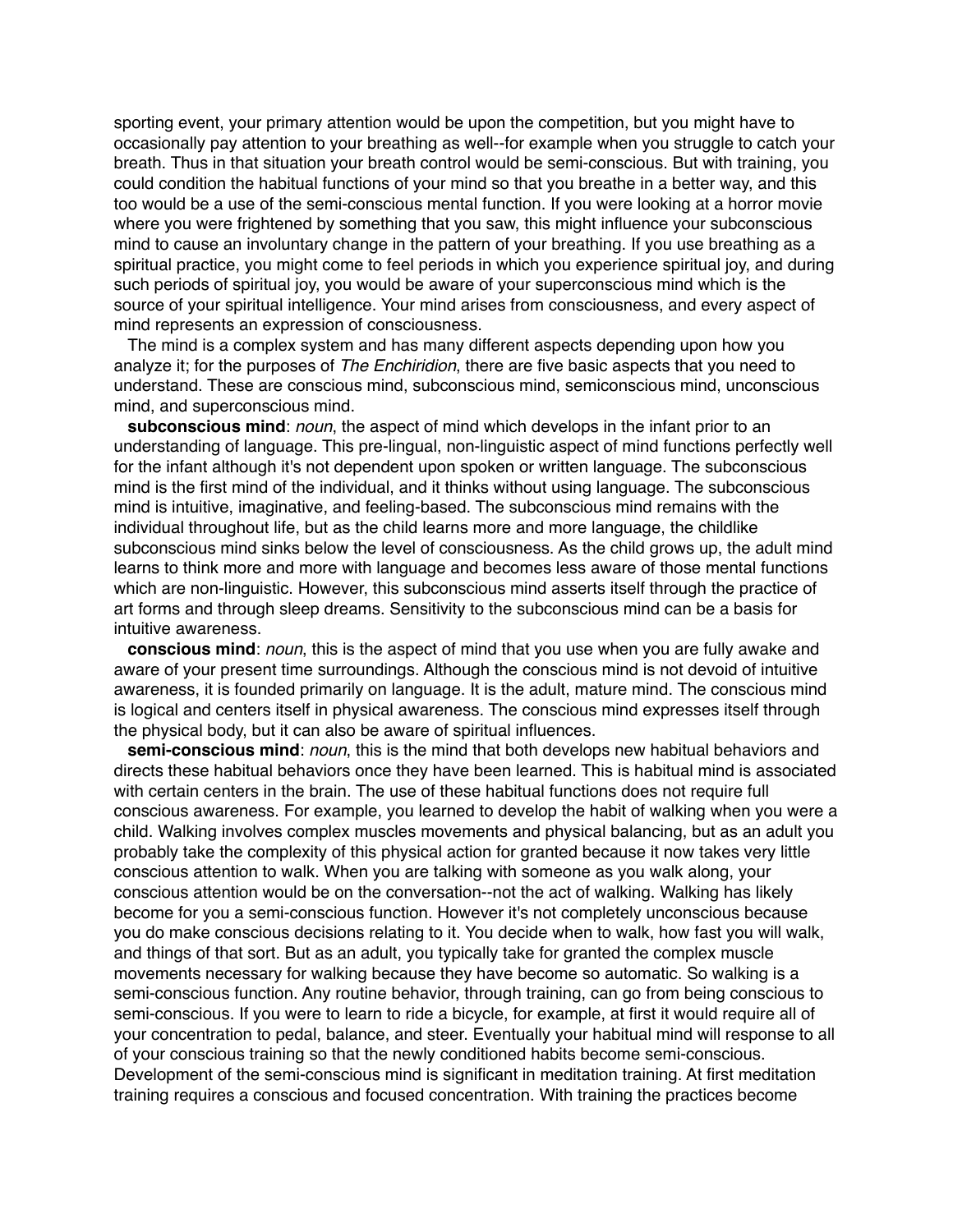habitual, like walking.

**unconscious mind**: *noun*, these are the functions of the brain which take place automatically without any conscious supervision. Basically this is the autonomic nervous system. However, within the nomenclature of *The Enchiridion*, this isn't to be confused with the subconscious mind. It should be pointed out that as a living thing, the physical body has its own consciousness which is the consciousness of the Gaian life force. When the physical body dies, the spiritual body permanently leaves it immediately. The spiritual body operates the physical body through the brain, and when brain-death happens, the spiritual connection to the physical vehicle is terminated. However, it takes some time for all the cells to die. Hair cells may continue to grow for a time after death, for example. The spirit immediately leaves the body at death, but the Gaian life force slowly retreats. The unconscious mind does not rely on the consciousness coming from the soul, that's why it's called unconscious instead of subconscious; but the unconscious mind does have its own type of consciousness which comes from the Gaian life force. As a living human being your overall consciousness is a life long marriage between the Gaian life force channelled through your physical body and the pure Universal Life Force channelled through your spiritual body.

**superconscious mind**: *noun*, this is the spiritual aspect of mind that is purely emergent from the psyche. This is the mind of your spiritual body. This is the source of your greatest psychic abilities. This aspect of mind is incorporeal in that it isn't dependent upon the brain. The superconscious mind does often emerge through the subconscious mind. Much of the training described in *The Enchiridion* teaches you how to allow your superconscious mind to interact with the other five dynamics of mind.

All of these different dynamics of mind are interconnected, and the superconscious mind can interface with any other aspect of mind. The superconscious mind can influence the brain, but it also operates on its own--independent of the brain. The superconscious mind is the mind created by your soul. The superconscious mind has the ability to recall all experiences from all of your previous incarnations. In deep meditation, when the act of meditating becomes habitual through training, the superconscious mind becomes more prevalent in your awareness. The consciousness which arises directly from the Universal Life Force is most manifested in the superconscious mind.

For the living individual, there are always two sources of consciousness; there is the consciousness which arises from the Universal Life Force and the consciousness which arises from the Gaian life force. The Gaian life force is completely emergent in the unconscious mind. The Universal Life Force is completely emergent in the superconscious mind. The Universal Life Force and the Gaian life force are equally emergent in the semi-conscious mind. In the conscious mind--the consciousness arising from the Universal Life Force tends to be more emergent than the consciousness arising from the Gaian life force. The subconscious mind can be conditioned so that it becomes a link between the conscious mind and the superconscious mind. The interplay of the Universal Life Force with the Gaian life force is a lifelong synergetic relationship.

The Gaian life force is the fusion of bioenergy with the energetic expression of the Universal Mind. This makes the Gaian life force more directly connected to the material universe than the Universal Life Force. Although the Gaian life force is more materialistic than the Universal Life Force, these two sources of consciousness are not in conflict with one another. It's their complementary relationship which makes human life possible.

Human consciousness can be defined, to some extent, by what is known as brainwave states. An EEG machine measures the frequently of brainwaves. Scientists recognize four distinct brainwave states: Beta, Alpha, Theta and Delta. Beta waves are the fastest. These brainwave states slow down progressively as they go from Beta to Alpha to Theta and then to Delta--which is the slowest. Beta emerges when the individual is fully awake and active. Alpha emerges during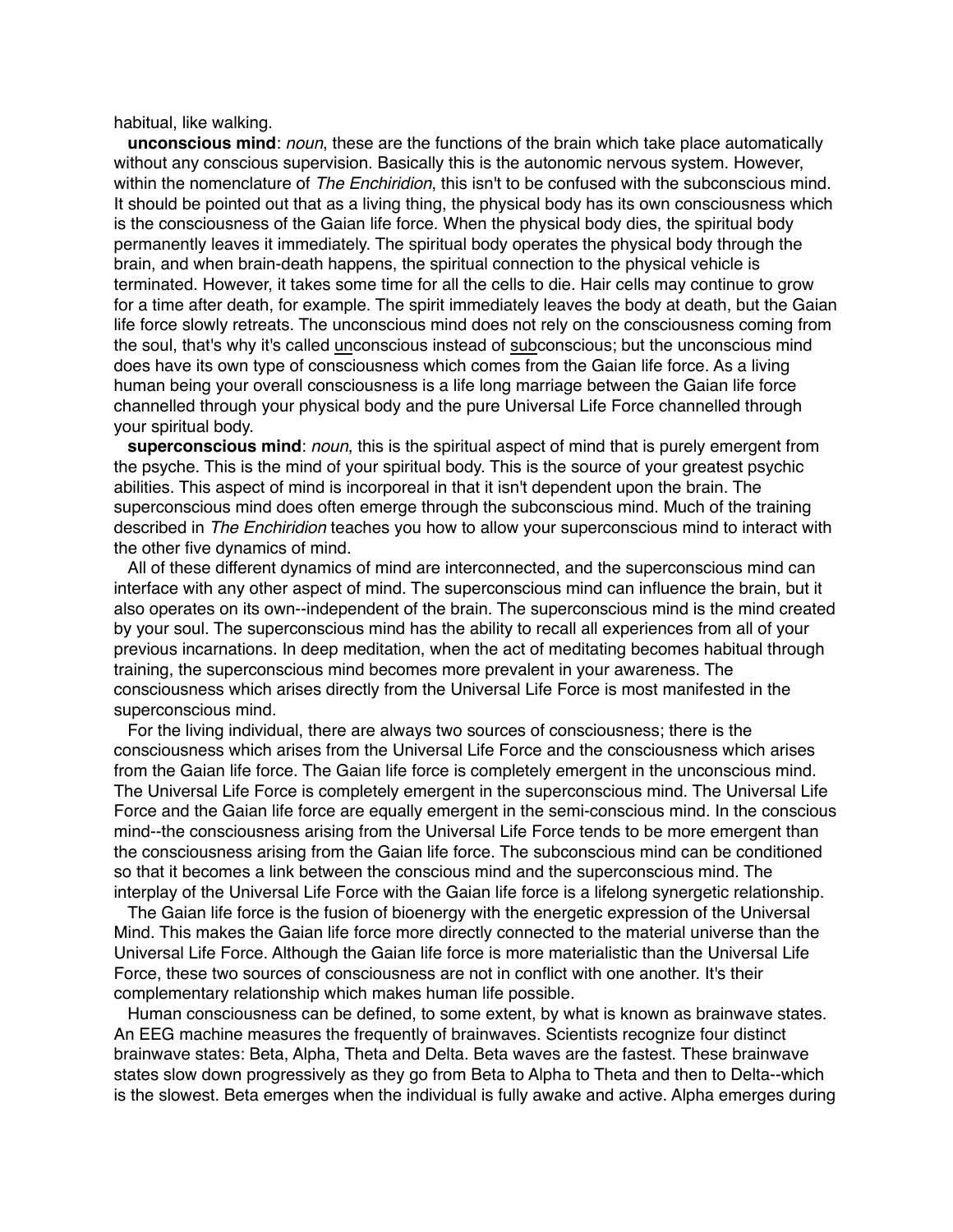periods of light relaxation. Theta emerges during periods of deep, trancelike relaxation. And Delta takes place in deepest sleep. What these four states describe is four levels of conscious awareness. They describe the four levels of intensity with which the conscious mind is involved with directing the physical body. These four states go from full waking consciousness at the Beta state to full unconsciousness at the Delta state of deep sleep.

The dynamic relationship between incorporeal consciousness (which channels through the spiritual body) and corporeal consciousness (as expressed through the physical body) defines the focus of the conscious mind. Generally speaking, the more that the conscious mind is engaged in controlling the physical body, the more rapid become the brainwaves. The conscious mind is fully activated in the Beta state, but the conscious mind is deactivated in the Delta state.

An analogous way of thinking about this would be to consider the relationship between a driver and his automobile.

**(Beta)** When the driver is in heavy traffic, he would be very focused on the act of driving, and perhaps because of this he would feel stressed out.

**(Alpha)** As the traffic thins out, the driver would become more relaxed and might even turn on the radio to listen to pleasant music.

**(Theta)** When driving down a deserted country lane, he might daydream and only pay casual attention to the road.

**(Delta)** And of course, when he parks the car and leaves for a while--the driver has no consciousness of the car until he returns to it.

**(Death and Reincarnation)** When this car becomes too used-up and finally breaks down, then the driver gets rid of that car and finds a new one.

The psyche is the driver of the physical vehicle. It's through the focus of the conscious mind by which the psyche operates the physical body. The brainwave states of Beta, Alpha, Theta, and Delta define the different degrees of intensity to which the conscious mind is engaged with the physical vehicle.

During sleep the subconscious mind may express itself in profound ways. The subconscious mind may find an emotional outlet through sleep dreams. Because there's a great deal of emotional suppression in contemporary society, sometimes sleep dreams are the only way that the subconscious mind can express itself. Some artists draw inspiration from their sleep dreams as a way of expressing the subconscious mind through their art.

If a person begins to pay attention to his or her dreams, the ability of lucid dreaming may emerge spontaneously. This is where you are aware of the fact that you are dreaming when you are in a dream. This may allow you to control your dream in some way. Your dream self may decide to fly or anything else that the imagination enacts within the dream world. Lucid dreaming takes place when the conscious mind is expressing itself to some degree through the dream environment created by the subconscious mind.

Persons who begin to pay attention to their dreams may find that they astral project spontaneously. The Astral Body is a mental projection of your physical body created by the superconscious mind. An Astral Body can operate during times when the spiritual body is out of the physical body. The Astral Body interfaces with the spiritual body when the spiritual body leaves the physical body during deep sleep.

During deep sleep, the spiritual body may leave the physical body for a time and wander around outside of it. Normally you have no conscious memory of this. This out-of-body experience isn't really dangerous. The unconscious mind automatically operates the physical body during these times of deep sleep. While the physical body is still alive, the spiritual body is attuned to the unique energetic signal of the brain and nervous system. Through a dedicated psychic connection, the spiritual body is always linked to the living physical body. Therefore the spiritual body automatically returns home whenever the physical body awakens.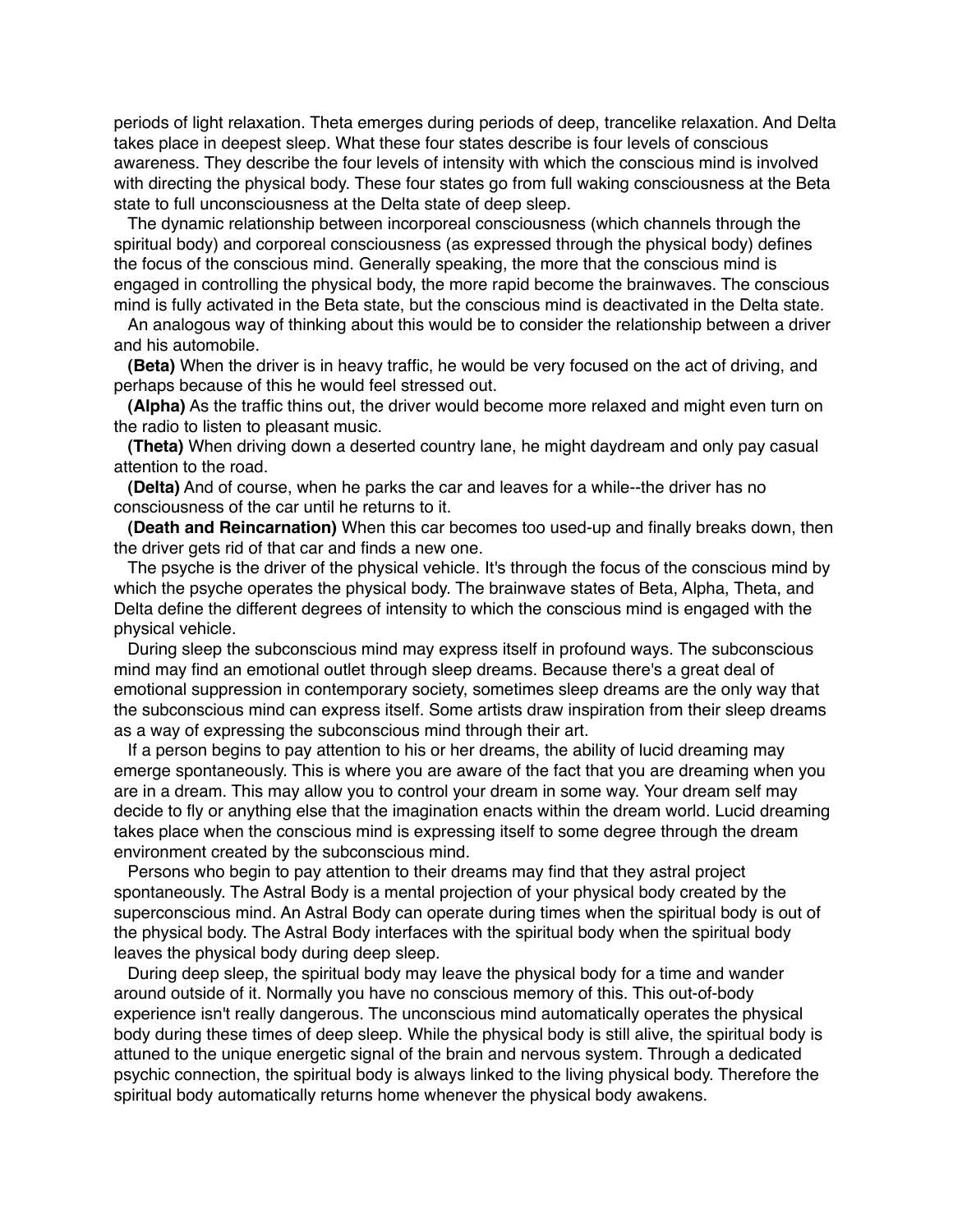However, the experiences of the spiritual body aren't recorded as memories by the brain during these out-of-body ventures. When you awaken, the conscious mind, which is dependent upon brain-based memory, doesn't normally remember the out-of-body experience.

Nevertheless, the superconscious mind can create a mental projection of the physical body which becomes a configuration which is imposed upon the spiritual body. This intentional mental projection turns the spiritual body into an Astral Body during out-of-body experiences. This Astral Body is like a recording device which keeps a record of the perceptions of the spiritual body during these out-of-body experiences.

The spiritual body perceives reality differently than the physical body. So the Astral Body has to be able to translate spiritual perceptions into representations which can be interpreted as if they were sensory perceptions. The astral travel experiences have to be mentally translated from one type of perception to another. The Astral Body is designed by the superconscious mind so that it can mimic the physical body. Because of this, the Astral Body is able to create mental representations of the events experienced by the free-floating spiritual body. This Astral Body will remember these experiences upon returning to the physical body. As the Astral Body reintegrates with the physical body, those memories of astral projection are downloaded into the brain as neural memories. In this way the experience of astral projection may be remembered after awakening.

During lucid dreams or astral projection the psychic talents possessed by the superconscious mind may be fully realized. Some Psychic Adepts have precognitive dreams which they may remember when they awaken. Through astral projection, some Psychic Adepts observe remote locations and remember what they have observed when they awaken. The Second Section deals more fully with these phenomena; however they are mentioned here because sometimes a novice in training may spontaneously experience some of these things. Astral projection or lucid dreaming may take place during the deep Theta state near Delta.

Meditation techniques create the conditions in which the brain of the practitioner goes into the Alpha state or the Theta state. The Alpha state of light relaxation and the Theta state of deep relaxation are ideal for meditation practice. As the conscious mind slows down, the natural healing functions of the autonomic nervous system can emerge to restore physical health. So it's optimal during the day to spend some time in the relaxing states of Alpha and Theta. This is why the regular practice of meditation is good for health.

There is another point which should be made for the sake of clarity. When *The Enchiridion* refers to the subconscious mind or the superconscious mind, it's not referring to the unconscious mind. The subconscious mind is the memories of the pre-semantic mind and the functions of the non-semantic mind. The superconscious mind is the transcendental aspects of the psyche.

*The Enchiridion* distinguishes the difference between the terms unconscious mind and subconscious mind--although it's common for contemporary psychologists to use those terms interchangeably. In *The Enchiridion*, the unconscious mind is defined as the functions of the autonomic nervous system. *The Enchiridion* defines the subconscious mind as the thought processes and memories of the pre-semantic mind or non-semantic mind. But contemporary psychologists don't always make such distinctions.

The semantic mind is that aspect of mind which thinks using language. This is often associated with the left hemisphere of the brain. This hemisphere is concerned with logic, sequence, and language. The right hemisphere tends to be more emotional, image oriented, spatially aware, and intuitive. This is the non-semantic aspects of mind. The conscious mind of the adult relies greatly upon its semantic aspects.

The mind of an infant is a pre-semantic mind. Until he or she learns language, the infant thinks without language. As the child learns language, the semantic mind comes to dominate. But this non-semantic mind never disappears. The conscious mind tends to be semantic, but its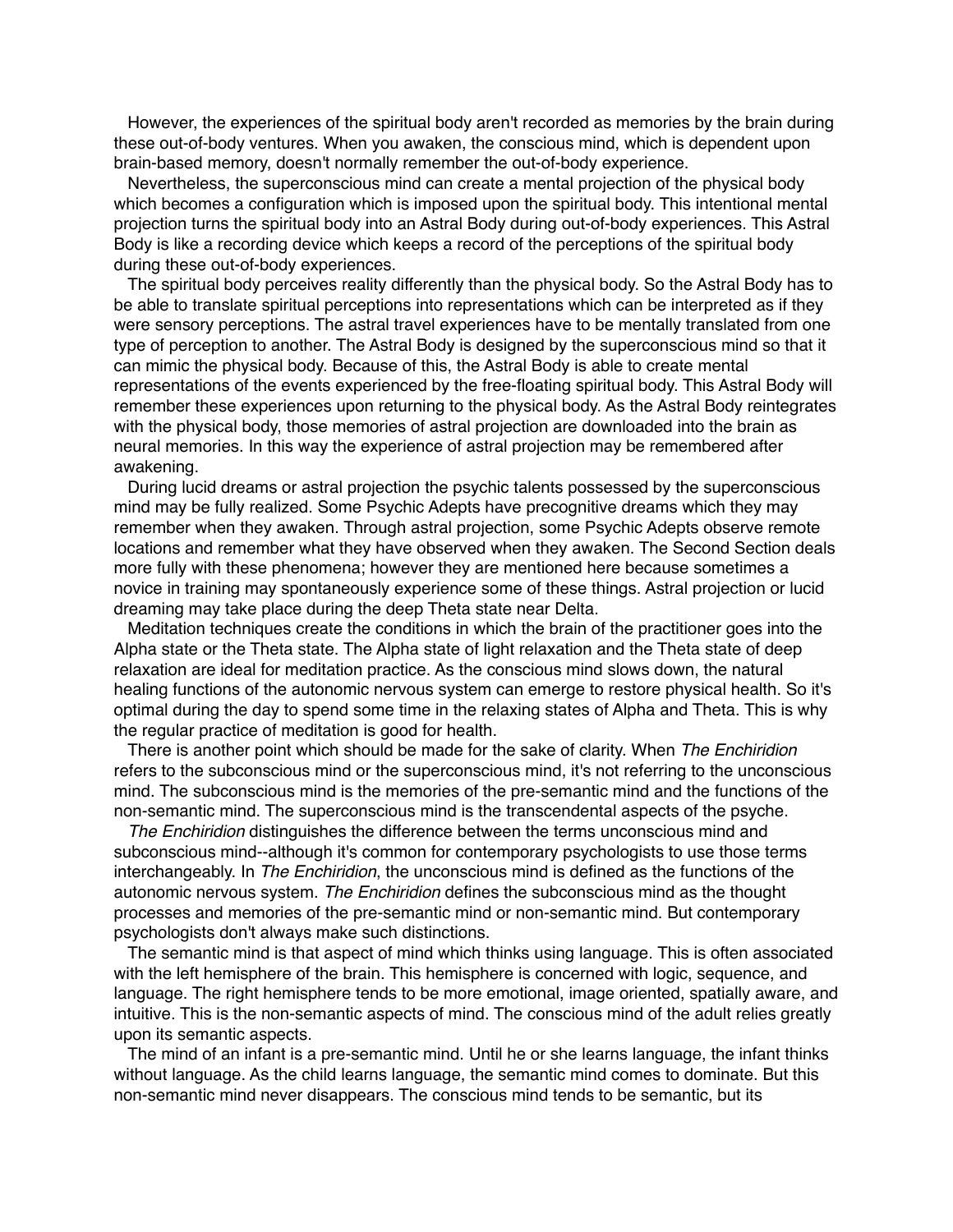foundations come from the non-semantic mind of the child. The subconscious mind is foundational and submissive in its relationship to the conscious mind. The conscious mind relies upon the subconscious mind and is complemented by it, so the subconscious mind must not be discounted. The imagery and emotions that you experience in your dreams at night arise from your subconscious mind. The subconscious mind is childlike and feeling-based. It's the source of imagination and intuitive insight. Metaphorically speaking, the subconscious mind could be described as your inner child.

The psychic Edgar Cayce once noted that the subconscious mind is the door to the superconscious mind. The superconscious mind is the source of your psychic abilities; it is superconscious in that it transcends ordinary consciousness. Your superconscious mind is the noncorporal aspect of the mind which is immortal. This is the aspect of mind which stays with your immortal soul--incarnation after incarnation. As a psyche, you are your soul and superconscious mind. It's your subconscious mind which can best access these transcendental aspects of the superconscious mind. The subconscious mind operates on the basis of feeling and imagination, and these are necessary to comprehending the superconscious mind.

The conscious mind thinks in terms of language, but language-based thinking is dependent upon neurological functions. When the brain dies, language understanding dies with it. The superconscious mind has its own spiritual language which does not arise from the brain's semantical functions. The superconscious mind can use the imaginative, intuitive subconscious mind to translate its spiritual language into the neural-based language used by the conscious mind.

This is why scan/subvocalize/cognize works. When you scan, you are being intuitive. When you subvocalize you are being logical. When you intentionally engage the interplay of intuition and logic you stimulate cognition. Cognitive realization arises from the synchrony of the conscious and subconscious mind-dynamics.

All of this brings us to the relationship between the brain and the mind. Again, *The Enchiridion* has its own way of defining these terms. To the Psychic Adept, the brain is the physical aspect of the mind. The brain operates on electrochemical functions. The mind is often thought of as the functions of the brain as opposed to the material aspects of the brain. But really there is a corporeal mind and an incorporeal mind. The corporeal mind builds itself on the foundations created by the Gaian life force. The corporeal mind is the cellular matter, electrochemical energies, and functions of the brain; the incorporeal mind is the consciousness and subatomic forces which are associated with the soul.

The point of defining all of these terms is to discern the varying ways in which consciousness relates to the mind. The mind is the primary tool of the Psychic Adept. Consciousness is the foundation of the human mind and the Universal Mind. Archaic scientific thinking, which was based on the mechanical model of the universe, only attributed consciousness as a peculiar function of the human brain. But human consciousness through the brain is only one emergent manifestation of the underlying consciousness which permeates the entire material universe. Consciousness is the ultimate foundation for everything in the Cosmos.

The mind of a human being is designed to operate on the interaction of logic with intuition. The old mechanical model of the universe was a concept based on one type of logical construction. Then quantum physics came along with a different type of logical construction which could explain some things that the old mechanical model could not. Quantum physics opened the door to the realization that consciousness is the foundation of the Cosmos. However, all scientific models of reality, quantum or otherwise, are based on logic. To really use your brain effectively you can't get stuck in logic--you must move back and forth between logic and intuition.

For example, in order to understand the meaning of this lesson that you are now reading, you must at times transcend your logic and use your intuitive understanding. These lessons are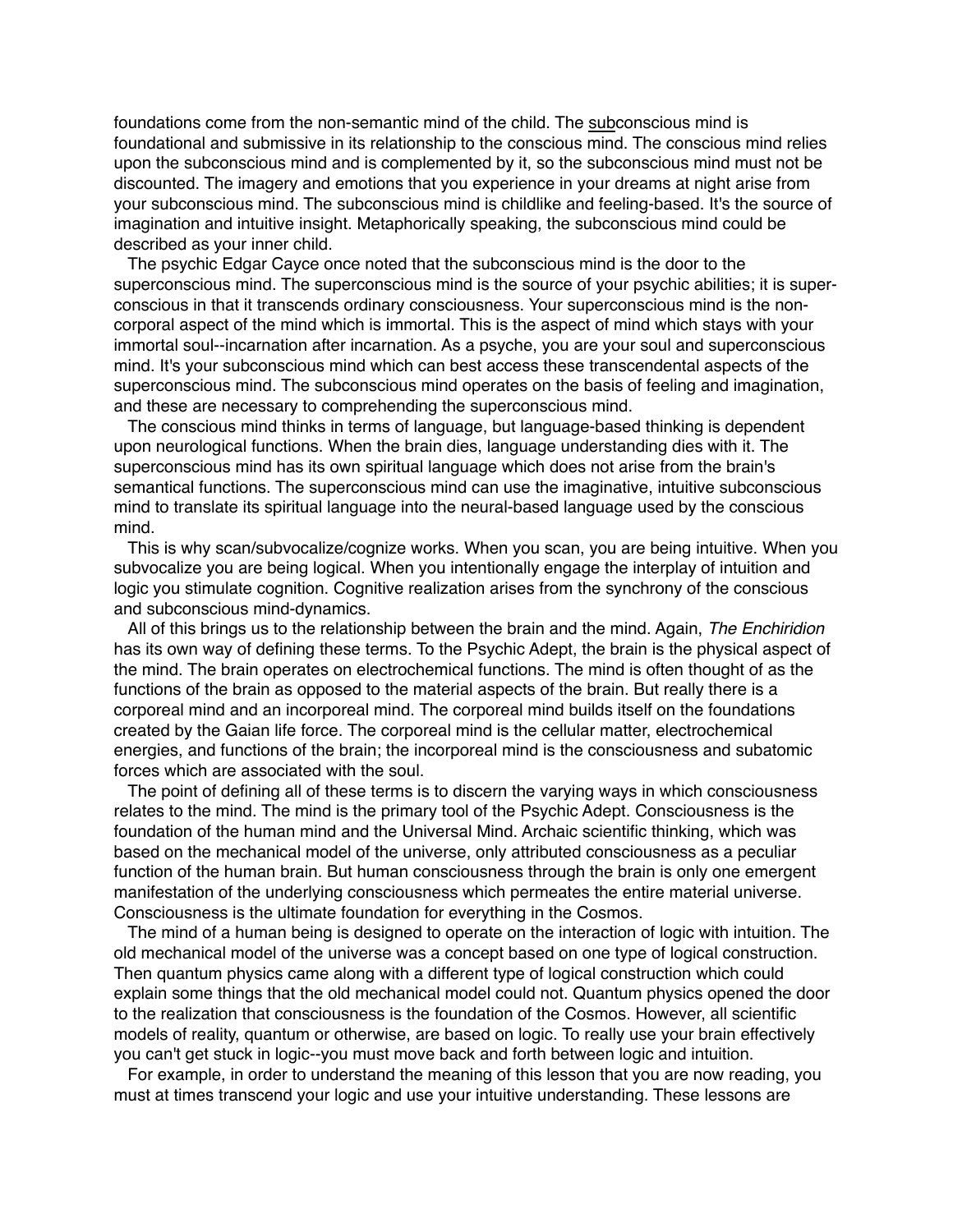written in a way to force you to go back and forth between logic and intuition in order for you to understand them. The function of these lessons isn't so much to indoctrinate you with a philosophy as it is to awaken the necessary interplay of logic and intuition which leads to natural cognition. The lessons of this course are not found in these written words so much as they are found in your own self-realized cognitions.

The purpose of this particular lesson is to begin to familiarize you with the terms that you will be using as you study the more advanced principles of psychic ability. Also this type of analysis is an intellectual exercise in identifying the complex ways in which consciousness relates to thought.

### **Training Practice Six:**

The learning exercise for this lesson is to begin the practice of dream-recall journalling. What is being suggested here is that you start keeping a type of journal in which you record your sleep dreams. It's suggested that you keep doing this type of journalling for as long as you are pursuing the development of your psychic powers.

This type of journaling is easy. When you wake up in the morning, write down in simple words a description of what you can recall of your sleep dreams. Don't analyze these dreams for meaning. And don't worry about dream symbolism. In plain language just describe what you remember.

As you are training yourself to go from novice to Adept you may occasionally make reference to this journal. From time to time, read what you've written in the journal and consider how it speaks to your feelings.

If you prefer, you can verbally record the dreams with an audio recorder rather than writing them down in a notepad. It's the act of describing your dreams in words that matters. This practice is an observation of your subconscious mind. You do this by remembering a sleep dream, so that as you awaken, you make a semantical interpretation of it by writing or speaking.

It's a way of creating a stronger link between your non-semantic subconscious mind and your semantic-based conscious mind. Such a link is necessary to becoming a powerful Psychic Adept.

If you can do this type of dream journaling on a daily basis, that's good, but that may not be practical. So just do the dream journaling as often as you reasonably can. Use you intuition to determine how long you feel you need to maintain this practice. You might do this for a just a few weeks or you might use this practice for years.

It may happen that as you begin to pay attention to your dreams on a regular basis, you'll find that you spontaneously began to have lucid dreams or you may even find that you astral project at times. That isn't the purpose of the drill, but there's nothing wrong if this happens. Both lucid dreaming and astral projection are natural. However, sometimes people may become alarmed when they find themselves astral projecting for the first time. It can feel disturbing to see your physical body lying on the bed while you're looking down at it. Your Astral Body will function just as your physical body functions, but it will also respond to your intentions and thoughts. If you feel uncomfortable while you are out of your physical body, just think the thought that you should return to it and make an intentional decision to do so. Once you are near your physical body, you can simply lie down into it and you will reintegrate and wake up.

Another reason to pay attention to your dreams at night is because of a spiritual phenomena which the Elijah Hierarchy call "the Dream." Virtually everyone involved with the Elijah Hierarchy has had a vivid dream which in some way relates to Christ. I am nearly sixty years old now, but when I was about thirty years old I had a dream about Christ which changed my life. This dream was more vivid than real life, and when I awoke from it I was filled with emotion. In the dream I saw a chess game in which Christ and Satan were playing against one another. I realized that they were playing for the disposition of my soul. Christ eventually won, and then he looked over at me and smiled. Although much of the dream seemed surrealistic, when he looked at me it felt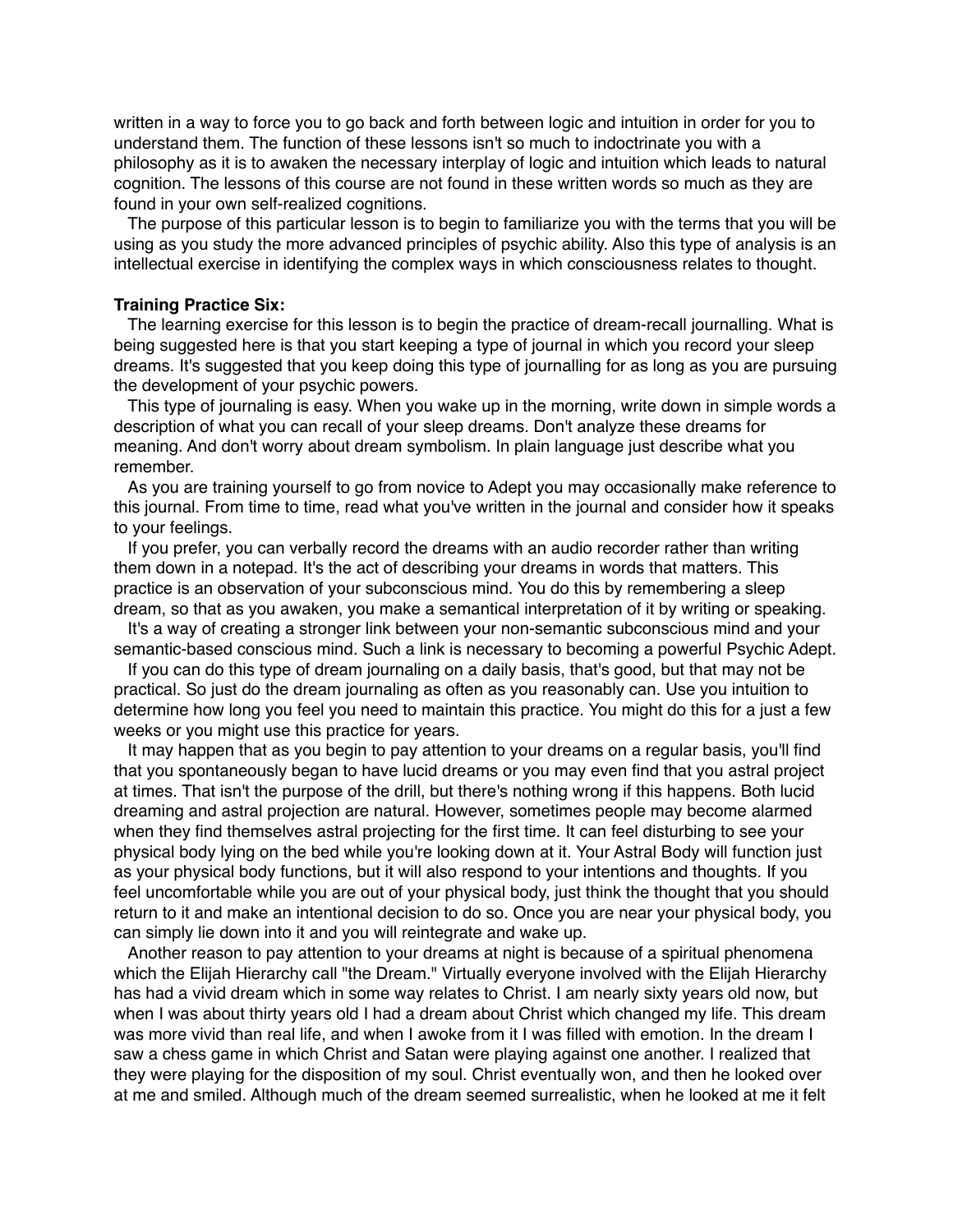as if I was actually standing in his presence. Although before the dream I had occasionally gone to Church, I wasn't really interested in Christianity in those days. After that dream I began to study Christianity more and developed a more authentic sense of spirituality.

For different persons in the Elijah Hierarchy, the Dream has come in different ways. For some Christo-Muslims, they've seen the prophets Jesus and Mohammed standing together as friends. Some Christo-Buddhists have seen Jesus and Siddhartha Gautama sitting in meditation together. Some Christians have seen Christ with an army of angels flying amongst the clouds. Some have seen the prophet Elijah bringing a message about Christ. Some have seen deceased family members talking to them from Heaven. A Christo-atheist I met told me that he had a dream in which he saw Christ as a type of spiritual scientist. The Dream was unique to each person, but always when it came it changed their life for the better. If you are paying attention to your dreams, it's possible that you might experience the Dream in some form.

# Word List

**Astral Body**: *noun*, this is basically your spiritual body, however, it's your spiritual body when it's exterior to your physical body. This is something you may experience when your physical body is asleep or unconscious. Normally your conscious mind resides in your physical body. Through training and strong intention you can learn to project your conscious mind into your Astral Body while you are in an out-of-body state. That is known as astral projection. To be able to astral project at will is an advanced skill. But sometimes novices will find that they spontaneously astral project during sleep. The word "astral" comes from a root word which means star. In ancient times, astronomers studied the stars not with telescopes but through natural astral projection. Your Astral Body is able to travel in space if you choose this. But this should not be the goal of a novice.

# LESSON SEVEN: Non-Locality and Psychic Shield

This lesson does have certain political implications in this limited sense--the oppressive globalist, New World Order is headed by occultists. The real leaders of the world hide in the shadows and manipulate the publicly-known world leaders as if they were puppets. These plutocratic occultists use psychic power to remotely influence key persons in governments and corporations. Also some of these secret societies of occult practitioners use their knowledge of psychic power to attack their political enemies. If you've been opposing the New World Order, you may have been under psychic attack without realizing it. With what you will learn in this lesson and its training practice you will be able to become a psychic defender. You can use your psychic powers to shield yourself from attack or to shield other persons from attack. You can shield world leaders from demonic influence. There is a psychic war taking place on this planet. But this is never about projecting hatred to anyone. It's important to remember that all members of humanity are interconnected.

Until you understand the nature of the Cosmos, you can't understand the significance of psychic ability. The true nature of the Cosmos is that of interconnection. You see this interconnection manifesting itself in many different ways. A concept that describes one aspect of this interconnection is known as quantum non-locality.

Quantum non-locality is a proven principle of physics. *The Enchiridion* isn't concerned with teaching physics, but you should know that nothing in this system of Ethical Psychic Tech conflicts with advanced understandings of science. Quantum non-locality may refer to two quantum particles that are entangled. These two particles will influence one another even when they're far apart; this is because they have a non-local connection. This means that they aren't connected by the energy and matter in the intervening space between them. At a foundational level of the material universe is an information field. This information field is the Universal Mind.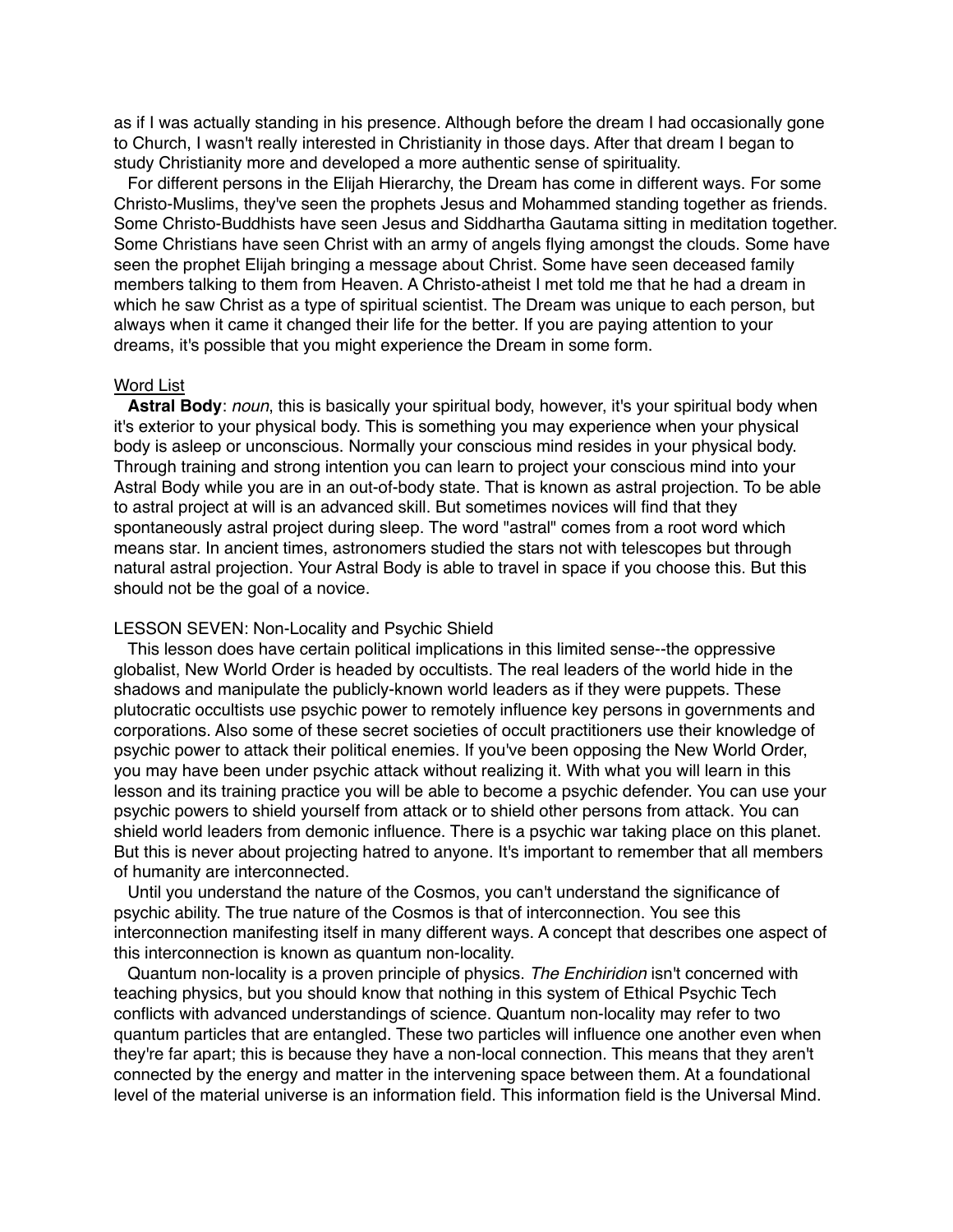The entangled quantum particles, which have a non-local connection, are connected to one another by information contained in the Universal Mind. Thus it is that these two particles are connected not by the material universe but by the information field of the Universal Mind. This is what is meant by non-locality.

Another name for non-locality is synchronicity. Synchronicity takes place where there is an observable relationship between two events which are not connected through the normal mechanism of cause and effect. A cause and effect relationship is what we usually see in the material universe. If you hit a billiard ball across the table into another billiard ball causing it to move, that would be a cause and effect relationship. However, a non-local connection doesn't need for one object to move through space to another object. It would be as if you wiggled a billiard ball on one side of the table and that in turn caused a billiard ball on the other side of the table to wiggle. This isn't how things normally work in the world we can observe with our sensory perceptions, however, through the invisible Universal Mind, all things are connected. Synchronicity can explain why astrology can be used to explain the influence of distant planetary bodies upon human affairs.

Non-local connections can be observed between human beings. When a mother bonds with her infant, even when she is apart from her child, she can feel what's happening with her baby. If people pray for someone who is ill, they will tangible assist the patient with his or her healing process. The remote viewing of distant environments has been proven by scientists. Reiki and other holistic healing methods use remote healing techniques. Non-locality is the basis of psychic abilities.

There have been controlled studies which show that if a person is prayed for by others, even if he doesn't know that he's being prayed for, that person will recover faster than a person with the exact same ailment who isn't prayed for. This is the basis of Reiki remote healing. Reiki healing practice gives a precise structure to the prayer process which makes it more effective than normal prayer. But Reiki practice has no monopoly on remote healing. If you say a prayer with strong intention for the Creator to heal yourself or someone else, the Creator will send the Universal Life Force to you or another. You may or may not find it useful to learn Reiki practice from a Reiki master. But whether or not you study Reiki, you can easily perform remote healing through simple prayer. Once you have established your positive relationship with the Creator, all you have to do is to evoke your awareness of the Local Presence of the Creator and ask for the Universal Life Force to be sent to whomever you choose, and the Creator will do this.

Sometimes theological arguments get in the way of this simple process. For example, I once heard a person say that since God is all knowing and all loving, it didn't matter if you pray because God knows who needs help and provides such help automatically. I would contend that there is a reason why you do have to go to all the bother of praying. This is because God grants us free will. You must choose of your own free will to invoke the Universal Life Force. This healing energy is directed by the Universal Mind, and it responds to mental intentions. Although it's freely available to all, you must choose to invoke it, it will not be forced upon you.

The Universal Life Force does only good and can do no harm, but that isn't the case for the Gaian life force. Nevertheless, the Gaian life force can be directed for the purpose of healing. For example, if you give another person a therapeutic massage, that will evoke the healing aspect of the Gaian life force. If you give another person a friendly hug, that will evoke the Gaian life force to heal yourself and the other person. These things evoke the preserving and healing aspect of the Gaian life force. Furthermore, the Gaian life force may work more quickly than the subtle influence of the Universal Life Force. The Gaian life force can evoke creative energy. Sex is an expression of the creative aspect of the Gaian life force. But the Gaian life force can also be destructive. When two men get in a fist fight, they are expressing the destructive aspect of the Gaian life force. The Gaian life force can be healing/preserving, creative/sexual, or destructive/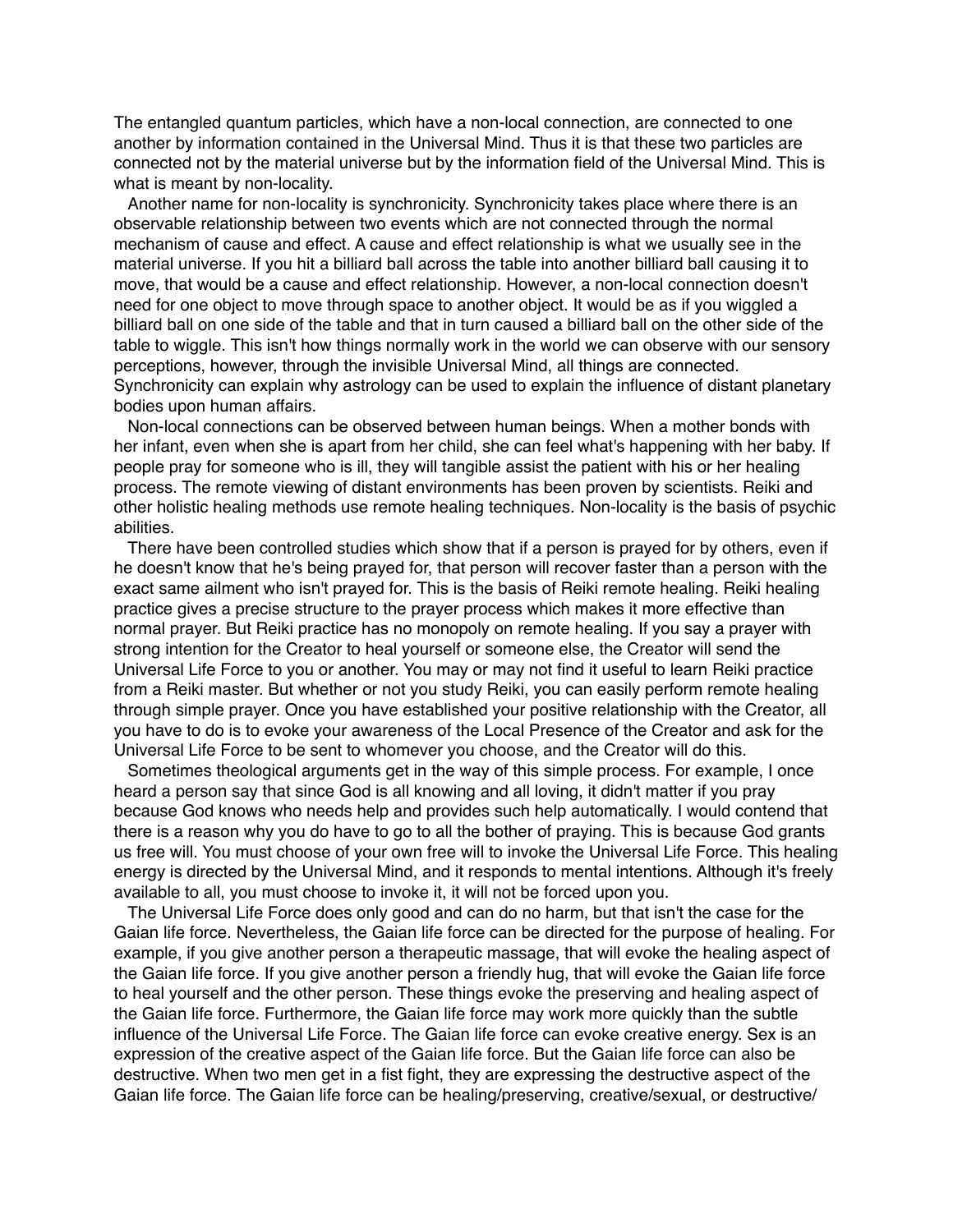violent.

Sometimes occult dabblers use the Gaian life force to express the lower vibrational energies of psychic power. This is an unethical use of psychic power. Using the healing and preserving aspect of Gaian life force can be effective in the healing process. But some occult dabblers try to combine sexual practices to evoke psychic powers. This is sometimes called sex magic. Although some occultists do get the results they want from this, it is nonetheless unethical. Lovemaking is a beautiful act between consenting adults, but occultists prostitute these sexual energies when they use them for the psychic manipulation of others. Also, at this time in this world, some extremely unethical occultists use animal sacrifice and even human sacrifice in evoking psychic powers. This is an abuse of the Gaian life force.

Some occultists use their mental powers to take advantage of the principle of non-locality in unethical ways. An unethical occultist might direct psychic energies to confuse the mind of another person or even to make that person ill. In our contemporary world, there are secret societies which teach their members in such techniques. And some of the most powerful people in the world are members of such secret societies.

This is why the tactic of psychic shielding is important to psychic development. In order to create a psychic shield you need to do three things:

1. Center yourself in an awareness of love for the Creator.

2. Affirm an attitude of good will for yourself and all humanity.

3. Affirm and visualize yourself and those you most care about as being surrounded by an aura of glowing light.

By doing these things repeatedly, you develop a habitual use of psychic ability which protects you automatically from negative non-local psychic connections and attracts positive non-local psychic connections. This is the art and science of psychic self defense.

There are also some things which tend to open you to psychic attack. Occult dabbling is dangerous because it may open you to psychic influences for which you aren't ready. Often people experiment with psychic techniques without realizing that they can open themselves to negative influences. Drug addiction and alcohol abuse can weaken your natural psychic shield. Even legally prescribed medical and psychiatric drugs can weaken your natural psychic shield. Of course, if you're using drugs for recreational purposes you have the option to quit, however this may not be the case with medicines. Nevertheless, anything you can do to minimize your drug use without harming your health is important. Compulsive negative attitudes can open you to negative psychic influences. It's best if you don't obsess on hatred, desire for revenge, or irrational fears. Good general health practices can help you to maintain your natural psychic shield. Spend time in the sunshine when you can and take appropriate amounts of vitamin D. If you can--it's best to avoid poor diet, poor sleep, and lack of appropriate exercise. When you center your awareness on a love for the Creator and empathy for your fellow human beings, your psychic shield will naturally be strengthened by these positive attitudes.

#### **Training Practice Seven**

Part One, Simple Prayer for Healing:

Say a prayer for yourself or somebody else. If you ask the Creator to send the Universal Life Force to heal yourself or another, the Creator will do this. First you evoke your awareness of the Local Presence of the Creator. You may do this by sincerely saying a Counterpart Name for the Creator. Then you formally ask the Creator to send the Universal Life Force to yourself or another person for the purpose of healing. It's your strong intention which makes this work. However, the more ritualistically you do this the better. You can word this type of prayer in any way that makes sense to you, and you can develop rituals in any way that feels good to you. But complex rituals aren't necessary. You might do something like read something from a book of spiritual wisdom or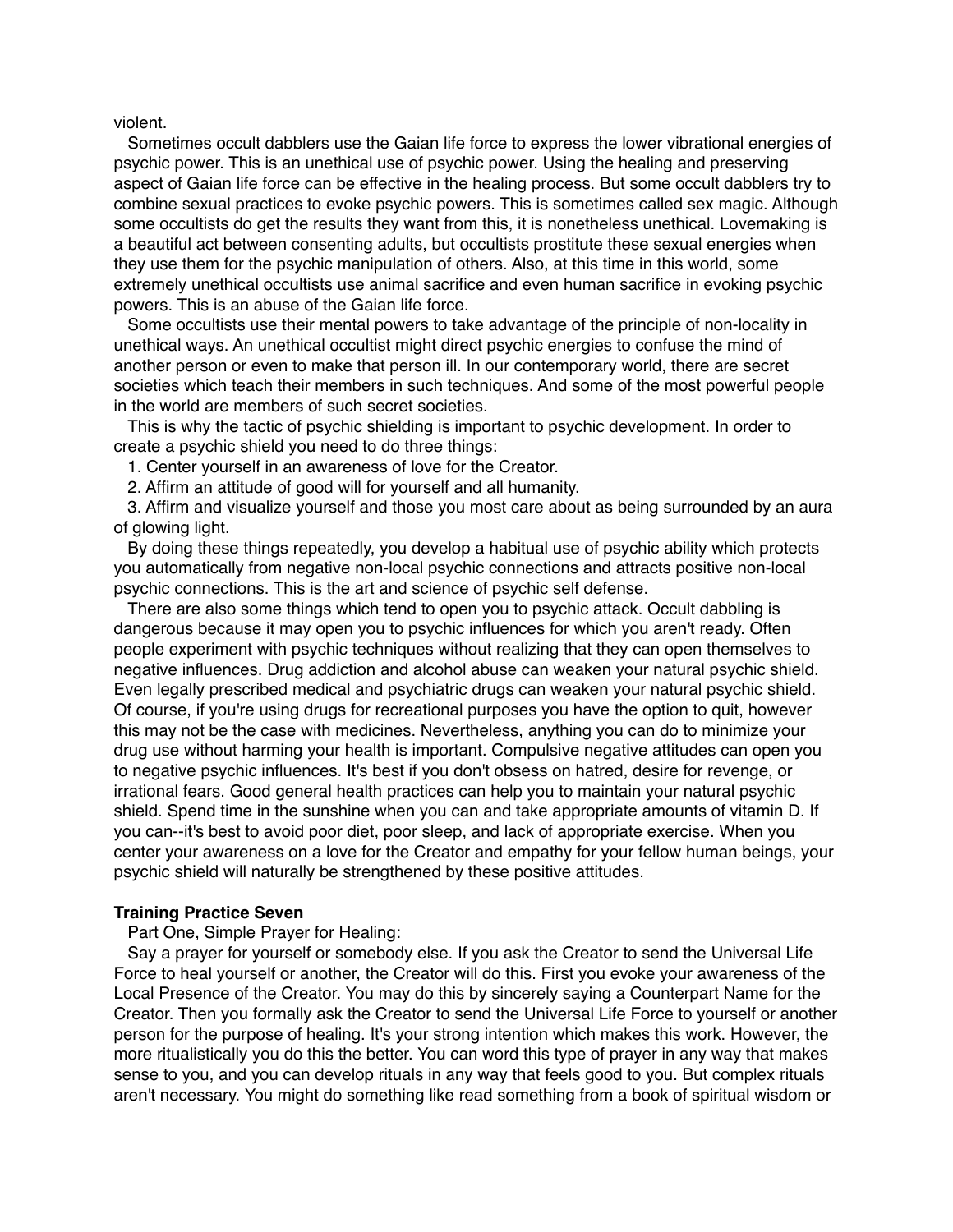light a candle. If you do something like that before saying a simple prayer it can be very effective.

This is one way you might say a healing prayer. Bow your head, close your eyes, and place the palms of your hands together. First state a Counterpart Name for the Creator and then say something like this:

"Beloved Creator, I am very grateful for all the health you have allowed my loved ones and me. Thank you for the many blessings you've given us. Thank you for your grace. You are the one true source of creation and I worship only you. Please send the Universal Life Force to assist in my healing and the healing of (state that person's name). I am open to your healing power. I am open to your wisdom. Truly."

After you've said the prayer, maintain the attitude of reverence for a while and visualize yourself and the person you've prayed for as being healthy and fully recovered.

In the Second Section of *The Enchiridion*, there are advanced teachings for healing techniques. But simple prayer is easy, and it's a good starting point for training. While you are in training to go from novice to Adept, frequently say simple prayers for yourself or others. Specifically say healing prayers. Think of people you know, (you don't have to be close to them even) and say prayers for those persons. If you hear about strangers with health problems in the news or from gossip--say prayers for them. If you see a sick person on the street--say a prayer for that person. It's perfectly alright to say prayers for yourself as well. Take some time everyday and say prayers. The more you do this, the easier it will become for you to consciously direct the Universal Life Force at will. This is your rightful inheritance as a child of the Cosmos.

Part Two: Visualizing Your Psychic Shield:

There is a specific process for this. The more often you do this the stronger this experience will become. Try following this exact procedure:

1. Center yourself in feelings of love for the Creator, and say a Counterpart name for the Creator.

2. Pray to the Creator for psychic protection for yourself and those you care about. You can word this anyway that feels right to you. You might say something like this:

"I am very grateful for all the protection and peace you have given my loved ones and me. Thank you for the many blessings you have given us. Thank you for your grace. You are the one true source of all creation and I only worship you. Please send the Universal Life Force to protect my loved ones and me from negative psychic energy. I am open to your protective energy. I am open to your guidance and grace. Truly."

3. Visualize the Universal Life Force as if it were clear glowing water coming down from above. Imagine it entering into the top of your head. Imagine that you are filled and then surrounded by an aura of glowing light. Imagine that this aura expands into a sphere of light which surrounds you. Visualize this also for anyone else you might wish to protect. Imagine that you see light coming down into them at the crown of the head, and visualize them being filled and surrounded by light.

#### Word List

**lower vibrational psychic energy**: *noun*, in *The Enchiridion* this refers to psychic energies, arising from the Gaian life force, which are fear-based. These would be subjectively experienced as fear, anger, hate, greed, and unhealthy sexual obsession.

**higher vibrational psychic energy**: *noun*, in *The Enchiridion* this refers to love-based psychic energies, which may arise both from the Universal Life Force as well as the Gaian life force. These would be subjectively experienced as love, joy, health, prosperity consciousness, and healthy sexual attraction.

LESSON EIGHT: The Ethics of a Psychic Adept.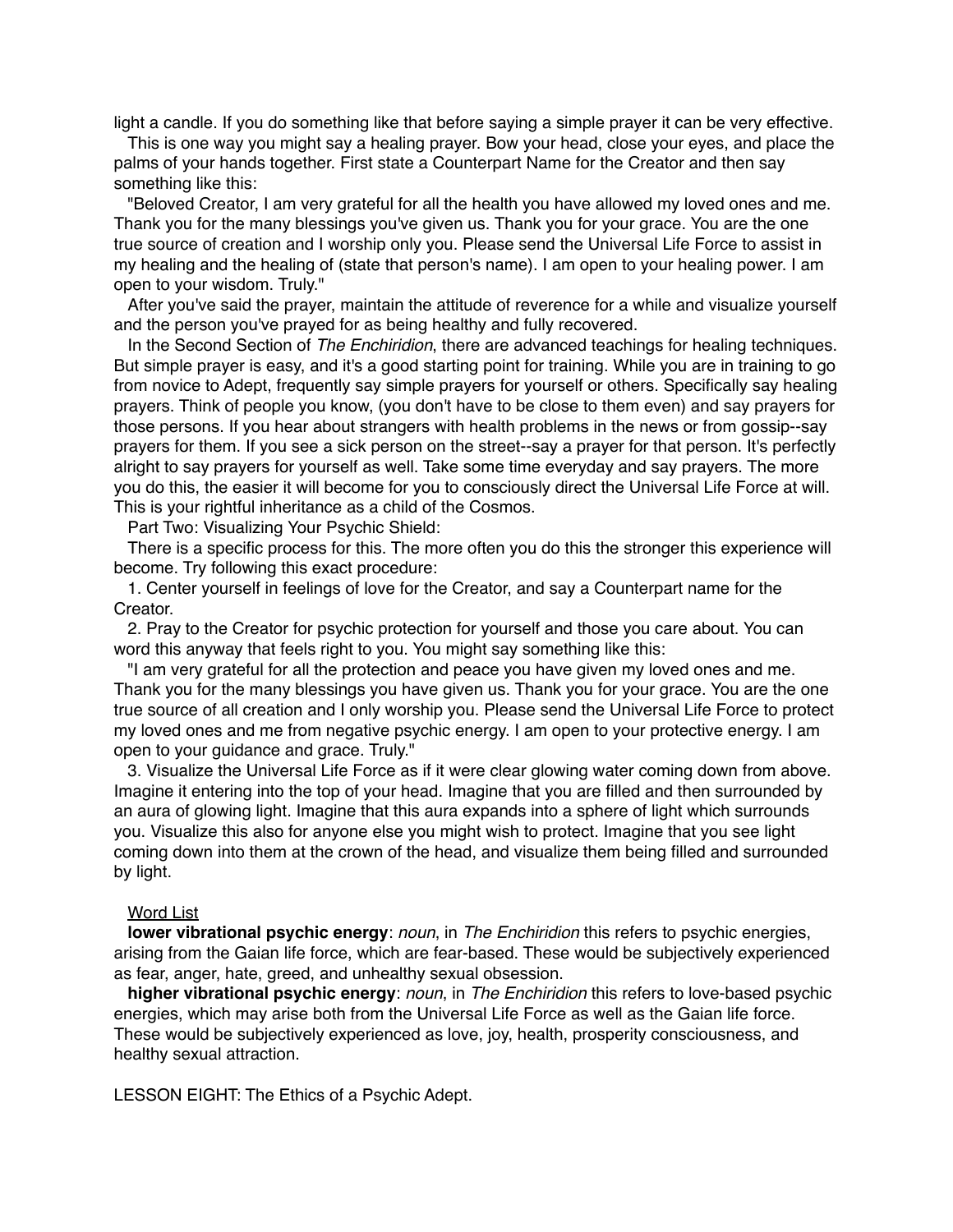Love is the essential principle of ethics. Love of self, love of romantic partner, love of family, love of tribe, love of humanity, love of life, love of Cosmos--these seven expressions of love all represent natural instincts. No matter how well life has allowed you to fulfill these instincts, by nature, all of these instincts are there. The Cosmos has intelligently-designed us to feel and express love.

Intelligent Design is the valid theory of biological evolution. Darwinism is a flawed theory of biological evolution which needs to be modified. But Darwinism did displace the religious dogma of Creationism--which was too simplistic to be scientific. The Book of Genesis is a beautiful poem, but it isn't science. Intelligent Design isn't the same as Creationism, which demands a literal interpretation of the Bible. But Intelligent Design does acknowledge that the Cosmos, on an intrinsic level, is intelligent and conscious. In this sense, it metaphorically acknowledges an aesthetic truth which is contained in the Book of Genesis.

Think of the educational process of a dialectic; this is defined as the process of debate which expresses thesis, antithesis, and synthesis. This was the debating method that Socrates used to teach his students. The Book of Genesis is the basis for Creationism, which was the original thesis. Darwin came along with the antithesis, which was Natural Selection. The debates between the Creationists and the Darwinists has resulted in a synthesis of thought. Intelligent Design is the result of that synthesis.

Intelligent Design recognizes that on subatomic levels of the Cosmos there is the expression of intelligence and consciousness. So although Natural Selection is one valid mechanism of the process of biological evolution, it's not the entire story. Quantum physics, which recognizes the significance of consciousness and interconnection, opens the door to understanding why life was intelligently designed. You need these advanced theories of Intelligent Design to explain the origins of DNA and the structure of complex cellular mechanisms.

What this has to do with ethics is this, Natural Selection describes a process without intention and without moral judgement; Intelligent Design puts morality and intention back into the equation. Human beings were not the creation of some amoral and unintentional process. Social Darwinism with its rejection of morality is insane and destructive to civilization. There is a Creator of humanity. This Creator intends that we be moral. This is why ethics actually matters.

Feeling empathy and understanding for the viewpoint of others is the basis of all ethics; the specific ethics of being a psychic adept is five fold:

1. Reject the deceptive techniques of the psychic-frauds.

- 2. Make spiritual love the basis of all your psychic practices.
- 3. Reject psychic practices based on materialistic attitudes or lower vibrational energies.
- 4. Teach what you know openly.

5. Never worship false gods or invoke demons; only worship the one true Creator in spirit.

Contemporary skeptics deny the validity of psychic abilities and in doing so demonstrate a lack of insight; however, even the mundane skeptics aren't wrong about everything--some people claiming to be psychics are fraudulent. There are many different techniques that frauds may use to fake psychic abilities. But these break down into three categories: #1. cold reading, #2. telling people what they want to hear, and #3. trickery.

Cold reading consists of getting people to give information about themselves so that the faker can pretend to have gotten that information through psychic methods. A faker might say something vague like, "I'm picking up that someone connected to you gave somebody a calendar as a gift." Of course, calendars are very popular gifts, and it's a safe bet that the victim of psychic-fraud will respond in some way. So, for example, when the victim replies that his late uncle once gave a calendar to his elderly mother--the faker has his hooks into the victim. The faker may then say something like, "I'm sensing that your uncle, on the other side, is trying to reach us. He's saying that he wants you to pray for your mother's health." This is what the cold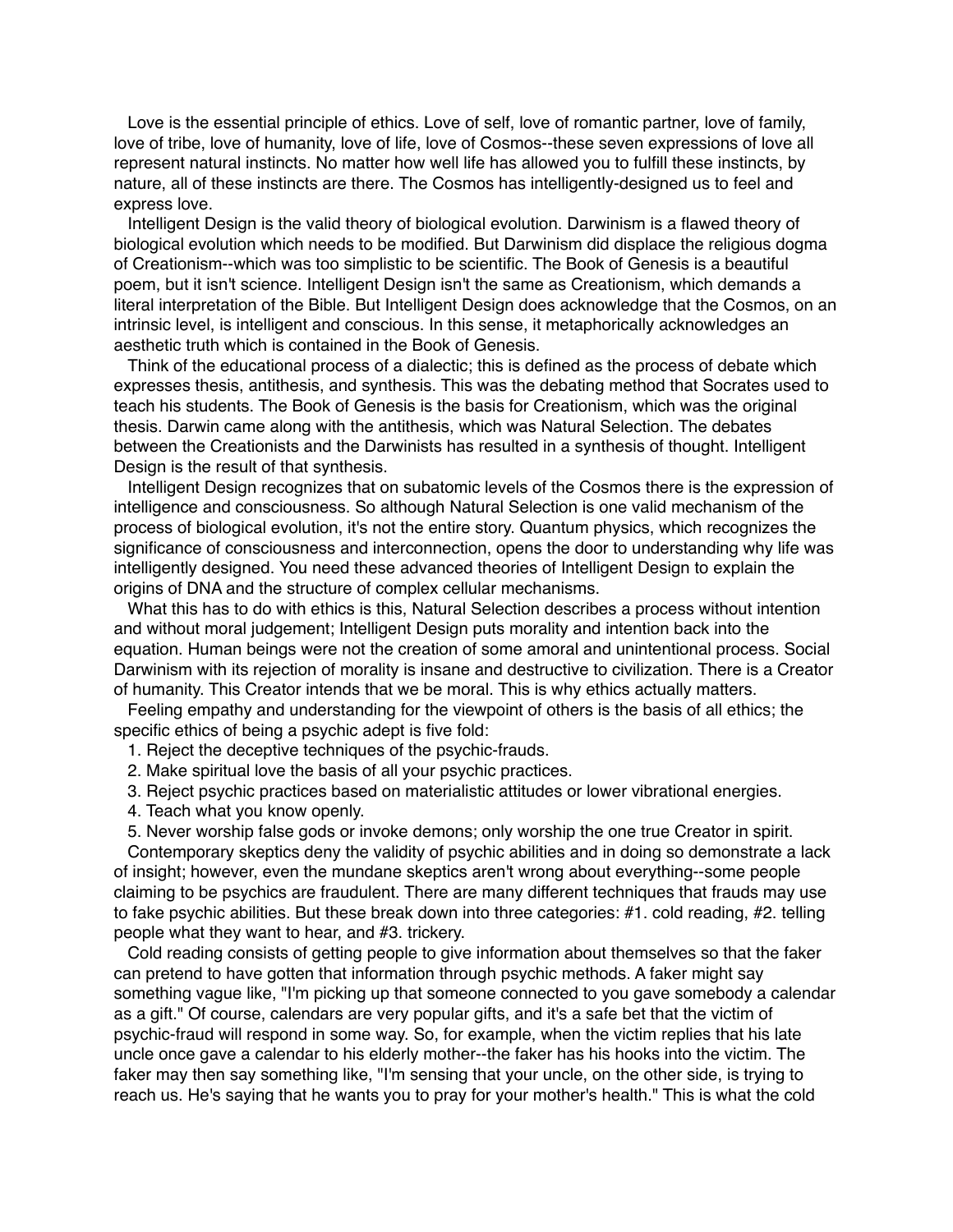readers do, they tease information out of people through covert methods. When people play along with this game, the illusion of psychic ability may be created.

Many people who contact psychics-frauds want answers to certain typical questions. They want to know that their loved-ones, who have passed on, are in Heaven. They are looking for romance. They have concerns about money. Those fakers who can only pretend to have psychic abilities have no real answers, but they know what people want to hear. So if you're calling somebody on a hot-line who is faking psychic abilities, you're going to get their standard answers no matter what questions you ask.

There are all types of tricks and illusions by which psychic ability may be faked. For example, a faker might see what you've written on a piece of paper by looking at the reflection in a window behind you. Then there's spoon bending. If you take a silver spoon and weaken it by bending it back and forth, as you then hold it in your hand, the body heat from your hand will soften the metal to the point where it will seem to bend on its own. There are hundreds of tricks of this sort. When examining claims of psychic abilities, it's good to have a healthy degree of skepticism. However, more than that, once you've developed your own psychic ability, you'll be able to intuitively sense when other people are either being real or faking it. As a psychic, you can feel when others are using their powers.

Furthermore, psychic powers are subtle and yet real. Telekinesis can be used to promote healing in another person on the other side of the world; but you can't use it to pull a rabbit out of hat. Once you've developed psychic powers you'll know what's possible and what isn't. But ethics demands that you be honest with yourself and others about your abilities.

There are some persons, trying to make money as professional psychics, who have learned to develop a limited level of psychic ability, and thus they try to combine fraudulent techniques with authentic ones. This is where ethics comes in. Whenever people fake psychic abilities, they encourage the skeptical mundanes to deny the potential for authentic psychic abilities. So it's best to be honest with people and not pretend a level of psychic power you don't actually possess.

You must found your psychic practices on feelings of love, not fear. Through quantum nonlocality, you are connected to other people. If you direct negative thoughts toward people you can only create bad karma for yourself. It's best to start off feeling empathy for people and direct lovebased, positive thoughts towards people. That way you'll create good karma. You need to realize that your thoughts aren't just abstract ideas. Your thoughts are energetic. Your thoughts direct your psychic energy.

However, this is a subtle force. Suppose you get angry with a friend and think, "I wish you were dead." That thought won't kill him, and if he dies soon after it won't be because of your fleeting, unkind thought. But if you direct focused and repeated negative thoughts toward a person over a period of time, it could cause actual harm to him and you. This isn't a superstitious belief, it's quantum physics applied to psychology. With psychic training your thoughts become more intensified and focused. The thought-energy put out by a psychic is greater than the thoughtenergy put out by a mundane. This is why it's an ethical responsibility of a Psychic Adept to have a persistent attitude of good will for all people.

This is the problem with the occult dabblers, they have enough knowledge of psychic power to do some harm--but not enough knowledge to do good. Personally I have nothing against witches if they approach their faith with sincere spiritual commitment. Although I'm a Christian, some of my best friends have been witches. And it disturbs me when I think about all the innocent persons persecuted by medieval Christians because they were accused of being witches. So I recognize the importance of discerning between those occult dabblers who draw ideas from the study of witchcraft and those witches or warlocks who practice the old religion as a matter of sincere faith. Wiccan philosophy as an authentic faith isn't about casting evil spells on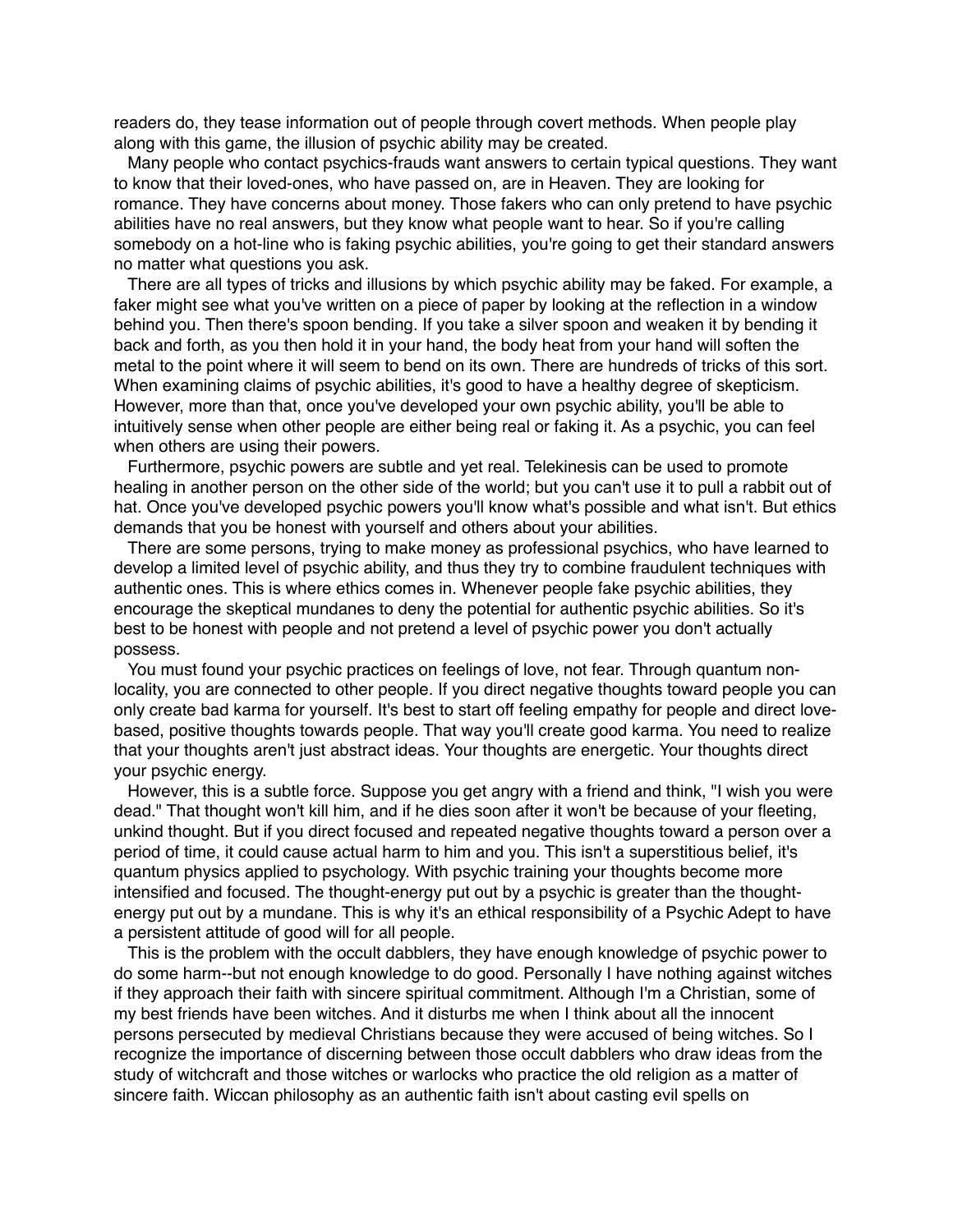unsuspecting victims; it's about giving the Earth Goddess the respect she deserves. However, occultists who have read some books on witchcraft may try to use them to experiment with psychic powers with the intention of achieving unethical goals--and this can cause problems.

Typically occultists cast spells to fulfill their greed, lust, or desire for revenge. You have to be very careful about your intentions. It's perfectly ethical to have the intention to achieve prosperity; but you must include in that intention the desire to achieve prosperity in ethical ways. Greed is driven by a fear of lack. Prosperity consciousness is driven by a love of self and others as well as a sense of gratitude for all that the Creator has given you. It's perfectly ethical to use your psychic abilities to attract the type of relationship that your good heart desires; but this is never about manipulation. You should never use psychic abilities with the intention of harming another person. Emotions such as fear, anger, or hatred are a part of the human condition and everyone feels them at one time or another. But you must never ritualistically direct your psychic projections based on such negative feelings. When you ritualistically evoke your psychic powers you must always be centered in feelings of love, serenity, and gratitude for the Creator.

When occult dabblers use their psychic practices while experiencing negative emotions they harm themselves and others with their projections of lower vibrational psychic energy. Psychic Adepts reject this type of unethical use of psychic power. Creating a psychic shield doesn't harm those persons who are attacking you--a psychic shield only defends yourself and others. A strong psychic shield will automatically dispel the lower vibrational energies projected toward you or those you intend to protect; in this way you can defeat any troublesome occult dabblers.

Those who use Ethical Psychic Tech can afford to be open about their practices, but practitioners tend to be secretive when they have an incomplete knowledge of psychic power or when they have unethical intentions. One reason that *The Enchiridion* was released was to openly present knowledge on psychic ability so that interested persons wouldn't be tempted to go down the path of occultism. If you really understand psychic power you won't use it for greed, or lust, or any shameful purpose; psychic ability is only empowering if it's used with ethical good will for all.

#### Training Practice Eight:

Ethics is not about memorizing rules to be obeyed; to be fully ethical is to be fully loving--this is what Christ came to the world to teach. The learning drill for this section is to contemplate the nature of love. Take a big sheet of paper and draw a small seven pointed star at the center. This will represent the seven natural expressions of love. At the seven points write these words: self, romance, family, tribe, humanity, life, and Cosmos. Then around the page, in no particular order, depict the expressions of love which are most relevant to you. You can use words, quotes, symbols, and pictures. It's your contemplation of the nature of love, not the piece of paper, that matters. This is a meditation on the subject of love which you will write and draw onto paper. You may wish to keep this piece of paper to meditate upon in the future. However, the piece of paper should not become an object of worship. Never worship graven images, only worship spirit. God is love; the Creator is love. And love is the spirit of the Creator. The more you are able to focus your thoughts on love, the more harmonic you become with the Creator. When you are centered in love, you are naturally ethical. As a Psychic Adept it's vital that you base your practices on feelings of love. So as you develop your psychic abilities, be sure to do this type of contemplation of love on a regular basis.

## LESSON NINE: Self Esteem and Media Mind Control

Although a simple definition of the self would be the unified soul, mind, and body--there needs to be a more complex definition when understanding the nature of personality. For the purposes of *The Enchiridion*, the personality is defined as the persona, the core personality, and the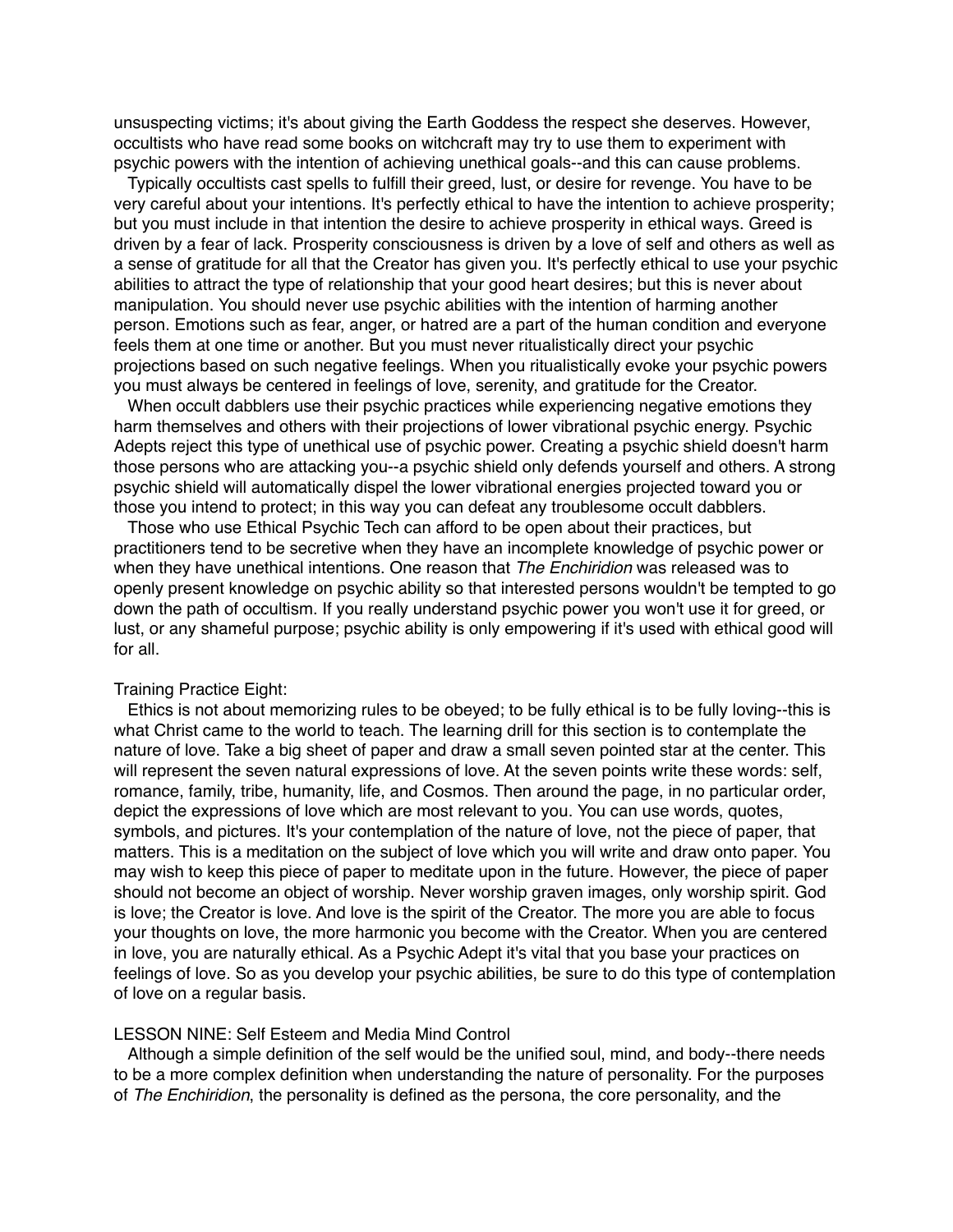shadow personality.

The persona is the social role that you wear like a mask in dealing with people in society. In dealing with society, everyone is like an actor--playing a certain social role. There is the persona of your job, the persona of your day to day dealings with people, and the persona that you wear when you're having fun. Having a persona allows you to better interact with people and it protects you emotionally. To some extent, your persona is disconnected from your core emotions and thus it protects your emotional self.

However, you have to share your real emotions with the people you care about. Sometimes you have to take off the social mask of the persona and allow yourself to be emotionally vulnerable. This is your core personality.

Nevertheless, there are some emotions and thoughts that you don't share with anyone. Of course the Universal Mind knows everything you think and feel, so you're never really alone. But in living your life, you've probably learned that some emotions and thoughts are better kept to yourself. If you suppress your thoughts and feelings too much this could drive you insane. But nobody is so open that they share everything. Any aspect of your personality that goes unshared is your shadow personality.

Your persona is known to everyone. Your core personality is known to your closest friends and family. Your shadow personality is known only to the Universal Mind. It could be said that the Universal Mind knows you better than you know yourself.

Personality is the means through which you interact with the world. Your persona is a model of your inner self which you present to the world. Your core personality is a model of your inner self which you present to your loved ones. Your shadow personality is a model of your inner self which you withhold from the world.

Sometimes there are good reasons for withholding certain things you feel or think from the world. For example, persons who continually obsess on their anger aren't really being honest, they're being self indulgent. Sometimes part of being an adult is knowing what you need to withhold. Your shadow self isn't evil, it's just that which must be withheld.

However, in your relationship with the Universal Mind, you may sometimes come to realize that you can safely let out aspects of your shadow self. As you achieve a greater psychic connection with other people, you may come to realize that somethings which you have kept secret may be safely shared with some others. In this way you can let some of your shadow personality out into the light.

Sometimes negative emotions which you've withheld to protect others may make you sick if you don't find a way to process them. If you feel a great deal of unexpressed anger, you may be able to learn to find healthy ways to express it. Emotions are energy and energy can be given new forms. Negative emotions aren't evil, they're just energies which haven't yet found an appropriate outlet. Some activities sublimate emotional energies, such as sports. As you come to realize fully who you are as a personality, you come to realize better ways interact with the world.

If you withhold that which is within you, it might destroy you. But if you find a way to express that which is within you, it may save you. Within you is an entire world of your own creation. Understanding this truth is essential to psychic ability.

One of the great secrets revealed by neurology is that the individual isn't directly perceiving reality with his or her senses. The brain takes in sensory perception as raw data, it constructs a model of reality based on that raw data, and then the consciousness of the individual views this model of reality. What you are looking at when you look at a rose isn't your visual perception of a rose, it's your brain's construct of a rose. Of course the brain is constantly receiving raw data from the senses, so it's a construct of reality that is constantly updated.

This is why you can see optical illusions. This is why you can see hallucinations. Some of the great intellectuals of the 1950s experimented with LSD, and some saw it as a path to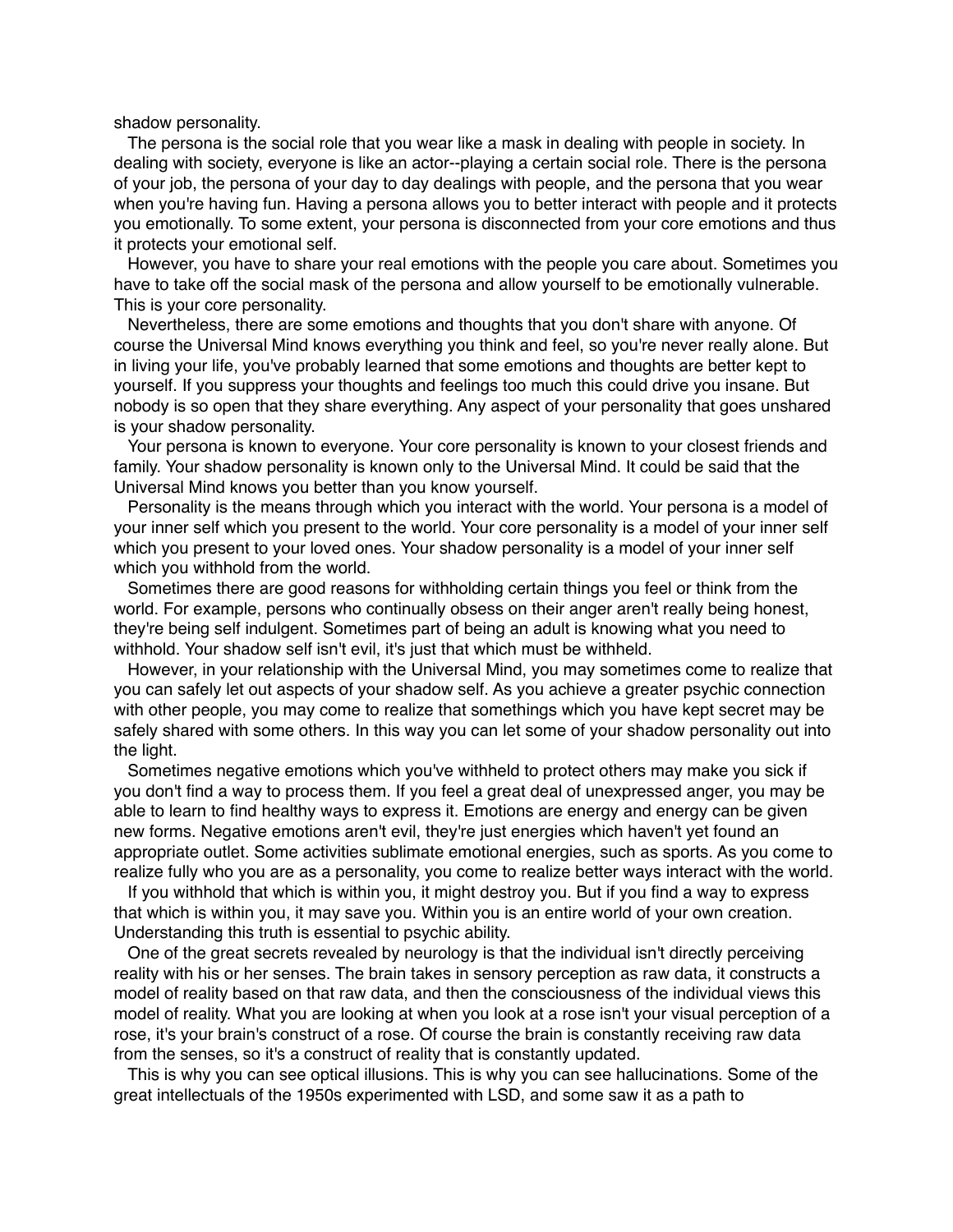enlightenment. Long before that, shaman used natural hallucinogenic drugs for mind-expanding purposes. *The Enchiridion* doesn't recommended this as a part of your psychic training, but if you've ever seen a hallucination, you have learned something important whether you realized its significance or not. What a hallucination proves is that this model of reality given to you by the brain can contain lies. When the brain's construction of reality is altered in some significant way by hallucination it suggests this truth. There's actually a bigger reality out there than the one that's presented to you by the constructed model of reality created by the brain. But you don't need to take drugs to know this truth.

The whole purpose of propaganda and brainwashing is to alter the individual's model of reality. By redefining the individual's model of reality, manipulative persons can redefine the individual's self image. And we live in a time when propaganda and mind control are rampant. This is one of the biggest barriers you face in developing your psychic ability. The entire contemporary culture works to condition people to believe that there's no such thing as psychic ability. People aren't born mundane, they've been brainwashed to be that way. Fictional movies and sci-fi stories present psychic power in unrealistic ways, and often it's presented as a curse in which the fictional psychic can't control or even understand his powers. Yet psychic powers are real and they're not evil. The truth is, you don't know who you really are until you develop your psychic powers. Until then, you are living inside a false model of reality.

Attack on the self esteem of the individual in this contemporary culture is never-ending. You can never be thin enough, strong enough, handsome enough, sexy enough, or rich enough. The images presented to you on television are always unattainable. Men are made to feel that they should be super-heros with unattainable superhuman abilities. Women are made to feel that they should be supermodels with unattainable glamor. No matter what you achieve at work, it isn't enough. You can't be productive enough. Dogmatic Church leaders tell you that you were born in sin instead of telling you that you're a child of God. No matter what you accomplish, you'll never be good enough. Your salary will never be enough to pay your bills or to make sure that you have all the expensive toys advertised on television. You're in a rat race. You are being manipulated like a lab rat in a maze. And the mechanism for manipulating you is an image of yourself which can never be achieved. Until you escape the false model of reality that this materialistic culture is projecting upon you, you will never escape the trap of being a mundane.

This is a story that mundane society has told you about psychic ability; they've told you that it's all a fraud. The contemporary king-skeptic who is quoted time and time again as the man who has disproved all psychics is the so-called Amazing Randy--a Las Vegas stage entertainer. If you go into enough research you'll find that time and time again scientists have shown that psychic abilities do exist. The DIA and CIA spent more than twenty million dollars over more than twentyfive years because they knew that psychic abilities exist. The SRI devoted considerable resources to such research, and congressional hearings proved that there were examples of their successes. However, real-world psychic abilities don't express themselves in dramatic ways such as you might see on some silly TV movie. Real psychic abilities are subtle. Things like spoon bending and levitation are obviously not real. But through quantum non-locality, remote healing and remote viewing can take place, and science has proven this. So you have a choice, you can believe the hard science or you can believe a Las Vegas stage entertainer.

If you have realistic expectations for your psychic powers, you can develop them so that they serve you. Once you have developed them, you won't need faith--you'll have experience. But there's a great deal of effort that's been put out through the educational system and the mass media which encourages you to have low self esteem as well as a limited awareness of your own powers. So you should know that the realistic development of your psychic power is an authentic expression of your self esteem. And you have a right to these powers as well as your self esteem.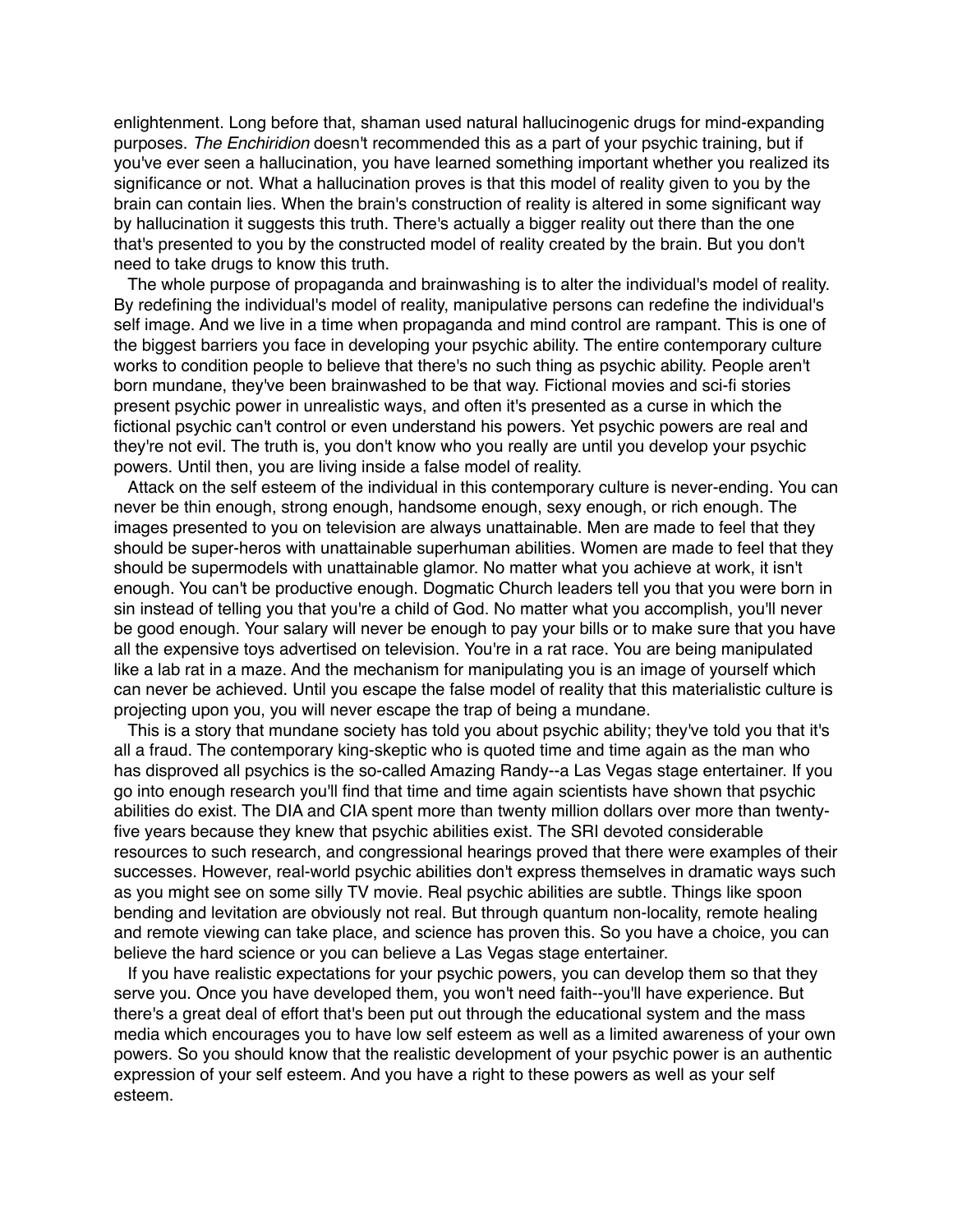Psychic powers don't have to be expressed consciously for them to work to your advantage. This is a very important point. When psychic abilities are directed by your subconscious and superconscious levels of mind they may serve your life in extraordinary ways. You can attune your conscious mind to your superconscious mind with certain practices. When you do this you will find that your conscious mind can indirectly guide your psychic powers. In this way they will automatically serve you to create a better life.

The key to doing this is to take back control of your imagination from the television set and the media propaganda. You need to take back your natural power of visualization; mechanical visualization projectors, such as TV and videos, hijack this power. If you watch a lot of television or play video games a great deal, you should consider cutting back. Most contemporary news programs on TV are little more than propaganda. It's better to study current events through reading. If you do watch videos, think about what you watch.

Everything you look at influences your subconscious mind. *The Enchiridion* suggests that you avoid looking at videos depicting violence or sexual perversion. In the Elijah Hierarchy, during the time when a novice would receive his or her basic training, they forbade all watching of television and all listening to radio. However, *The Enchiridion* needs to be accessible to ordinary people living normal lives. I know that for many people looking at videos is a social activity, so it might be unreasonable to demand that you stop completely. But you can cut back some during your basic psychic training. And you can choose to look at positive, life-affirming videos instead of trash. Comedies are better than horror. Family oriented movies are better than porn. When you look at garbage on the screen, you are pouring garbage into your subconscious mind.

## Training Practice Nine:

Mirror gazing is a practice found in many different disciplines. *The Enchiridion* has it's own version of this for the purposes of psychic development. While doing this, you may wish to play relaxing instrumental music in the background. Before practicing this, center yourself in your love for the Creator.

This is the practice of scan/subvocalize/cognize in mirror gazing. First sit in a comfortable position in front of a mirror. Gently look at your image in the mirror, scan over this image briefly- looking up and down at your image. Then close your eyes and subvocalize saying, "I am a Psychic Adept." Next you create with your imagination a self realizing cognition. In this particular case, the cognition will come from your ego. Thus you are giving your superconscious mind access to your ego. Your cognition will be a brief daydream. Visualize something that you desire to achieve in your life. Imagine something in your life and the lives of your loved ones as you would wish it to be. This wish doesn't have to be realistic. Furthermore, in making this visualization you should know that that the thing you wish for won't necessarily magically come about. However, your subconscious mind will respond to this visualization. Your subconscious mind is strongly linked to your superconscious mind, and your superconscious mind is the source of your psychic power. After you briefly visualize this wish, open your eyes and look in the mirror again to scan your own image. Again close your eyes and subvocalize, "I am a Psychic Adept." While your eyes are still closed, again visualize something that you'd like to achieve. It can be the same thing or something else. Continue with this cycle of scan/subvocalize/cognize for as long as you feel comfortable. Do this practice whenever you feel in the mood to do so. It will consecrate your subconscious and superconscious psychic powers to the service of your life.

But never use hateful visualizations. Don't base any visualization on anger. Don't allow any negativity into any of these visualizations. All visualization must be based on higher vibrational energies. If you find yourself dwelling on lower vibrational energies as you attempt this practice- stop doing this practice and do something else. Only use this practice when you feel naturally centered on feelings of serenity and spiritual love.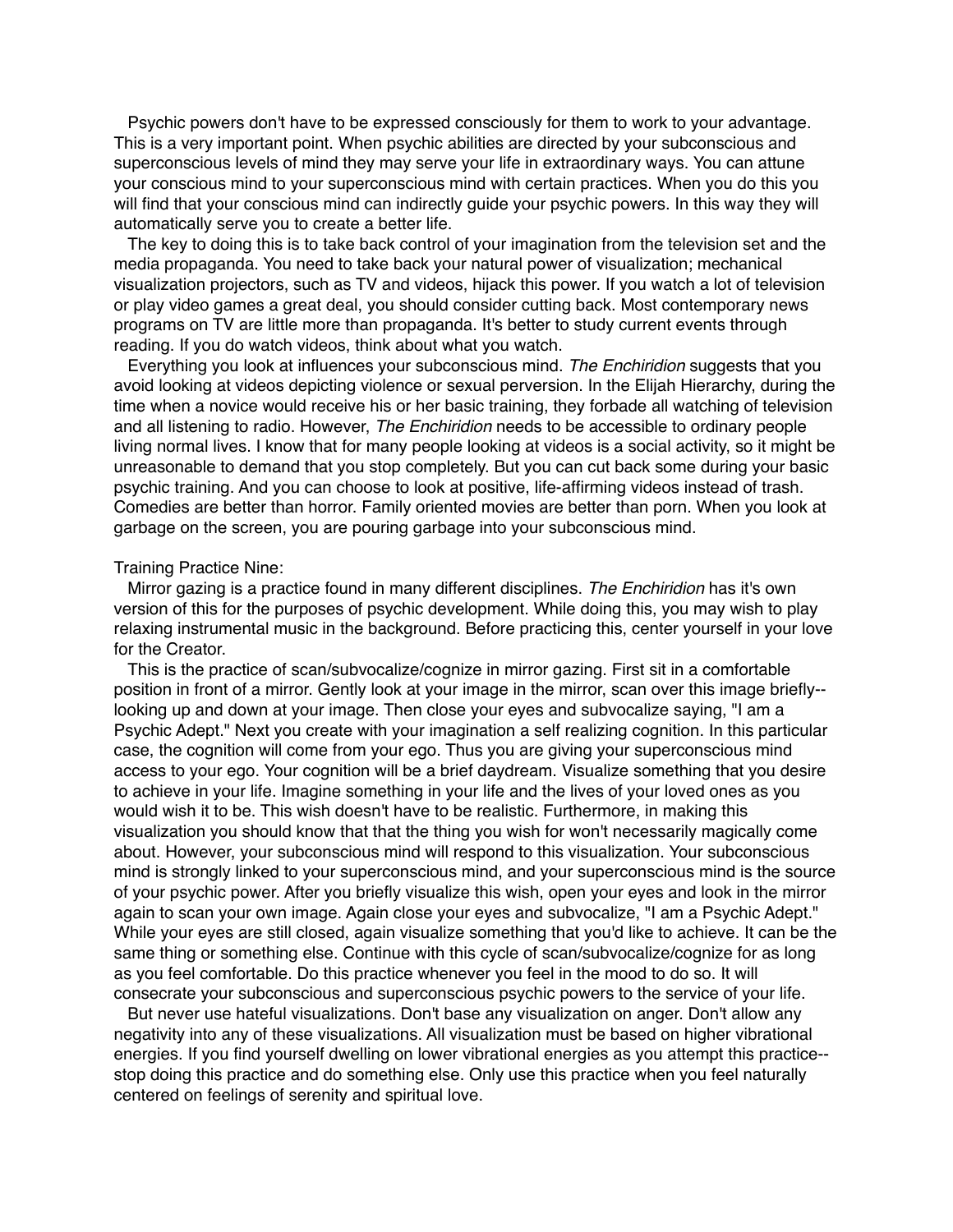### LESSON TEN: Prayer and Meditation

You should have realistic expectations for your psychic abilities. In fantastical sci-fi movies, people with psychic abilities are depicted as having supernatural powers. They can kill people with their telekinesis and fly through the air--things of that sort. Real-world psychic training focuses on abilities such as the development of clairvoyant insight and remote healing through prayer. Clairvoyance is the ability to use subtle psychic insights to enhance the powers of reason. This gives the clairvoyant individual tremendous advantages over those who have not developed their power of intuition. As you learn to use prayer to heal yourself and others you will see and experience the results. You should expect that if you develop your psychic abilities you will be able to live a better life. This is because you will have greater self determination and certainty in your decision making. It's this self determinism and certainty which defines the lifestyle of the Psychic Adept.

The Lessons (One through Twelve) and the practices taught in this First Section serve two purposes--they are a prerequisite to developing the more advanced skills and they make a spiritual lifestyle possible.

But this clairvoyant lifestyle should not be underestimated. Many people live their lives in a fog of uncertainty; they feel that they are pulled back and forth by external forces which they don't control. The clairvoyant lifestyle of the Psychic Adept leads the individual to feel that he or she is back in control of his life, and it creates a clear sense of purpose.

A happy clairvoyant lifestyle doesn't require the advanced psychic abilities that you may develop by using the Second Section of *The Enchiridion*. Basic clairvoyance requires being centered in your relationship with the Creator. However once you have achieved this clairvoyant lifestyle--you may choose to develop your advanced psychic skills which will allow you to better serve humanity, the ecosystem, and the Creator.

Some of the training practices described in this First Section are intended to be life long practices, such as the use of scan/subvocalize/cognize in reading for high comprehension. Other training practices should be done over and over again during the period when you are developing your basic psychic skills, such as contemplation of the nature of love as described in Lesson Eight; however such practices need not become life-long practices because they are only being done to reinforce an attitude change. Other training practices may be done for as long as they yield positive results, such as keeping a dream journal; some Psychic Adepts might choose to keep a dream journal for only a few weeks as a learning exercise, others might make it a long term practice. However, *The Enchiridion* encourages daily prayer and meditation as a life long practice.

The most important practices described in this First Section are prayer and meditation. This is because they keep your mind centered in your harmonic connection with the Creator. Prayer and meditation works like this. First you speak or subvocalize a prayer with the intention of evoking your awareness of the Creator. Then you silently concentrate on a holy mantra to maintain your feeling of this Presence. How long you do this meditation may be determined by personal desire and practical considerations.

When and how often you pray and meditate may also be determined by both personal desire and practical considerations. However, during the time when you are developing your psychic ability to go from novice to Adept, it is recommended that you practice prayer and meditation at least twice a day everyday. After you have gone from novice to Adept, you can reevaluate how often you need to do this.

Although a specific prayer and mantra will be suggested below, what prayer and mantra you use should be a personal choice. What is most important is that any prayer or mantra you use be representative of your spiritual love for the Creator. As a microcosm of the macrocosm, prayer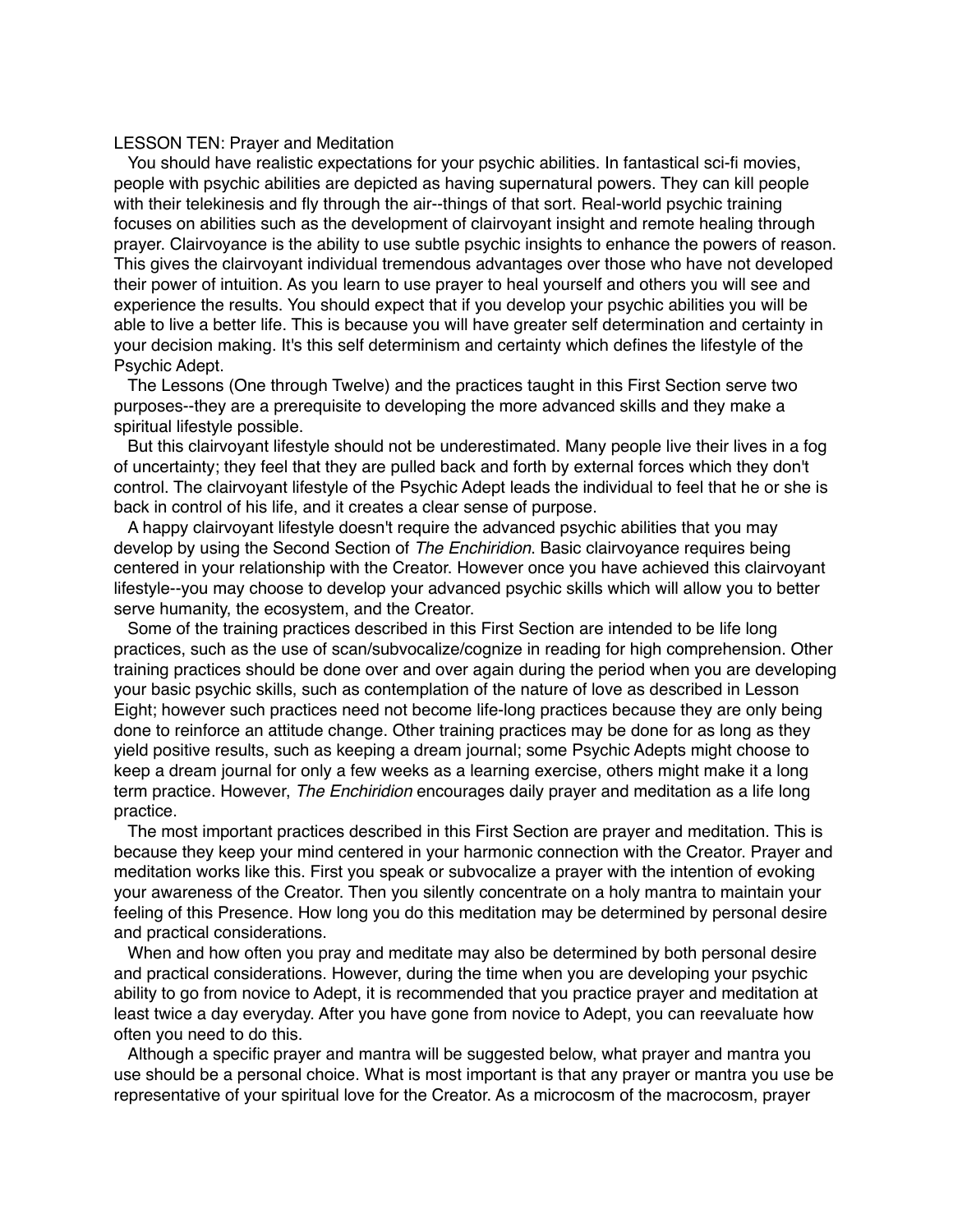and meditation is a way to center your life in an awareness of yourself as a child of the Cosmos.

The most important aspect of prayer is that you are centered in a feeling of gratitude for the Creator; your feelings of gratitude matter more than any ritualistic aspect of prayer. However, there is something to be said for the ritualistic use of a traditional prayer position. The traditional prayer position is to knell and bring the palms of the hands together at the heart level with the head tilted slightly forward and eyes closed. Knee problems, or other practical reasons, might make the act of knelling unreasonable. Yet if the prayer can be said while in the traditional prayer position, it may be more effective. This traditional prayer position mimics the position of the embryo in the womb. To assume that position while saying the prayer brings forth positive feelings associated with prenatal memory.

After praying, one should practice mantra meditation while sitting in a comfortable position with eyes closed; it's during this meditation that you concentrate upon a holy mantra. While physically silent, in your mind use the power of your imagination to speak the mantra mentally. If this is difficult, subvocalize the mantra for a while. But it's best if you can make the mantra purely mental. When other thoughts enter into the mind which distract from the mantra, acknowledge such thoughts and then return to the repeating of the mantra. It's important to remain connected to your feelings of spiritual awareness while meditating. You evoke your feeling of connection to the Creator with the prayer and then you extend that feeling of connection with mantra meditation. Prayer and meditation is all about creating a spiritual awareness and then maintaining it for a time. How long you meditate should be determined by practical considerations as well as emotional sensitivity. You should meditate for as long as it feels good to meditate.

#### Training Practice Ten:

Use the prayer and mantra below, or another prayer and mantra that you choose, and practice prayer and meditation.

## *Heaven on Earth Invocation*

Holy Family of Christ who are in Heaven, Hallowed is the name of the Creator. Thy Republic come, Thy will be done, on Earth as it is in Heaven. Give to us this day the Spirit of Truth, Bestow to each of us a heart of courage. Guide us to a loving attitude, and show us our greatest good. For thine is the glory and power forever, Verily.

mantra: "Yeshua Yahweh Shekinah."

## Lesson Eleven: Holistic Health

The first principle of Holistic Health is that you must decide to take responsibility for your health. This is not to say that it's your fault if you've gotten sick or been hurt in an accident. Taking responsibility isn't the same as blaming yourself. Taking responsibility means that you choose to do whatever is necessary to improve your health.

People often do things that make themselves ill, sometimes without realizing how. In this contemporary society, public information about medical issues and diet are often misleading. For example, many people don't realize that, rather than preventing illness, some vaccines are actually designed to make you sick. If you wish to remain healthy in this unhealthy contemporary society, you must dedicate yourself to doing research. You have to do a great deal of research to know what foods are safe to eat and are good for you. Sometimes a simple change in diet can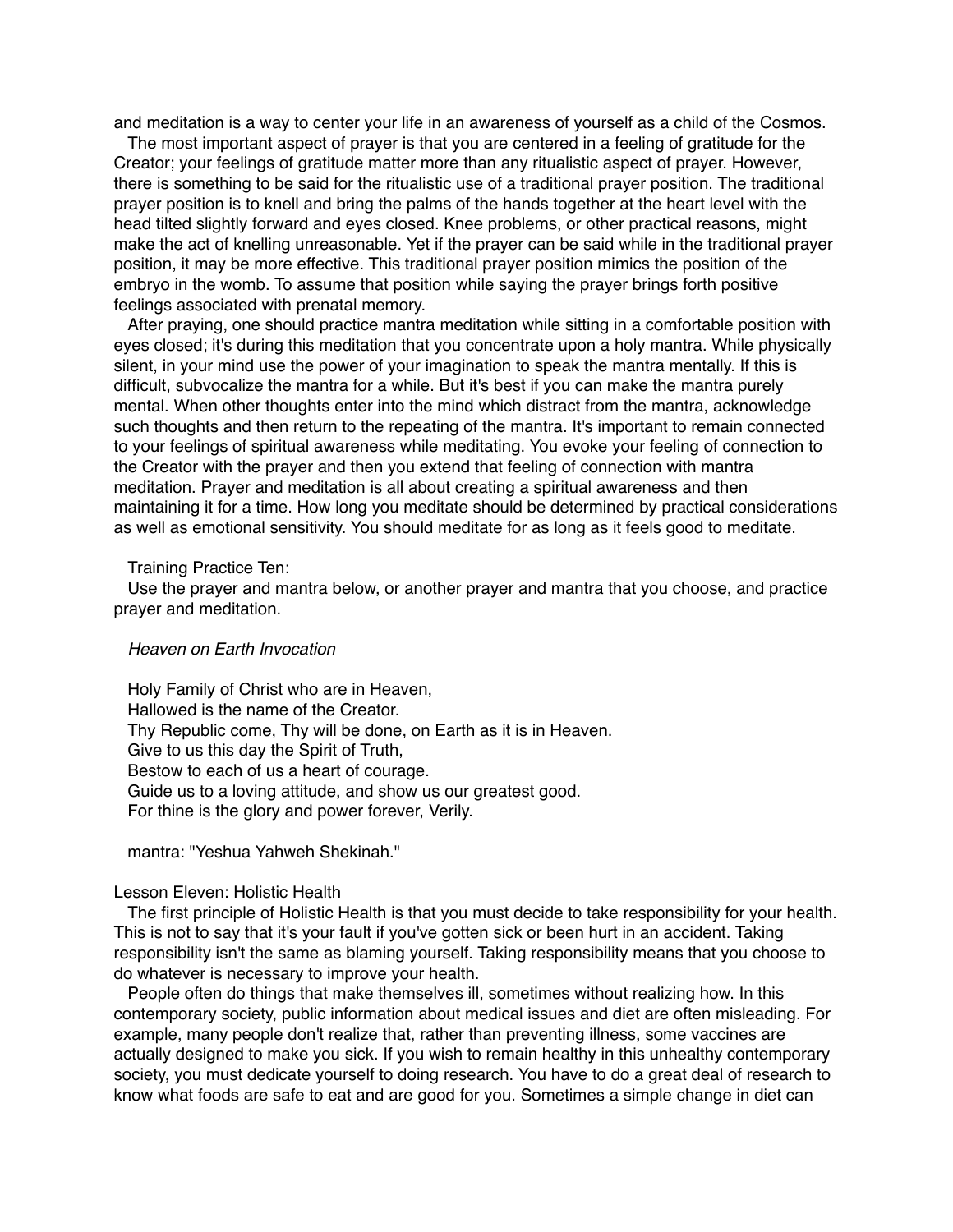improve your health.

In recent years, there has been a consolidation of the corporations which control the news. At one time mainstream journalists had more integrity than they do right now. These days the decisions about what will be presented in the news are made by a relatively small group of people, none of whom care about anything other than corporate profits. Contemporary mass media news sources are often deliberately inaccurate. Unfortunately, in this present time culture, you can't trust information from the government or the corporate-controlled news programs. You have to do your own research into issues. Even information given to you by doctors may be inaccurate because they too are subjected to a corruptive corporate system. We're not telling you these truths to make you paranoid, this is simply the way things are right now.

But even in the future, after society has been reformed, citizens will still be responsible to be educated in health issues. So it will always be true that you must take responsibility for your own health by doing your own research. Whether to are trying to maintain your health or to restore your health, you have to do a great deal of research. You have to research about healthy food and water. You have to educate yourself on basic health issues. You have to use your study skills as a first step in achieving or maintaining health.

Here are a few examples of how contemporary misinformation is making people ill. GMO foods are promoted as being safe when in fact they may cause illness. Psychiatric drugs are being widely promoted as a way of treating mental illness when in fact the over prescription of them has often harmed mental health. Circumcision is being promoted as being good for the health of male infants when in actuality it's a form of torture which causes severe health problems; furthermore, circumcision decreases sexual gratification when the victim grows to manhood. Don't take my word for any of this, do your own in-depth research.

Another way to take responsibility for your health is to make the changes in your behavior which you know will improve your health. Certain things are obviously harmful like smoking cigarettes or failing to get appropriate exercise. Until you choose to take responsibility, you will continue to be a victim of health problems, and your recovery simply will not take place.

There are many different systems of holistic health, and *The Enchiridion* doesn't go into most of them. But there is one type of holistic health practice which does relate to psychic ability. This is the use of the Universal Life Force to heal oneself or others. You invoke this power when you pray for yourself or others.

Through prayer you can project the Universal Life Force to send subtle healing energy to another person; however Palm Healing which is done in person, can be more effective for several reasons. Reiki practice is a version of Palm Healing, however, I'm not going to describe the Reiki method here, if you want to learn Reiki you have to learn it in person from a master. There will also be more information on Reiki in the Second Section. However, you don't have to be a trained Reiki healer in order to do Palm Healing.

In Palm Healing which is done in person you're not just invoking the Universal Life Force, you're also evoking the Gaian life force which is naturally projected by your own body. Furthermore there are psychological factors involved in Palm Healing which enhances its effectiveness. In Palm Healing you place the palms of your hands onto another person to allow the natural Gaian life force to flow into that person's body. The Second Section goes into other methods, but simple Palm Healing is a good starting point for novices.

Palm Healing is natural. Early Christians were known to perform healing through a "laying on of the hands." You find versions of this type of healing in cultures from all around the world. When a child is hurt, such as a skinned knee, the natural instinct of parents is to place their hands onto the hurt place. Your body naturally flows healing energy through the palms of your hands. If you take advantage of this fact, and you apply prayer and meditation to enhance the process, what you have is basic Palm Healing.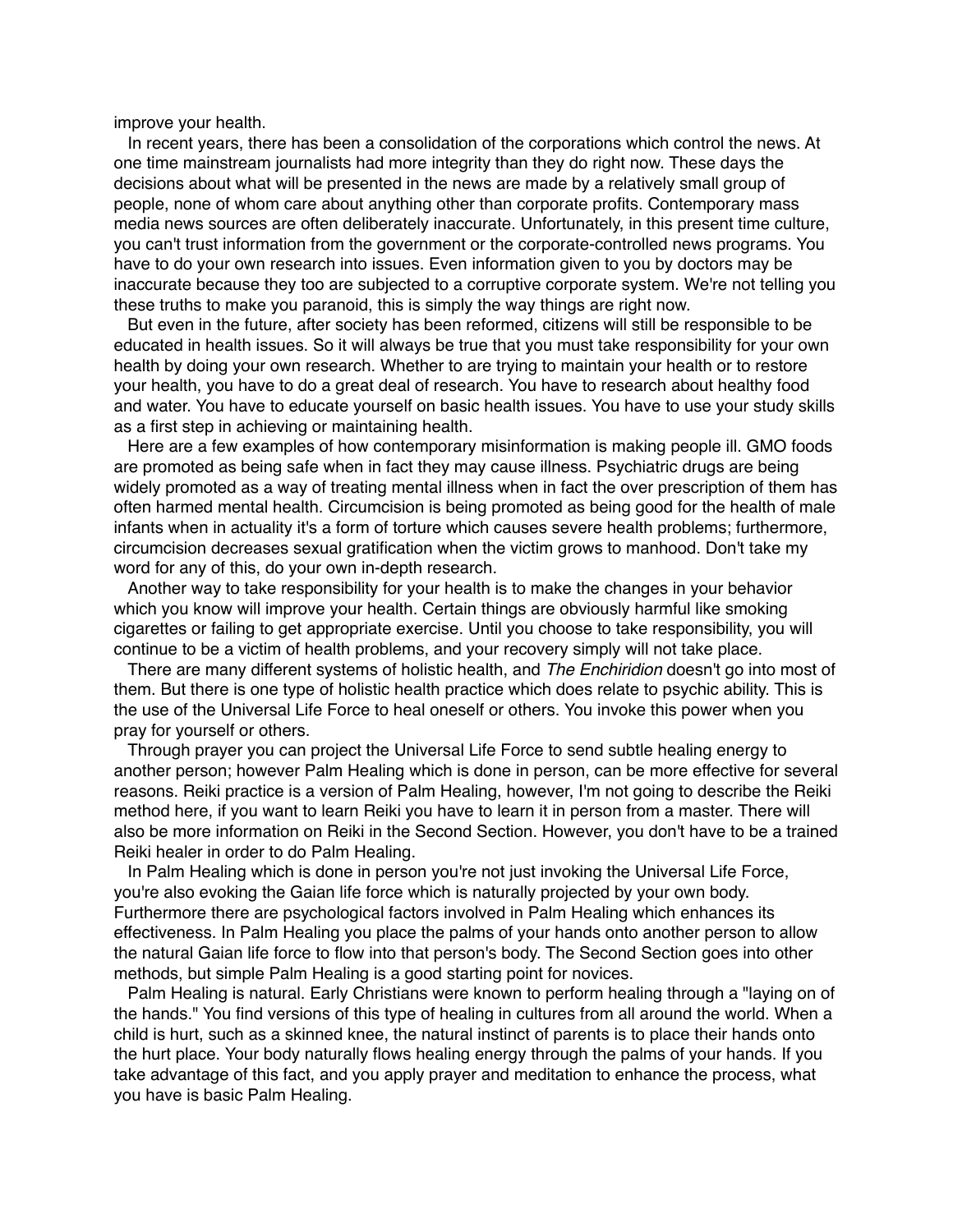Gaian life force is continually being generated by your physical body. Gaian life force flows naturally out of the palms of your hands. Furthermore, the palms of your hands are sensitive to sensing the Gaian life force in others. The palms of your hands are almost like sensory organs, they receive information from the Gaian life force and they project the Gaian life force. If you were to place the palms of your hands onto the shoulders of another person, that person would naturally receive healing energy. Also, for emotional reasons, the friendly act of appropriately placing ones hands on another person is psychologically beneficial. This is why people shake hands and hug.

You can intensify the healing power of the natural Gaian life force with prayer, invoking the Universal Life Force. Then the Universal Life Force will complement and enhance the Gaian life force. Think about where you can place the palms of your hands on another person's body so that it feels appropriate to that person as well as yourself. Standing behind a person who is sitting down, you may place the palms of your hands onto his or her shoulders. Or you might place the palms of your hands onto the sides of his or her scalp. If the person is lying down, you might place the palms of your hands onto that person's stomach, knees, or ankles. You would need to talk with the other person to determine that person's comfort zones as well as your own. In this type of simple palm healing, you would use your intuition to determine where you place your hands and how long you keep them there.

# **Training Practice Eleven: Palm Healing**

Part One: Self Healing

Step 1. After washing your hands, sit in a comfortable chair, place the palms of your hands together at the heart level, close your eyes, and reverently say a Counterpart Name for the Creator.

Step 2. Say a prayer for healing. Word it anyway that seems appropriate to you, perhaps something like this. "Blessed Creator, thank you for all that you have given me and my loved ones. I am grateful for my health. I am thankful for all the unconditional love you have given me. You are the one true source of all creation and I worship you and you alone. I now open myself to your unconditional grace. Please send healing energy to me now. May healing energy flow forth from the palms of my hands."

Step 3. Visualize the Universal Life Force entering into your body. With your eyes closed imagine that you see clear glowing water flowing down from above entering into your body at the crown of your head. Imagine that this glowing force flows down into your heart level, then from there through your arms and out into the palms of your hands.

Step 4. Take the palms of your hands and place them lightly on either side of your head so that your middle fingers touch at the crown of your head. Gently hold them there for a minute- remaining sensitive to your feelings. Next, move the palms of your hands around to your forehead with the fingers pointing upward, and hold them there in the same fashion for about a minute. Then for about a minute place the palms of your hands gently on the sides of your neck. Don't apply pressure, just hold them there lightly. After that lightly place your hands near your heart and hold them there gently for about a minute. Then do this with your stomach--holding your palms there for a minute or so. Next place the palms of your hands on your hips for about a minute. Finally place the palms of your hands on your knees for a minute or so.

Step 5. Open your eyes, and gently clap your hands about 7 times. (This will turn off the flow of Gaian life force and indicate the end of the healing session.) Finally wash your hands again.

Part Two: Send Healing Energy to your Study Partner

Each of the two of you should take turns sending and receiving healing energy. For the purposes of this training exercise, we're only interested in giving you a brief experience of sending Universal Life Force to another person through palm healing. This experience will assist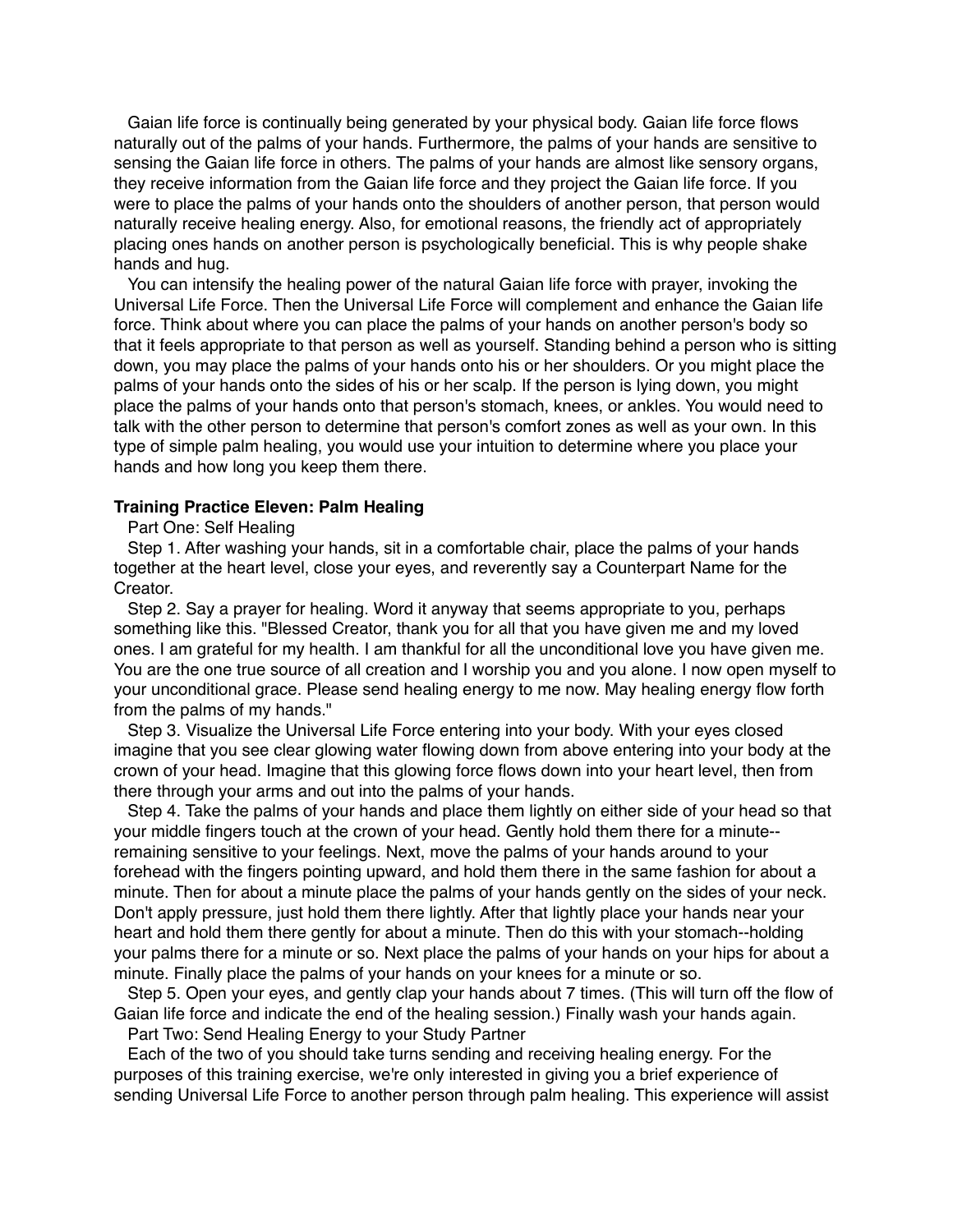in a later training practice for telepathy.

The person receiving healing energy sits in a chair. The person sending healing energy starts off standing behind the receiver's chair. But eventually the sender will sit on a chair across from the receiver.

Always wash your hands before and after Palm Healing. As well as common sense for sanitary reasons, this washing of the hands helps to ritualize the process--and that's always good in doing any type of psychic work. You want every process that you use for psychic ability to have the quality of ritual about it.

First, for this drill evoke your awareness of the Creator and say a prayer. Then place your hands gently on the shoulders of your study partner. After that, close your eyes. Use scan/ subvocalize/cognize in this way. Scan your study partner's body by imagining that you are beaming light into his or her body through the palms of your hands. Subvocalize this affirmation, "I feel the flow of healing energy now." Then pay attention to your feelings. Most people will feel a subtle flow of energy coming from their hands as they do this. That feeling is your cognition. Repeat this pattern of scan/subvocalize/cognize a number of times--just to allow yourself to feel your connection to the Gaian life force.

Then walk around so that you face the receiver and sit in a chair a few feet away. Hold your hands up in front of you, face your palms forward and close your eyes. Imagine that beams of healing energy are projected from your palms to enter into your study partner's forehead. Try to see this with your mind's eye. You will scan the receiver by projecting Reiki. You won't be physically touching your study partner at this point. This will be remote healing. Then subvocalize the affirmation, "I feel the flow of healing energy now entering your forehead." Then pay attention to the feelings in the palms of your hands for several seconds. That feeling in your palms will be your cognition. Repeat this pattern of scan/subvocalize/cognize for a while. Then when you are done--gently clap your hands about 7 times.

# **Do this training practice no more than once a day, and perform it at least seven times before going on to the next lesson.**

### Lesson Twelve: Basic Telepathy and Divination

The purpose of telepathy and divination isn't to do parlor tricks to amuse other people. This type of training has practical uses. Once you've had some experience with telepathic communication, even if it's a small experience, you'll find that your ordinary communication becomes more effective. In your conversations with people you will be more sensitive. In your written communication you will be more insightful. As well as this, divination practice will make you better able to understand your purpose in life. You will become more intentional and effective in accomplishing your goals. Through divination practice, your relationship with the Creator will improve. This will cause you to be more confident in how you live your life.

In *The Enchiridion*, divination isn't an occult practice, it's a spiritual practice in which you are asking God to send you the Spirit of Truth. This is a different type of practice than the divination done by occult dabblers who open themselves to demonic influences. You must use divination with the attitude that you do so in service to the Creator and humanity as well as your own enlightened self interests. For divination to work in this way, you must feel that you are in harmonic concordance with the Creator.

Whatever tools you use for divination are not magical in and of themselves; a divination tool is any mechanism through which the subconscious mind, influenced by the superconscious mind, can express psychic insight. Divination is simply a way to receive guidance from the Spirit of Truth. Here, the Spirit of Truth is defined as the informational manifestation of the Universal Mind. When such knowledge is revealed, you will apprehend it with a feeling of certainty. For some Psychic Adepts, divination tools aren't necessary because these Adepts feel such a strong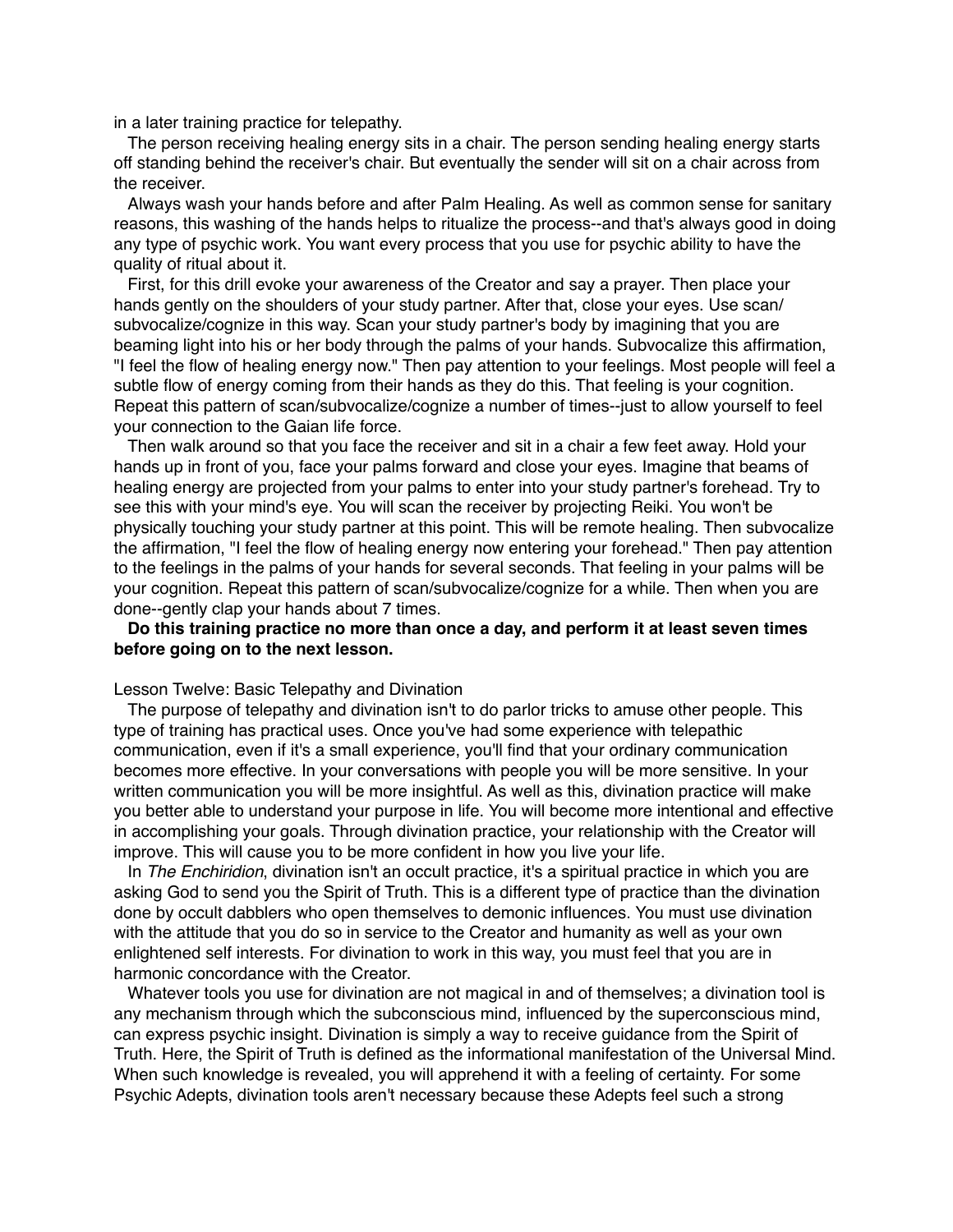connection to the Creator that the Spirit of Truth is easily manifested into their awareness. Even if that turns out to be the case for you as well, some training using divination tools is a useful way to condition your mind to be receptive to the Spirit of Truth. A couple of examples of divination tools are playing cards or a forked stick for water dowsing. More advanced techniques for divination are discussed in the Second Section. Enchiridion-style divination works by attuning your superconscious mind to your subconscious mind so that the subtle movements of your physical hands are influenced directly by your superconscious mind. In this way the shuffling of cards or the bobbing of a stick becomes an expression of psychic ability.

Whatever divination tools you use should be consecrated to God before using them; in this way only the Spirit of Truth will speak through them. By spiritually consecrating your divination tools, you screen out negative psychic influences. For example, if you're going to teach yourself dowsing, when you find or create an appropriate forked stick, say a prayer and ask God to bless the dowsing stick. Consecrate the dowsing stick to God by pledging to only use it for good purposes to help others. In doing the training practices at the end of this lesson you'll need a standard playing card deck. Before you use this deck be sure to consecrate it with prayer. Strong intention determines your level of psychic power, so by consecrating your divination tools, you are expressing strong intention.

Astrology can be used for divination. However, no form of divination should be used to impose limits upon persons or to compromise their power of free will. Good astrologers reveal options to their clients, they don't tell them their fate. With astrology you can come to understand the unseen influences in your life. Understanding such influences can help you to determine your own fate. Astrology is a complex discipline which is both a science and an art. It requires a great deal of study as well as a highly developed sense of intuition. Contemporary astrologers vary greatly in terms of skill. If you consult an astrologer you should locate a skillful one. And you shouldn't attempt to become a professional astrologer unless you are willing to do the study necessary.

However, for this lesson here you are going to deal with the simplest form of divination. This is where you mentally connect with the Universal Mind and use playing cards in order to get a yes or no answer to a question. It's best to master a simple form of divination before going on to a more complex one. If you are interested in becoming an astrologer, the divination practice described in this lesson will help to prepare you. In fact, this practice here is a good prerequisite to any other form of divination training.

Divination is telepathic communication with the Universal Mind. Much of your training in *The Enchiridion* thus far has been to attune your individual mind to the Universal Mind. Divination uses the subconscious and superconscious levels of mind as a means to open to the Universal Mind. One problem with this is that a message from the subconscious mind might be confused for a message from the Universal Mind. This is a problem which many novices face. It can be difficult to know what is coming from the Universal Mind and what is coming from the subconscious mind. This can cause confusion, especially with people who have mental health issues. The subconscious mind of an abused person may contain persistent negative emotions. Even if you intellectually comprehend the precise methodology of a divination technique, if you're not attuned to the Universal Mind that technique may merely open you to confusing subconscious influences. This is one reason why telepathy training with another person is a prerequisite to divination training. Never attempt divination in any form until you have mastered a basic level of human to human telepathic communication. In this way you have the experience of knowing that you are connecting with a mind other than your own subconscious.

Cards may be used both in divination and in basic training for telepathy. And for these practices you only need standard playing cards. This is a deck made up of suits of red hearts, red diamonds, black spades, and black clubs. Don't use Zener cards. They were supposedly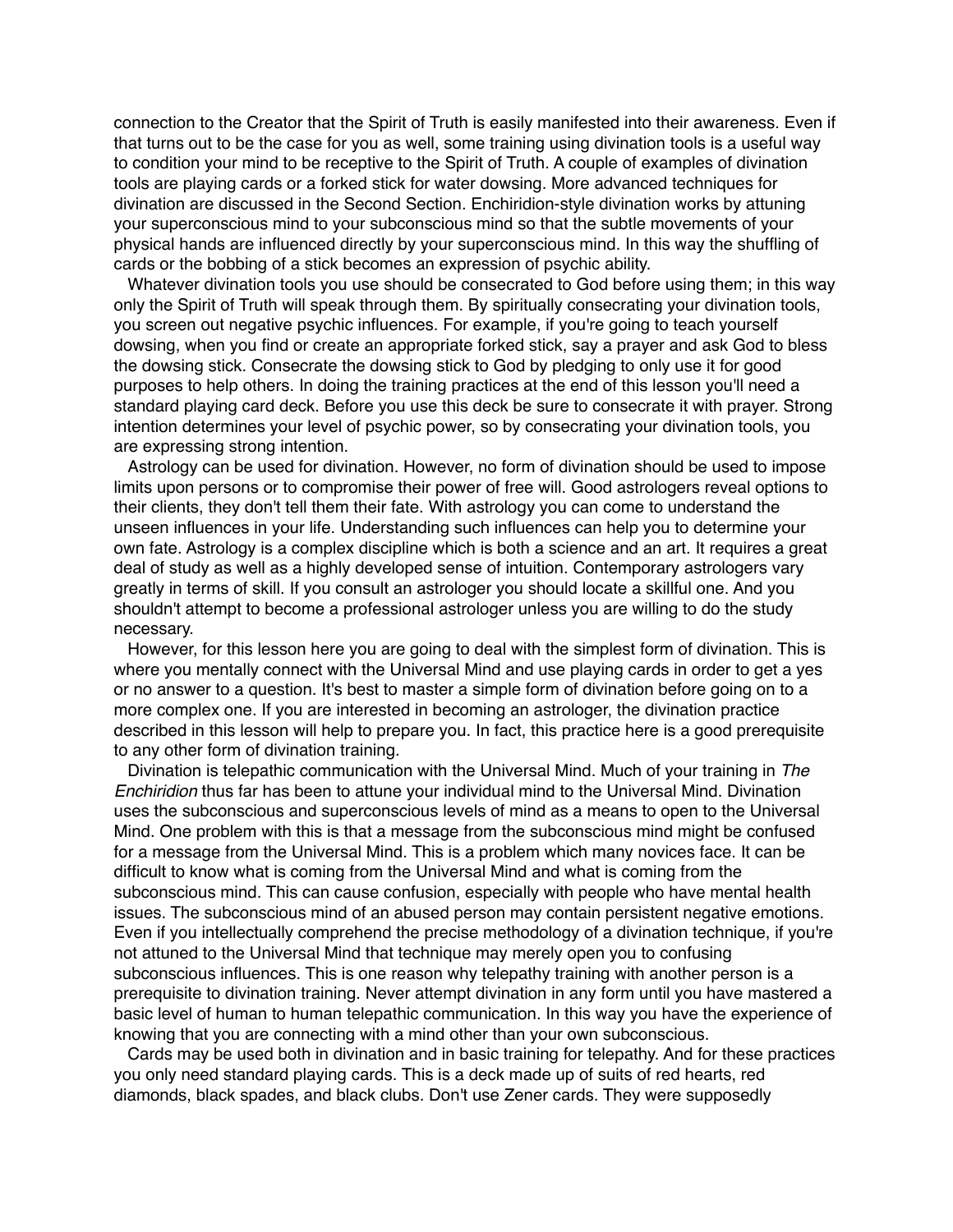designed for psychic training, but they're ineffective. They consist of five black symbols, each on a white background. These symbols are a star, a circle, a square, a cross, and symbol made up of three wavy lines. These five symbols look too similar to lend themselves to distinct visualization. Zener cards superficially look mystical in a pseudo-scientific way. But really they are a poorly conceived tool for psychic training. They only create confusion. In telepathy you are projecting and receiving thought-forms. These thought-forms must be vivid and distinct from one another. The value of standard playing cards is that half the deck is black and half the deck is red; and this can be use to inspire two distinct visualizations. Think of the binary language of computers--it consists of ones and zeros. Well, you are going to learn the binary language of telepathy using red cards and black cards. The red cards represent fire and the black cards represent ice. These suggest two vividly different visualizations--and thus two different thoughtform pictures which can't be confused with one another. When the Elijah Hierarchy members started training themselves in telepathy by using cards--they eventually threw away the Zener cards and started using standard playing cards--the kind you can find almost anywhere.

## Training Practice Twelve

# Part One: Basic Telepathy Training

Before you attempt divination you should establish a degree of telepathic connection with another person. In divination you're receiving mind to mind communication from the Universal Mind of the Creator. In telepathy you're receiving mind to mind communication from another person. When you reach a point where you begin to sense that you are actually mentally connecting with another person through telepathy--this is an important breakthrough. In order to go on to divination you don't have to be highly skillful with telepathy, but you do need to achieve the breakthrough where you experience communication which you know with certainty has come from a mind other than your own. You must have the reality of this experience. This telepathic communication is taking place between the superconscious minds of two persons. Once you have this experience, you can more strongly attune your mind to the Universal Mind. So the practice of telepathy is a prerequisite to divination training. One problem in some types of divination is that you don't necessarily know whether or not the information is coming from the Universal Mind or merely your own subconscious mind. The subconscious mind is powerful but also childlike. Like a child it may play tricks, pretending to be a source of divine knowledge. This can cause confusion. But if you start off with telepathy, you come to know when the information is coming from a source outside of yourself.

Find a standard deck of playing cards and make sure it has an even number of red and black cards. Invoke your awareness of the Creator through prayer and meditation. Then ask the Creator to consecrate the deck of playing cards to make it receptive only to good influences. Then visualize the deck of cards bathed in glowing white light.

There needs to be two people to do basic telepathy training. Before you and your study partner start this training, the two of you need to do three preparations. These are an empathy drill, a visualization training drill, and a dry run to master the protocols.

First Preparation: The empathy drill works like this. You and your study partner make a long list of everything you have in common. Don't put down anything on this list which you don't have in common. For example, let's say that you don't like spinach but your study partner does--then don't put spinach on the list; but let's say that you both like carrots--so carrots do go on the list. Make this list ridiculously long. Spend several hours putting it together. At first ask mundane questions like--"What are your favorite foods?" Some topics that can be covered are favorite books, favorite songs, favorite historical figures, favorite celebrities, favorite sports, and so forth. Have a long conversation and find out all the things you have in common. They don't have to be big things, they can be small things. Eventually get around to talking about the bigger issues of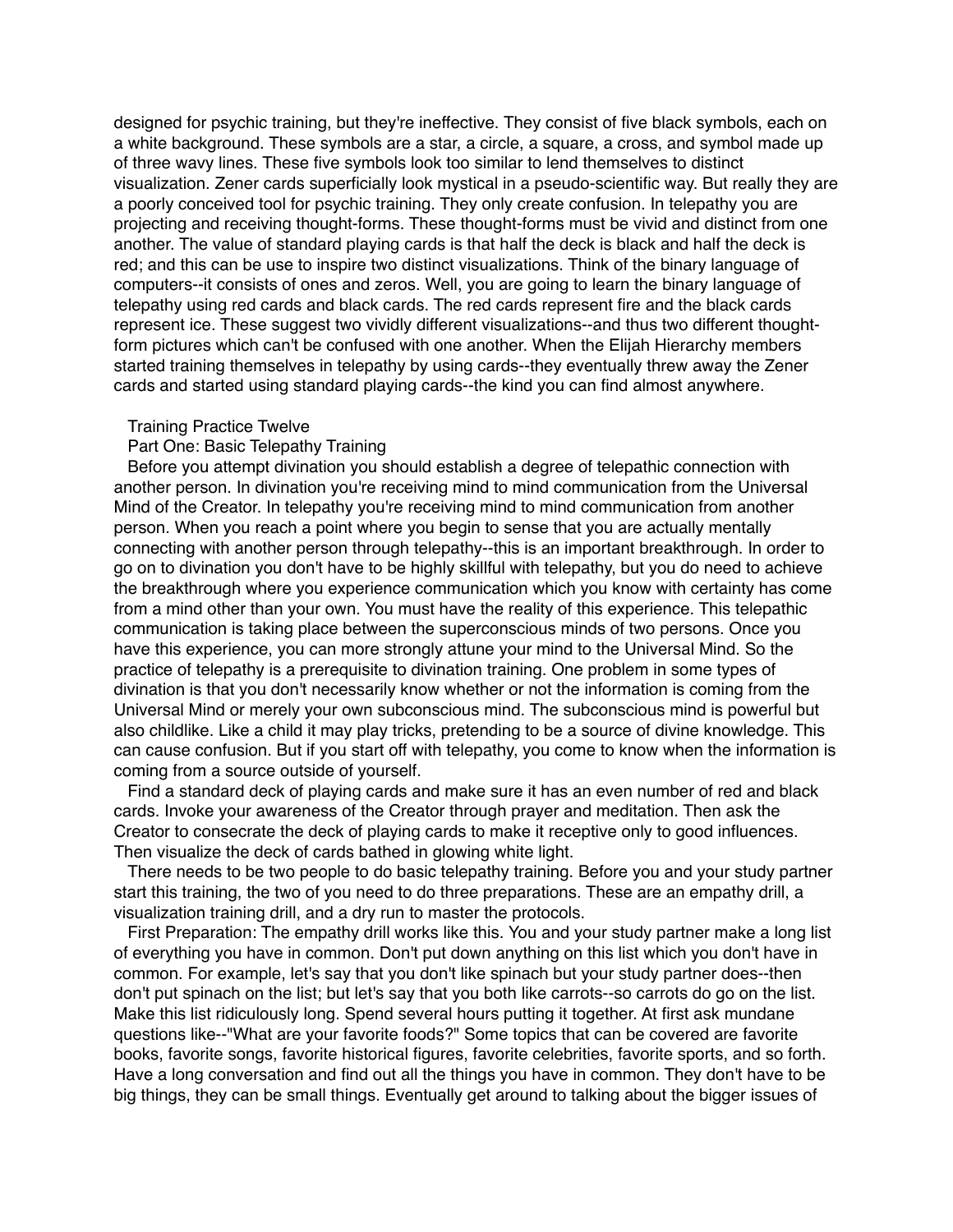spirituality and philosophy. But in this conversation, only focus on the things you have in common. Don't argue about what you don't have in common. Telepathy arises naturally from empathic connections, so firmly establish empathy between yourself and your study partner.

Second Preparation: This has to do with learning the visualizations for the red cards and the black cards. To do this preparation you'll need a bowl of ice cubes, a candle, a piece of black paper at least as large as a play card, and a similarly sized piece of red paper. You'll also need a deck of standard playing cards. With these items you'll be able to teach yourself the binary language of telepathy.

Life on Earth is binary in the sense that we have a continuing cycle of day and night, day and night. The day is bright and warm, the night is dark and cold. But we need them both. The two visualizations that you'll learn in this preparation mimic this natural dualism. One fact that you should know is that the intuitive right hemisphere of the brain is hardwired to the left hand, and the logical left hemisphere of the brain is hardwired to the right hand. The significance of this fact may make sense to you as you move forward in this training.

First start with the black card visualization. You will base this visualization on your memory of an experience you will create. The experience is black/cold/ice. Get an ice cube and hold it in your right hand as you stare at a black piece of paper--associating this image of blackness with the cold feeling in your right palm.

Next work on the red card visualization. The experience you create for this is red/warm/fire. For this you use the candle's warmth, so that without burning yourself, you hold the palm of your left hand near the flame to feel the warmth; do this as you stare at a red piece of paper to associate the color red with the warm feeling in your left palm.

Go back and forth between the red/warm/fire experience and the black/cold/ice experience. The more you do this the better. Take a deck of playing cards and shuffle them. Then go through the deck one card at a time. When you get a black card you hold the ice in your right palm briefly as you look at a black piece of paper. When you get a red card, hold your left palm briefly near the flame while staring at the red piece of paper. Go through the whole deck this way so that you imprint yourself with black/cold/ice in your right palm and red/warm/fire in your left palm.

Next, put out the candle and set aside the ice cubes so you can concentrate on practicing visualization. Reshuffle the deck and start over. When you draw a black card you'll close your eyes and visualize a black piece of paper--imagining (or remembering) the cold feeling of an ice cube in your right palm. When you get a red card, close your eyes and visualize a red piece of paper--imagining (or recalling) the feeling of the flame's warmth in your left palm. Go through the entire deck this way. You should practice this until you can, at will, hold a clear thought-form in your mind which is inspired by either a red card or a black card.

Third Preparation: When you actually start telepathy training you will follow a set of exact protocols. You and your study partner will sit at a small table across from each other so you can see each other face to face. In advanced telepathy training you would eventually learn to communicate telepathically without seeing your study partner's face; advanced telepathy partners can communicate to each other from many miles away because distance makes no difference. However in this beginner's telepathy training, you need to be able to see your partner's face; this is because you are learning to slowly go from sensory-based communication to extra-sensory communication. This is actually a big leap. This can be very emotional. So you need to make this transition one step at a time. That's why you need all these preparations.

The third preparation you need to do is a dry run. Before you get into the actual use of telepathy, you need to do a dry run in which you're only pretending to use telepathy. In this dry run you each will take turns being the Receiver and the Sender. In this preparation, you aren't going to try to actually send or receive, you'll just practice the protocols of telepathy training. When you've become comfortable with the protocols--each taking turns pretending to be the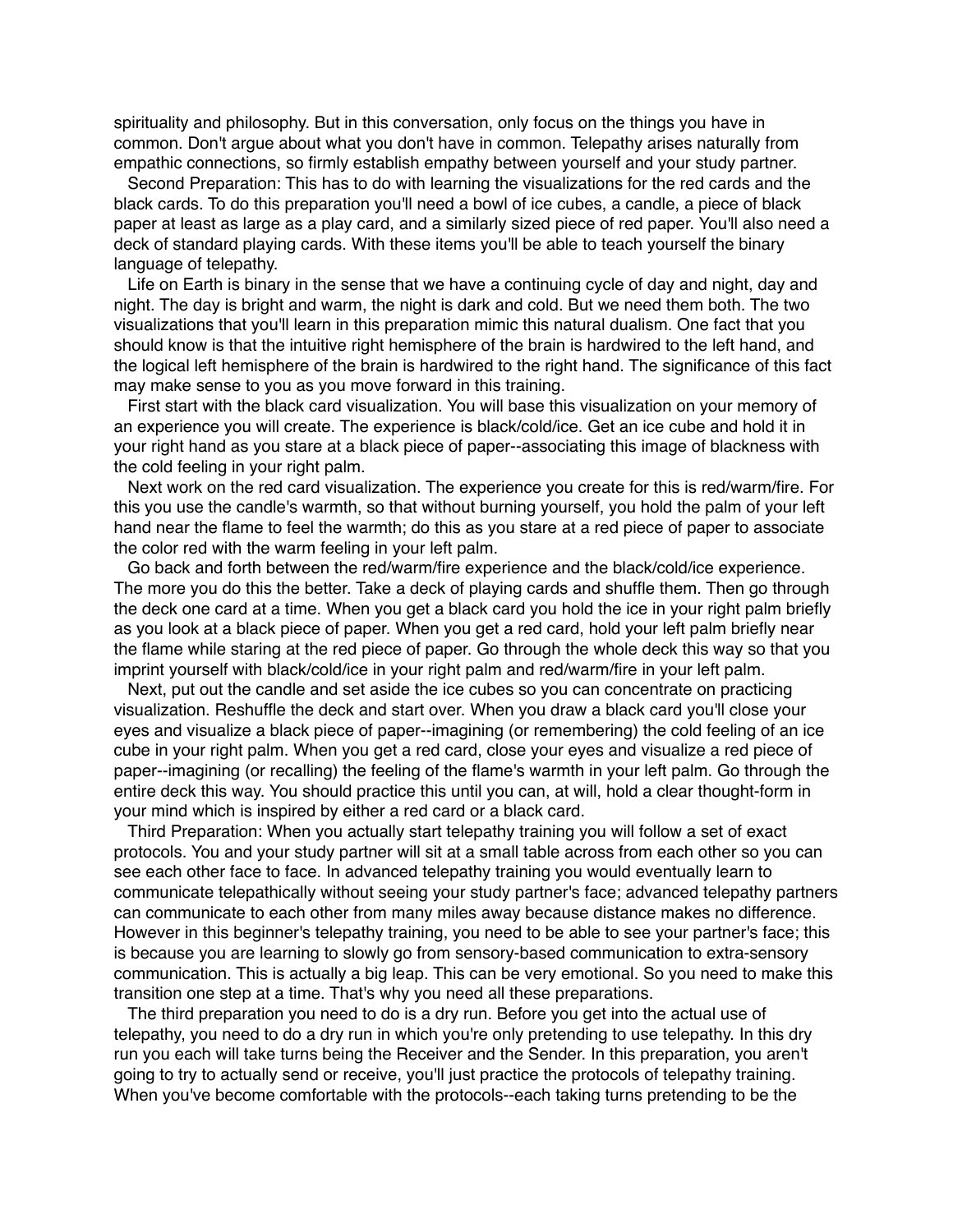Sender and the Receiver--then you can go on to the actual telepathy training. But do practice this dry run until the protocols become habitual. When you are doing the actual telepathy training you'll want to be able to concentrate upon the thought-forms--not the protocols. So spend as much time on the dry run as you need to until you have completely familiarized yourself with its routine. The Protocols are listed below, so memorize them completely before doing the dry run.

Telepathy Training: When you go onto the actual telepathy training, make sure of these things. You must be sober when you do this, and you can't be hung over from drinking too much the night before. Drugs like marijuana stay in the system for days or weeks. So if you're in the habit of using recreational drugs, you'll have to dry out completely or you won't be effective. You must be well rested when you do this, and you must be healthy. If you are stressed out, or have anxiety about some issue, you may not be able to concentrate. So do this when you are healthy, clear-headed, and sober.

Before you go into the training session, you and your study partner should pray together and meditate for a short while. Once you are done meditating, stand up close to one another and place the palms of your hands together; that is, the palm of your right hand will be touching the palm of your study partner's left hand, and the palm of your left hand will be touching the palm of your study partner's right hand. (This may feel a little awkward at first, but it will create a subconscious telepathic connection between you.) You and your study partner will do this by holding up your hands at about the level of your shoulders--palms facing forward; then you will both push your hands forward until the palms of your hands are gently touching. While making eye contact, hold the palms of your hands together like this for about thirty seconds. Most people will feel a slight charge of Gaian life force surge between them when they do this. In the Elijah Hierarchy they call this "priming the pump." (In the old days, if you used a well, you had to pour water down the pipes before you could pump water up from an underground aquifer; that was called priming the pump--so there's an analogy.) Here you are using the Gaian life force to form an initial psychic connection. At this point you will feel a slight emotional connection with your study partner, and you'll both be ready for the training.

Make sure you have the right attitude. This is not about showing off. Do this training in private. At this level of training it's best if you don't practice in front of other people. It'll be easier to concentrate that way. Try to make the environment you work in as free from distractions as possible. You want to be calm and serene as you do this. Assume the point of view you would have if you were playing a pleasant game. No matter what, don't get angry with one another. Don't invalidate yourself or your study partner. Don't set goals, just experience the results whatever they may be. Some students get positive results right away, for others it takes time. Even if the telepathy training doesn't go well at first--you should enjoy this as a pleasant social experience with your friend. Don't bring any fear or negativity into this. Be relaxed and content as you perform this practice.

Sit in your two chairs with a table between you. Decide who will be the Sender by flipping a coin. Again touch the palms of your hands together, this time the Receiver will place his or her hands, palms-upward, on the table and the Sender will place his or her hands, palms-downward, gently onto the palms of the Receiver. Again make eye contact and hold your palms together for about thirty seconds. The training session will officially begin when the Sender shuffles the deck.

### **The protocols go like this:**

1. After shuffling the deck, the Sender looks at the top card to see whether it's black or red. The Sender holds the card in such a ways so that the Receiver can't see it. When the Sender sees what color the card is, the Sender closes his or her eyes and appropriately visualizes either red/ warm/fire or black/cold/ice. When the Sender has a clear thought-form in mind--the Sender out loud says "ready."

2. The Receiver practices scan/subvocalize/cognize in this way. The Receiver closes his or her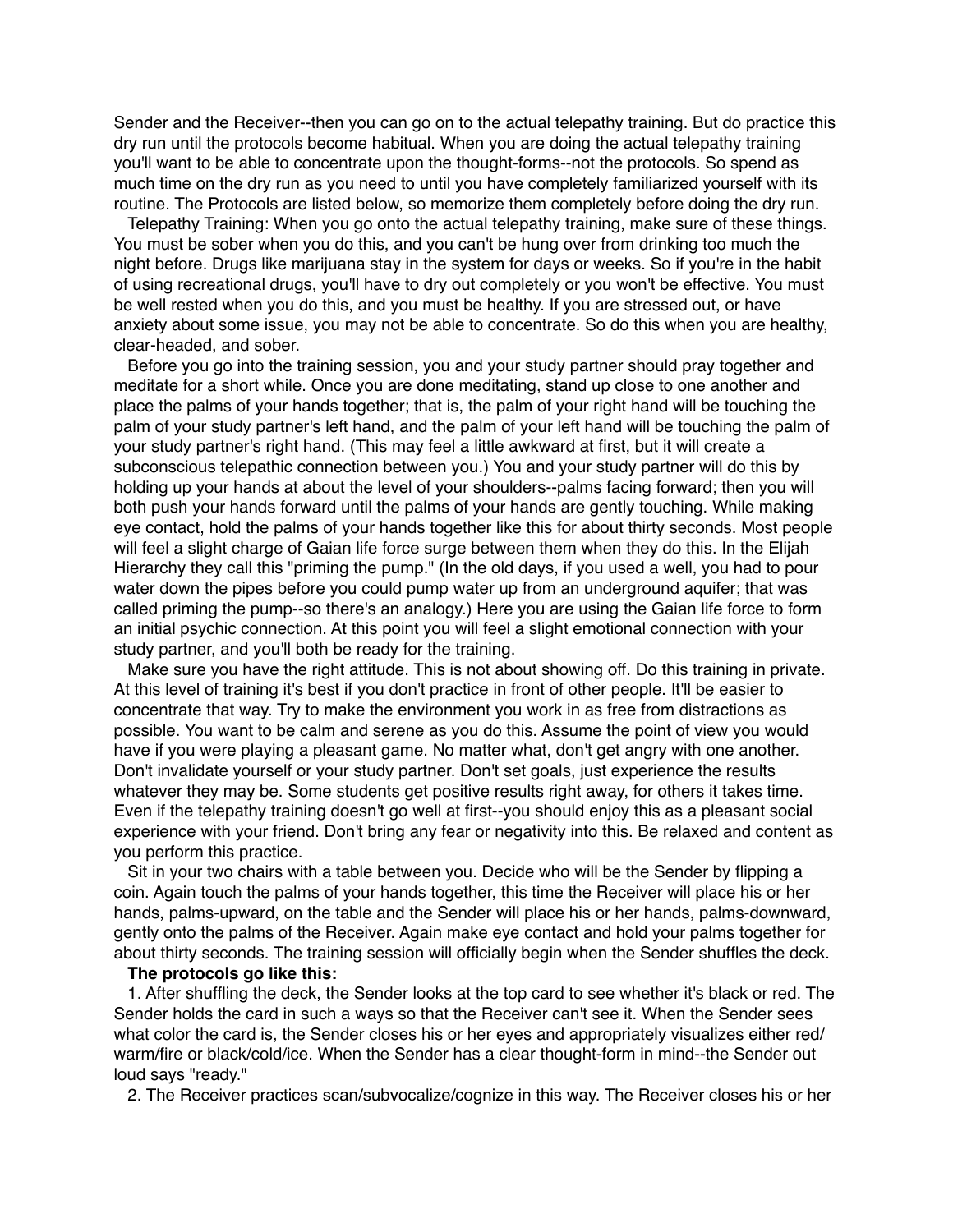eyes and scans the mind of the Sender. **(This scan is similar to when you were practicing remote healing with Reiki. Put your hands up with your palms facing forward. Imagine that beams of light go from your hands into the Sender's forehead.)** When the Receiver feels a connection with the Sender's mind, the Receiver then subvocalizes the question, "Fire or ice?" Then the Receiver keeps his or her mind blank and waits a few seconds for a cognition. Typically the cognition is made up of a single clear cognate. But accept the cognition in whatever form it comes. The cognition may come as a clear mental-image picture--or it may just be an intuitive impulse. Your intuition might express itself through the simple act of guessing. Furthermore, instead of seeing a picture in your mind, or even having an intuitive hunch, what may happen is that you will feel a sensation of warmth in your left hand or cold in your right hand. Remember that the right hand is black/cold/ice and the left hand is red/warm/fire. No matter what way you read the Sender's thought-form, don't spend more than a few seconds making the choice. If you don't receive a clear cognate in your mind, simply make up a guess. Finally out loud say either "fire" or "ice."

3. If the Receiver has cognized or guessed correctly, the Sender says "hit." If not, the Sender says "miss." Then the Sender shows the face of the card to the Receiver. After that the Sender places the card on the table face down. If it's a hit, the Sender places it in a pile at his or her right. If it's a miss, the Sender places it on a pile at the left.

4. After you've gone through the deck, add up the hits and misses. If you're merely guessing, you should average 50/50--50% hits and 50% misses. If more than 50% of the cards are hits, that's an indication of telepathy. But to know for certain that you are moving in the direction of telepathic skill, you need to practice this over numerous sessions and keep an exact record of your scores.

Only do one training session per day, never more. If you and your study partner can meet everyday, that's fine--but try to meet at least once a week as a minimum. You both should have at least that level of commitment. If you do these training sessions too often they may become boring and your scores will go down. But if you think of this as a spiritual ritual, and enjoy the spiritual connection created during this practice, it becomes enjoyable in the same way as meditation. Thus you won't become bored.

In the Elijah Hierarchy they found that some students got positive results doing this very quickly, but others took a much longer time. In some cases study partners had to go through more than a dozen training sessions before they got the results they wanted.

There's a certain psychological barrier that can get in the way of this. You've been told all of your life that your thoughts are your own and nobody else can know them. This privacy of thoughts is in some way desirable. Some people subconsciously fear that if they start to read other people's minds, or allow others to read their minds, then it will be an end to this privacy. But you should realize that you aren't really going to lose the privacy of your thoughts. When you are performing the drill, you are specifically giving the Receiver permission to read only one thoughtform in your mind--the one that you are intentionally holding in your awareness. Your thoughts are still your own. But there can be this emotional barrier. Such fears are groundless, but nonetheless, this can be a big deal for some people, and it may take some time to overcome it.

If you don't seem to be making progress after half a dozen training practices or so, there are some things you can do. First, go back to the three preparations for telepathy training described above and do them again in a more intentional way. You can't be sloppy about this. If that doesn't work, then you may have to go back in *The Enchiridion* and look again at the lessons to see if there are any concepts explained which you didn't fully understand. Look back at the training practices and make sure that you've done them correctly. You have to master all the other training practices before you start doing the telepathy training or you may not get positive results. If you've skipped some of the training practices, or failed to perform them exactly as described,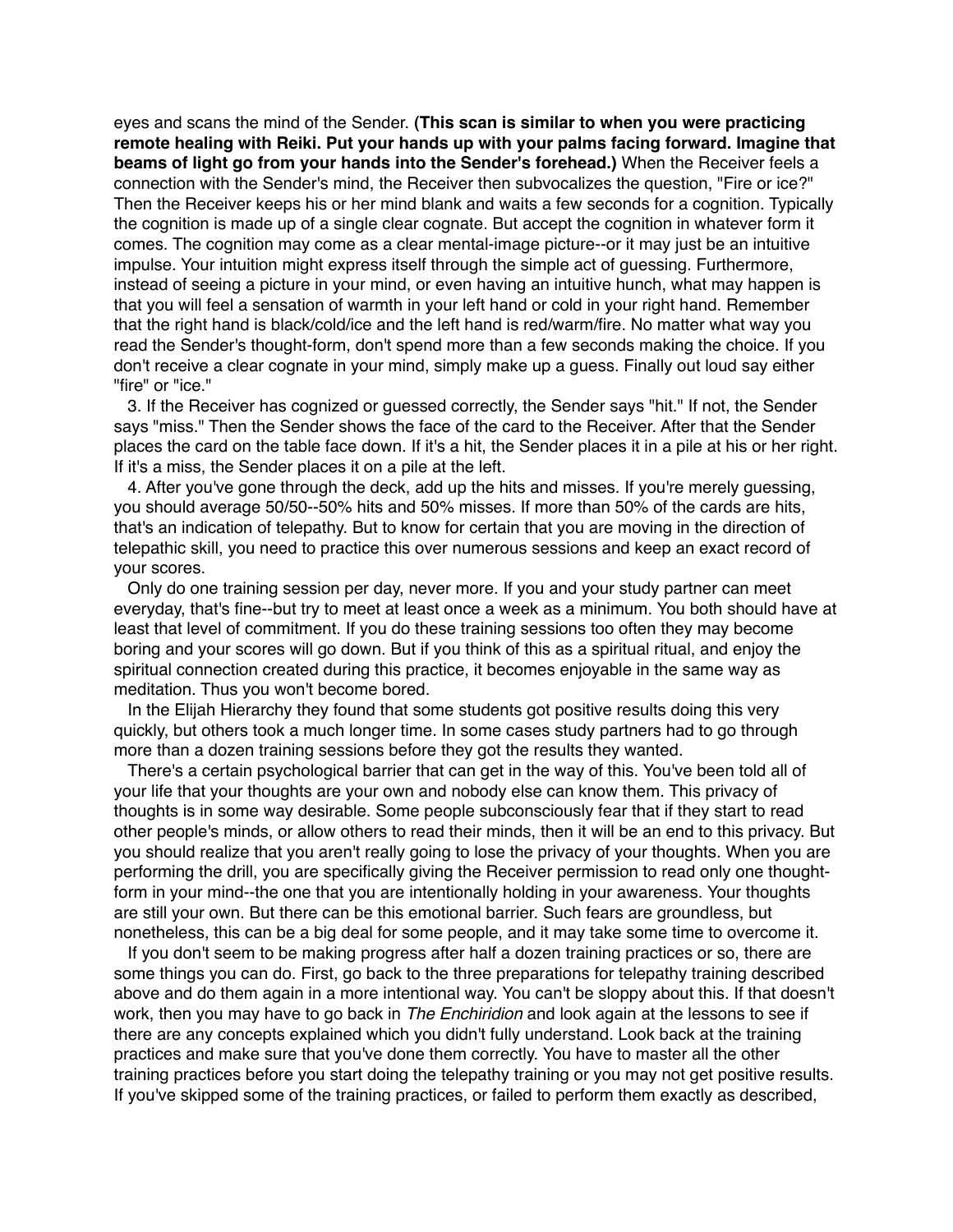that could be why you're not getting results.

If you work enough at this you will eventually get to a point where you're having success. There are more telepathy training drills in the Second Section. The Elijah Hierarchy worked out a system with teams of telepaths where they could communicate exact messages with 100% accuracy--and distance made no difference. But don't worry about achieving a 100% success rate in this type of beginner's telepathy training. When you reach a point where you and your study partner routinely achieve a better than 70% hits with this, you should call that a success. What you're looking to achieve in this drill is the experience of reading another person's mind with your mind. So your own subjective experience will determine when you choose to end this training practice. Once you've had this interpersonal telepathic experience, you'll have more confidence and certainty in receiving psychic information from the Universal Mind.

# **After you've succeeded with telepathy training, you can go onto the Part Two of this training practice.**

# Part Two: Divination

In this technique you use standard playing cards to answer questions which can be answered with "yes" or "no." The deck you use does not have to be complete, but you must make sure that it has an even number of red cards and black cards. Each time you attempt a clairvoyant divination, follow this exact procedure of scan/subvocalize/cognize.

- 1. Evoke your awareness of the Creator.
- 2. Say a prayer asking the Creator to reveal the Spirit of Truth to you through divination.
- 3. Scan through the deck looking briefly at the face of each card.
- 4. Subvocalize a question which can be answered with "yes" or "no."
- 5. Shuffle the deck until you intuitively sense you should stop.
- 6. Don't cut the deck, simply deal out seven cards from the top of the deck.

7. Do the reading in this way--a majority of red cards means yes, a majority of black cards means no.

Only ask one question per reading. Do no more than one reading a day. Don't ask trick questions or questions to which you already know the answer. Don't use divination to achieve answers which you could have arrived at through other methods such as research or logic.

You may ask any question to which a definitive answer may be given.

# Examples:

"Will it rain on my home tomorrow? Will this number win the lottery? Did the dealer lie to me when he told me that the car he showed me has no major problems? Will my home team win the game tomorrow? Are my lost car keys still in the house?"

However, don't ask questions to which the answer would be too subjective. For example don't ask, "Should I propose marriage to my girlfriend?" Whether or not a marriage proposal is a good idea is too subjective. Whether she agrees to the proposal or rejects it, the results might be either good for you or bad. If she agrees, whether or not the marriage turns out be a good one is something for which only you could know the answer, and that answer would only come from experience. Choose questions which can be answered objectively.

The more specific the question the better. Instead of asking, "Will it be profitable for me to buy this stock?" instead ask something like, "Will this stock increase in value over the next month?"

Of course this brings up the issue of ethics again. Our contemporary society is obsessed with greed and materialism. Although there's nothing wrong with using your psychic powers to enhance your ability to make a living, you need to take into consideration the ethical issues in doing so. Some traditional Christians feel that it's morally wrong to have wealth. Personally I think that this phrase from the Bible, "Money is the root of all evil." is probably a mistranslation; however, irrational greed certainly is the root cause of many problems in our present world. Yet I'm convinced that the Creator does intend that we live in a state of prosperity and joy. There's